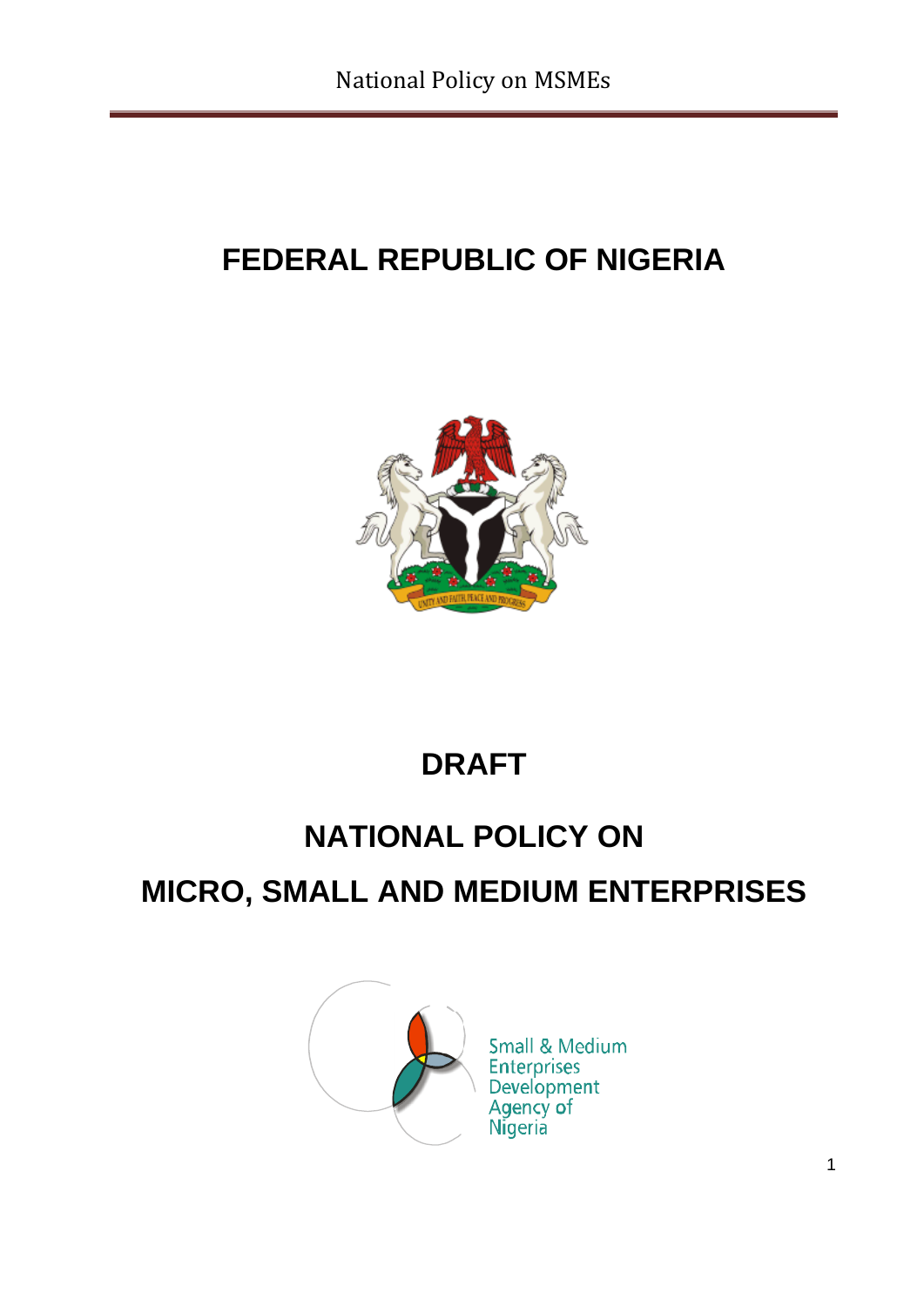## TABLE OF CONTENTS

| 1.0 |     |                                                                     |  |
|-----|-----|---------------------------------------------------------------------|--|
|     | 1.1 |                                                                     |  |
|     | 1.2 |                                                                     |  |
|     |     |                                                                     |  |
|     | 1.3 |                                                                     |  |
|     | 1.4 |                                                                     |  |
|     |     |                                                                     |  |
|     |     |                                                                     |  |
|     |     |                                                                     |  |
|     | 1.5 |                                                                     |  |
|     | 1.6 |                                                                     |  |
|     |     | 1.6.1 GOVERNMENT PAST EFFORTS AT DEVELOPING THE MSMEs SUB-SECTOR 20 |  |
| 2.0 |     |                                                                     |  |
|     | 2.1 |                                                                     |  |
|     | 2.2 |                                                                     |  |
|     | 2.3 |                                                                     |  |
|     | 2.4 |                                                                     |  |
|     | 2.5 |                                                                     |  |
|     | 2.6 |                                                                     |  |
| 3.0 |     |                                                                     |  |
|     | 3.1 |                                                                     |  |
|     | 3.2 |                                                                     |  |
|     |     | 3.2.1                                                               |  |
|     |     | 3.2.2                                                               |  |
|     |     | 3.2.3                                                               |  |
|     |     | 3.2.4                                                               |  |
|     |     | 3.2.5                                                               |  |
|     |     | 3.2.6                                                               |  |
|     | 3.3 |                                                                     |  |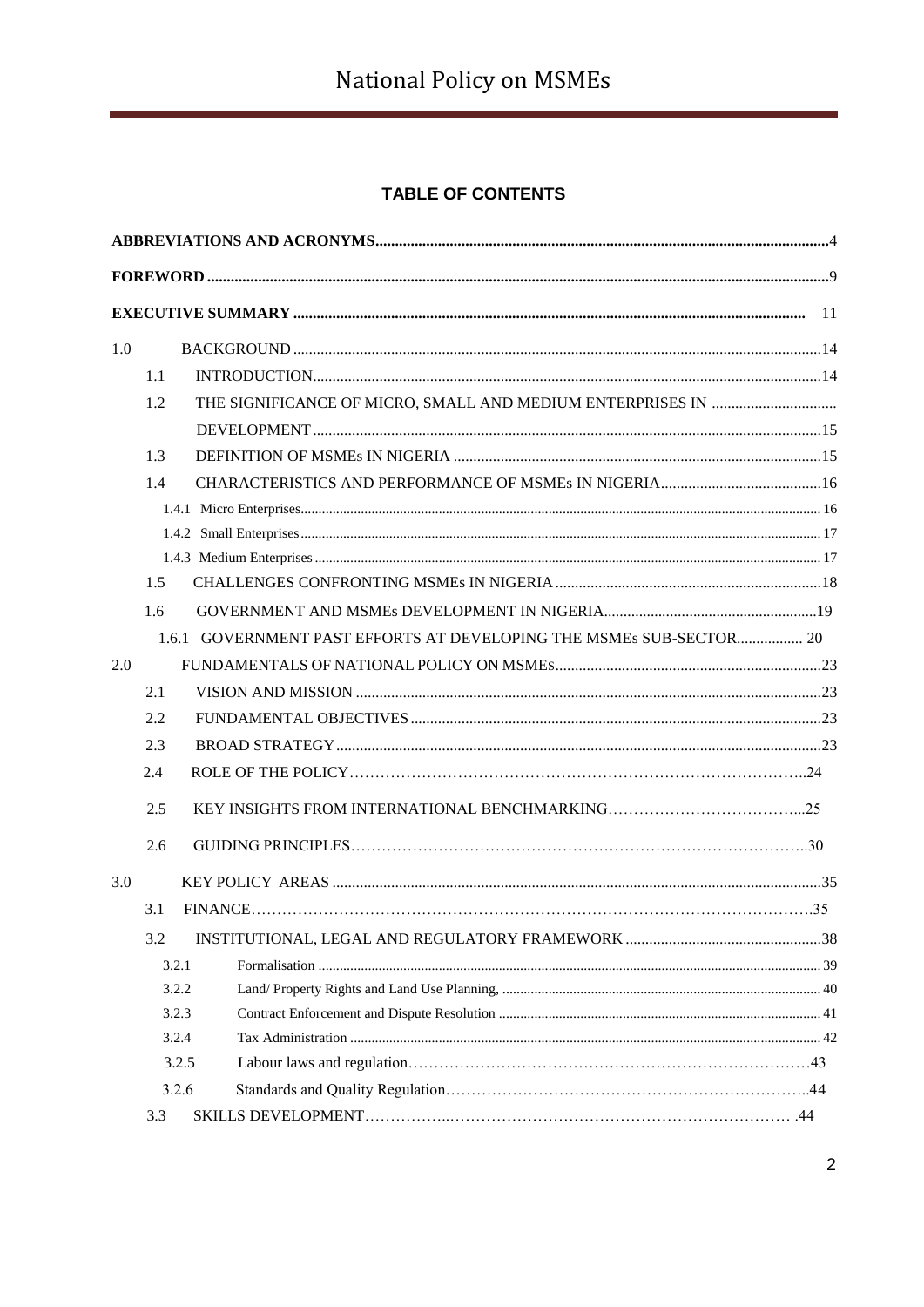|     | 3.4              |                                                                        |  |
|-----|------------------|------------------------------------------------------------------------|--|
|     | 3.5              |                                                                        |  |
|     | 3.6              |                                                                        |  |
|     | 3.7              |                                                                        |  |
| 4.0 |                  |                                                                        |  |
|     | 4.1              |                                                                        |  |
|     | 4.2              |                                                                        |  |
|     | 4.3              |                                                                        |  |
|     | 4.4              |                                                                        |  |
|     | 4.5              |                                                                        |  |
|     | 4.6              | BASIC METAL, METAL FABRICATION AND ENGINEERING ENTERPRISES59           |  |
|     | 4.7              |                                                                        |  |
|     | 4.8              |                                                                        |  |
|     | 4.9              |                                                                        |  |
|     | 4.10             |                                                                        |  |
|     | 4.11             |                                                                        |  |
|     | 4.12             |                                                                        |  |
|     | 4.13             |                                                                        |  |
|     | 4.14             |                                                                        |  |
|     | 4.15             |                                                                        |  |
|     | 4.16             | SPECIAL ENTERPRISES FOR PHYSICALLY CHALLENGED PEOPLE INCLUDING PEOPLE  |  |
|     |                  |                                                                        |  |
| 5.0 |                  |                                                                        |  |
|     | 5.1              | POLICY COORDINATION AND FACILITATION: THE ROLE OF SMEDAN AND NATIONAL  |  |
|     | 5.2              |                                                                        |  |
|     |                  |                                                                        |  |
|     | 5.3              |                                                                        |  |
|     | 5.4              | SMALL AND MEDIUM ENTERPRISES DEVELOPMENT AGENCY OF NIGERIA (SMEDAN).74 |  |
|     | 5.5              | 5.5.1                                                                  |  |
|     | 5.5.2            |                                                                        |  |
|     | 5.6              |                                                                        |  |
|     | <b>ANNEXURE:</b> | KEY POLICIES, OBJECTIVES, STRATEGIES AND ACTION                        |  |
|     |                  |                                                                        |  |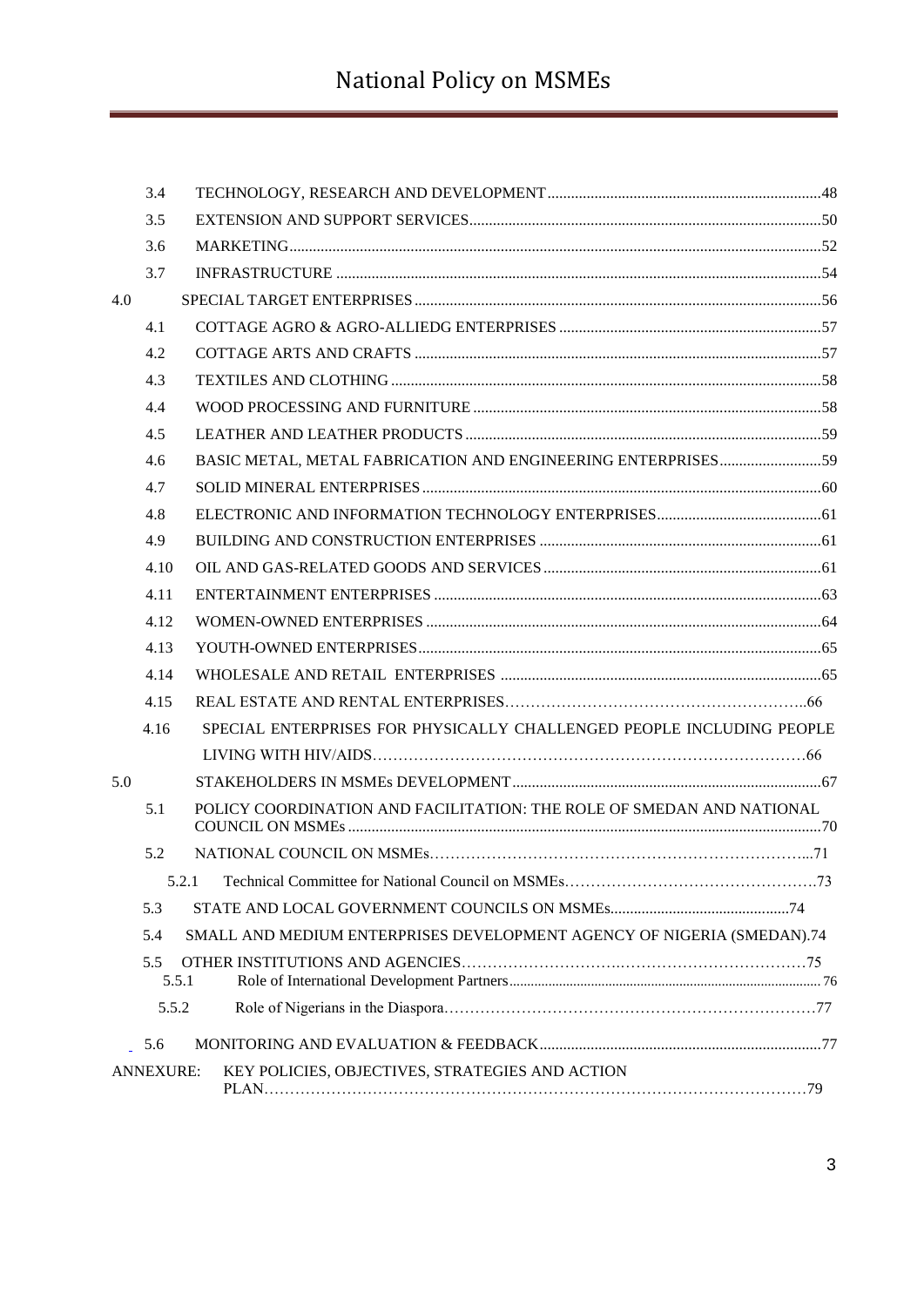#### **ABBREVIATIONS AND ACRONYMS**

| $ACGSF -$        | Agricultural Credit Guarantee Scheme Fund      |
|------------------|------------------------------------------------|
| $ADR -$          | <b>Alternative Dispute Resolution</b>          |
| $AfDB -$         | African Development Bank                       |
| AFRI-EXIM Bank - | African Export-Import Bank                     |
| $AGOA -$         | African Growth and Opportunity Act             |
| $BDS -$          | <b>Business Development Services</b>           |
| BDSCs-           | <b>Business Development Support Centres</b>    |
| BDSPs-           | <b>Business Development Service Providers</b>  |
| $BMOs -$         | <b>Business Membership Organisations</b>       |
| $BOA -$          | <b>Bank of Agriculture</b>                     |
| $BOL -$          | Bank of Industry                               |
| $BSCs -$         | <b>Business Support Centres</b>                |
| $CAC -$          | <b>Corporate Affairs Commission</b>            |
| CADD-            | Centre for Automotive Design and Development   |
| $CBN -$          | Central Bank of Nigeria                        |
| $CET -$          | <b>Common External Tariff</b>                  |
| $CIDA -$         | Canadian International Development Agency      |
| CPC-             | <b>Consumer Protection Council</b>             |
| CSAD -           | Centres for Skills Acquisition and Development |
| DFID-            | UK Department for International Development    |
| EBS -            | <b>Enterprise Baseline Survey</b>              |
| $ECGF -$         | <b>Export Credit Guarantee Facility</b>        |
| ECOWAS-          | Economic Community of West African States      |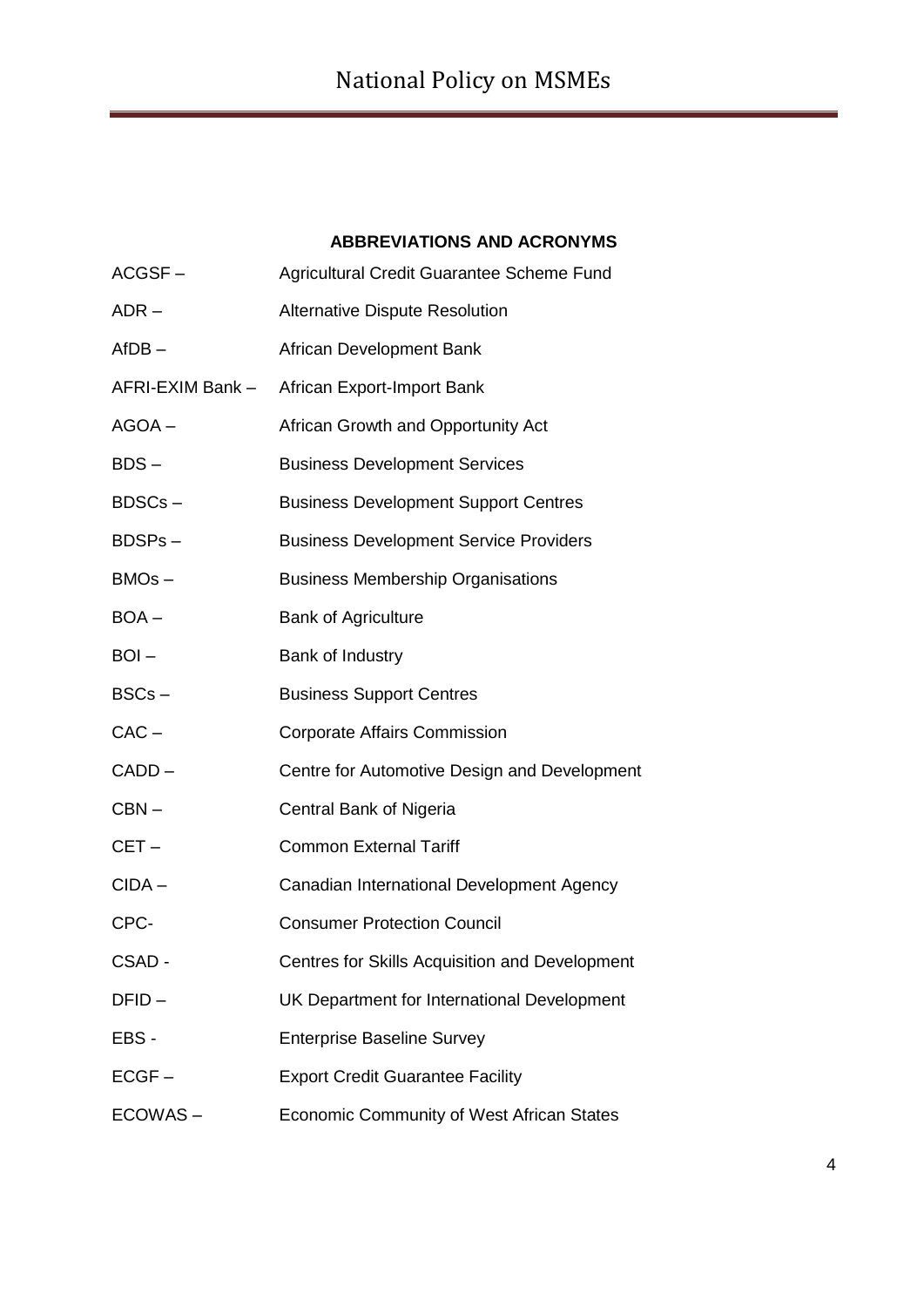| $EEG -$         | <b>Export Expansion Grant</b>                       |
|-----------------|-----------------------------------------------------|
| $EPZs -$        | <b>Export Processing Zones</b>                      |
| EU-             | European Union                                      |
| <b>EVODEF -</b> | Entrepreneurship and Vocational Development Fund    |
| FEAP-           | Family Economic and Advancement Programme           |
| $FIF -$         | <b>Foreign Input Facility</b>                       |
| FIIRO-          | Federal Institute for Industrial Research, Oshodi   |
| FIRS-           | <b>Federal Inland Revenue Service</b>               |
| $GDP -$         | <b>Gross Domestic Product</b>                       |
| $GIZ -$         | German Agency for International Cooperation         |
| $ICT -$         | Information, Communication Technology               |
| $IDCs -$        | <b>Industrial Development Centres</b>               |
| $IFC -$         | <b>International Finance Corporation</b>            |
| IFAD-           | International Fund for Agricultural Development     |
| $IPS -$         | <b>Industrial Parks</b>                             |
| $IT -$          | Information Technology                              |
| $ITF -$         | <b>Industrial Training Fund</b>                     |
| ISRT-           | Inter-State Road Transit Scheme                     |
| JICA -          | Japan International Corporation Agency              |
| LEEDS -         | Local Economic Empowerment and Development Strategy |
| $LIF -$         | <b>Local Input Facility</b>                         |
| $LS -$          | Loan Guarantee Scheme                               |
| $LSEs -$        | <b>Large Scale Enterprises</b>                      |
| $MBOs -$        | <b>Membership Business Organisations</b>            |
| $MDAs -$        | Ministries, Departments and Agencies                |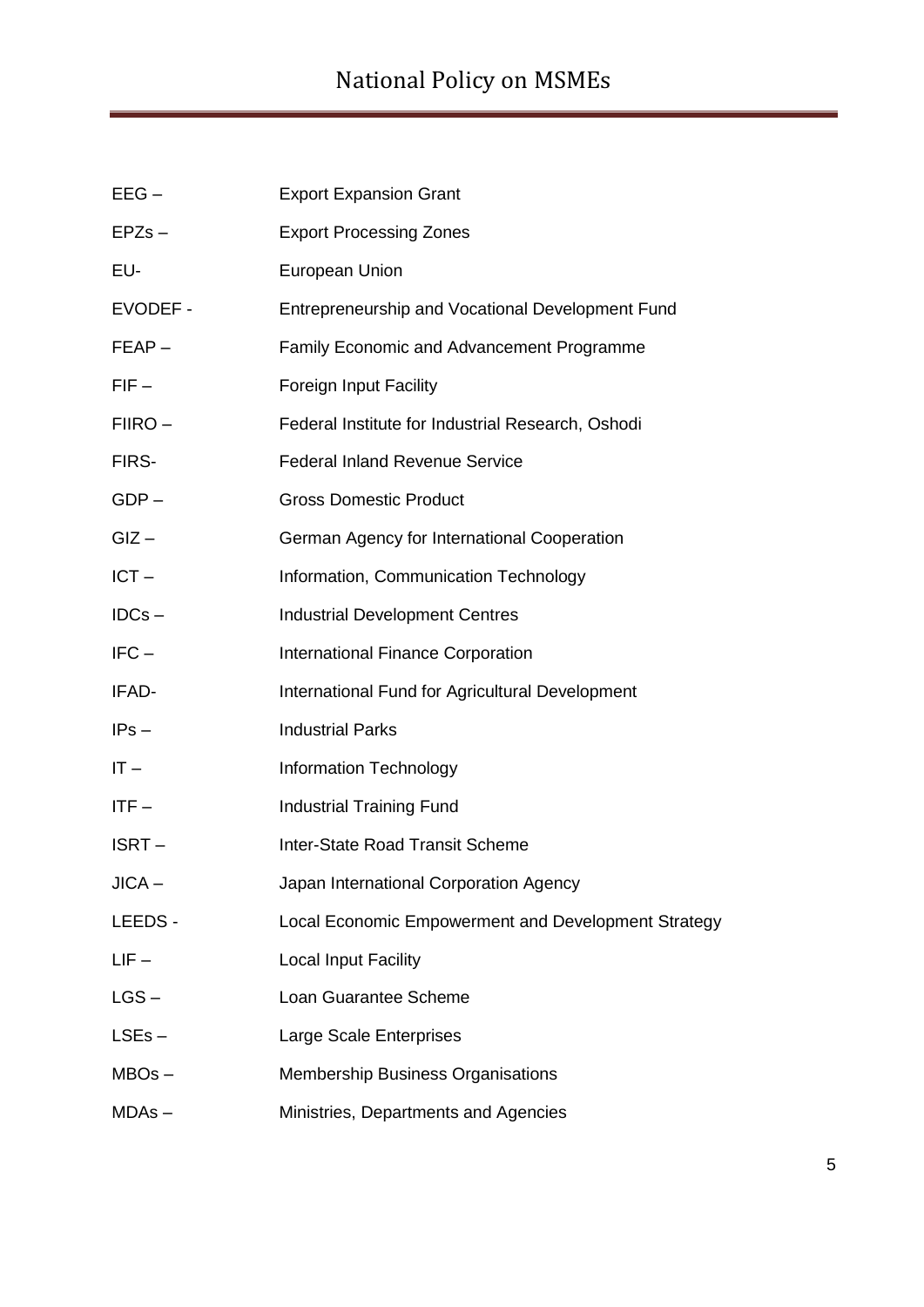| MDF -           | Microfinance Development Fund                                                    |
|-----------------|----------------------------------------------------------------------------------|
| $MDGs -$        | Millennium Development Goals                                                     |
| MEIBS-          | Manufacturers Export-In-Bond Scheme                                              |
| $MFBs -$        | <b>Microfinance Banks</b>                                                        |
| MSMEDEF -       | Micro, Small and Medium Enterprises Development Fund                             |
| MSMEs-          | Micro, Small and Medium Enterprises                                              |
| $MTEF -$        | Medium Term Expenditure Framework                                                |
| $NAC -$         | <b>National Automotive Council</b>                                               |
| NACCIMA-        | National Association of Chambers of Commerce, Industry, Mines and<br>Agriculture |
| NACETEM-        | National Centre for Technology Management                                        |
| NAFDAC-         | National Agency for Food and Drug Administration and Control                     |
| $NAPEP -$       | <b>National Poverty Eradication Programme</b>                                    |
| NASENI-         | National Agency for Science and Engineering Infrastructure                       |
| NASME -         | Nigerian Association of Small and Medium Enterprises                             |
| NASSI-          | Nigerian Association of Small Scale Industrialists                               |
| NEPAD-          | New Partnership for African Development                                          |
| $NBS -$         | <b>National Bureau of Statistics</b>                                             |
| $NCTI -$        | National Council on Trade and Investment                                         |
| <b>NCOIRF -</b> | National Council for the Operationalisation of Innovative Research<br>Findings   |
| $NDE -$         | National Directorate of Employment                                               |
| NEEDS -         | National Economic Empowerment and Development Strategy                           |
| NEPC -          | <b>Nigerian Export Promotion Council</b>                                         |
| NERC -          | <b>Nigerian Electricity Regulatory Commission</b>                                |
| NERFUND-        | National Economic Reconstruction Fund                                            |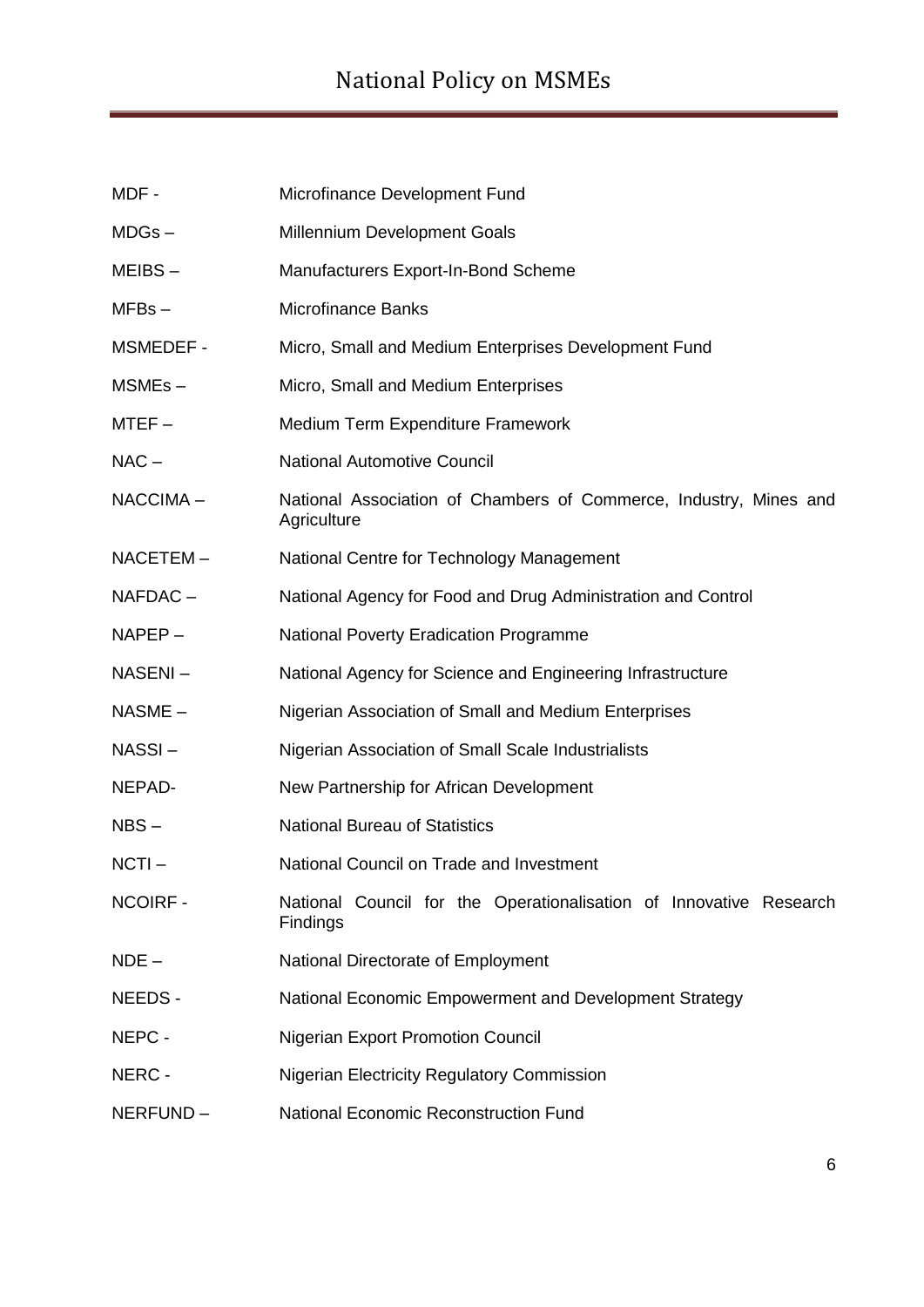| $NEPAD -$     | National Economic Partnership for African Development    |
|---------------|----------------------------------------------------------|
| NEPZA-        | <b>Nigeria Export Processing Zones Authority</b>         |
| NESG-         | Nigerian Economic Summit Group                           |
| NEXIMBANK-    | Nigeria Export-Import Bank                               |
| $NGO -$       | Non-Governmental Organisation                            |
| NIED-         | National Institute for Entrepreneurship Development      |
| NIEM-         | Nigerian Institute for Entrepreneurship Management       |
| NIBRI -       | Nigerian Building Research Institute                     |
| $NIPC -$      | Nigerian Investment Promotion Commission                 |
| NITDA-        | National Information Technology Development Agency       |
| $NMP -$       | Nigerian Microfinance Policy                             |
| NOTAP-        | National Office for Technology Acquisition and Promotion |
| $NPC -$       | <b>National Planning Commission</b>                      |
| $NUC -$       | <b>Nigerian Universities Commission</b>                  |
| <b>PRODA-</b> | <b>Project Development Agency</b>                        |
| $R&D-$        | <b>Research and Development</b>                          |
| RMRDC-        | Raw Materials Research and Development Council           |
| $RRF-$        | Rediscounting and Refinancing Facility                   |
| SEDA-         | <b>Small Enterprise Development Agency</b>               |
| $SET -$       | Science, Engineering and Technology                      |
| $SF -$        | <b>Stocking Facility</b>                                 |
| $S & T -$     | Science and Technology                                   |
| SIRS-         | <b>State Internal Revenue Service</b>                    |
| $SMEs -$      | <b>Small and Medium Enterprises</b>                      |
| $SAP -$       | <b>Structural Adjustment Programme</b>                   |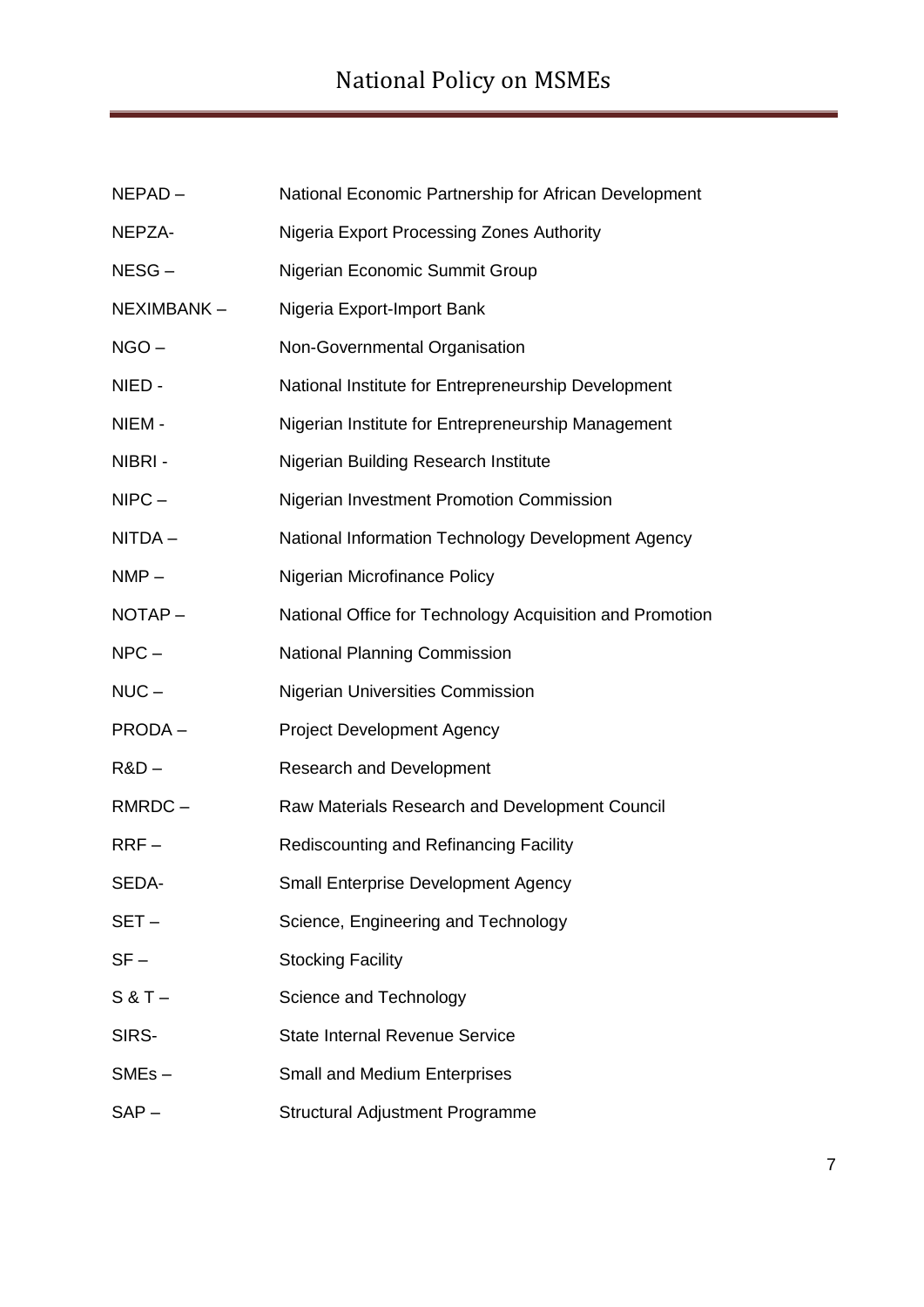| SMEDAN-                 | Small and Medium Enterprises Development Agency of Nigeria                                                 |
|-------------------------|------------------------------------------------------------------------------------------------------------|
| $SMEEIS -$              | Small and Medium Enterprises Equity Investment Scheme                                                      |
| $SON -$                 | Standards Organisation of Nigeria                                                                          |
| $TAA -$                 | <b>Technology Acquisition and Adaptation</b>                                                               |
| $TIC -$                 | <b>Technology Incubation Centre</b>                                                                        |
| <b>TOKTEM-</b>          | Transfer of Knowledge through Expatriate Nationals                                                         |
| $UBE -$                 | <b>Universal Basic Education</b>                                                                           |
| UNCTAD-<br>$UNDP -$     | United Nations Conference on Trade and Development<br>United Nations Development Programme                 |
| $UNICEF -$<br>UNIDO-    | United Nations International Children Emergency Fund<br>United Nations Industrial Development Organisation |
| USAID-<br>USEXIM Bank - | United States Agency for International Development<br>United States Export-Import Bank                     |
| WTO                     | <b>World Trade Organisation</b>                                                                            |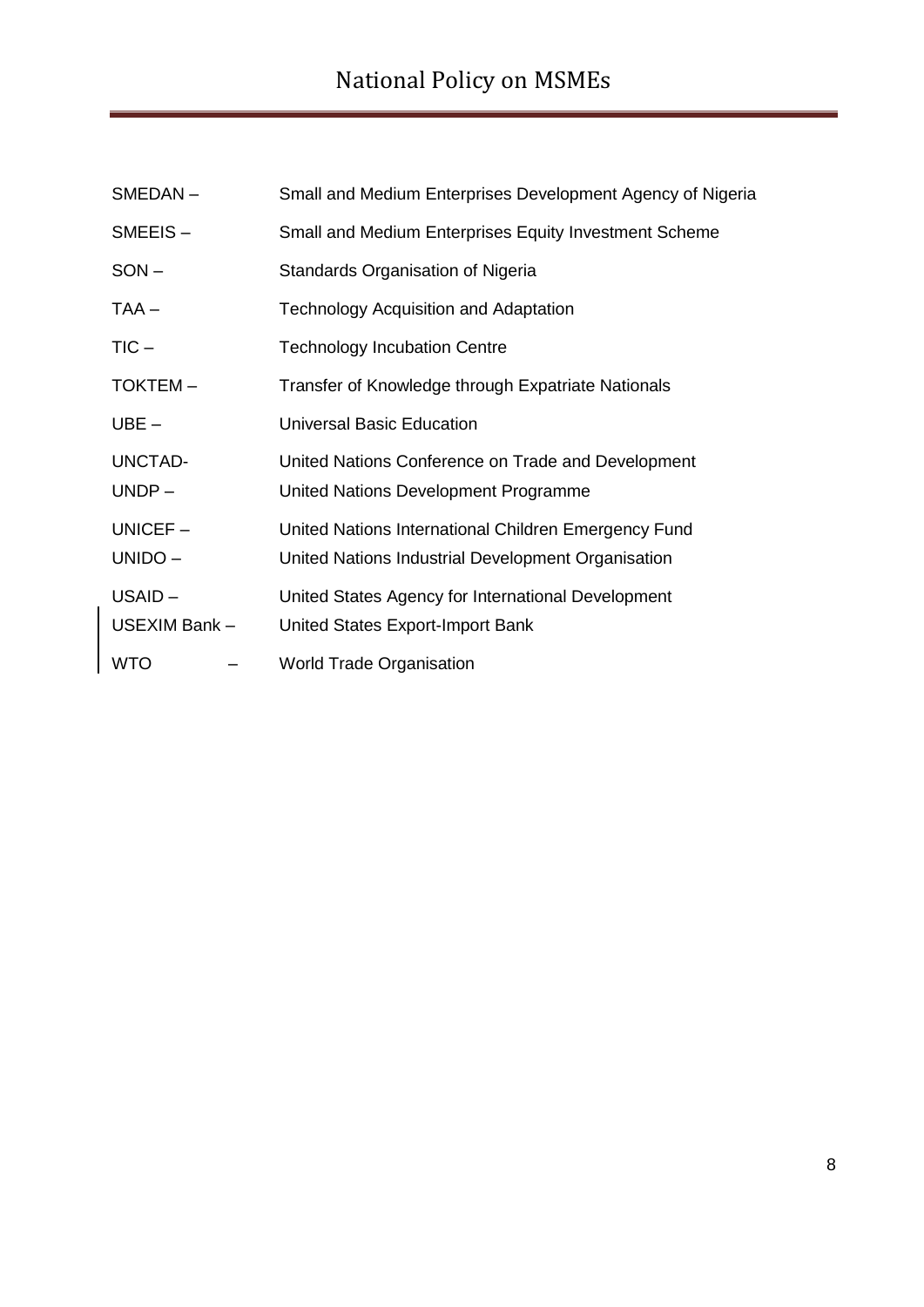#### **FOREWORD**

The first-ever National Policy on Micro, Small and Medium Enterprises (MSMEs) was developed by the Agency with technical and financial support from the African Institute of Applied Economics (AIAE) and the United Nations Development Programme (UNDP) respectively, in 2007. The Policy was approved by the Federal Executive Council (FEC) on Wednesday, 9<sup>th</sup> May, 2007 and officially launched on Thursday, 26<sup>th</sup> July, 2007.

The implementation of the Policy commenced almost immediately with the inauguration of the National Consultative Committee (NCC) on Thursday, 18<sup>th</sup> October, 2007. In the course of the implementation of the Policy, State Governments have been carried along through the establishment and activities of State Consultative Committees (SCCs).

Despite all the successes recorded, the implementation of the Policy had been affected by several challenges such as:

- (a) Weak stakeholder buy-in (public and private sector institutions)
- (b) Lack of strong commitment to MSME development by all tiers of Government.
- (c) Weak institutional synergy.
- (d) Ineffective funding of the MSMEs development process.
- (e) Weak capacity among operators.

The Policy provides, under section 5.6, for its review after 4 years of implementation. The Policy has been implemented for about 6 years now and needs to be updated in order to be in tune with unfolding economic and social imperatives affecting MSMEs in Nigeria.

One of the major lessons learnt during the implementation of the Policy was that the National Consultative Committee (NCC) was not very effective in the discharge of its responsibilities. This was a serious challenge.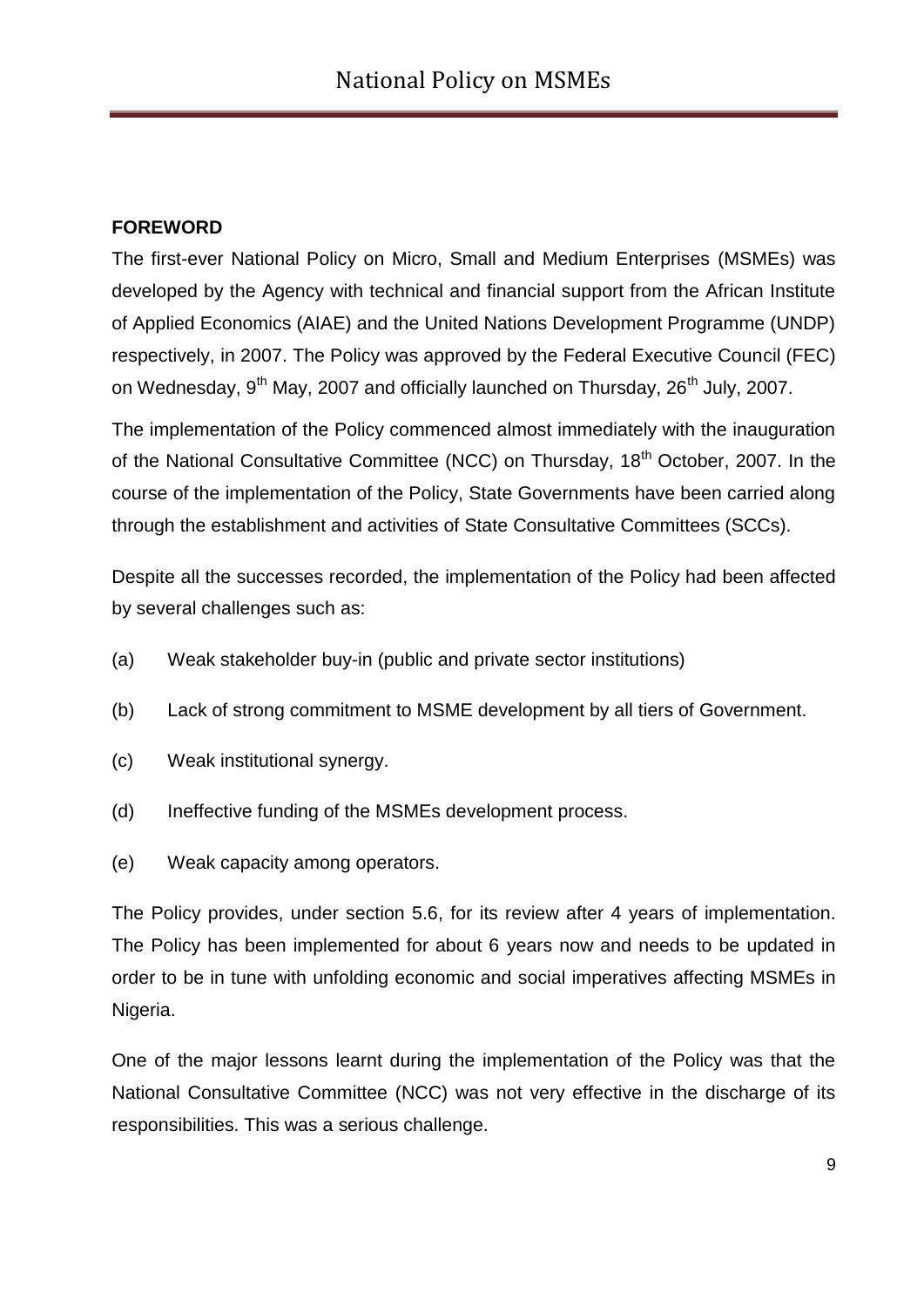In order to have a body for the effective driving and monitoring of the implementation process of the Policy, the creation of the National Council on MSMEs has been brought in to take over the functions of the National Consultative Committee (NCC). This was part of the resolution of stakeholders during the National MSMEs Stakeholders" Forum held 2012. The new Council will be headed by the Vice President. I sincerely believe that the National Council on MSMEs will have the political and economic will to drive the implementation of the Policy and ultimately the development of the MSMEs sub-sector in Nigeria.

In order to give the definition of MSMEs a semblance of reality and in consonance with international best practice, the parameters for the classification of MSMEs have been adjusted. Therefore, a new definition for the various categories has been included in this Policy.

With this first review of the Policy and within the context of the Transformation Agenda of Mr. President, Dr. Goodluck Ebele Jonathan, I sincerely believe that the MSMEs subsector in Nigeria has been given a further impetus to drive the national economy towards being among the first 20 industrialized economies in the world by the year 2020. In this regard, I will request for the support and cooperation of all stakeholders towards the achievement of the MSMEs sub-sector of our dream in Nigeria.

#### **OLUSEGUN AGANGA, CON**

<span id="page-9-0"></span>Honourable Minister Federal Ministry of Industry, Trade and Investment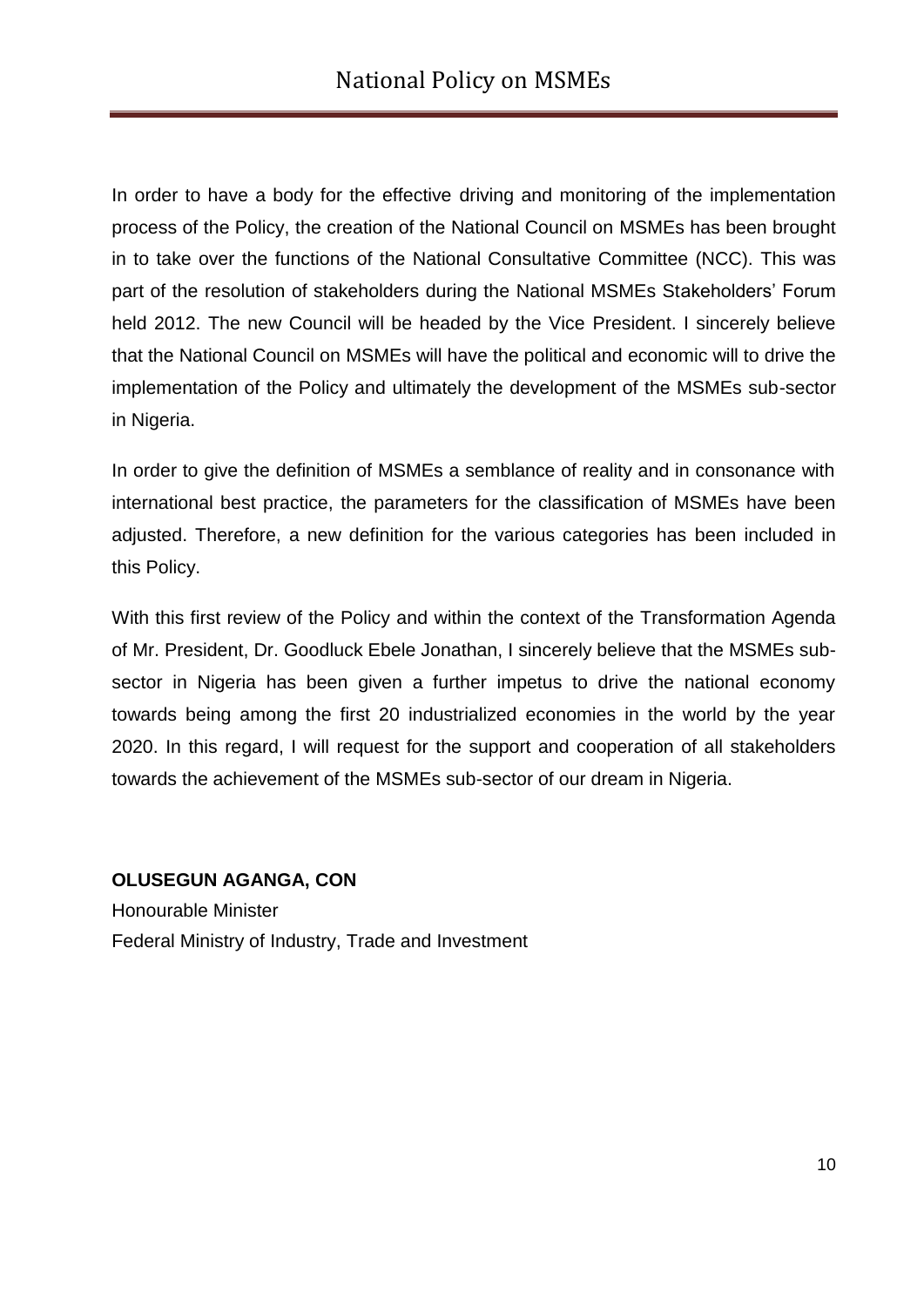#### **EXECUTIVE SUMMARY**

The revised National Policy on MSMEs was arrived at after a deliberate review process. Several review workshops were undertaken in the 6 geo-political zones. Useful comments were received from various stakeholders such as Business Membership Organizations (BMOs), Government Officials, Relevant Private Sector Institutions and Public Institutions.

The aim of the review process is to ensure that the Policy is updated to reflect unfolding economic and social imperatives affecting MSMEs in Nigeria. It is also to ensure that the Policy is aligned with international best practices in MSMEs development.

The National Policy on MSMEs is divided into six (6) sections as follows:

- a. Background
- b. Fundamentals of National Policy on MSMEs
- c. General Policy Areas
- d. Special Target Enterprises.
- e. Stakeholders in MSMEs Development and Policy Implementation Structure.
- f. Implementation Strategies and Action Plan.

The National Policy on MSMEs outlines key objectives, strategies and programmes for influencing development of MSMEs. The Policy delineates several programmatic areas as follows: finance, institutional, legal and regulatory framework, human resources development, technology, research and development, extension and support services, marketing and infrastructure & cost of doing businesses. Also, special target enterprise categories are identified and elaborated.

This policy, which will be in place from 2015 to 2025 and be reviewed every four years, has the following objectives, priority policies and critical prerequisites: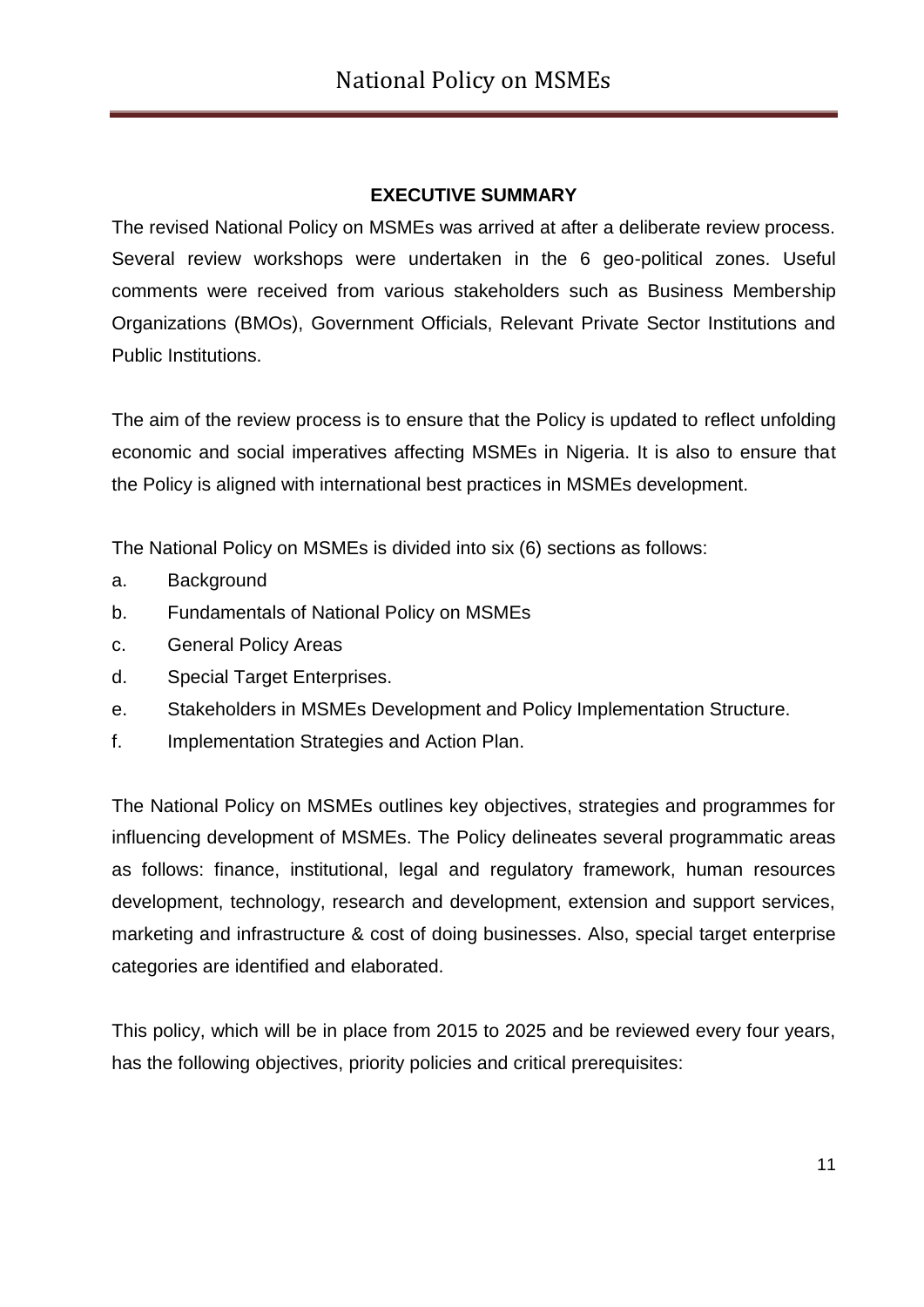### **Objectives**

The objective of the policy is to facilitate and sustain a vibrant MSME sub-sector that will be the major driver of national economic growth and employment. This will be accomplished by:

- Accelerating the profitable expansion of existing MSMEs along the value chain, ensuring that transition from micro to small enterprises, small to medium enterprises and medium to large enterprises, thereby enabling them to increase their contribution to GDP and employment generation.
- Fostering the emergence of new MSMEs in Nigeria, especially among women and the youths.

## **Summary of Policy Priorities**

There are five critical policy priorities which will drive the attainment of the objectives outlined above. They include the following:

- Raise broad-based awareness and appreciation for entrepreneurship and equip a new generation of entrepreneurs with requisite business management skills
- Enable a regulatory environment that supports MSMEs
- Improve access to financial support for MSMEs
- Foster MSME growth and profitability by promoting clusters, facilitating business support services and creating demand for MSME"s products and services
- Ensure, through adequate vocational, technical and entrepreneurship training institutions, an adequately skilled workforce that can effectively support the growth of the MSMEs sub-sector in partnership with strategic government ministries, departments and agencies at the Federal, State and Local Government levels, the private sector and the civil society.

#### **Critical Prerequisites**

The success of this policy is hinged on five critical prerequisites. They include the need for: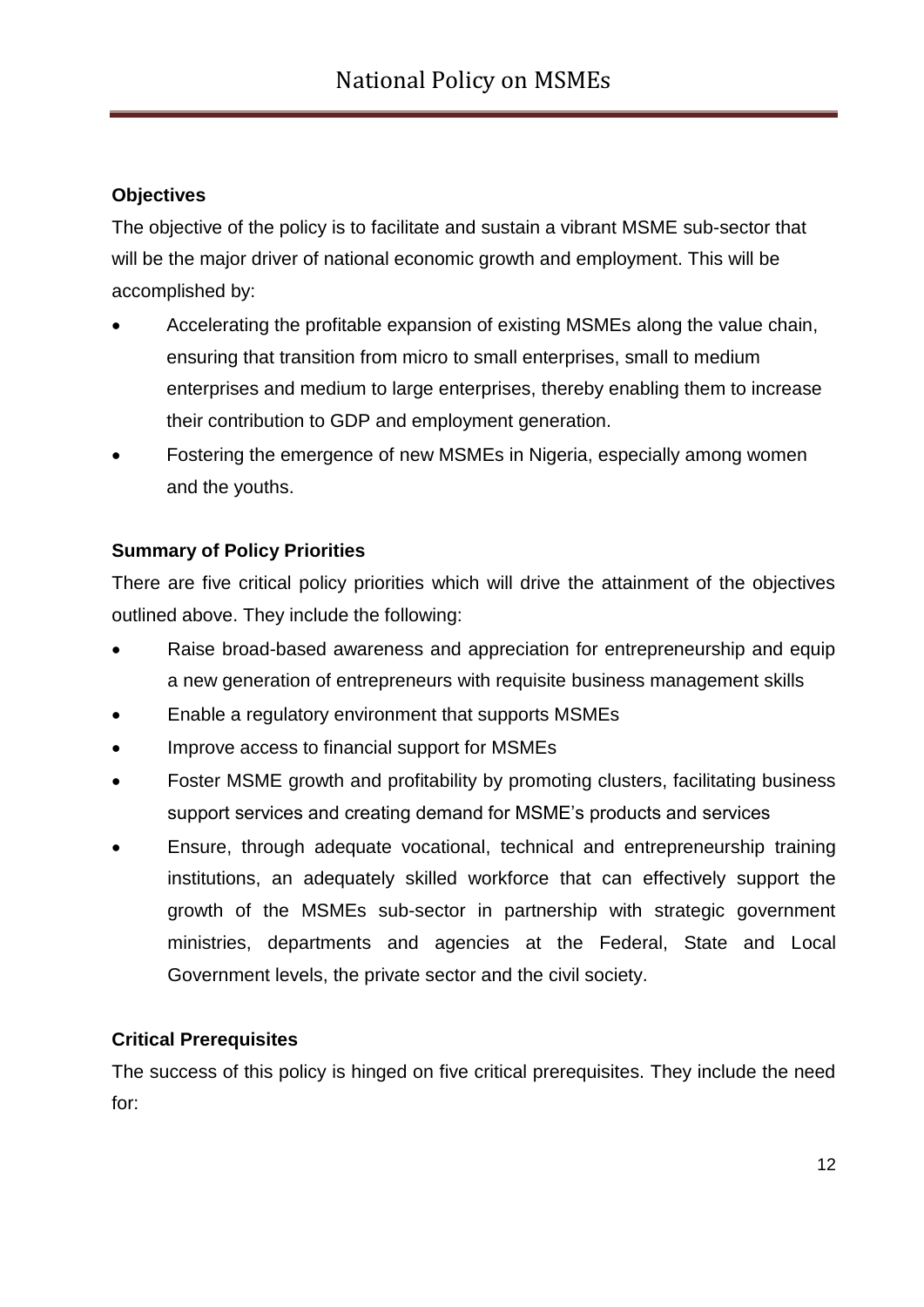- Streamlined and decentralized Federal, state and local government agencies engaged in MSME development to minimize waste and increase the efficiency, effectiveness and impact of public funding and service delivery.
- Improvements in the capacity of the streamlined organizations to deliver highquality services at federal, state and local level and achieve significant impact.
- Institutionalization of Public Private Dialogue and Partnerships in MSME policy implementation to ensure that the public, private and non-profit sector organizations work seamlessly together to promote MSME development.
- Provision of funding from the public, private and non-profit organizations at the Federal, state and local level to drive the implementation of policy priority actions, coupled with systems and structures to ensure transparency and accountability in the use of the funds.
- Measurement & evaluation hinged on the annual MSME survey conducted by SMEDAN in collaboration with the NBS and other key public, private and nonprofit organizations to ensure impact assessment and inform additional policy and programme modifications.

<span id="page-12-0"></span>The strategy, budget, measurement and evaluation framework which have been developed to drive the implementation of the Nigerian MSME Policy will ensure that this policy achieves sustainable impact.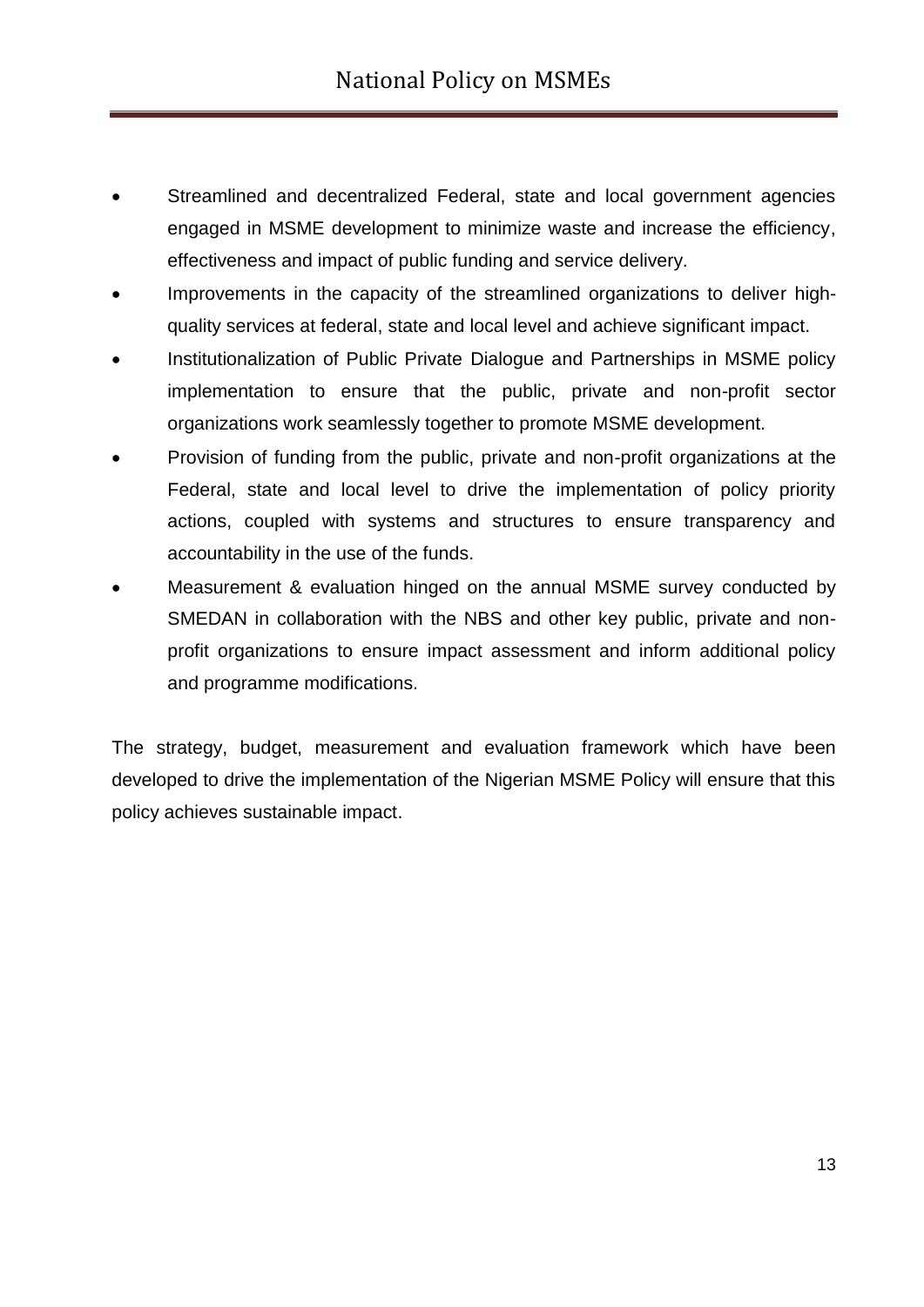## 1.0 BACKGROUND

#### <span id="page-13-0"></span>1.1 INTRODUCTION

Nigeria's prevailing economic policy thrust is based on the National Vision 20:2020, the National Economic Empowerment and Development Strategy (NEEDS), complemented by SEEDS at the State level and LEEDS at the Local Government level, and the Transformation Agenda. On the economic development front, all the economic development policies are anchored on the private sector as the engine of growth - for wealth creation, employment generation and poverty reduction. While the government is the enabler, facilitator and regulator, the private sector is the direct investor and manager of business. This strategy poses serious challenges for partnership between government and the private sector in the growth and development of a vibrant and productive economy.

The Nigerian private sector covers a wide range of enterprises as distinguished by various criteria such as size, industry/sector, ownership structure, employment and technology. To be effective, national policies on private sector development must address the specific needs of the various categories of enterprise. Non-farm micro, small and medium enterprises account for over 25 per cent of total employment and 20 percent of GDP. By global standards large enterprises are very few in Nigeria yet they account for a disproportionately large share of the GDP. Because their links with the rest of the economy are weak, their impact on economic growth has been limited and often distorted. The challenge of national economic development requires not only that the needs of each group are addressed but also that the linkages among them – particularly with large internationally operating firms and among various value-adding industries - are optimised for focused integrated development

Over the years Government has enunciated a large number of national policies addressing various sectors/ areas of national development. Many of these have implications for MSME development and must be taken into account in the enunciation of MSME policy. Indeed, within the NEEDS framework, all sectoral policies work together for the attainment of national development objectives. Their success requires the harmonious involvement of all relevant Ministries, Departments and Agencies (MDAs) at the various tiers of government and the organized private sector.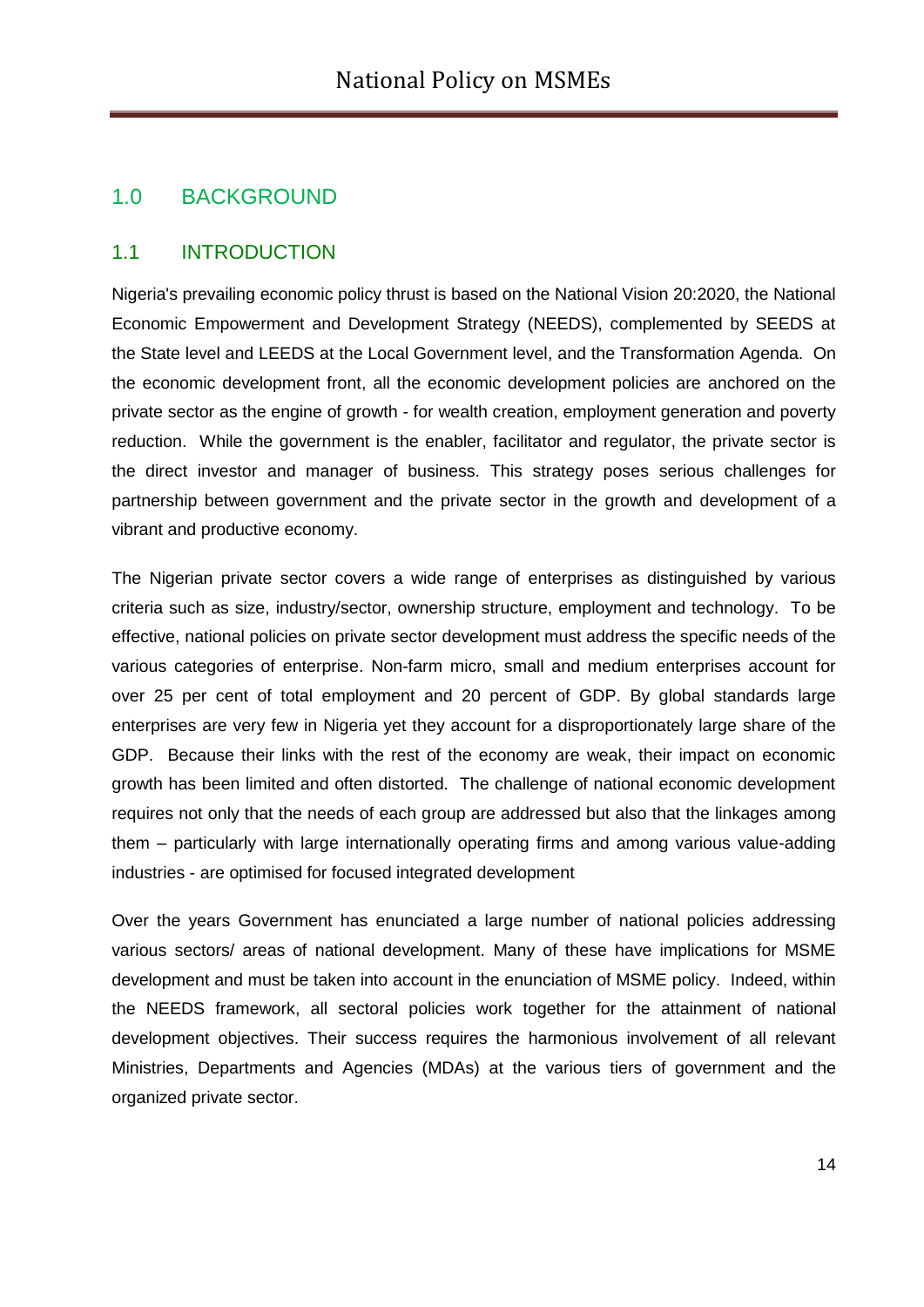## <span id="page-14-0"></span>1.2 THE IMPORTANCE OF MICRO, SMALL AND MEDIUM ENTERPRISES IN DEVELOPMENT

The significance of Micro, Small and Medium enterprises (MSMEs) for the growth, productivity and competitiveness of the economies of developing countries is universally recognised. Not only do they provide employment and income for the bulk of the population, as well as the primary source of new jobs, they have been acknowledged as critical breeding and nurturing grounds for domestic entrepreneurial capacities, technical skills, technological innovativeness and managerial competencies for private sector development.

## <span id="page-14-1"></span>1.3 DEFINITION OF MSMEs IN NIGERIA

From the point of view of national policy, enterprises may be classified by size, sector, organisation, staff strength, technology and location. These variables interact with each other in complex ways which must be taken into cognisance to understand the nature, characteristics, performance, problems and challenges of business enterprises. From the perspective of policy and planning, size provides the most practical basis for classification.

The usual criteria include one or more of the following: employment, turnover, assets, and paidup capital. However, definitions vary from country to country relative to the overall size and structure of the domestic economy. For the purpose of a coherent national policy, it is necessary to establish a standard definition in order to provide a common object of reference by stakeholders. Based on the assessment of existing national perspectives on the classification of MSMEs, the National Policy on MSMEs adopts a classification based on dual criteria: employment and assets (excluding land and buildings), as follows:

| S/N | <b>SIZE CATEGORY</b> | <b>EMPLOYMENT</b> | <b>ASSETS (Naira, million)</b><br>(excluding land and buildings) |
|-----|----------------------|-------------------|------------------------------------------------------------------|
|     | Micro enterprises    | Less than 10      | Less than 10                                                     |
|     | Small enterprises    | $10 - 49$         | 10 - less than 100                                               |
|     | Medium enterprises   | $50 - 199$        | 100 - less than 1,000                                            |

Table 1: Classification adopted by National Policy on MSMEs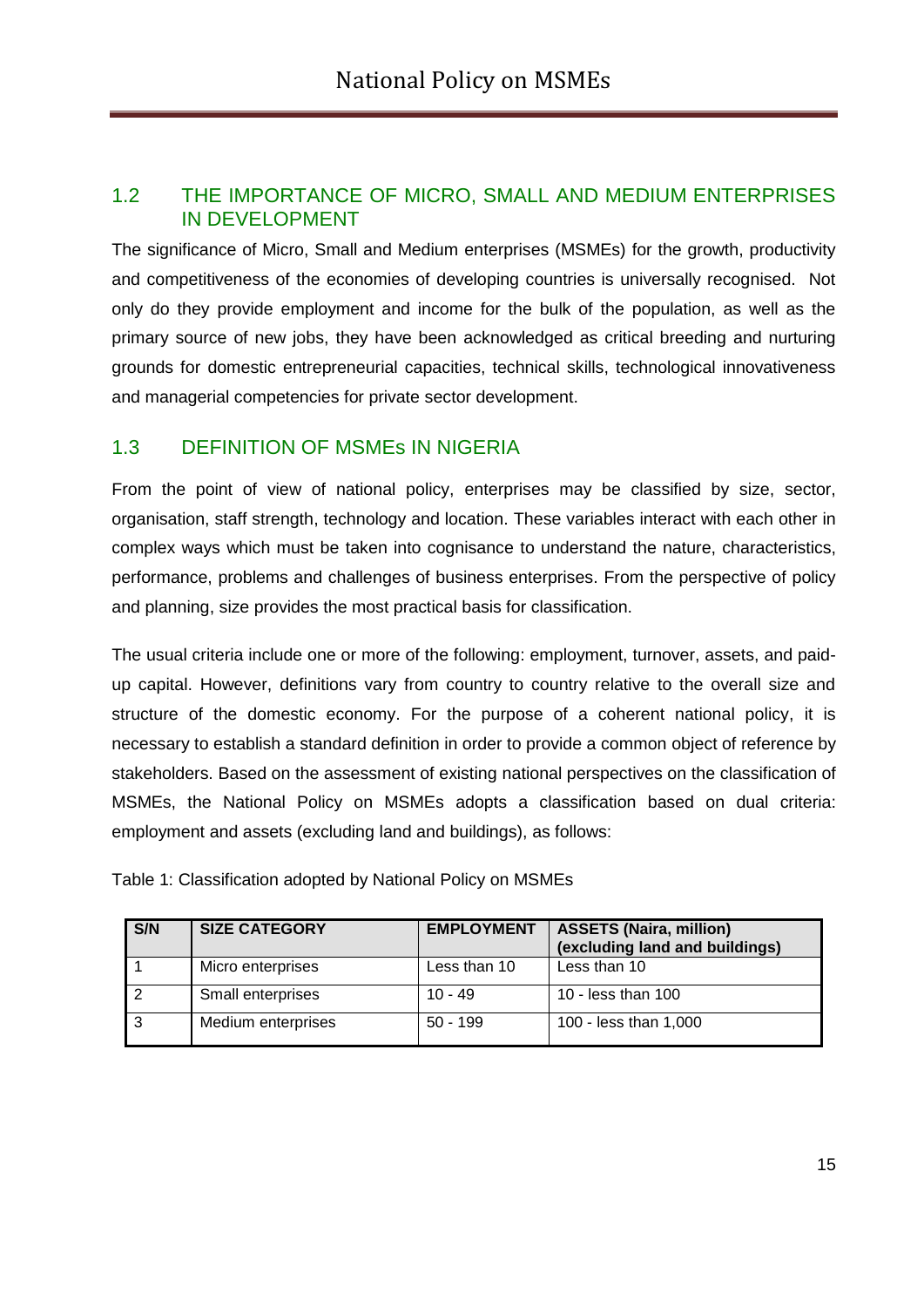Where there exists a conflict in classification between employment and assets criteria (for example, if an enterprise has assets worth twelve million naira (N12m) but employs 7 persons), the employment-based classification will take precedence and the enterprise would be regarded as micro. Employment-based classification tends to provide a relatively more stable definition, given that inflationary trends frequently compromise the asset-based definition. In choosing these new definitions, cognisance was taken of all possible factors, including international comparisons and peculiarities of the various sub-sectors/enterprises.

#### <span id="page-15-0"></span>1.4 CHARACTERISTICS AND PERFORMANCE OF MSMEs IN NIGERIA

MSMEs cover the entire range of economic activity sectors in Nigeria. There are a number of challenges that currently stifle MSMEs in the country and some of these challenges are consistent across the varying types of MSMEs. These include low market access, poor access to credit, poor information flow, discriminatory legislation, poor access to land, weak linkage among different segments of the operations in the sector, weak operating capacities in terms of skills, technology, knowledge and attitudes, as well as lack of infrastructure. There are also weak safeguards against occupational health and environmental hazards.

However, each of the three categories of MSMEs has its own peculiar characteristics and problems, requiring targeted policies to address them.

#### <span id="page-15-1"></span>1.4.1 Micro Enterprises

Micro Enterprises employ between 1 and 9 persons. The 2013 National MSME collaborative survey put the estimated number of micro enterprises at 36.99 million with a minimum total employment of 57.84 million. This group is dominated by those who engage in wholesale & retail trade, repair of motor vehicles and household goods which accounts for about 54.67% followed by manufacturing (13.21%). Other numerically significant sectors include agriculture (8.92%), other services (7.80%), accommodation and food services (5.51%), transport & storage (4.76%) and arts, entertainment & recreation (1.06%).

The typical micro enterprise is operated by a sole proprietor/manager aided mainly by unpaid family workers and the occasional paid employee and apprentice. Output value is very low. The levels of technology and skills are also very low. However, with the entry of many unemployed school leavers, including secondary school leavers and graduate of tertiary institutions, there is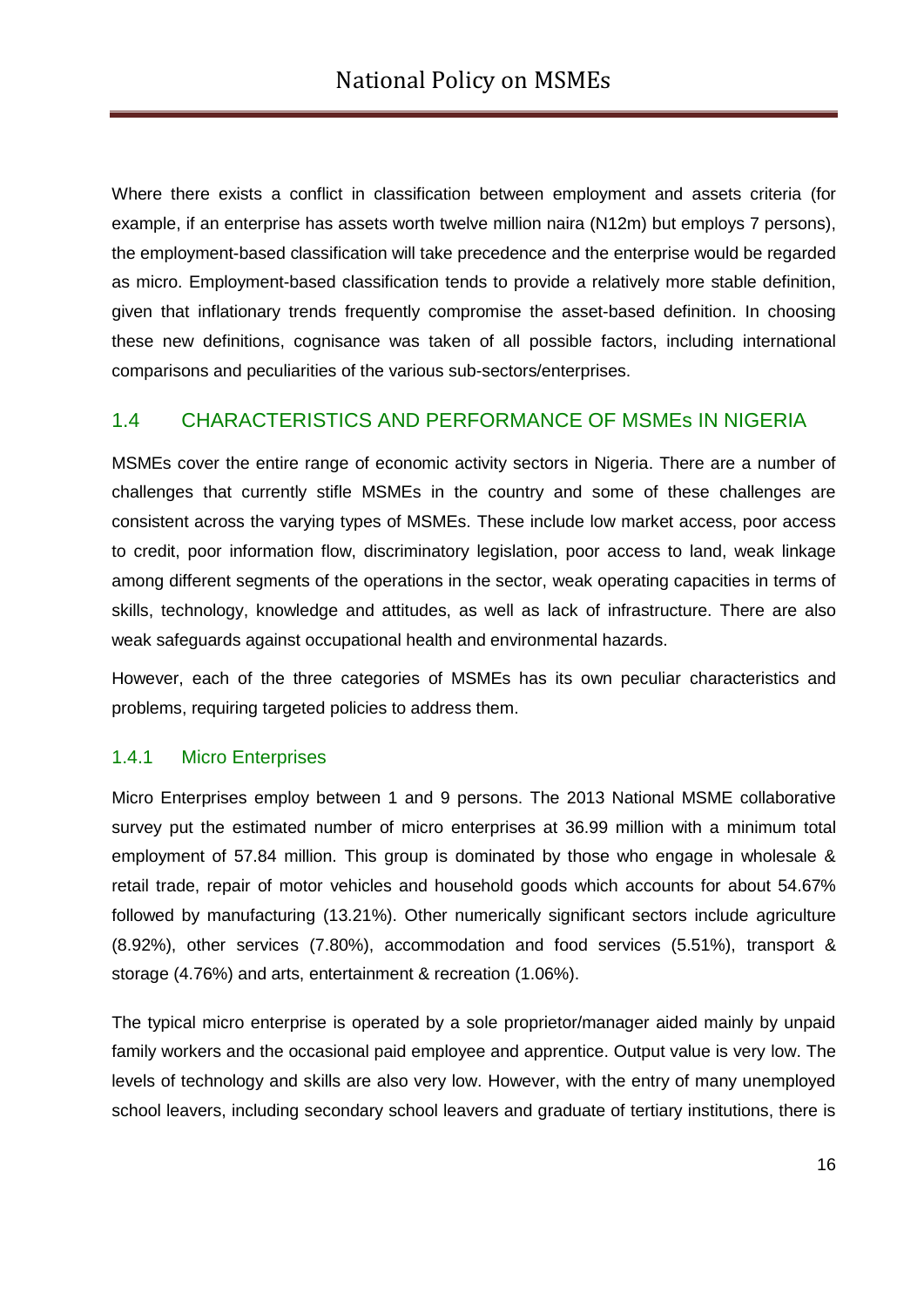much scope for upgrading technology and skills set for existing enterprises and for the rise of new technology-based enterprises. Funding is mainly from individual resources, with a little help from family and traditional mutual fund societies (esusu). Government interacts very little with individual micro enterprises, except through the occasional cooperative or other officially recognised groups. According to the Enterprise Baseline Survey 2012 (EBS) conducted by GIZ and SMEDAN, the propensity of formal micro enterprises to invest is 88% compared with only 16% of informal micro businesses. Bank loans are rarely sought and very rarely obtained. Micro enterprises have two strong points in their favour. They are numerous and ubiquitous and grow in numbers but have little propensity to grow internally and further develop their business. Even a small improvement in their productivity and output would result in large improvements in employment, income and productivity in every nook and corner of the country, but dealing with them requires sensitivity, empathy and a community-focused approach.

#### <span id="page-16-0"></span>1.4.2 Small Enterprises

Small enterprises (with employment from 10 - 49 persons) cover much the same spectrum of enterprise types but are concentrated in the more modern, more sophisticated end. The 2013 National MSMEs Survey put the number of small enterprises in Nigeria at 68,168. While most of them are sole proprietorships, a significant number are incorporated businesses. This segment has a large reservoir of educated manpower and technical skills, as well as relatively improved access to the banks. They employ approximately 1.86 million people according to the 2013 collaborative survey. According to the EBS 2012, 89% of formal small enterprises plan to invest whereas only 19% of informal small businesses plan to invest. It has the highest potential for growth through nurturing, capacity building and support. Organisationally, they are well represented by professional and trade associations.

#### <span id="page-16-1"></span>1.4.3 Medium Enterprises

Medium enterprises are the formal face of Nigerian enterprises employing between 50 and 199 persons. The 2013 National MSMEs Survey put the number of medium enterprises in Nigeria at 4,670**.** Concentrated in a few sectors, notably manufacturing, transportation, information and communication technology, agro & agro-allied and oil & gas, they are fairly well organised and well connected. They have fairly good access to government and the financial system. Few in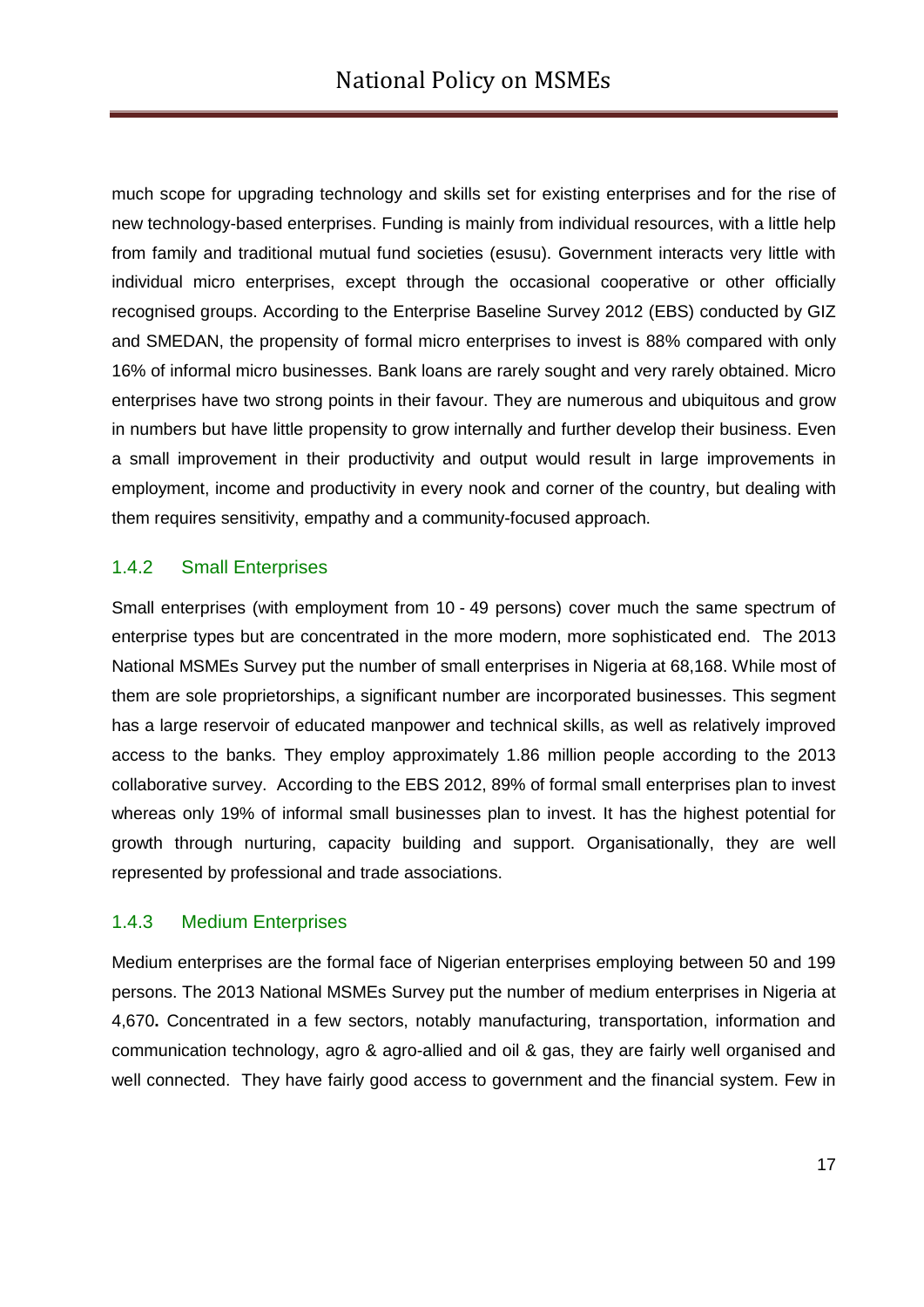number and restricted in scope, they represent the popular "Missing Middle" of Nigeria's private enterprise system.

#### 1.5 **CHALLENGES CONFRONTING MSMEs IN NIGERIA**

The Micro, Small and Medium Enterprises (MSMEs) have been known, in both developed and developing nations, to be incontrovertible contributors to employment generation, wealth creation and poverty alleviation. It is on this premise that several efforts are geared towards consciously providing the enabling environment for the MSMEs to thrive. This sub-sector needs special attention by the Government because the operatives are largely informal and financially very weak and at the same time they need to develop for the national economy to grow. The EBS 2012 shows that significant differences exist between formal enterprises and informal businesses in the areas of higher average staffing and a higher growth of staffing since business establishment.

As in many developing countries, MSMEs in Nigeria have not achieved their full potential as a result of some critical inhibiting factors. These factors, which can be classified into internal and external, include among others:

#### Internal

- 1. Aversion to joint ownership
- 2. Family ties, i.e. bringing family into business.
- 3. Financial mismanagement
- 4. Lack of basic business capacity (knowledge, skills & attitude)
- 5. Non-recruitment of qualified personnel
- 6. Lack of perseverance and staying power when the business is going through tough times.
- 7. Poor record keeping especially accounting books
- 8. Lack of standardization of products
- 9. Being the all-in-all, i.e. managing director, accountant, cashier, admin. Manager, etc.
- 10. Low capacity to invest in R&D, ICT & E-commerce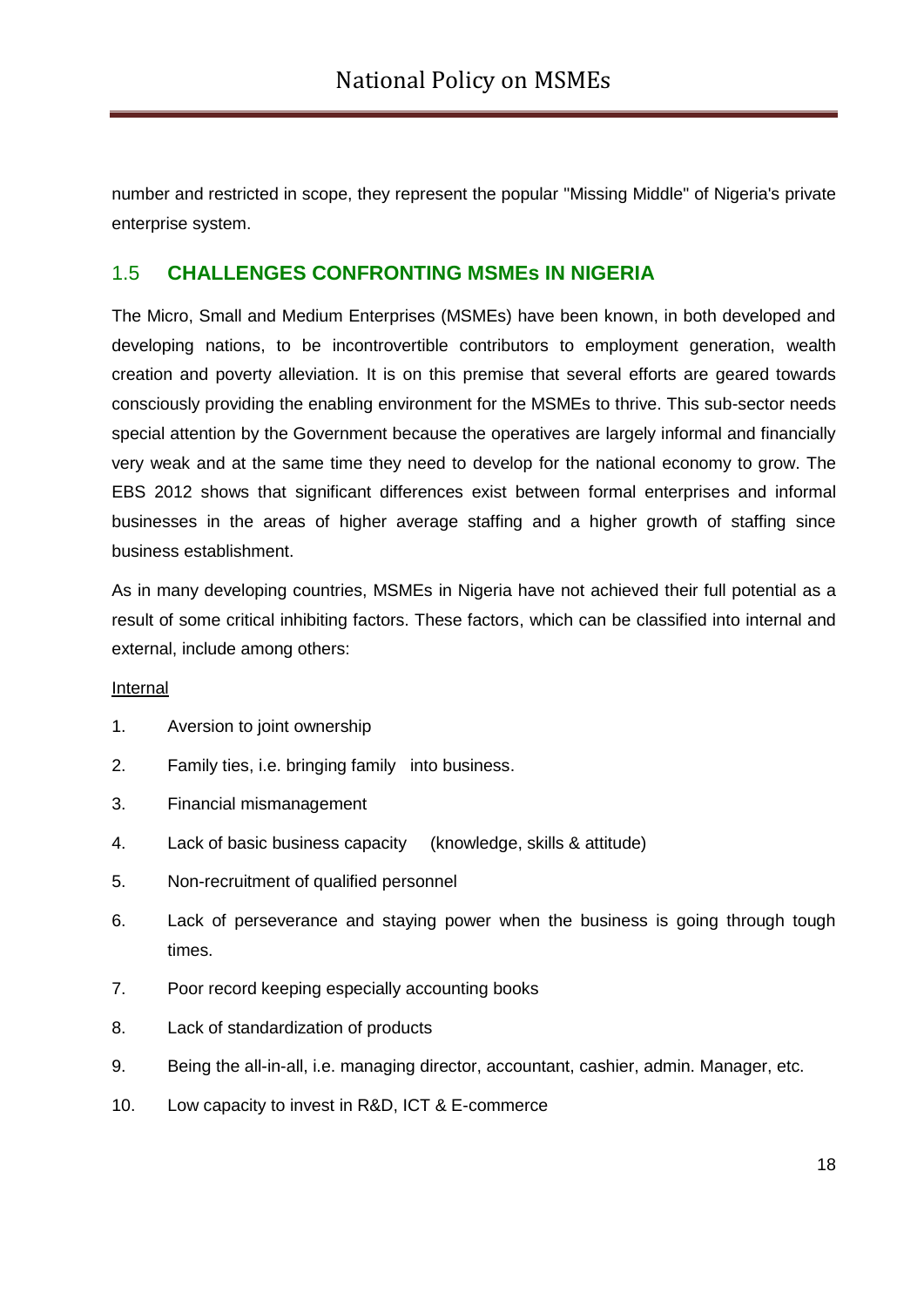- 11. Inadequate linkage to local & international supply chains
- 12. Limited access to markets.
- 13. Lack of exit/succession plan.
- 14. Declining business etiquette & disregard for contract sanctities.

#### External

- 1. Poor state of infrastructure
- 2. Weak access to production inputs (such as finance, workspace) & product markets etc.
- 3. Multiplicity of Taxes and levies plus red tape
- 4. Low access to information
- 5. Unfair competition with dumped products substitutes.

The Policy is, therefore, targeted at creating a favourable environment for MSMEs to thrive and contribute effectively to national economic growth and development.

#### <span id="page-18-0"></span>1.6 GOVERNMENT AND MSMEs DEVELOPMENT IN NIGERIA

The development of MSMEs in Nigeria has a chequered history. Under colonial rule, with the avowed policy of treating the colonial countries as estates to be developed for metropolitan trade, local industries were neglected, and in some instances actively discouraged in favour of import promotion. Yet at independence Nigeria inherited a vigorous small business sector, with small-scale manufacturing accounting for some 15% of manufacturing output in 1960. Adopting a strategy of import substitution industrialisation, the new national government encouraged large-scale industries by foreign investors and established some itself. At Regional and State government levels, efforts were made through micro-credit schemes to support small business, but the fundamental problems of small scale business were not systematically assessed. By the 1980s the small scale manufacturing sector had shrunk to about 10% of manufacturing output.

Although the potential of small scale enterprise has long been recognised, it was not until the 1980s, under Structural Adjustment Programme (SAP), that the national policy made their promotion a major development priority. Since then several programmes, especially those addressing employment creation, poverty reduction, women empowerment and youth development, have made small scale business a primary strategic focus of their activities.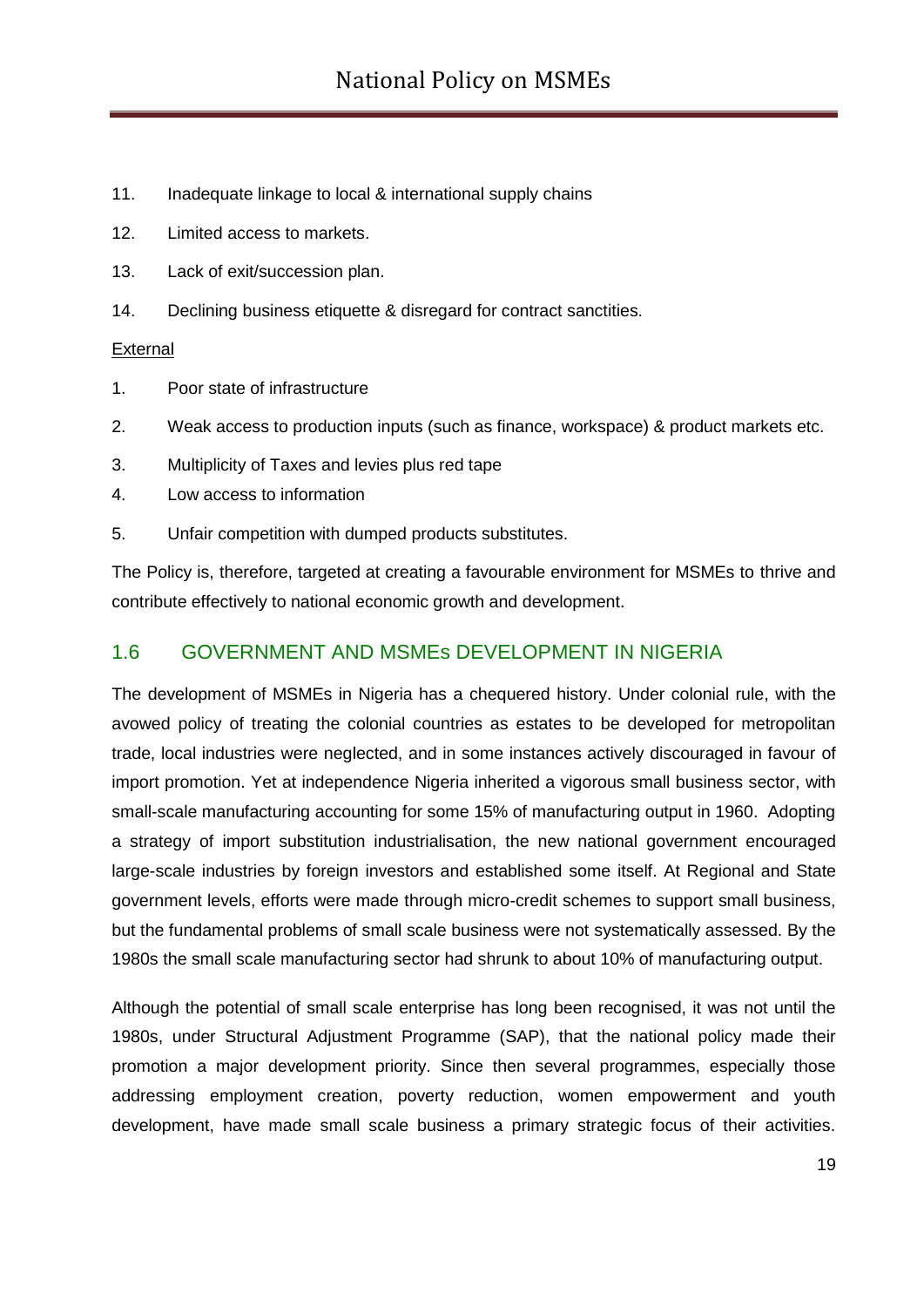Specific programmes and measures addressing the needs of small business have tended to concentrate on improving access to credit, although some have incorporated capacity development and other critical measures. The establishment of the Small and Medium Enterprises Development Agency of Nigeria (SMEDAN) was the first major attempt to tackle the problem in a coordinated manner.

## 1.6.1 GOVERNMENT PAST EFFORTS AT DEVELOPING THE MSMEs SUB-**SECTOR**

In view of the challenges confronting MSMEs in Nigeria, and in recognition of the numerous prospects of MSMEs and the need to encourage the growth of entrepreneurship and entrepreneurs in Nigeria, successive administrations have over the years employed monetary, fiscal and industrial policy measures at the macro level to develop the MSMEs sub-sector.

Some of these measures include:

#### (1) The establishment of Industrial Development Centres (IDCs)

This was an important effort by the Federal Government to promote MSMEs under the second National Development Plan (1970-1975). The establishment of IDCs, no doubt, made it possible for government to provide extension services to the MSMEs, especially as they relate to product development, entrepreneurial training, and technical appraisal of loan applications as well as managerial assistance. Presently, the IDCs (23 in number) are now under the purview of SMEDAN and efforts are being made to resuscitate them for optimal performance.

(2) The establishment of the Nigerian Industrial Development Bank (NIDB) and the Nigeria Bank for Commerce and Industry (NBCI).

In furtherance of her resolve to ensure the availability of financial resources to indigenous entrepreneurs, the government established the NIDB in 1964 and NBCI in 1973. The two banks were merged to form the present Bank of Industry (BOI). As part of its Mandate, the BOI is increasingly supporting MSME lending within its portfolio as well as with Government, Donor & private sector Intervention Funds targeted at specified sectors.

(3) The establishment of the National Directorate of Employment (NDE)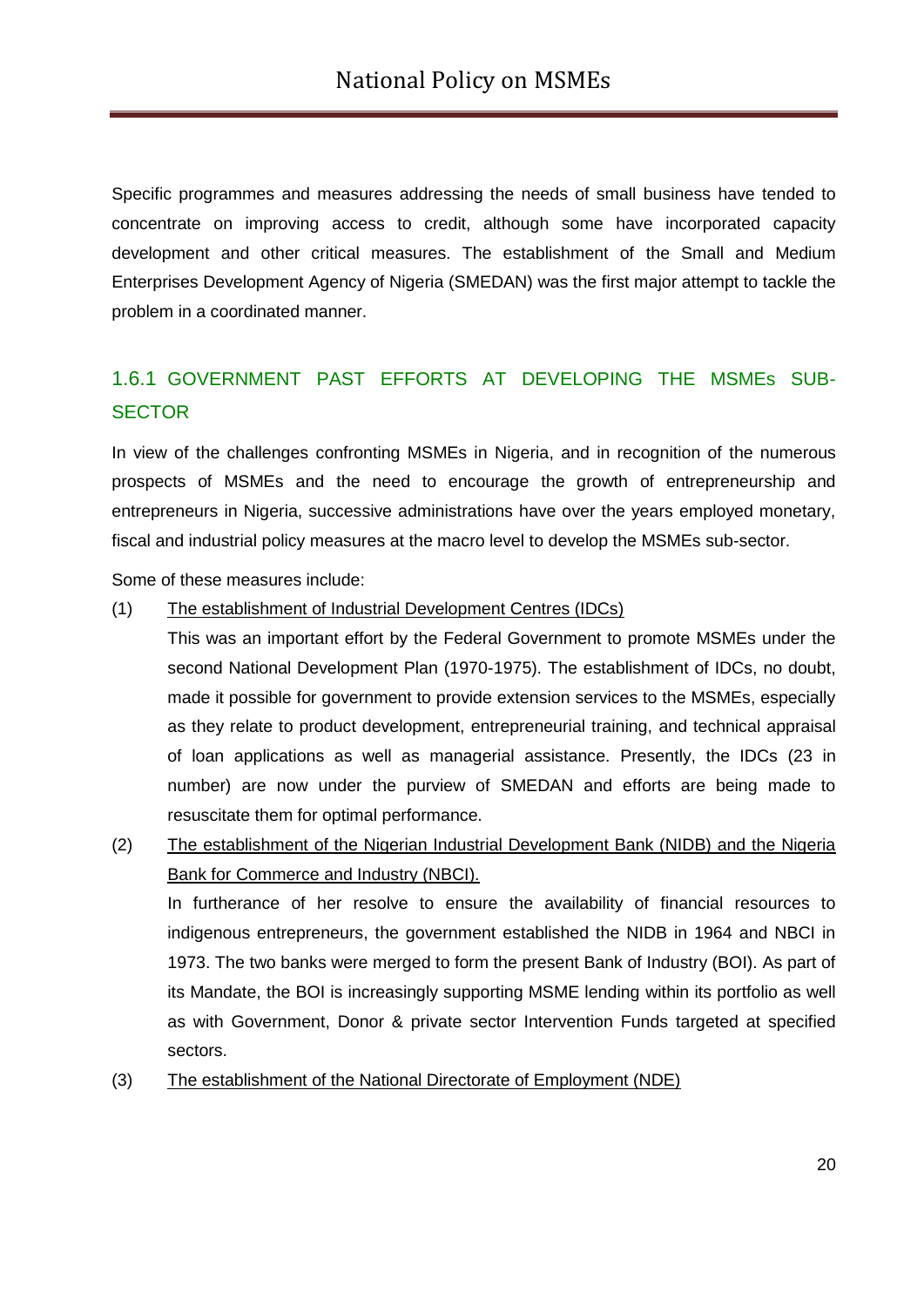Through the Directorate, which came on stream in 1989, a number of programmes such as Small Scale Industries (SSI), Youth Employment and Vocational Skills Development, Open Apprenticeship Scheme and Waste to Wealth programmes were embarked upon to boost employment opportunities. Under the various schemes, some form of financial assistance was given to beneficiaries.

#### (4) Initiatives of the Central Bank of Nigeria (CBN)

The CBN, as the apex regulatory financial institution in Nigeria, has over the years been playing a leading role in the promotion of MSMEs in the following areas:

a. The establishment of the Small and Medium Enterprises Equity Investment Scheme (SMEEIS)

The emergence of SMEEIS, the brain child of the Bankers' Committee, was testimony of the banking sector"s resolve to contribute to the development of the real sector of the economy, which should in turn serve as a catalyst to growth and development. Participation of banks in this scheme was formally suspended in 2008.

- b. The launch of the Microfinance Policy, Regulatory and Supervisory Framework for Nigeria (MPRSF) in 2005 which resulted in the establishment of new Microfinance Banks and the conversion of the then Community Banks to Microfinance Banks. The CBN revised its MPRSF Policy in April 2011.
- c. The Small and Medium Enterprise Credit Guarantee Scheme (SMECGS) was launched in 2010 as a Guarantee Scheme to participating commercial banks and development finance institutions; to guarantee their lending to SMEs. The SMECGS operates with no interest rate caps, requires collateral from SMEs for secured lending and is funded & managed by the CBN. Loans can be as long as 7 years in tenure, making it a useful source of long term funding for SMEs.
- d. The Agricultural Credit Guarantee Scheme Fund (ACGSF) was launched in 1977 to support growth in the agricultural sector by supporting the agricultural sector's access to credit. Amendments and adjustments have been made over time to enhance its adoption.
- e. The Nigerian Incentive Based Risk Sharing System (NIRSAL) for agricultural lending was launched in 2011 - to improve the demand for credit by MSME agricultural operators & the supply of credit by agricultural financing institutions.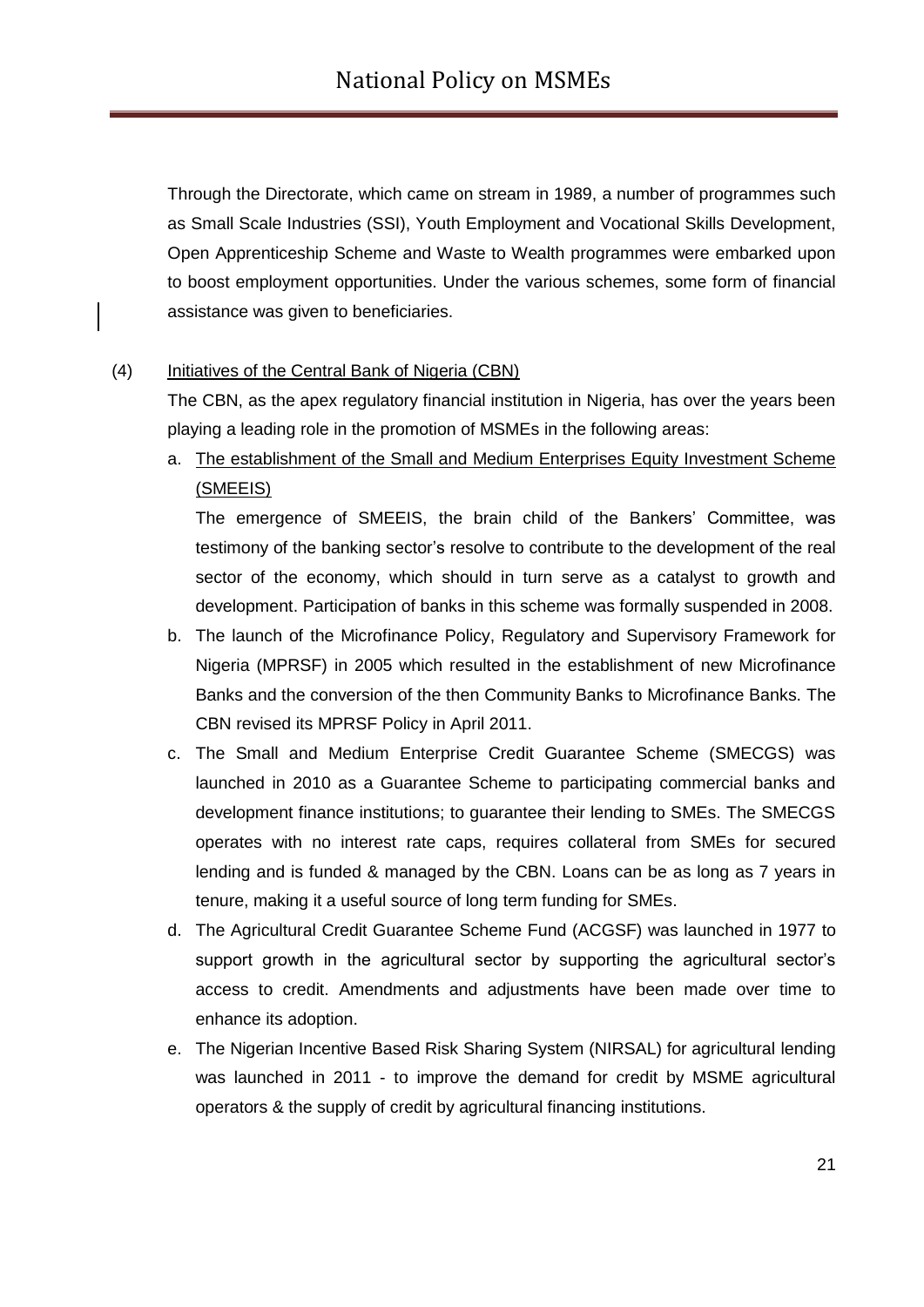- (5) The National Economic Reconstruction Fund (NERFUND) was set up in 1989 to catalyze the SME sector's growth through medium & long-term funding. Wholly Nigerianowned businesses which engage in certain economic activities and utilize some locally sourced inputs are primary targets.
- (6) The Rural Financial Institution Building Programme (RUFIN) was launched in 2009 as a 7year Programme Initiative of the FGN & IFAD (International Fund for Agricultural Development), with the objective of improving food security, employment and wealth creation in rural areas. Targeting the rural areas indirectly, RUFIN creates reach to large numbers of MSMEs in less urban areas.
- (7) The Bank of Agriculture (BOA) emerged from the Nigerian Agricultural, Cooperative and Rural Development Bank (NACRDB).
- (8) The Agricultural Credit Support Scheme and the Commercial Agricultural Credit Scheme were set up to improve access to credit by the agricultural sector.
- (9) Facilitating and guaranteeing external finance through the World Bank, African Development Bank (AfDB), International Finance Corporation (IFC) and other international institutions willing and capable of assisting MSMEs.
- (10) The establishment of the Small and Medium Enterprises Development Agency of Nigeria (SMEDAN) via SMEDAN ACT 2003 (as amended).
- (11) Further efforts at enabling improvement in the business environment such as supporting the establishment of Credit Registries, simplified corporate registration at CAC,
- <span id="page-21-0"></span>(12) Numerous training schemes designed to build MSME capacities and competencies by several Government MDAs.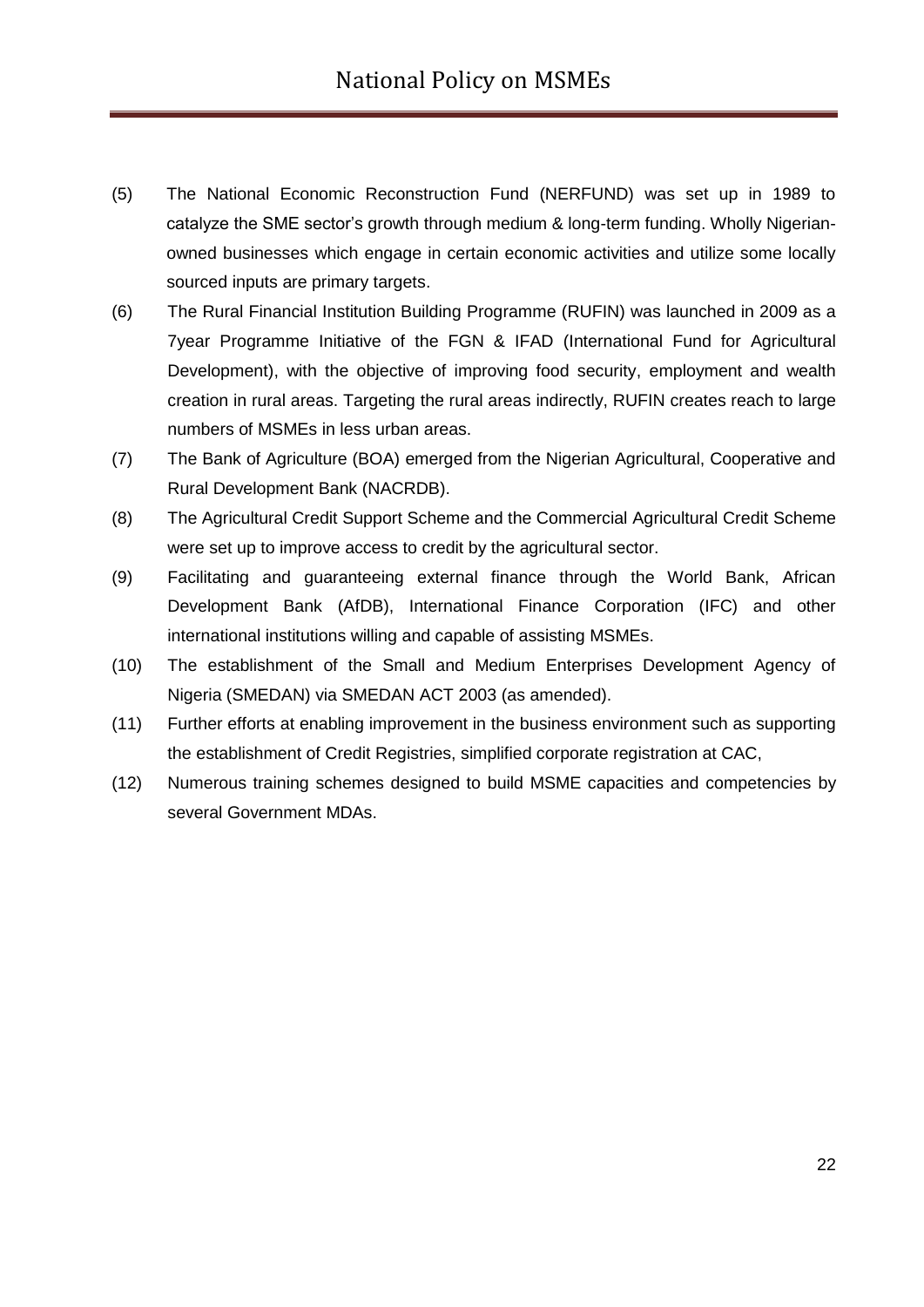## **2.0 FUNDAMENTALS OF NATIONAL POLICY ON MSMEs**

#### <span id="page-22-0"></span>2.1 VISION AND MISSION

The National Policy envisions an MSME sub-sector that can deliver maximum benefits of employment generation, wealth creation, poverty reduction and growth to the Nigerian economy. It foresees the MSME sub-sector growing in scope, skills, technology, size, and increasingly able to compete effectively in local, regional & global markets. Its mission is to enhance the contribution of MSMEs to national output, employment and poverty reduction and build the MSME sub-sector as a solid foundation for the competitiveness, growth and sustainability of the Nigerian economy.

## <span id="page-22-1"></span>2.2 FUNDAMENTAL OBJECTIVES

The objective of the policy is to facilitate and sustain a vibrant MSME sub-sector that will be the major driver of national economic growth and employment. This will be accomplished by:

- Accelerating the profitable expansion of existing MSMEs along the value chain, ensuring that transition from micro to small enterprises, small to medium enterprises and medium to large enterprises, thereby enabling them to increase their contribution to GDP and employment generation.
- Fostering the emergence of new MSMEs in Nigeria, especially among women and the youths.

## <span id="page-22-2"></span>2.3 BROAD STRATEGY

Taking its bearing from the overarching NEEDS Strategy, the MSME strategy is based on public-private partnership, collaboration and cooperation among stakeholders. Accordingly, it sets out clear roles and responsibilities of stakeholders - government vis-à-vis private sector and civil society. It advocates synergy with other MSME- embedded policies and programmes in other sectors, based on close integration of MSMEs measures within the national sectoral development policies on industrialization, science and technology, education and training. It rallies stakeholders to undertake measures to promote the growth and sustainability of MSMEs. MSMEs development will focus on supporting enterprises to move up to higher value addition layer/level in the value chains, particularly for labour-intensive and low technology-based enterprises.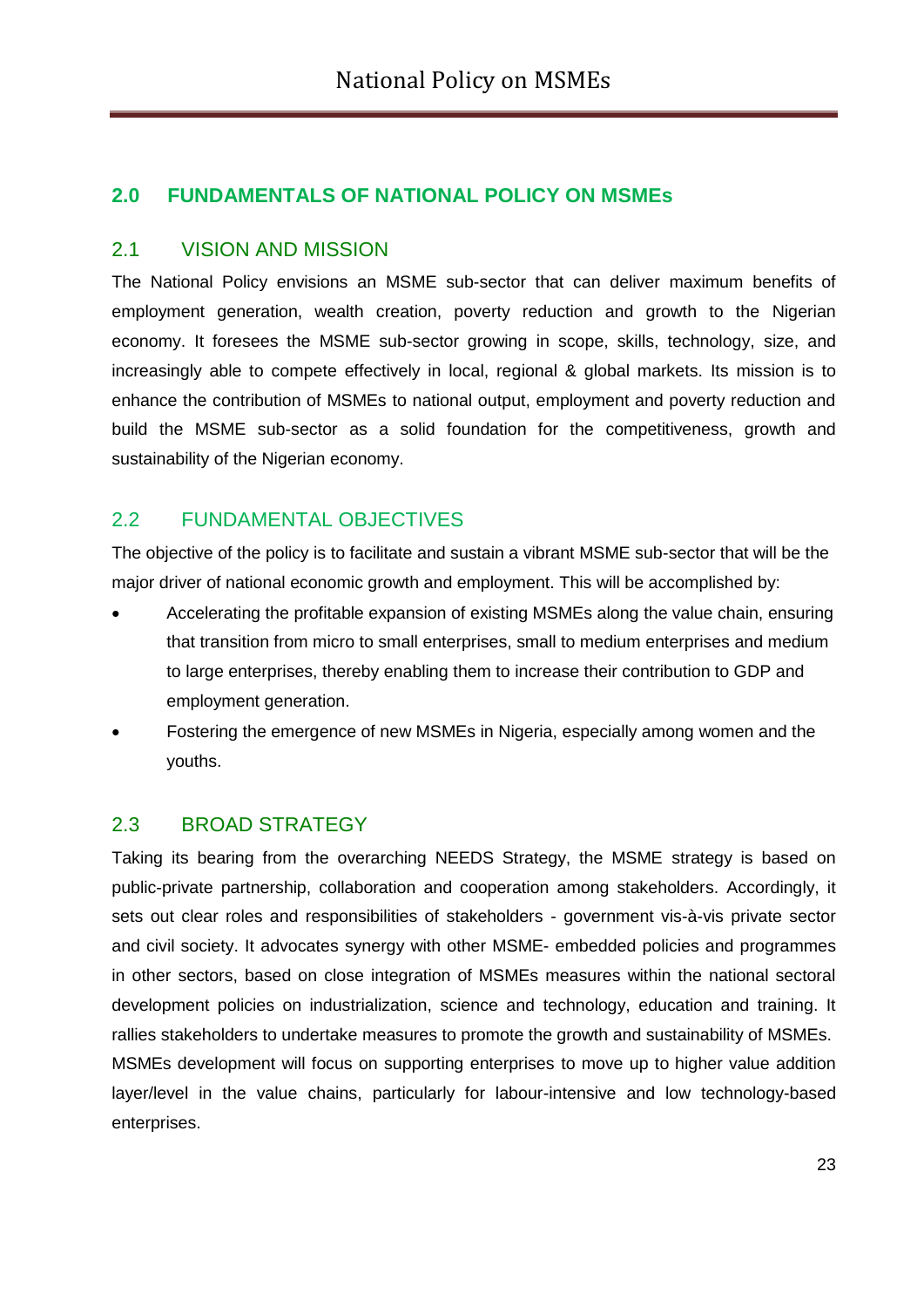The development of MSMEs will be underpinned by both social and economic considerations. While some categories of enterprises (e.g. micro) shall be emphasised primarily for income generation and livelihood objectives, small and medium enterprises will be targeted for broader objectives of business development, employment generation and international competitiveness. The National Policy emphasizes targeted measures to cater for peculiar circumstances and needs of different MSMEs categories and segments. Targeting will be aligned to the performance experiences and challenges of the different sub-sectors. The strategy will support well-performing enterprises or sub sectors to fully realize their growth and competitiveness potentials, while also addressing ailing and poor-performing enterprises or sub sectors with remedial measures.

Central to the strategy is the consultative and legitimisation process based on impact monitoring that serves to stimulate dialogue, continuous consultation, regular reviews and shared understanding among policy makers, MSME operators and other stakeholders on the challenges, opportunities and imperatives of MSME development.

#### 2.4 ROLE OF THE POLICY

The MSME policy will provide the comprehensive framework for developing micro, small and medium enterprises in Nigeria. Specifically the policy hopes to achieve the following:

- Establish clarity around Nigeria"s goals and priorities regarding the development of MSMEs.
- Layout the objectives and priorities for Nigeria over the next 10 years (2015 2025) through the entrepreneurship strategy which is the foundation of the policy document.
- Link MSME development with the National Agenda, while embedding entrepreneurship within other national policies. The policy will also ensure a close coordination between entrepreneurship development and sector based policies such as the Agricultural Transformation Agenda.
- Create a platform for dialogue, engagement and collaboration between the Federal Government and State/Local Governments, the organised private sector, civil society organisations and others to develop MSMEs.
- Articulate baselines for monitoring and evaluating MSME development efforts from year to year. Key performance indicators and targets articulated in the policy document will be the yardstick by which the success of the policy will be measured. The 2013 MSME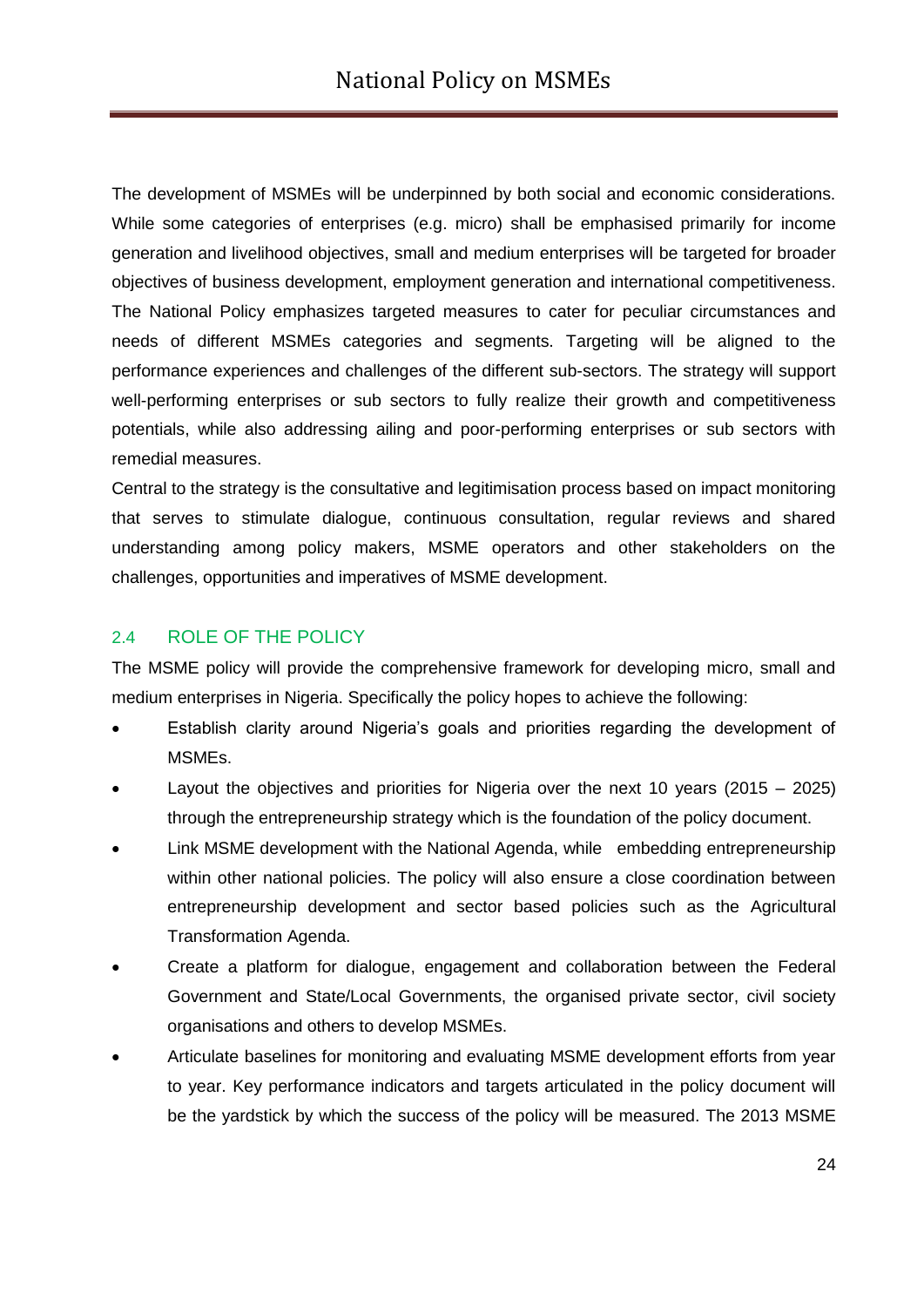Survey conducted by SMEDAN in collaboration with the NBS provides an empirical basis for setting the baselines.

The policy will be reviewed every four years to ensure that it remains relevant, adequately captures the needs of the MSMEs in the country and sufficiently reflects the priorities of the nation.

#### 2.5 KEY INSIGHTS FROM INTERNATIONAL BENCHMARKING

With over 60% of the world's work force engaged by small businesses. MSME development forms a significant part of economic policy in countries across the globe. An assessment of the MSME policies and frameworks for Canada, the United States, South Africa, India, Brazil, Malaysia and South Korea reveal key insights including the following:

#### **A.** Categorization of MSMEs:

Across the world different criteria are used in classifying enterprises as micro, small and medium. Some criteria include numbers of employees, total net assets, turnover and investment levels; however, the primary determinant is usually the number of employees. For example:

• There is no general consensus about what constitutes a micro, small or medium organization. Definitions vary across industries, institutions and also across countries.

| Agency/Country         | <b>Micro</b><br>enterprises                 | Small enterprise                                                                                                            | Medium<br>enterprise                         | <b>Description</b>                                   |
|------------------------|---------------------------------------------|-----------------------------------------------------------------------------------------------------------------------------|----------------------------------------------|------------------------------------------------------|
| <b>UNIDO</b>           |                                             | 99 or less                                                                                                                  | 100-499                                      |                                                      |
| - Industrialised       |                                             |                                                                                                                             |                                              |                                                      |
| <b>UNIDO</b>           | less than 5                                 | $5 - 19$                                                                                                                    | 20-99                                        |                                                      |
| - Developing           |                                             |                                                                                                                             |                                              |                                                      |
| European<br>Union (EU) | Less than<br>10<br>Turnover<br>less than or | Less than 50<br>$\overline{\phantom{0}}$<br>Turnover less<br>$\qquad \qquad \blacksquare$<br>than or equal<br>to Euros 10 M | Less than<br>250<br>Turnover<br>less than or | <b>Staff</b><br>count<br><b>is</b><br>the<br>primary |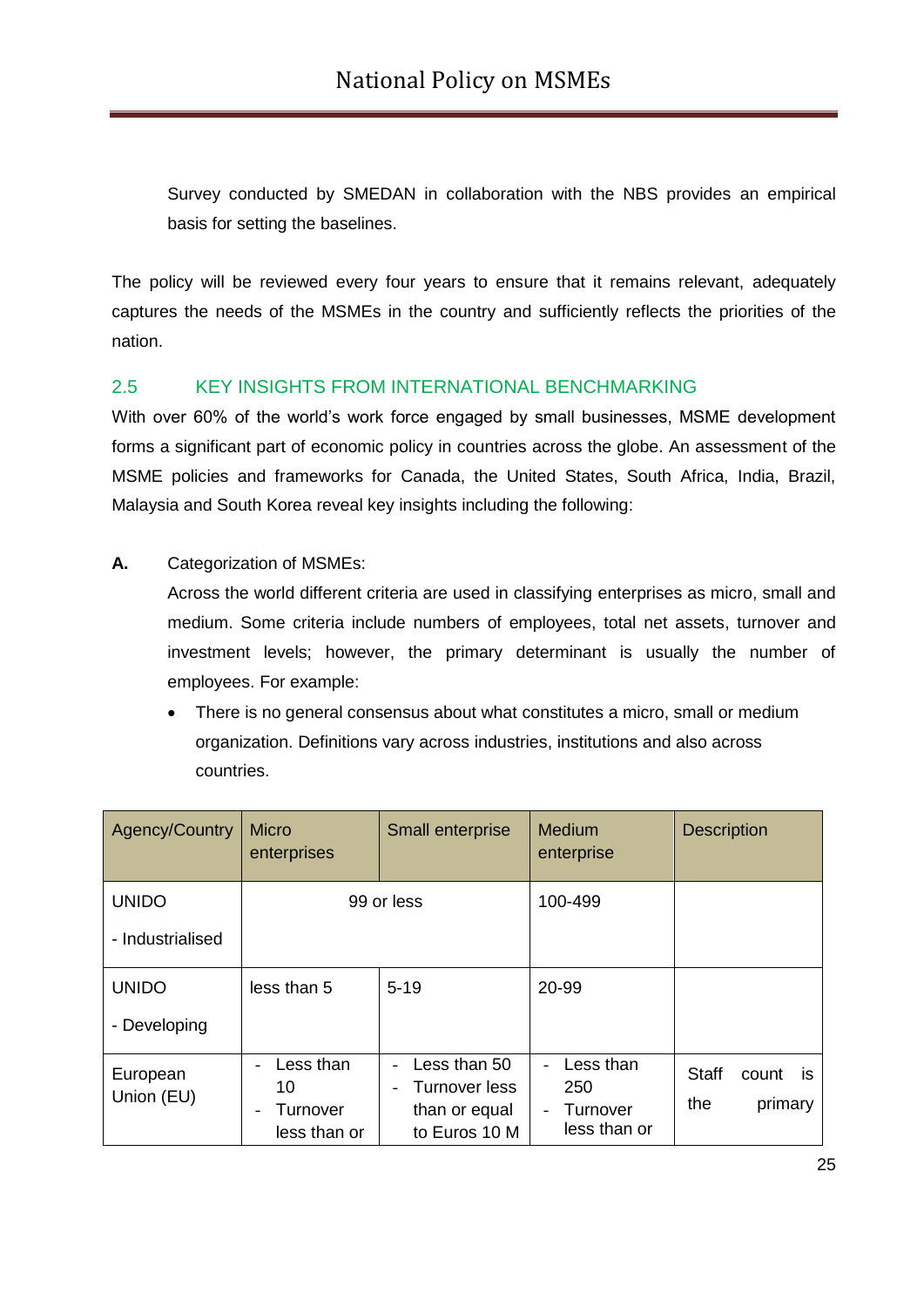| <b>Agency/Country</b>   | <b>Micro</b><br>enterprises                                                          | Small enterprise                                            | <b>Medium</b><br>enterprise                                                             | <b>Description</b>                                                                                   |
|-------------------------|--------------------------------------------------------------------------------------|-------------------------------------------------------------|-----------------------------------------------------------------------------------------|------------------------------------------------------------------------------------------------------|
|                         | equal to<br>Euros 2M<br>OR b/sheet<br>assets less<br>than or<br>equal to<br>Euros 2M | OR b/sheet<br>assets less<br>than or equal<br>to Euros 10 M | equal to<br>Euros 50 M<br>OR b/sheet<br>assets less<br>than or equal<br>to Euros<br>43M | basis. Turnover<br><b>OR</b><br>balance<br>sheet<br>total<br>is<br>used to support<br>classification |
| <b>US</b>               | $1 - 9$                                                                              | 10-99                                                       | $100 - 499$                                                                             |                                                                                                      |
| Canada                  | $1 - 9$                                                                              | 10-99                                                       | $100 - 499$                                                                             |                                                                                                      |
| <b>Brazil</b>           | $1 - 9$                                                                              | 10-49                                                       | 50-249                                                                                  |                                                                                                      |
| Mexico                  | $1 - 10$                                                                             | $11 - 50$                                                   | 51-250                                                                                  |                                                                                                      |
| Malaysia                | Less than 5                                                                          | 5-19, 5-50                                                  | 20-50, 51-150                                                                           | Classification<br>varies based on<br>sector<br>manufacturing,<br>primary agric or<br>services        |
| India<br>Manufacturing* | Rs. 2.5 million/<br>25<br>lakh<br>Rs.<br>(US\$ 50,000)                               | million/<br>Rs.<br>50<br>Rs. 5 crore (US\$<br>1 million)    | Rs. 100 million/<br>10<br>Rs.<br>crore<br>(US\$ 2 million)                              | *Investment limit<br>plant<br>in<br>and<br>machinery<br>**Investment                                 |
| India<br>- Services**   | million/<br>Rs.<br>1<br>lakh<br>Rs.<br>10<br>(US\$ 20,000)                           | Rs. 20<br>million/<br>Rs. 2 crore (US\$<br>40,00,000)       | Rs. 50 million/<br>Rs. 5 crore (US\$<br>1 million)                                      | limit<br>in<br>equipment<br>***Rs50=USD1                                                             |
| Ghana                   | $1 - 5$                                                                              | $5 - 29$                                                    | 29-99                                                                                   |                                                                                                      |

#### **B. Decentralised Institutional Framework:**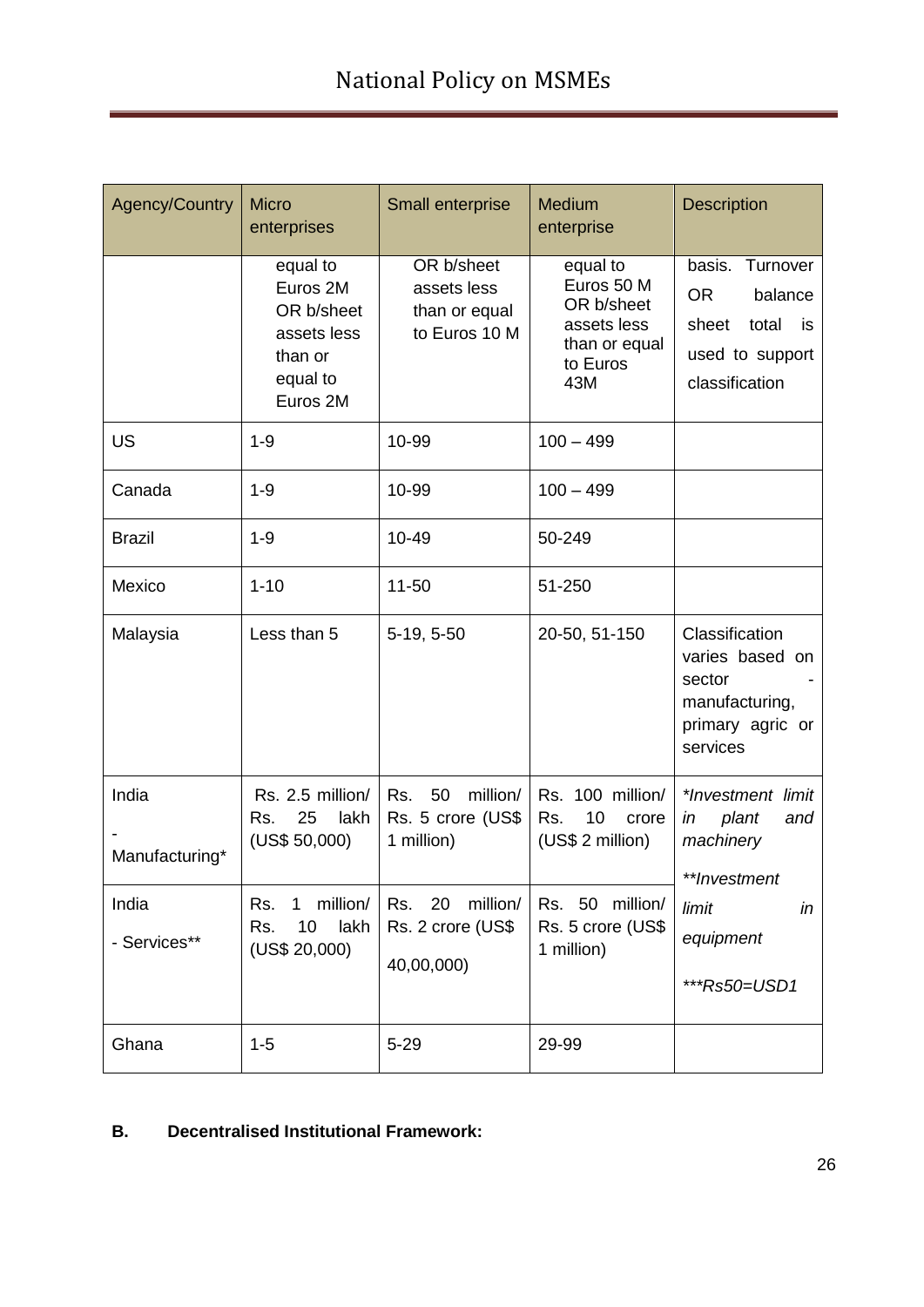In most countries, there is one department or agency usually under the ministry of trade and commerce with the responsibility of coordinating MSME-related activities. However, the actual responsibility for implementing policies to develop MSMEs is dispersed across ministries, departments and the three tiers of government. The organised private sector, as well as civil society organizations, is also actively engaged in the promotion of MSMEs. For example, in India, the primary responsibility for the development of MSMEs lies with the State Governments. The District Industries Centres under State Governments and the MSME Development Institutes of the Ministry of MSME provides support to the new and existing entrepreneurs. In South Africa, the task of promoting entrepreneurship and small businesses cuts across a wide range of policy areas, departmental boundaries and the three spheres of government. The strategies, institutions and programmes at the National, Provincial and Municipal Government levels, encompass the private sector, educational institutions and non-governmental organisations.

#### **C. Well Integrated Policies and Operations:**

The integration of programmes and operations also has a significant impact on the success of MSME policies. For example, in Canada, *Industry Canada* is the government institution responsible for developing Canadian businesses amongst other responsibilities. It is headed by the minister of industry who also doubles as minister of state for agriculture and who coordinates three other ministers – science and technology, economic development, small businesses and tourism. This ensures a cohesive and integrated approach to building a fair, efficient and competitive marketplace, and in particular, supporting the development of businesses.

#### **D. Proliferation of Cluster Development Initiatives:**

Many countries have embraced the cluster approach for supporting MSMEs, as it has proven to be a more effective and efficient way of reaching MSMEs than when MSMEs are dispersed. Clusters provide a healthy symbiotic ecosystem for small businesses. They offer networking opportunities which lead to a competitive advantage through specialization, resource sharing, inter-firm collaboration and knowledge spill-overs. MSMEs in India operate mostly from clusters.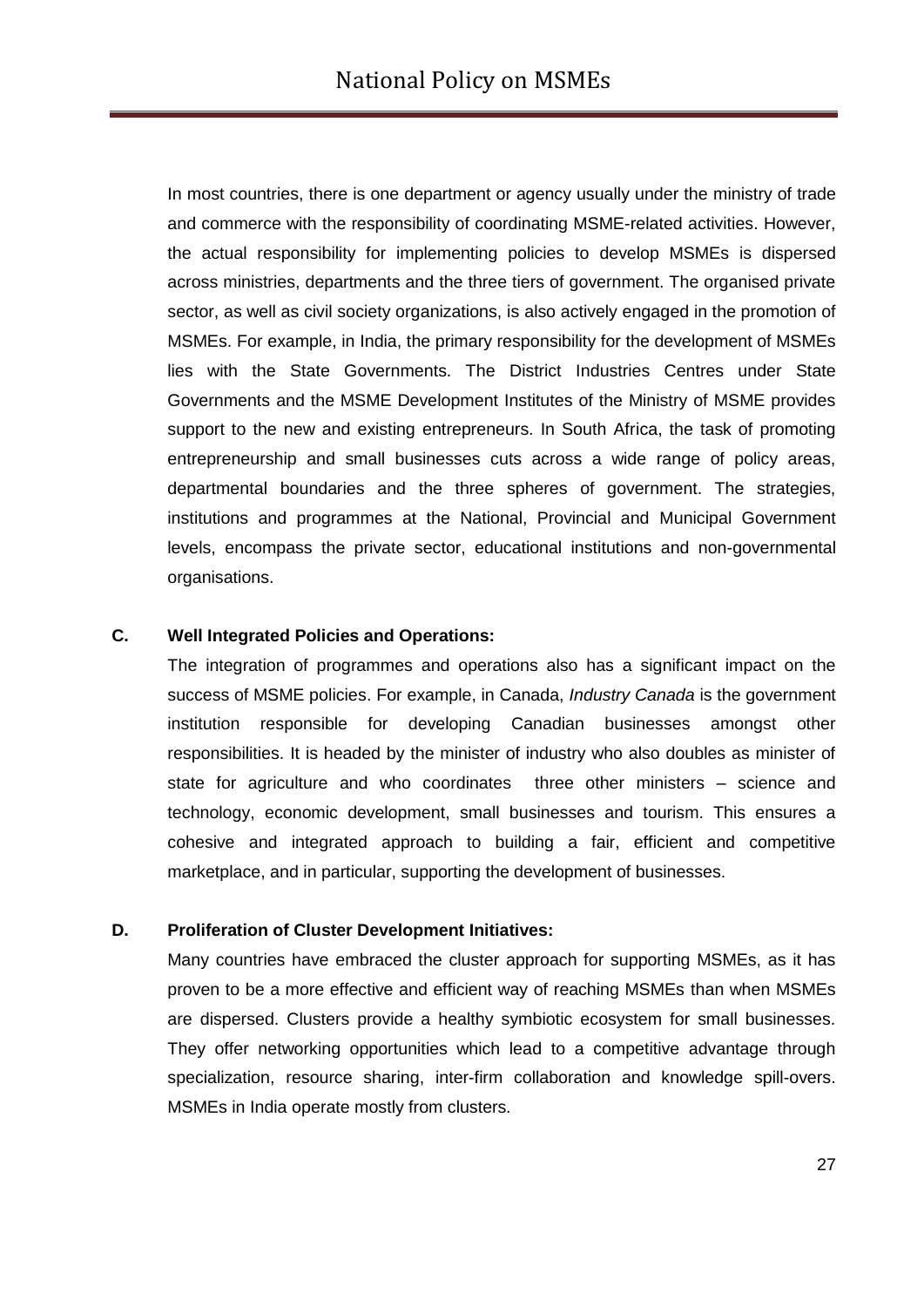The cluster development approach is particularly useful in facilitating technology exchanges and innovation. Technology Business Incubators (TBIs) have sparked technology innovations across the globe, providing infrastructure, counselling, technical support, access to the latest R&D information, access to venture capital, mentoring and networking and overall support in the start-up process all under one roof. There are over 1,300 Incubators in USA and Canada, 900 in Europe, over 800 in China, about 300 in South Korea, 200 in Japan, and 115 in India<sup>1</sup>. In South Africa, the SEDA Technology Programme is a growing network of incubators and technology support centres with a footprint across all the provinces. Linked to this is a dedicated fund that enables MSMEs to access funding for technology and technical services. With the assistance of SEDA Technology Programme, the South African Business and Technology Incubation Association (SABTIA) has been established to, among other objectives, foster best practice in South African incubation through links with similar bodies in other parts of the world.

In South Korea, various policy measures have been put in place to reinforce networking for technological innovation among enterprises and industry, academia and research institutes. (For example, the Industry-University-Research Consortium Programme seeks to boost the technological capabilities of manufacturing SMEs through collaborative technological development with universities. About 220 consortia were formed in 2005 to support 2,700 SMEs in developing new technologies**).**

#### **E.** Robust Business Support Structures:

-

MSMEs require a significant amount of business support to thrive. In many countries, the Government particularly at the State level, plays a leading role in providing this support. In India, the Government body - *Small Enterprise Development Agency (SEDA)* - offers retail-style business development services countrywide through branch offices and a network of independent partners. Provincial Government agencies also provide a

<sup>1</sup> Entrepreneurship Development Institute of India (2011) *Draft National Entrepreneurship Policy*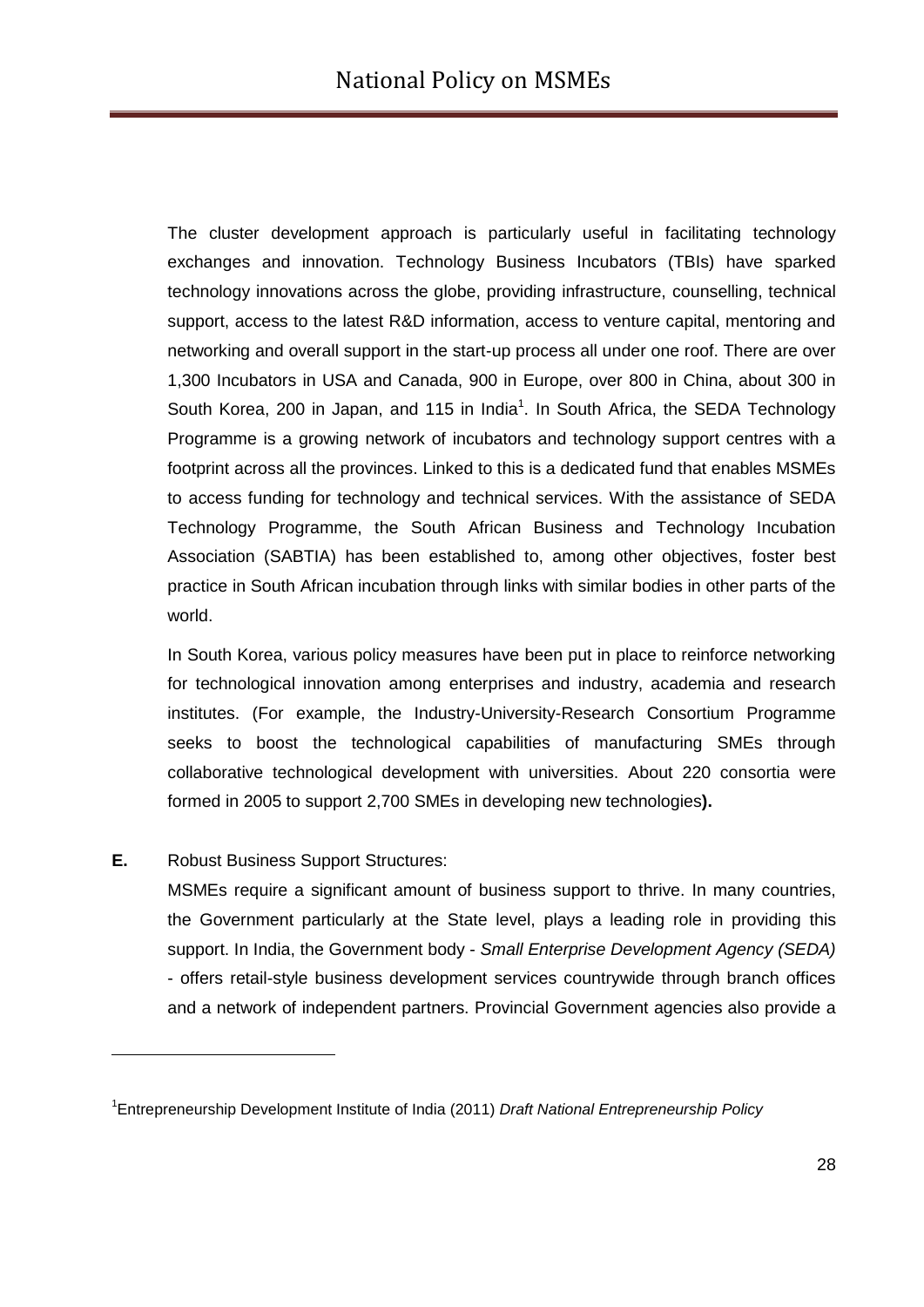range of business-development services to small enterprises, strengthening partnerships with SEDA. Many municipalities also offer small business support under their local economic development agencies, or dedicated small business and cooperative programmes and public-private partnership-based business-incubation.

To support the development of SMEs, the Government of Malaysia provides a comprehensive set of programmes through the various Ministries and Agencies, which include advisory services, awareness and outreach, skills strengthening for the workforce, entrepreneur development, marketing and promotion, product development and quality accreditation and technology development.

In addition, Malaysia offers targeted skills training programmes which include: The SME-University Internship Programme to support the entrepreneurial culture; the 1-InnoCERT Certification to improve the innovation capacity of SMEs; the National Mark-Of-Malaysian Brand Certification to enhance the promotion of SME products and services; and the SME Competitive Rating for Enhancement (SCORE) system which is a diagnostic tool to assess and rate the competitiveness of SMEs based on company performance and capabilities.

Canada offers a multi-channel government information service for start-up entrepreneurs and small business - *Canada Business Network*. It aims to provide startups with the resources they need to grow and prosper, including a wide range of information on government services, programs and regulations. It promotes entrepreneurship and innovation, and provides assistance through an organized network of service centres across Canada. There is a centre in each province and territory working with partners in many communities across their region, providing entrepreneurs with numerous service access points.

**F.** Use of ICT:

ICT plays a critical role in improving the efficiency, effectiveness and service delivery interface between the public sector and MSMEs. In South Korea for example, Start Biz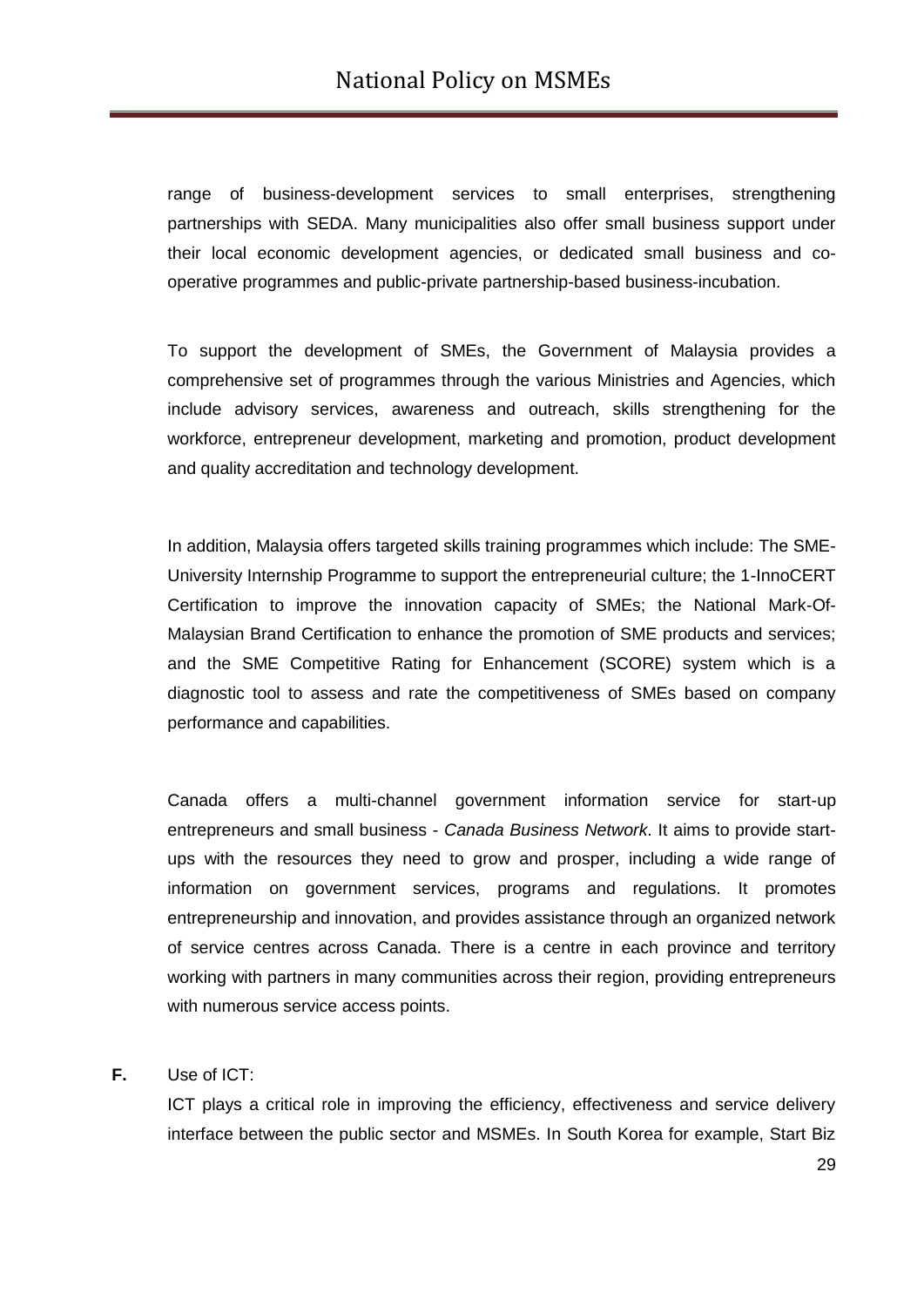Online, an online system which is managed by the Small & Medium Business Administration, is used to simplify the incorporation process and facilitate an easy, efficient and cost effective business start-up environment.

Internet Portals are also used by the public sector in the United States, South Africa and Brazil for disseminating information to SMEs and creating communities of SMEs that can collaborate with each other.

**G.** Structured M&E Framework:

A clear measurement and evaluation framework and credible baseline are prerequisites for gauging the impact of an MSME policy. For example, in the United States, indicators outlined under the Small Business Act of 2010 include the number of small businesses assisted, number of active lending partners, the small business contracting share, number of jobs supported etc.

In Malaysia, the high impact programmes key performance indicators outlined in the SME Master Plan for 2012-2020 includes indicators such as the time and cost to start a new business, number of commercialized ideas, number of companies funded, number of companies exporting, number of high growth firms, and the number of innovative ideas supported.

Nigeria"s revised MSME policy 2015-2025 leveraged on the best practices outlined above.

#### 2.6 GUIDING PRINCIPLES

Building on an assessment of the context, insights from UNCTAD, international best practices and the various MSME stakeholders' sessions, there are at least six pillars on which the development of this revised MSME policy for Nigeria for 2015 – 2025 rested. They are the following:-

 Clear Objectives: There is a need for broad-based agreement on the over-arching objectives that the policy will achieve and the prioritization of these objectives.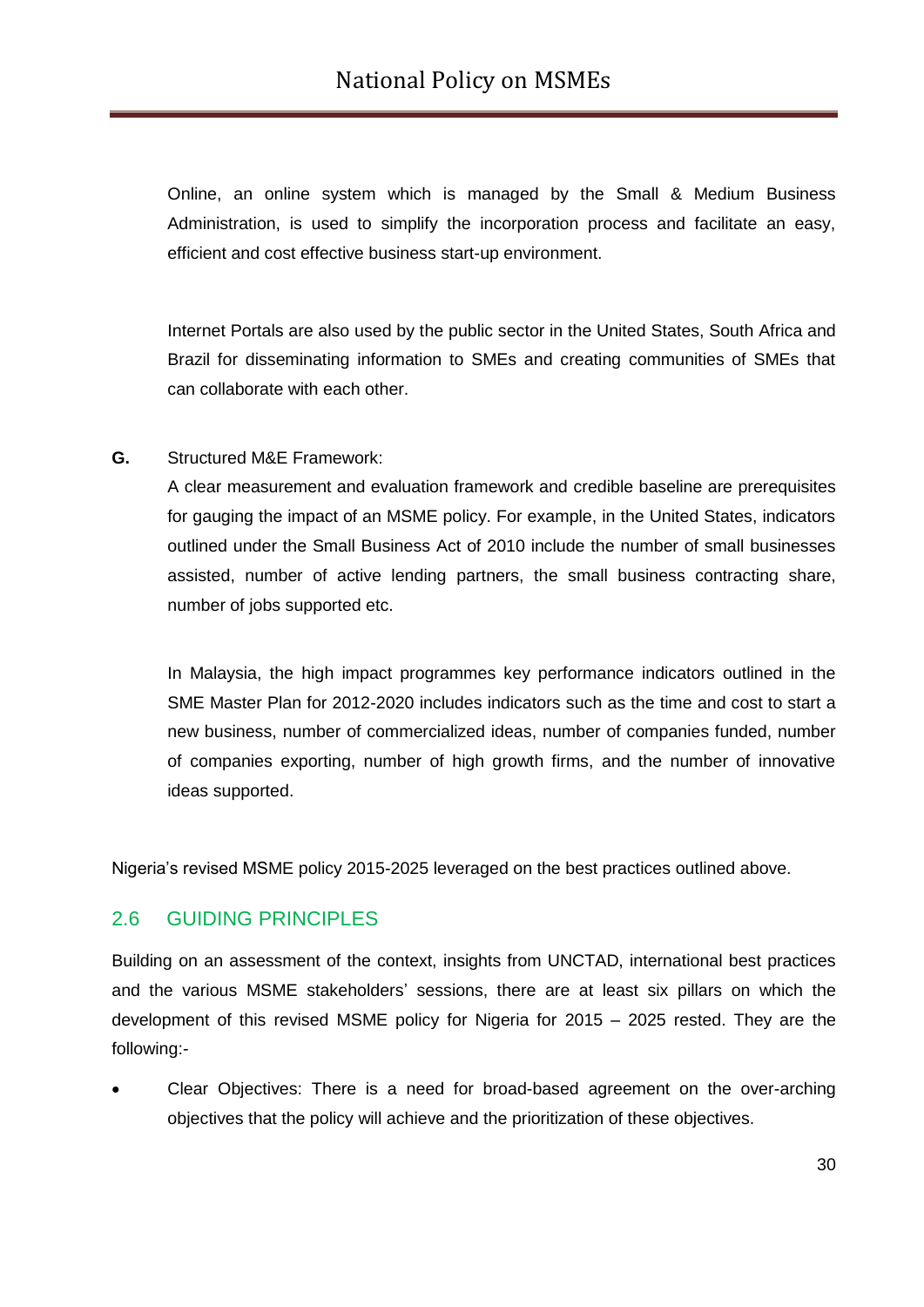- Cross-cutting focus issues technology, youth and gender: A review of the MSME context in Nigeria, as outlined above, feedback provided by UNCTAD and consultations with key stakeholders reveal the importance of utilizing technology and infusing a focus on youth and gender through the entire MSME policy framework. This is especially relevant in the Nigerian context given the youth bulge, the alarming rates of youth unemployment and the gender inequity in the country.
- Partnerships: Given the broad range of public, private and non profit organizations engaged in enterprise development in Nigeria, it is imperative that the policy is comprehensive enough to address the needs in the sector, and to engage diverse stakeholders to achieve a common vision. At the Federal level, the Federal Ministries of Trade and Investment, Education, Finance, Agriculture, Labour & Productivity, Women & Affairs, Youth Development, Solid Minerals, ICT, Works and agencies such as CAC, FIRS, NAFDAC, SON, as well as the States and Local Government agencies are critical to the implementation of a comprehensive and compelling MSME policy.
- Data-driven: Given the need to achieve clear targets and to effectively measure impact, the MSME policy will include an explicit strategy for collecting data on MSMEs on an annual basis in partnership with the National Bureau of Statistics and other national, regional and international development agencies.
- Agreement on the classification of MSMEs: Clearly, the ability to effectively serve MSMEs and track the success of any intervention is predicated on a broad-based agreement on the classification of these entities. Building on international best practices, the Policy has adopted the following classification:

| S/N | <b>Size Category</b>  | <b>Staff Count</b> | Assets (N'Million)             |
|-----|-----------------------|--------------------|--------------------------------|
|     |                       |                    | (Excluding Land and Buildings) |
|     | Micro enterprises     | Less than 10       | Less than 10                   |
| 2   | Small enterprises     | $10 - 49$          | 10 - less than 100             |
| 3   | Medium<br>enterprises | $50 - 199$         | 100 - less than 1,000          |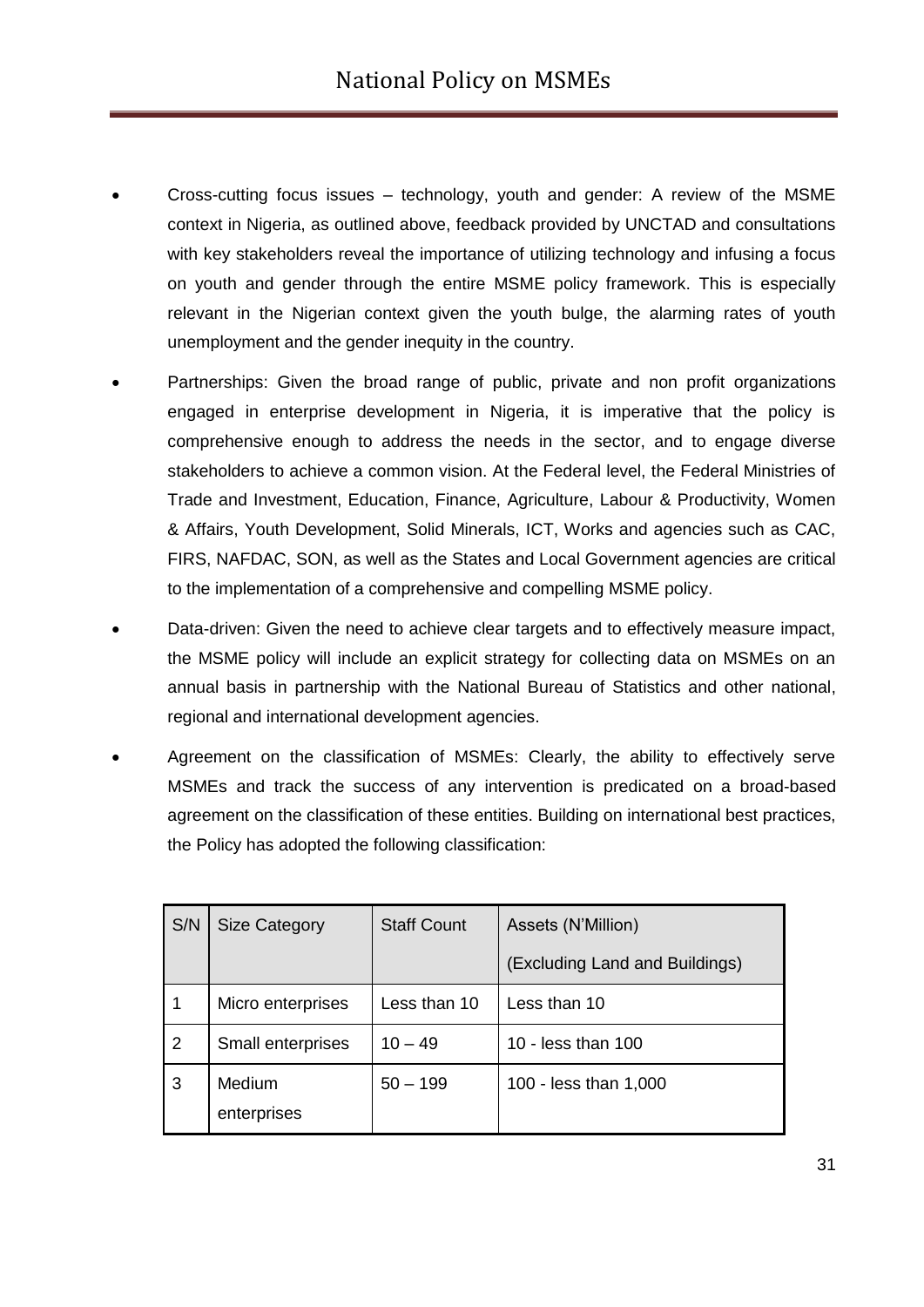The staff count will form the primary basis of MSME classification, especially when there is a conflict between the employment and assets criteria.

**Sector focus:** Given the emerging Federal focus on Nigeria's core competencies, it is apparent that a compelling policy will need to develop clear strategies that target key sectors.

Four criteria have been used for the selection of the priority sectors. They include:

- Growth potential of the sector This is defined by the potential of increase in the sector's contribution to National GDP and trade as well as prospects for employment generation.
- Serving at least one basic human need (food, shelter, clothing, health). This also includes improvements in the quality of life through technology and entertainment.
- Availability of raw materials with consideration for its most competitive use.

Based on this, 8 sectors have been identified as priority sectors: agriculture, solid minerals, building & construction, manufacturing (particularly those adding value to local agricultural and mineral raw materials), the creative industries, wholesale and retail, ICT and real estate, renting and business activities.

- 1. **Agriculture:** Nigeria has over 84 million hectares of arable land and 279 million cubic metres of surface water, with 3 of the 8 major African river systems running through the country. Agriculture is arguably the most important sector of Nigeria's economy, engaging about  $60\%^2$  of the labour force and contributing 40.69% to the  $GDP<sup>3</sup>$ .
- 2. **Solid minerals:** Nigeria has over 44 commercially exploitable solid minerals in regions across the country. In spite of this reality, Nigeria earns currently a paltry

-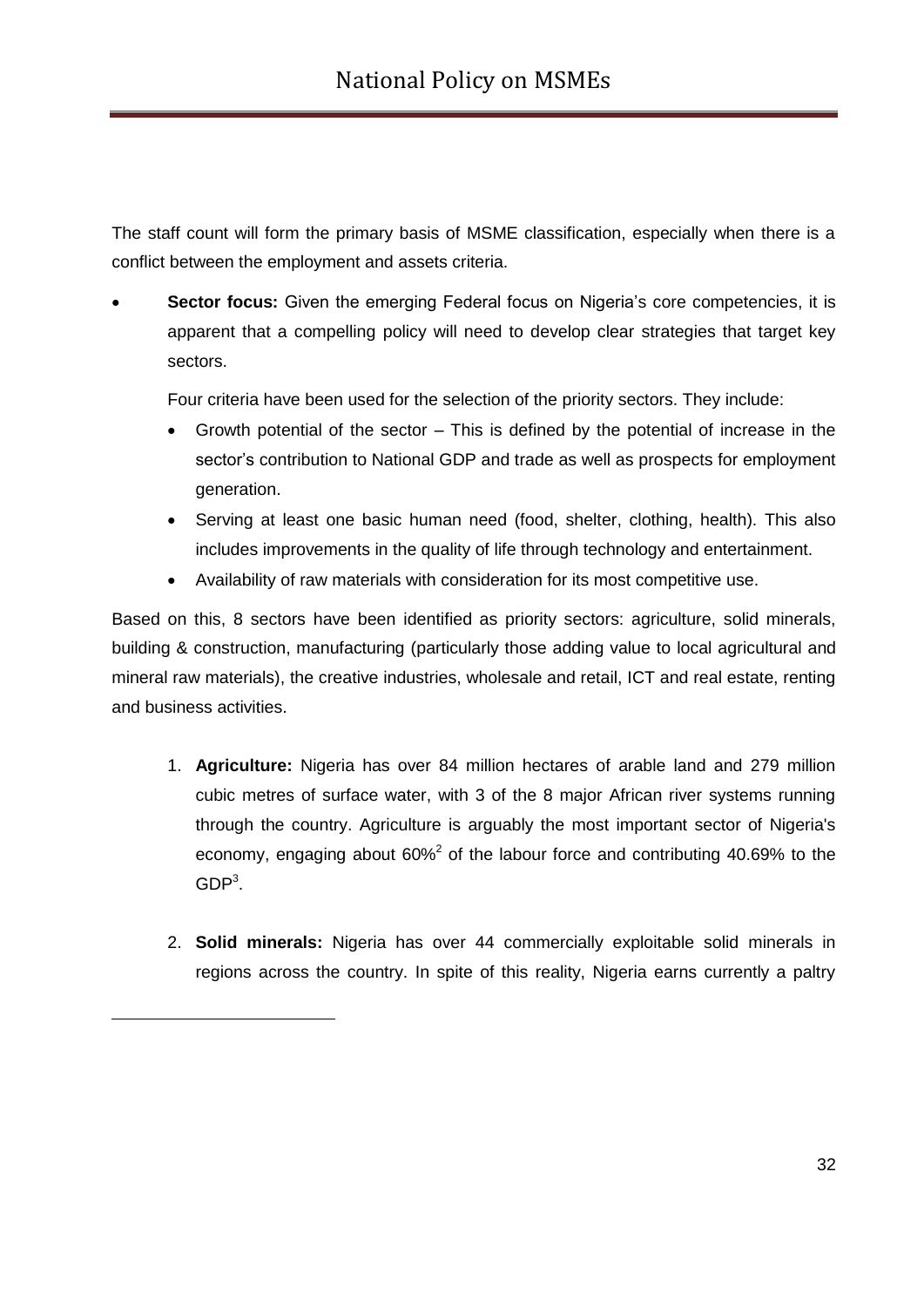\$89 million per annum from the industry. The Ministry of Mines and Steel Development has outlined ambitious plans for unlocking this sector, with the support of the Ministry of Industry, Trade and Investment.

- 3. **Construction:** The construction sector has experienced significant growth in the last decade due to the high rate of urban migration, the explosion of private housing projects and investments in public works. However, its contribution to GDP (2.21%) and employment are still very low. With the expansion of the local cement industry and the growth in the economy, there will be numerous opportunities for MSMEs in the sector.
- 4. **Manufacturing**: This sector has experienced significant setbacks in the past decade due to poor infrastructure, especially power and transportation as well as unfavourable policies. Many entrepreneurs have halted production or shut down their operations. With planned improvements in the policy environment and investments in infrastructure, manufacturing is expected to grow significantly in the next three years, creating numerous jobs.
- 5. **Creative industry:** This sector has emerged as one of the world"s most dynamic economic sectors in Nigeria and is largely dominated by MSMEs. This sector is diverse and driven by the following subsectors: movies, publishing, music, fashion, art, and all the supporting and related sectors. The Nigerian movie industry - Nollywood - is the third largest movie industry in the world, valued at \$500 Million per annum, contributing 1 million jobs and approximately 5% to the Nigerian GDP, according to World Bank research**.** Opportunities exist for MSMEs to tap into the sector with the institution/formation of sound policies, adequate funding, targeted investment and global partnerships. The Federal government"s \$200 million initiated loan scheme for the movie industry will contribute positively to the growth of this sector.
- 6. **Wholesale and retail:** *The formal wholesale and retail sector of the Nigerian economy is small and under-developed, but growing fast.* The retail sector grew by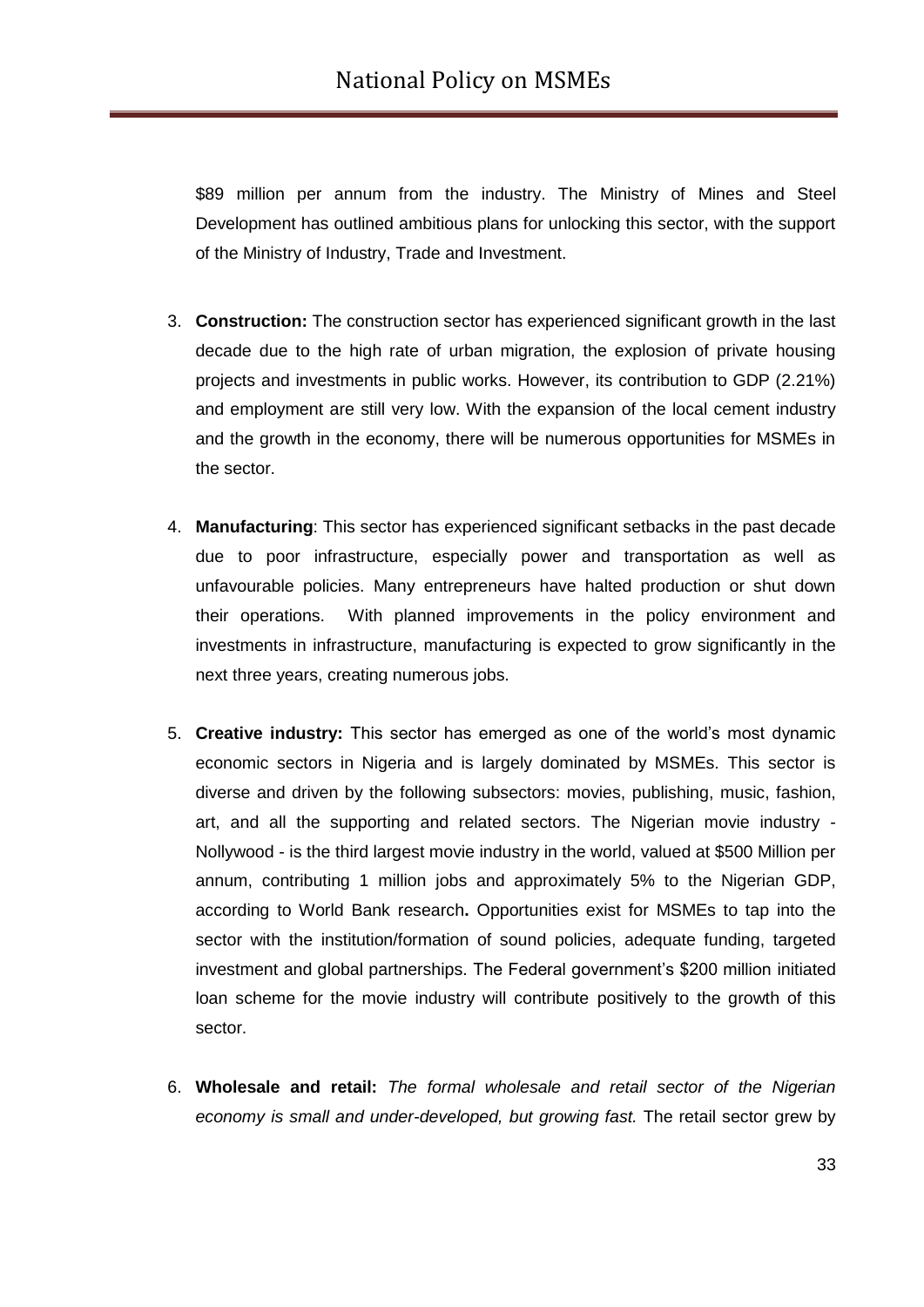10% annually between 2001 and 2004 and is expected to increase by 12% through 2015. A steady growth of retail chain supermarkets in the country coupled with rising middle-class spending is expected to continue to drive this growth.

- 7. **ICT:** The Nigerian telecoms market is the biggest and fastest growing in Africa, and the eighth fastest growing in the world, with over <sup>4</sup>77 million mobile subscribers in 2010. According to NBS, Nigeria has the largest mobile subscriber base in Africa worth <sup>5</sup>\$18 billion US dollar. The Mobile penetration rate at the end of 2010 was 55.3% and is forecasted to increase to 85% in 2015. The Internet broadband subsector is also expanding rapidly with several Internet service providers competing favourably in the sector. The new ICT policy approved by the Federal Government in August 2012 and the recent mobile money initiative along with the Central Bank of Nigeria (CBN) cashless policy provides adequate opportunity for MSMEs growth in the country.
- 8. **Real Estate, Renting and business activities**: MSMEs account for 99.13% of the total output of the sector. With rapid urbanization and expanding towns and cities, the expected growth in the construction sector, rentals and purchases of landed property is expected to increase.

The sectors that did not meet at least three of the criteria outlined at the beginning of this subsection including oil & gas, financial services, sports, education, transport and storage, aviation, and tourism will be accommodated on a case- by- case basis.

-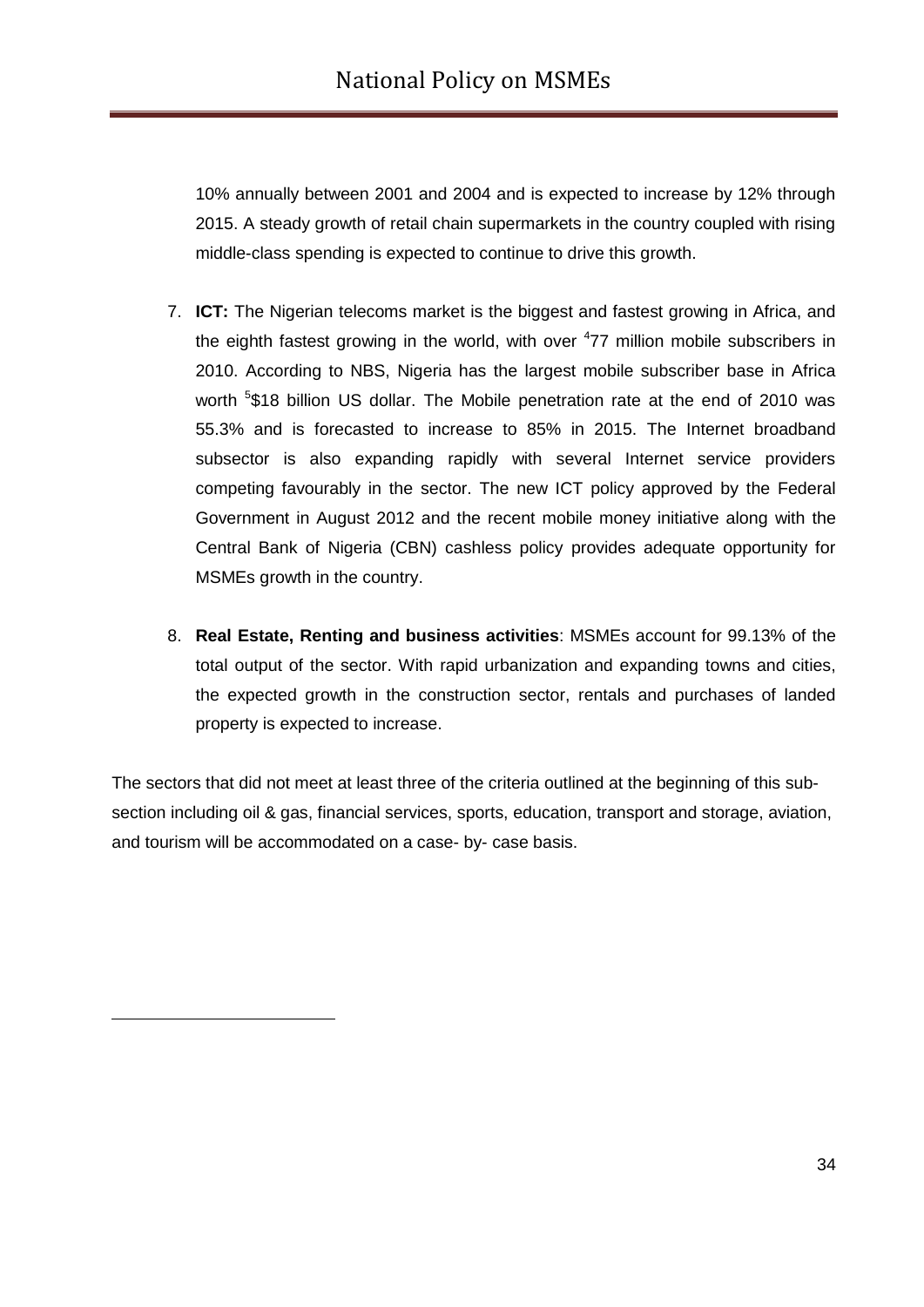## **3.0 GENERAL POLICY AREAS**

The overall objective of the National Policy on MSME is to create, nurture and promote the necessary conditions for the growth and development of MSMEs. The Policy is based on close partnership and cooperation between the various levels of government and community organisations on the one hand and private enterprises and business organisations on the other. It encompasses seven broad policy & programme areas as follows:

- 1. Finance
- 2. Institutional, Legal and Regulatory Framework
- 3. Skills Development
- 4. Technology, Research and Development
- 5. Extension and Support Services
- 6. Marketing
- 7. Infrastructure and Cost of Doing Business

#### <span id="page-34-0"></span>3.1 FINANCE

Many financial problems constrain the development and performance of MSMEs. Lacking a strong asset base and viable securities, the typical MSME has very limited access to credit. The weak development of complementary financial options such as insurance, equipment leasing, and hire purchase, private equity and venture capital further limit their financing opportunities. Government is committed to eliminating the financing constraints to MSMEs. The key step in this direction is the enunciation of the Microfinance Policy for Nigeria, under the auspices of the Central Bank of Nigeria. Government will take measures to enhance State resources for MSMEs financing as well as provide tacit encouragement and support to private sector and social/non-profit organizations to supply innovative and diverse financial services. However the analysis by the Enterprise Baseline Survey (EBS) 2012 and other studies have shown that micro finance institutions cover predominantly micro and especially informal micro businesses leaving the investment financing needs by formal SME"s unattended.

| <b>Objectives</b>                        | <b>Strategies</b>                      |
|------------------------------------------|----------------------------------------|
| • To reduce the financial constraints on | • The Nigerian Wholesale Bank has been |
| the creation, operation and expansion of | established by the Federal Government  |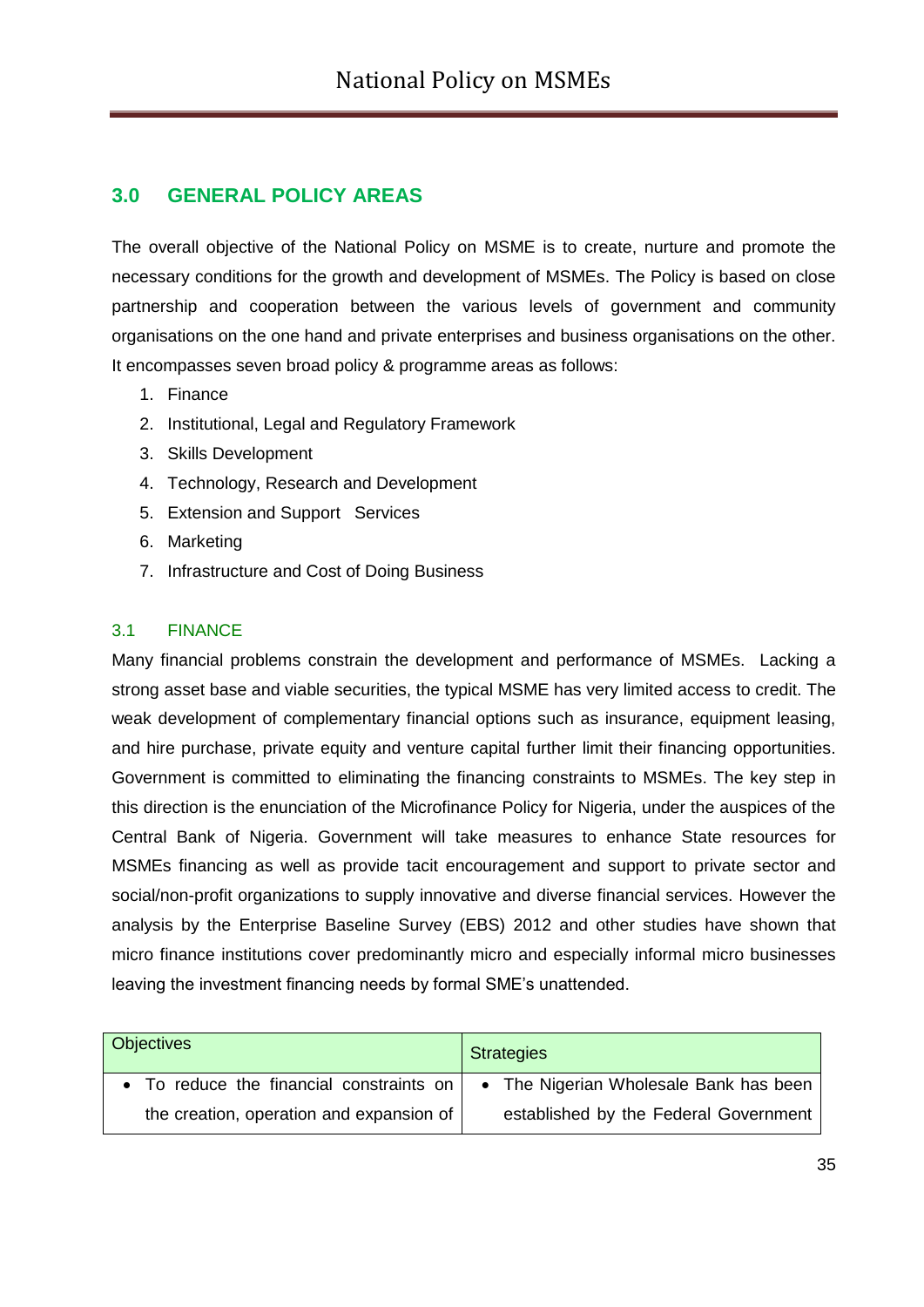viable and sustainable MSMEs in Nigeria.

- To improve sustained access to and beneficial utilization of finance for business start-up and expansion
- To ensure synergy between financing schemes and other complementary enterprise support programmes

and will provide low cost long term loans to MSMEs across sectors

- Design criteria to develop an annual rating/ ranking framework for Financial Institutions on MSME clientele level with full consultation with stakeholders. (to be included within the annual MSME data book under Policy Priority I)
- Publish profiles of MFIs and financial institutions and practical lessons that can be gained by other financial institutions
- Develop tax and other incentives for financial institutions which rank highly in provision of financing to MSMEs.
- Promote Business Development Service (BDS) to enhance the capacity of MSMEs to make effective demand for debt and equity finance.
- Encourage the establishment of more venture capital companies and reorientation of existing financial operators to finance MSMEs
- Create MSMEs Rating Agency and more Credit Bureaus to collate and document information about MSMEs, borrowers and their risk ratings. SMEDAN should work more closely with these institutions.
- Create an appropriate environment for the operation of Angel Investors.
- Create Micro, Small and Medium Enterprise Development Funds that are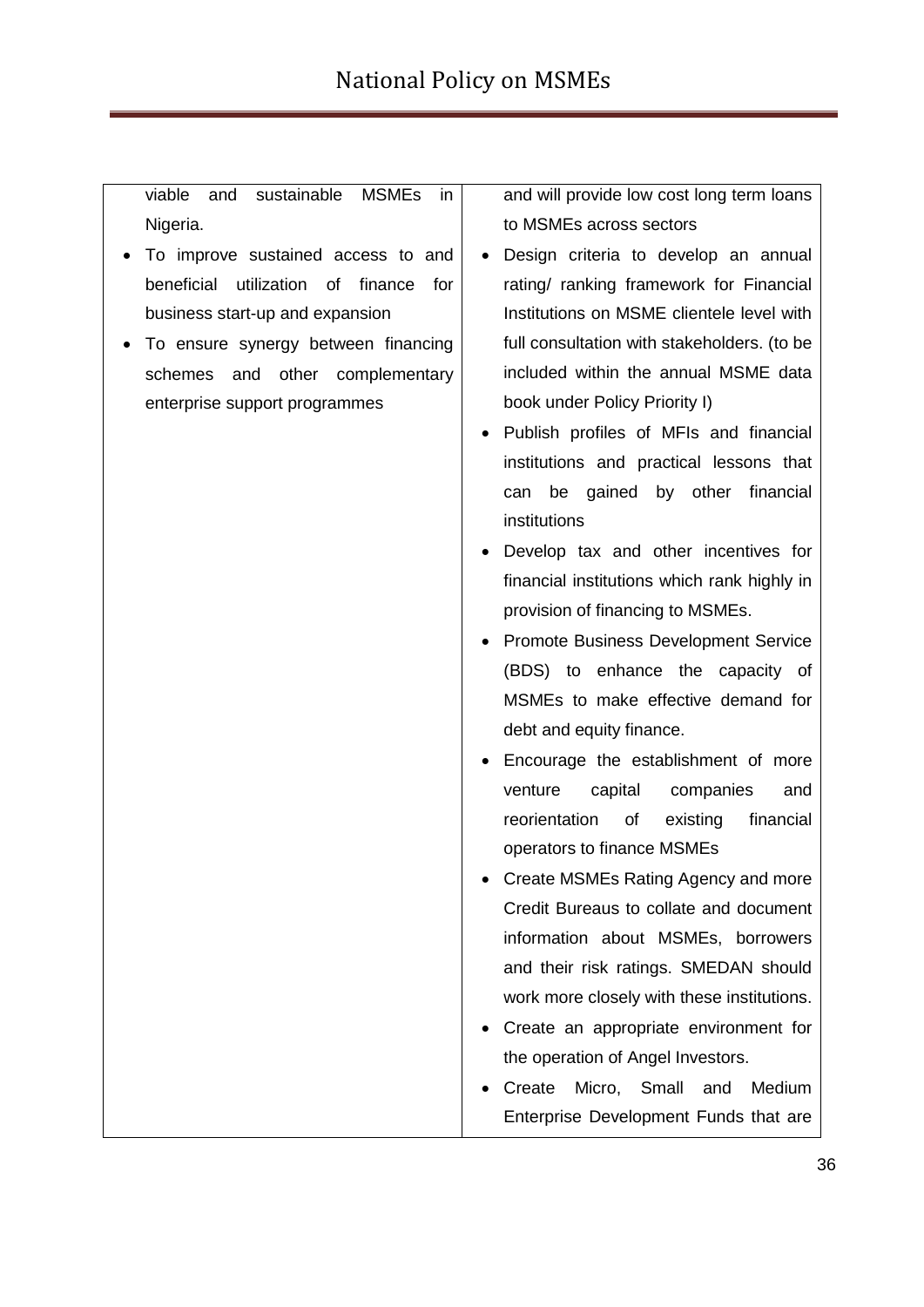| private-public sector driven                               |
|------------------------------------------------------------|
| Sensitize and support MSMEs to form                        |
| Cooperative Societies, Associations and                    |
| Clusters to enable them access loan                        |
| and credit facilities                                      |
| Expand interest draw back schemes to                       |
| cover all MSMEs                                            |
| Establish Special Credit Guarantee                         |
| <b>Schemes for MSMEs</b>                                   |
| Include<br><b>MSME</b><br>operators<br>the<br>in           |
| implementation of the MSME Policy                          |
| Revamp the $2^{nd}$ -tier market<br>and                    |
| establish a 3 <sup>rd</sup> -tier market at the Stock      |
| Exchange.                                                  |
| Broaden the scope of acceptable                            |
| collateral<br>for<br>MSME<br>lending<br>e.g.               |
| moveable properties                                        |
| Promote<br>the<br>integration<br>and                       |
| modernization of the traditional lending                   |
| and microfinance institutions into the                     |
| <b>MSME</b> financing framework                            |
| Encourage<br>Development<br>Finance                        |
| Institutions such as BOI, BOA, etc to                      |
| device instruments to be able to lend not                  |
| less than 80 percent of their portfolio to<br><b>MSMEs</b> |
|                                                            |
| Support the implementation of the                          |
| Microfinance<br>Policy for<br>Nigeria<br>to                |
| generate maximum benefits to MSMEs                         |
| Organize<br>building<br>capacity<br>and                    |
| institutional<br>support programmes<br>for                 |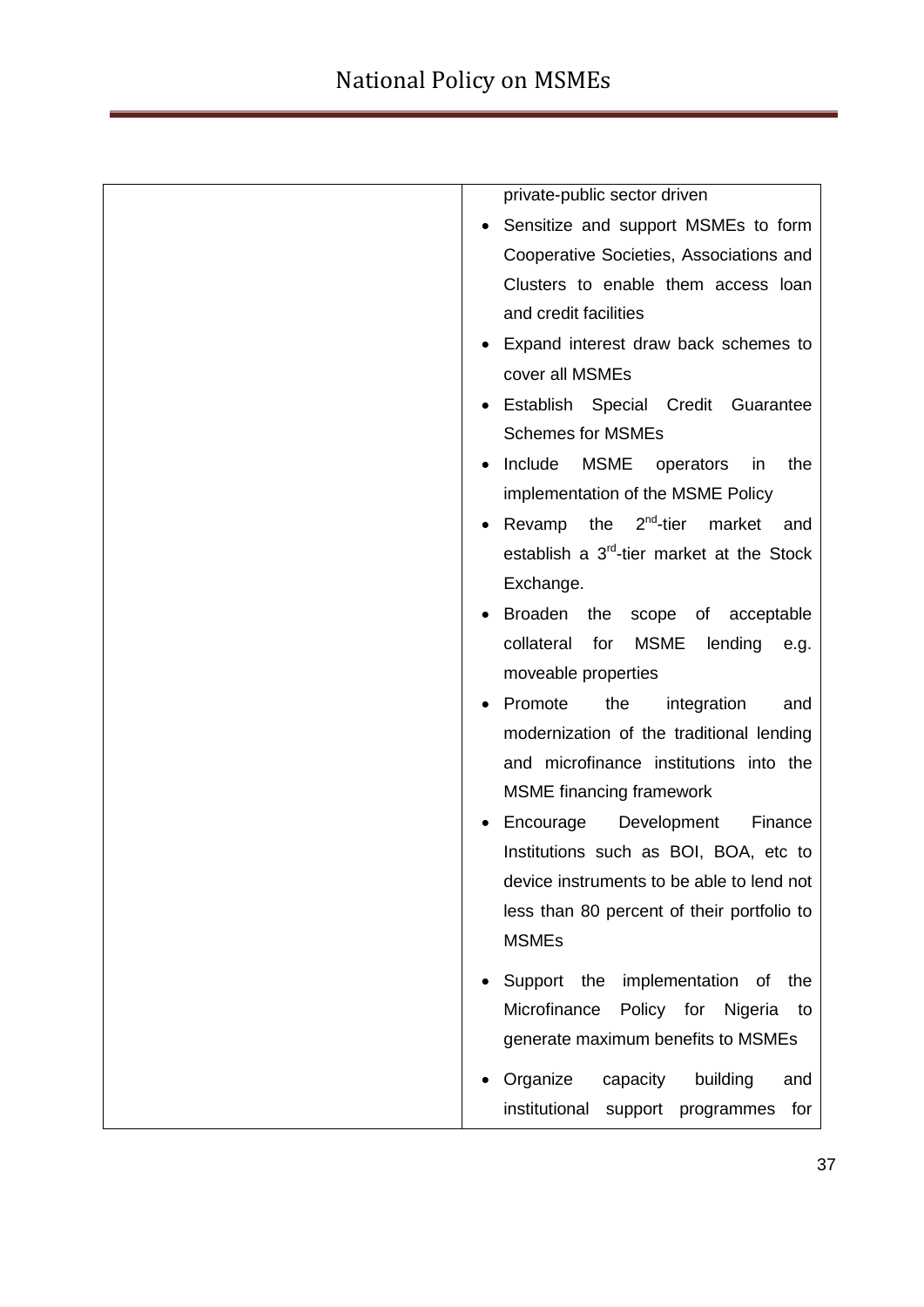| venture capital and equipment leasing<br>firms                                                                                                                                                                                                                                                                                                                                                                                                                                                   |
|--------------------------------------------------------------------------------------------------------------------------------------------------------------------------------------------------------------------------------------------------------------------------------------------------------------------------------------------------------------------------------------------------------------------------------------------------------------------------------------------------|
| Support the establishment of non-<br>governmental microfinance institutions<br>and microfinance banks as provided for<br>in the Microfinance Policy for Nigeria                                                                                                                                                                                                                                                                                                                                  |
| Encourage groups of MSMEs to initiate<br>mutual funds and other credit institutions<br>for collective self help<br>Ensure relevant capacity building for<br>Ioan officers of Banks.<br>Reform collateral legislation to include<br>non-conventional/moveable collateral as<br>a means of expanding access to finance<br>to MSMEs.<br>Stimulate financial institutions to develop<br>and operate specialized products for<br>other<br>youths<br>and<br>women,<br>disadvantaged/challenged groups. |
|                                                                                                                                                                                                                                                                                                                                                                                                                                                                                                  |

## 3.2 INSTITUTIONAL, LEGAL AND REGULATORY FRAMEWORK

Most MSMEs operate in the informal sector (now called the informal economy) and are largely outside the official framework of regulation and support. The National Policy on MSMEs provides an appropriate institutional and legal framework for the promotion and support of the development of MSMEs and their full integration into the formal economy.

MSME policy will focus on the following key areas:

• Formalisation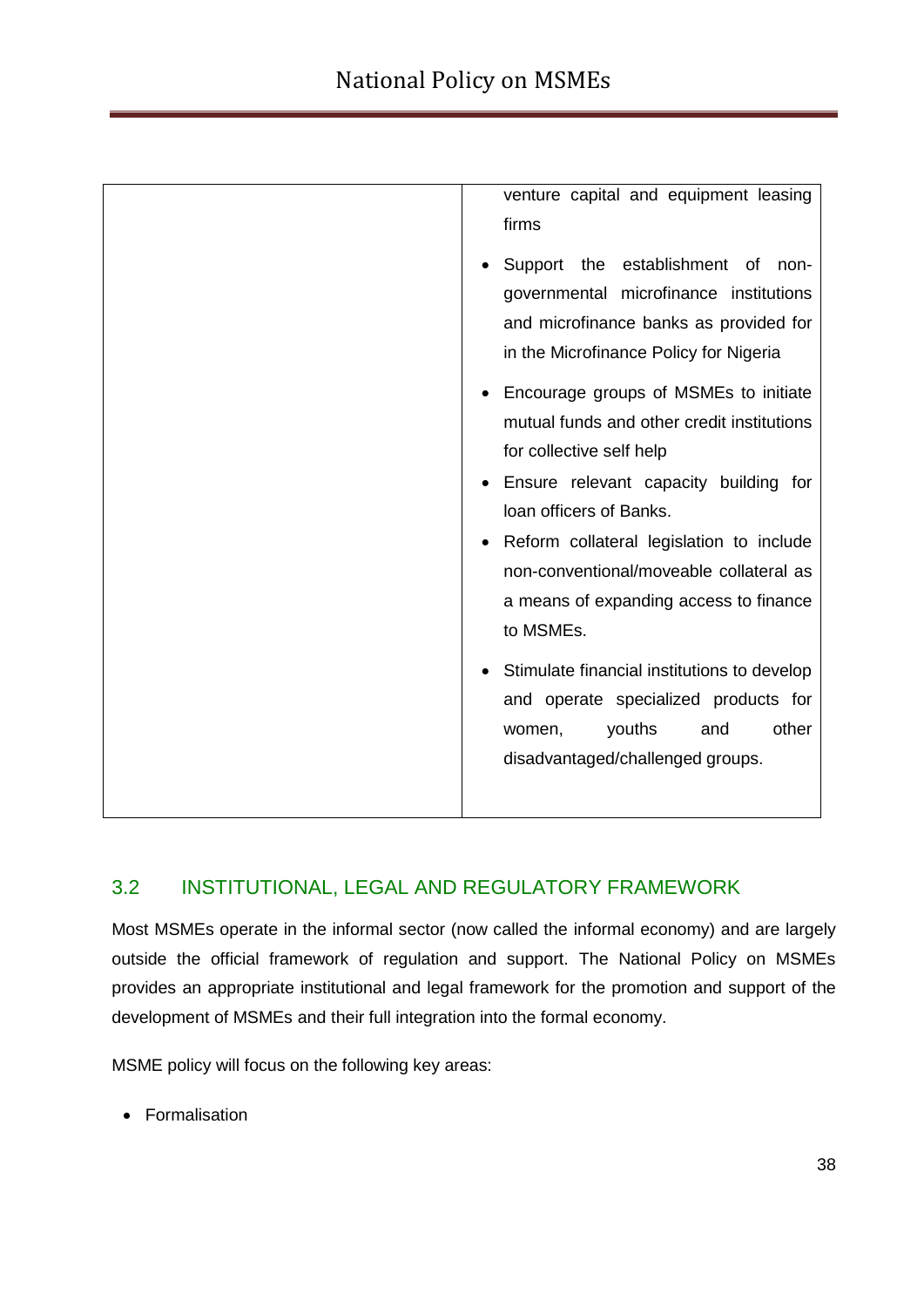- Land Use Planning, Land and Property Rights
- Contract Enforcement and Dispute Resolution
- Labour Laws and Regulations
- Tax Administration
- Standards and Quality Regulations
- Alternative Dispute Resolution

#### 3.2.1 Formalisation

The majority of MSMEs in Nigeria are micro enterprises thereby informal enterprises. The 2013 MSMEs National Survey results reveal a 114% increase in the number of micro enterprises and a marginal transition from micro to small enterprises. This shows that there is an increasing bottom of the pyramid with limited transition in the economic ladder. It is imperative for micro enterprises in particular to be encouraged to formalize their operations and improve their corporate governance to better position them to grow and to benefit from the various Government incentives available to the sub-sector. The National Policy shall provide the necessary incentives for these enterprises to move to the formal sector.

| <b>Objectives</b>                                                                                                                                                                                                                                                        | <b>Strategies</b>                                                                                                                                                                                                                                                                                                                                                                                                  |
|--------------------------------------------------------------------------------------------------------------------------------------------------------------------------------------------------------------------------------------------------------------------------|--------------------------------------------------------------------------------------------------------------------------------------------------------------------------------------------------------------------------------------------------------------------------------------------------------------------------------------------------------------------------------------------------------------------|
| • To promote the transformation<br>of informal MSMEs to the formal<br>sector.<br>• To facilitate and simplify the<br>registration of MSMEs in order<br>to obtain and maintain up-to-<br>date information on the number,<br>performance and needs of<br>MSME <sub>s</sub> | MSMEs on the<br>• Sensitize<br>benefits<br>and<br>advantages of formal registration through road<br>shows, engagement of Business Membership<br>Organisations and the National Orientation<br>Agency to disseminate information.<br>between Business Membership<br>Partnership<br>$\bullet$<br>(BMOs) & corporate/product<br>Organizations<br>registering institutions to facilitate the registration<br>of MSMEs. |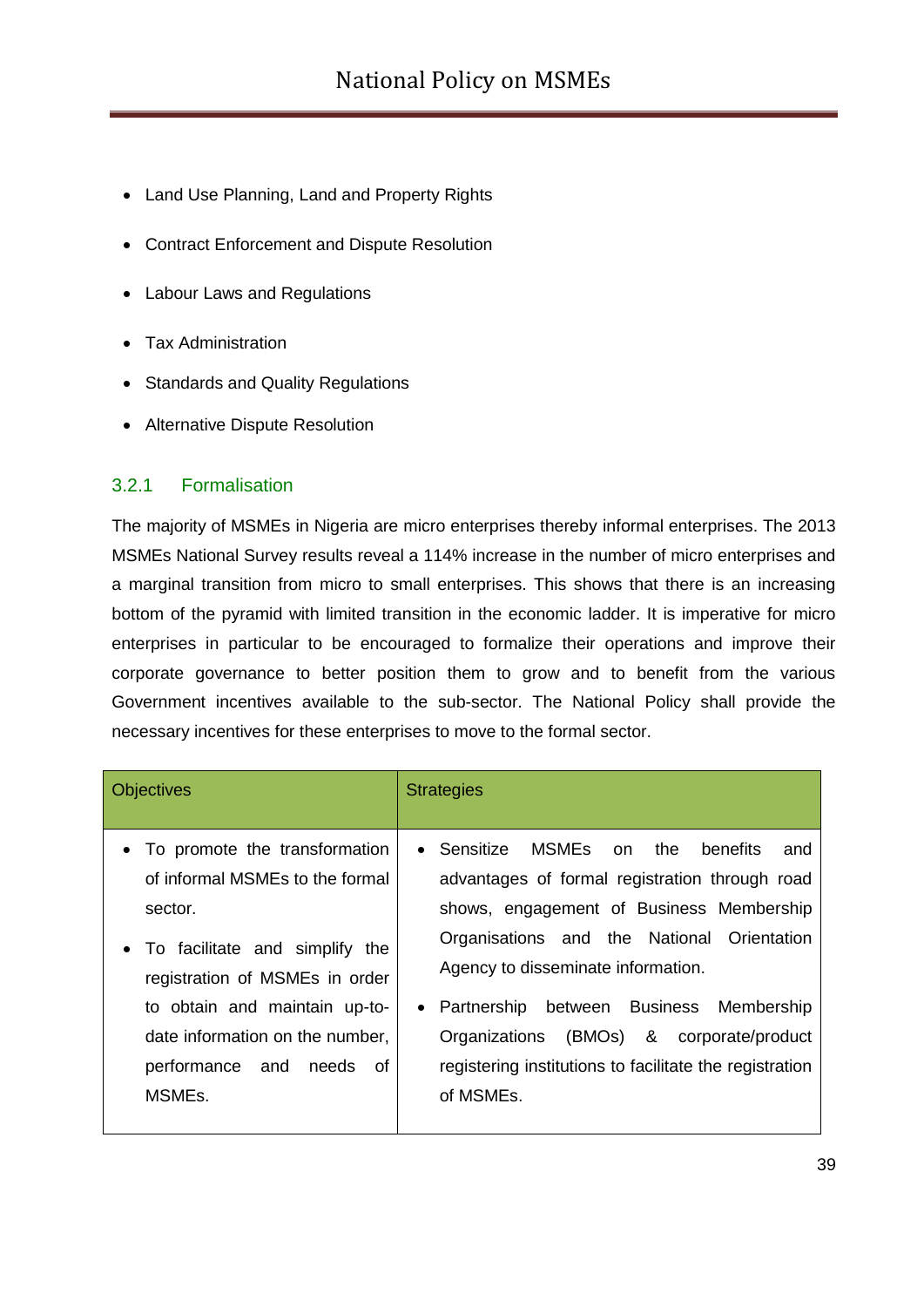| Convene a stakeholders' forum, on a regular<br>basis, from across the public, private and non-<br>profit sectors at the Federal and state level to<br>develop a robust framework that encourages<br>MSMEs to enter the formal economy. Key<br>components of the framework will include:<br>streamlining the comprehensive tax<br>obligations of MSMEs across the three<br>tiers of government<br>Collaborating with tax authorities to<br>$\bullet$<br>create and institute tax brackets and<br>tax incentive schemes for MSMEs |
|---------------------------------------------------------------------------------------------------------------------------------------------------------------------------------------------------------------------------------------------------------------------------------------------------------------------------------------------------------------------------------------------------------------------------------------------------------------------------------------------------------------------------------|
| Establish an incentivized fee-paying structure<br>that enhances MSMEs Development. CAC has<br>reduced the fee for business registration for<br>MSMEs and has removed the need for a lawyer<br>to register a business.                                                                                                                                                                                                                                                                                                           |
| • Establish MSME friendly registration windows at<br>SMEDAN, and one-stop business registration<br>outposts in MSME clusters and other accessible<br>federal institutions including universities and<br>select post offices that will help simplify the<br>registration with the CAC.                                                                                                                                                                                                                                           |
| • Create incentive funds in support of meeting the<br>standards for product/corporate registration. This<br>funding could potentially be a derivative of the<br>Nigerian Wholesale bank or any other funding<br>window solely dedicated to MSMEs.                                                                                                                                                                                                                                                                               |

# 3.2.2 Land/ Property Rights and Land Use Planning

| Objectives | <b>Strategies</b> |
|------------|-------------------|
|            |                   |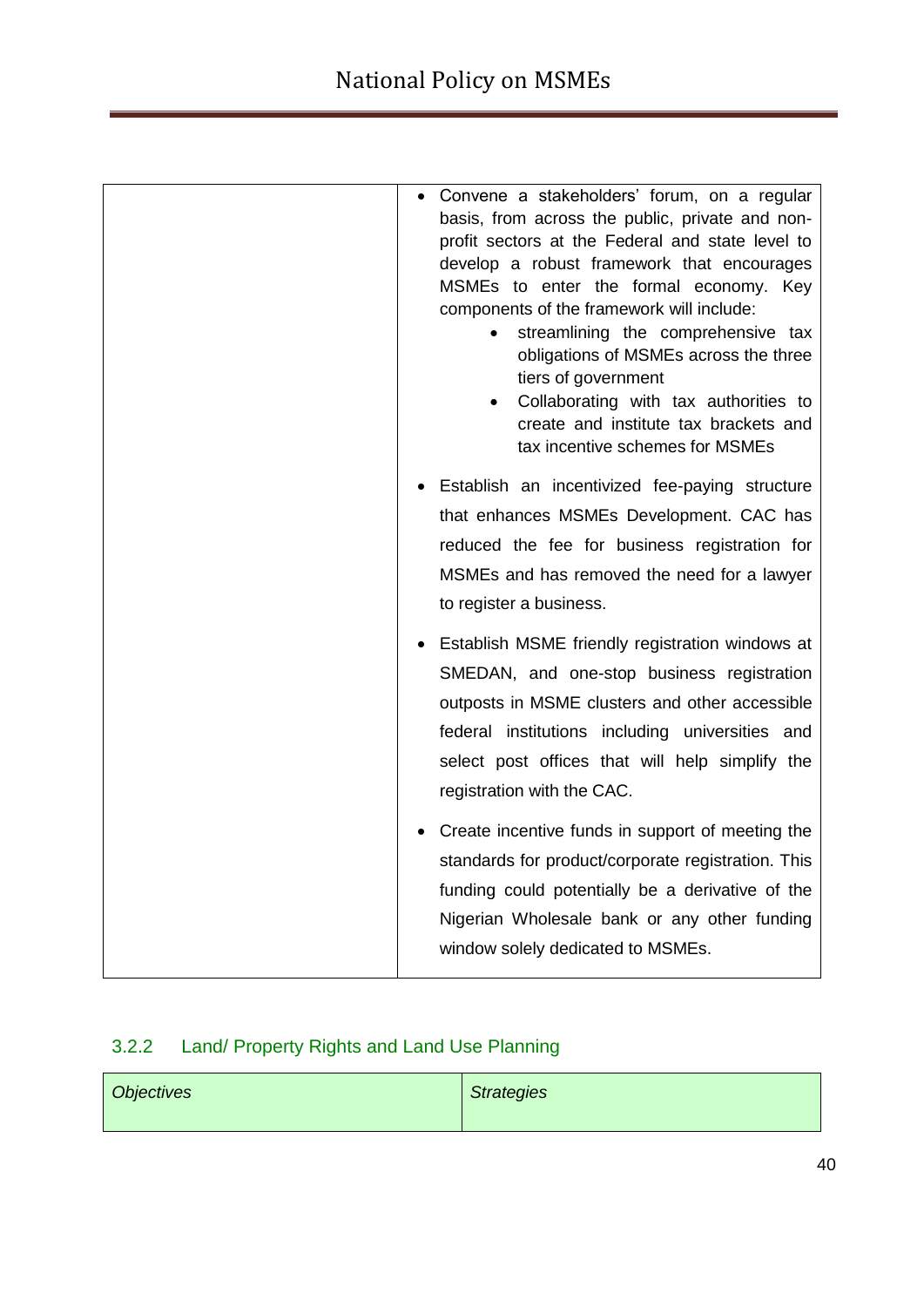- To ease access to land and land registration for business and commercial purposes.
- To ensure orderly and environmentfriendly location of businesses including industrial parks and estates in towns and communities.
- Review the Land Use Law in order to simplify and regularise access to land for business
- Ease the processes and procedures for registering land, property title and consent
- Eliminate rules/procedures that discriminate against women in holding title rights.

#### 3.2.3 Contract Enforcement and Dispute Resolution

Government is committed to the rule of law and enforcement mechanisms to protect private property, ownership and contract rights.

| <i><b>Objectives</b></i>                                                                                                                                                                                          | <b>Strategies</b>                                                                                                                                                                                        |
|-------------------------------------------------------------------------------------------------------------------------------------------------------------------------------------------------------------------|----------------------------------------------------------------------------------------------------------------------------------------------------------------------------------------------------------|
| Encourage MSMEs' respect for control<br>sanctity<br>To promote investor confidence<br>bv<br>ensuring a legal system that is simple,<br>fair, transparent and accessible to<br>MSMEs, their clients and customers. | • Awareness creation<br>• Strengthen the existing and planned<br>alternative dispute resolution systems to<br>serve MSMEs more effectively and<br>sustainably<br>• Promote and organise subsidized legal |
| To minimize the cost and time taken to                                                                                                                                                                            | aid schemes for MSMEs through the                                                                                                                                                                        |
| settle disputes arising from commercial                                                                                                                                                                           | office of the public defender or CSR                                                                                                                                                                     |
| contracts.                                                                                                                                                                                                        | initiatives                                                                                                                                                                                              |
| To encourage the development of                                                                                                                                                                                   | Encourage court systems to create fast-                                                                                                                                                                  |
| institutionalized alternative                                                                                                                                                                                     | $\bullet$                                                                                                                                                                                                |
| dispute                                                                                                                                                                                                           | track windows for MSMEs                                                                                                                                                                                  |
| resolution mechanisms throughout the                                                                                                                                                                              | Sensitise MSMEs on the availability and                                                                                                                                                                  |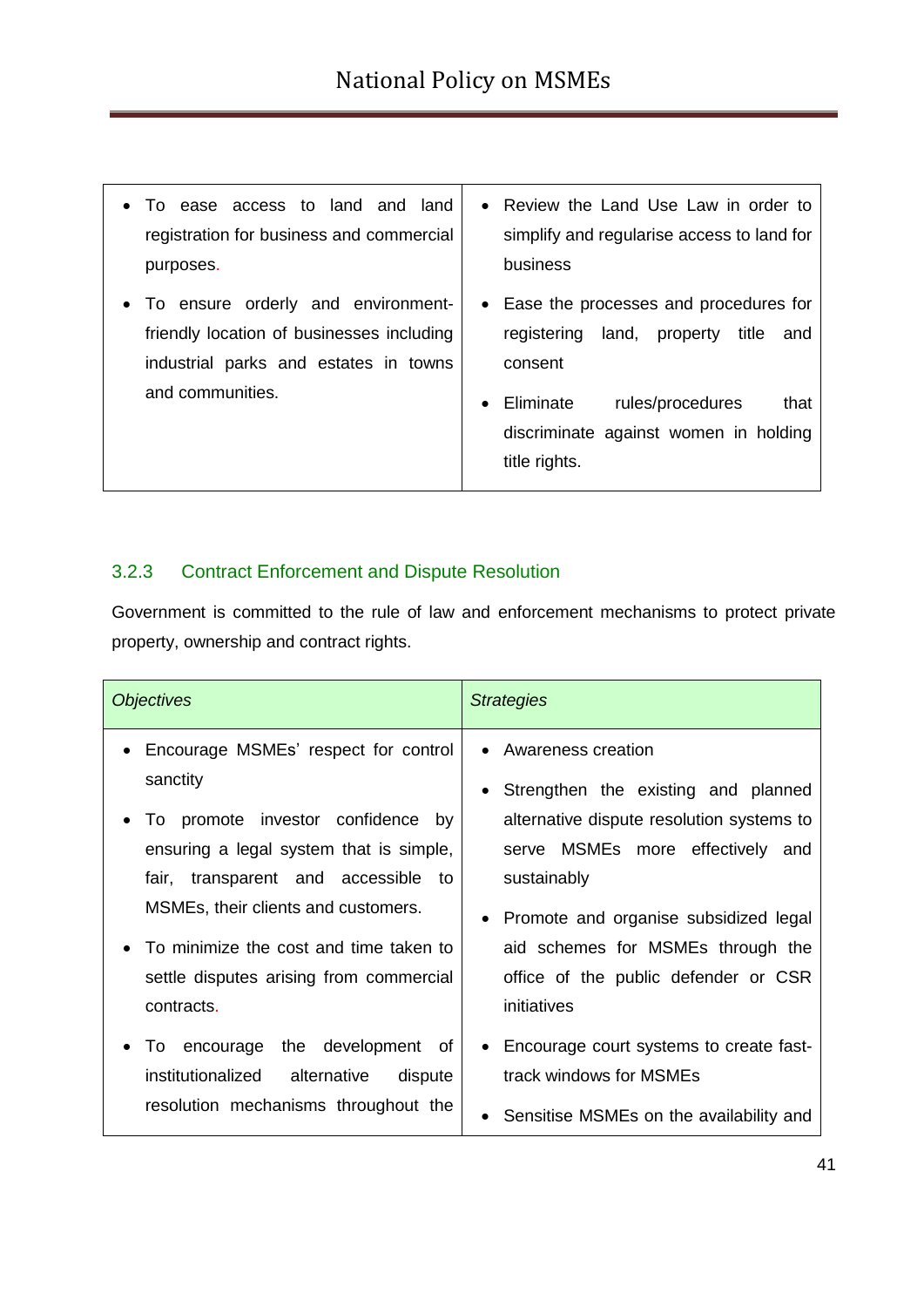| country. | workings of the alternative dispute<br>resolution systems and encourage them                                     |
|----------|------------------------------------------------------------------------------------------------------------------|
|          | to utilize them                                                                                                  |
|          | • Support training and capacity building<br>programmes in alternative mediation,<br>arbitration and conciliation |

## 3.2.4 Tax Administration

| <b>Objectives</b>                                                                                                                                                                                                                                                                                                   | <b>Strategies</b>                                                                                                                                                                                                                                                                                                                                                                                                                                                                                                                                                                                                                                                                                                                                            |
|---------------------------------------------------------------------------------------------------------------------------------------------------------------------------------------------------------------------------------------------------------------------------------------------------------------------|--------------------------------------------------------------------------------------------------------------------------------------------------------------------------------------------------------------------------------------------------------------------------------------------------------------------------------------------------------------------------------------------------------------------------------------------------------------------------------------------------------------------------------------------------------------------------------------------------------------------------------------------------------------------------------------------------------------------------------------------------------------|
| To reduce the cost and time taken to<br>process tax payments by MSMEs.<br>To streamline the taxes paid by MSMEs<br>in order to reduce incidence of multiple<br>taxation, levies and fees.<br>To simplify the tax administration system<br>in order to make it more predictable,<br>transparent and less cumbersome. | Document and disseminate the tax<br>obligations of MSMEs on a regular basis<br>in order to improve awareness and<br>predictability of tax payments. Across all<br>quarterly<br>basis.<br>For<br>states<br>on<br>a<br>and<br>avoid<br>transparency<br>to<br>illegal<br>taxation.<br>Eliminate tax raids and multiple check<br>points for collecting different types of<br>rates, tolls, permits and levies from<br>MSMEs. Working with the private sector<br>Promote the reform of tax laws at the<br>Federal, State and Local Government<br>levels<br>in order to make the<br>tax<br>institutions more friendly to MSMEs<br>Establish pioneer status for qualifying<br>MSMEs in strategic high growth sectors.<br>consultation<br>Through<br>dialogue<br>and |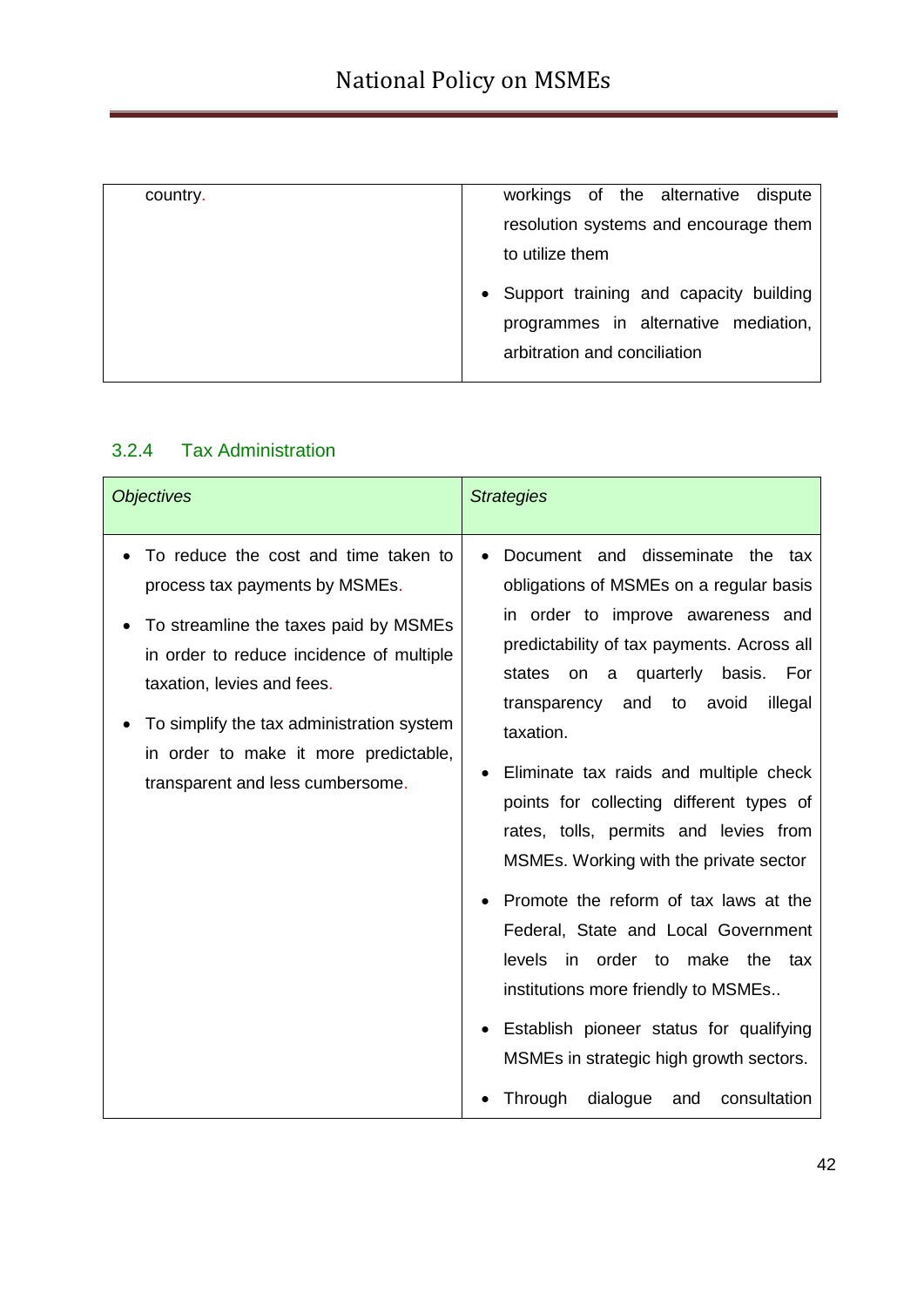| between the various tiers of government                |
|--------------------------------------------------------|
| and business organisations; rationalise,               |
| reduce and simplify the taxes paid by                  |
| <b>MSMEs</b>                                           |
| Institute and/or extend tax incentives on<br>$\bullet$ |
| MSMEs initiatives such as<br>specific                  |
| equipment fabrication and<br>import                    |
| substitution activities                                |
| • Reduce frequency of VAT returns from                 |
| monthly to quarterly frequency.                        |
|                                                        |

# 3.2.5 Labour Laws and Regulations

| <b>Objective</b>                                                                                     | <b>Strategies</b>                                                                                                                                                                                                                                                                                                                                                                                                             |
|------------------------------------------------------------------------------------------------------|-------------------------------------------------------------------------------------------------------------------------------------------------------------------------------------------------------------------------------------------------------------------------------------------------------------------------------------------------------------------------------------------------------------------------------|
| To protect the mutual interest of workers<br>$\bullet$<br>and employers in the MSMEs sub-<br>sector. | • Review existing labour laws to provide<br>for the peculiarities of MSMEs e.g.<br>employment of family members.<br>Grant reliefs and exemptions in the<br>application of existing laws as would<br>protect and advance the<br>special<br>interests of specific groups of MSMEs.<br>• Sensitize MSMEs on labour legislations<br>such as Workmen Compensation Act,<br>Factories Act, etc<br>Facilitate MSMEs access to Health, |
|                                                                                                      | Safety and Environment information<br>services and support.<br>Support training and skills building to<br>promote safety and health issues to                                                                                                                                                                                                                                                                                 |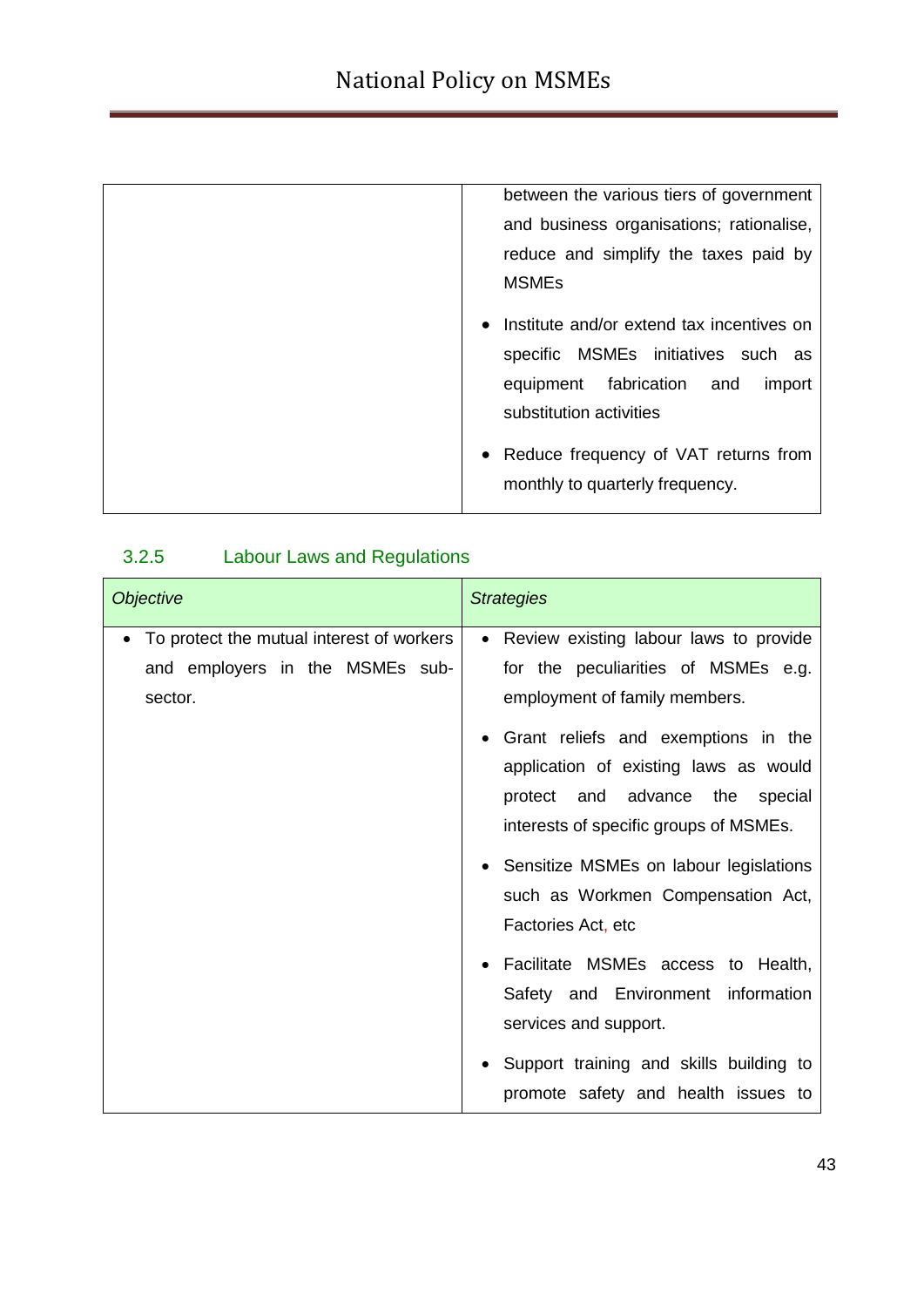| $\sim$ |
|--------|
|        |

## 3.2.6 Standards and Quality regulation

| <i><b>Objectives</b></i>                                                                                                                                                                                                                                                                                                           | <b>Strategies</b>                                                                                                                                                                                                                                                                                                                                                                                                                                                                            |
|------------------------------------------------------------------------------------------------------------------------------------------------------------------------------------------------------------------------------------------------------------------------------------------------------------------------------------|----------------------------------------------------------------------------------------------------------------------------------------------------------------------------------------------------------------------------------------------------------------------------------------------------------------------------------------------------------------------------------------------------------------------------------------------------------------------------------------------|
| To promote awareness on the vital<br>$\bullet$<br>roles standards and quality play in<br>economic development.<br>encourage compliance<br>with<br>To<br>National and International Standards<br>and regulations by MSMEs towards<br>sustainability<br>and<br>global<br>competitiveness. To work entirely<br>with SON, NAFDAC, etc. | Sensitize MSMEs on the existing<br>$\bullet$<br>Standards and Regulations and the<br>benefits thereof<br>Establish MSMEs friendly windows at<br>$\bullet$<br>Federal,<br>State<br>Local<br>the<br>and<br>Government levels that will facilitate<br>easy access to standards<br>and<br>regulations<br>Provide incentivize MSMEs towards<br>$\bullet$<br>meeting National and International<br>standards for competitiveness<br>Establish business rating mechanism<br>$\bullet$<br>for MSMEs. |

## 3.3 SKILLS DEVELOPMENT

Government will take measures to promote capacity building for MSMEs to ease business startup and expansion. The policy will support the enhancement of vocational and technical skills in the country to ensure beneficiaries of skills programmes are absorbed by industry.

The Policy agenda is to create a critical mass of entrepreneurial, managerial and technological skills for the growth and competitiveness of Nigeria's MSMEs. Towards this, government will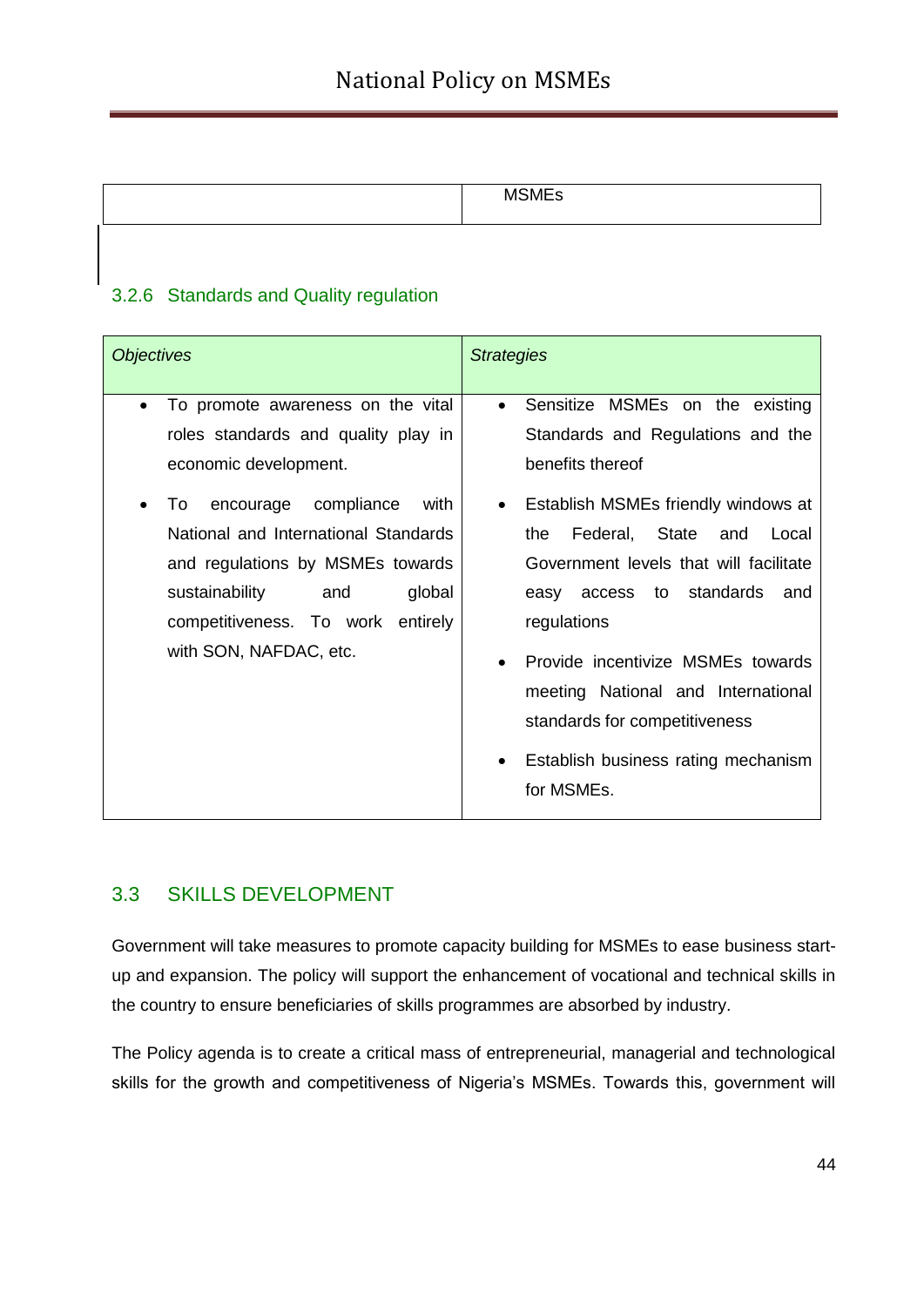pursue entrepreneurship capacity building among Nigerians, especially secondary school leavers, university graduates and existing MSMEs/business owners.

| <b>Objectives</b>                                                                                                                                                                                                                                                                                                                                  | <b>Strategies</b>                                                                                                                                                                                                                                                                                                                                                                                 |
|----------------------------------------------------------------------------------------------------------------------------------------------------------------------------------------------------------------------------------------------------------------------------------------------------------------------------------------------------|---------------------------------------------------------------------------------------------------------------------------------------------------------------------------------------------------------------------------------------------------------------------------------------------------------------------------------------------------------------------------------------------------|
| To ensure effective provision of relevant<br>entrepreneurial, vocational, educational<br>and technical skills training for MSMEs<br>by educational and training institutions.                                                                                                                                                                      | Incorporate<br>entrepreneurial<br>and<br>business skills training in the curricula of<br>secondary<br>primary,<br>and<br>tertiary<br>institutions                                                                                                                                                                                                                                                 |
| To support the creation and expansion<br>opportunities for<br>in-service<br>οf<br>and<br>continuing education & training<br>for<br>MSMEs owners, managers and workers.                                                                                                                                                                             | Establish special non-formal education<br>and training courses and programmes<br><b>MSME</b><br>for<br>owners,<br>managers<br>and<br>workers                                                                                                                                                                                                                                                      |
| To create avenues and programmes for<br>nurturing and dissemination<br>the<br>0f<br>skills<br>needed<br>the<br>special<br>for<br>improvement of product range<br>and<br>productivity<br>quality,<br>output<br>and<br>0f                                                                                                                            | Promote and establish Business Support<br>Centers (BSCs) in all the States<br>in.<br>collaboration with State Governments,<br>Membership<br>Organisations<br><b>Business</b><br>(BMOs)                                                                                                                                                                                                            |
| MSMEs.<br>To ensure effective provision of relevant<br>entrepreneurial, vocational, educational<br>and technical skills training for MSMEs<br>by educational and training institutions.<br>support the embedment<br>To<br>of an<br>entrepreneurial culture in the country<br>through targeted youth based enterprise<br>development interventions. | establish<br>Promote<br>and<br><b>Business</b><br>Information Centers (BICs) in all the<br><b>Local Government</b><br>Councils in<br>collaboration with the LG authorities,<br>communities,<br>business<br>faith<br>based<br>organizations and apex cooperatives.<br>Revise the range of skills and curricula<br>of technical and vocational schools from<br>being supply-driven to demand-driven |
|                                                                                                                                                                                                                                                                                                                                                    | reflecting<br>skills<br>and competencies<br>sector priorities.<br>Leverage outcomes of donor agencies<br>funded skills assessment to determine                                                                                                                                                                                                                                                    |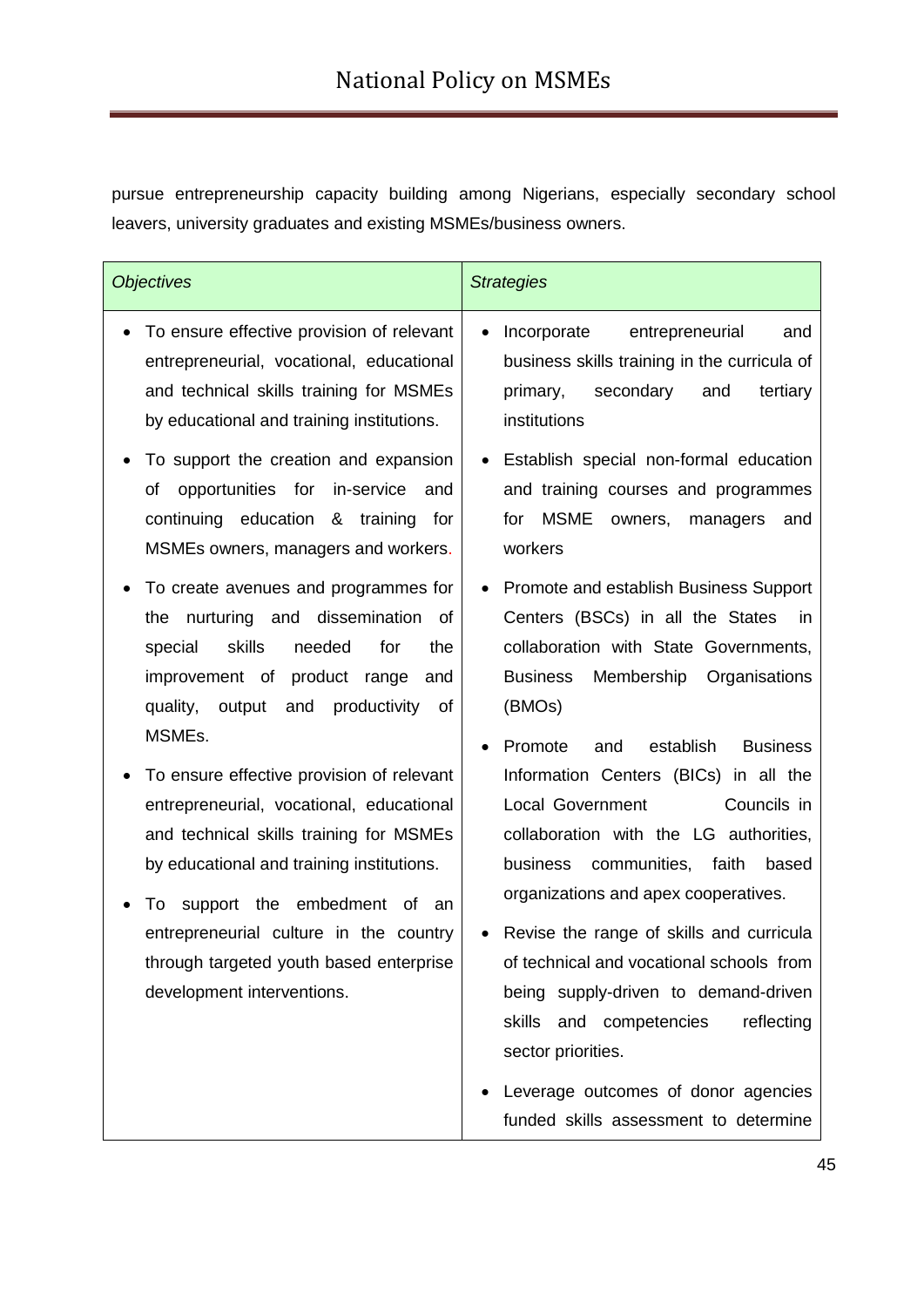| skills<br>priorities in<br>terms<br>of<br>to<br>be                                     |
|----------------------------------------------------------------------------------------|
| developed.                                                                             |
| Analyze the range of skills as well as                                                 |
| existing training curricula for national<br>vocational and technical schools to        |
| assess their relevance and focus on                                                    |
| priority sectors.                                                                      |
| Collaborate with MSMEs'<br>technical/                                                  |
| vocational experts, industry practitioners                                             |
| and educational bodies in redesigning                                                  |
| and rolling out the training curricula.                                                |
| Work with public sector partner agencies                                               |
| to establish strategic public private<br>partnerships for FSTEs, Vocational            |
| Enterprise<br>Institutions<br>(VEIs)<br>and                                            |
| Innovation Enterprise Institutions (IEIs).                                             |
| Encourage MSMEs to conduct regular                                                     |
| skills audit to identify skill gaps and                                                |
| measures to mitigate them.                                                             |
| Establish<br>special<br>for<br>programmes                                              |
| skills,<br>updating<br>the<br>the<br>upgrading                                         |
| technology and processes of enterprises                                                |
| in traditional crafts and industries, such<br>as textiles, leatherworks, iron working, |
| pottery, basketry; which have<br>high                                                  |
| potential not only for meeting the basic                                               |
| needs of the communities but also of                                                   |
| powering the development of tourism                                                    |
| and export markets.                                                                    |
| Design industry-specific technical and                                                 |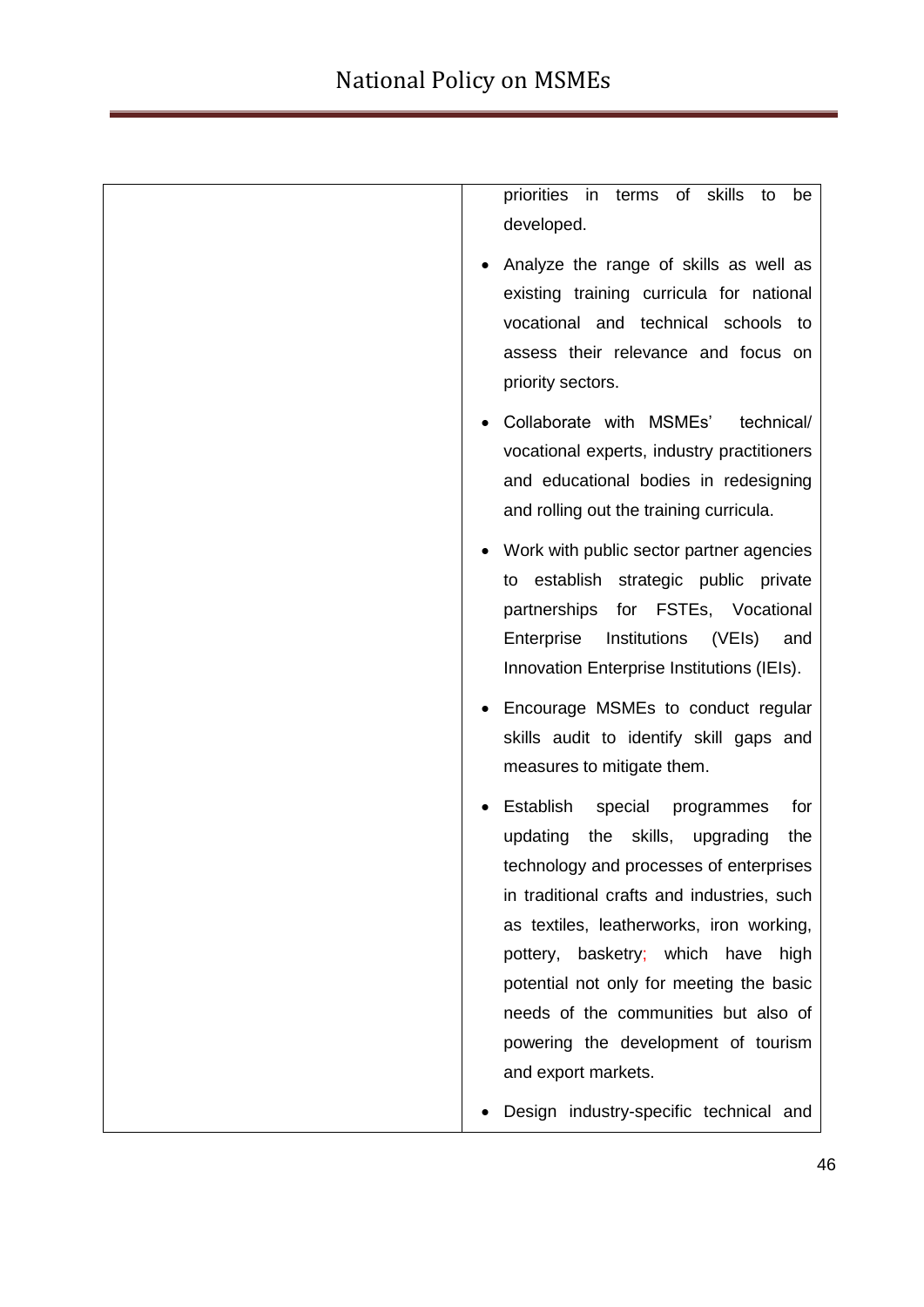| management training modules to take<br>into account the needs of entrepreneurs<br>special<br>target<br>areas<br>such<br>in.<br>as<br>packaging.                                           |
|-------------------------------------------------------------------------------------------------------------------------------------------------------------------------------------------|
| Establish institutional mechanisms to<br><b>MSME</b><br>accredit<br>certify<br>and<br>entrepreneurs and managers.                                                                         |
| Set up special science, engineering and<br>technology training centres for practical<br>hands-on training for both existing and<br>aspiring<br>their<br>entrepreneurs<br>and<br>managers. |
| Revamp the Industrial Development<br>Centres<br>make them responsive,<br>to<br>viable<br>demand-driven<br>and<br>through<br>Public-Private-Partnership (PPP).                             |
| Partner with private sector organisations<br>cluster-based<br>implement<br>to<br>entrepreneurship training programmes.                                                                    |
| <i>'One Stop Shops'</i> for<br>Create<br>the<br>development of MSMEs at the Local and<br>State levels.                                                                                    |
| Increase the number of vocational<br>centre by various Government Agencies<br>and strengthen existing ones.                                                                               |
| Certify Business Development Service<br>Providers<br>(BDSPs) to<br>the<br>ensure<br>credibility of their services to MSMEs.                                                               |
| Support<br>existing<br>entrepreneurship                                                                                                                                                   |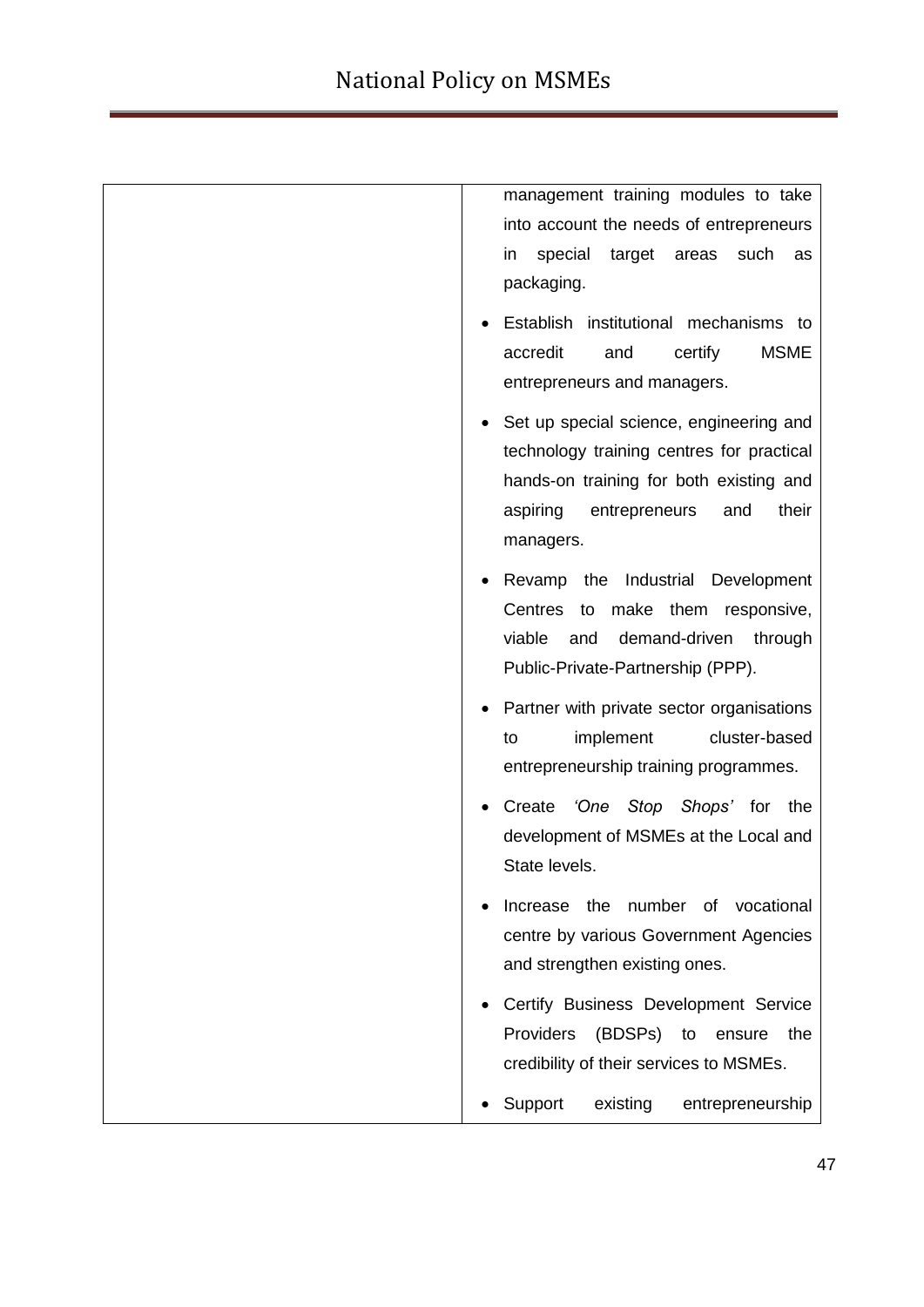| programmes at primary, secondary and              |
|---------------------------------------------------|
| tertiary education institutions to sustain        |
| grow these programmes.<br>E.g<br>and              |
| SAGE, ENACTUS.                                    |
| • Institute a Youth Entrepreneur Scheme           |
| include<br>(YES)<br>competitions,<br>to           |
| entrepreneurship<br>clubs,<br>funding,            |
| mentoring, etc.                                   |
| Internship/attachment opportunities.<br>$\bullet$ |
|                                                   |

## 3.4 TECHNOLOGY, RESEARCH AND DEVELOPMENT

Government is committed to promoting sound technological infrastructure as well as effective research and development (R&D) systems for the growth and competitiveness of MSMEs.

| <b>MSMEs</b><br>utilization<br>0f<br>To<br>promote<br>$\bullet$<br>modern technology and innovation from<br>international markets as well as from<br>National<br>Office<br>Research and Development Institutions.<br>for<br>To strengthen S & T infrastructure and<br>nurture improved local innovative &<br>productive capacity.<br>(PRODA), Raw<br>Materials<br>Agency<br>To maximize the beneficial impact of R<br>D in areas such as raw materials<br>&<br>(RMRDC),<br>National<br>Centre<br>sourcing, production technology and<br>methods, product development and<br>National<br>Board<br>for<br>market exploration.<br>Science<br>for<br>and<br>To improve confidence in the patenting | <i><b>Objectives</b></i> | <b>Strategies</b>                                                                                                                                                                                                                                                        |
|------------------------------------------------------------------------------------------------------------------------------------------------------------------------------------------------------------------------------------------------------------------------------------------------------------------------------------------------------------------------------------------------------------------------------------------------------------------------------------------------------------------------------------------------------------------------------------------------------------------------------------------------------------------------------------------------|--------------------------|--------------------------------------------------------------------------------------------------------------------------------------------------------------------------------------------------------------------------------------------------------------------------|
|                                                                                                                                                                                                                                                                                                                                                                                                                                                                                                                                                                                                                                                                                                |                          | Support the activities of complementary<br>public technology-promoting Institutions,<br>such as: Industrial Training Fund (ITF),<br>Technology<br>Acquisition and Promotion (NOTAP),<br>Federal Institute for Industrial Research<br>Oshodi (FIIRO), Project Development |
| (NASENI),<br>Infrastructure<br>copyright<br>systems<br>and<br>and<br>SO.                                                                                                                                                                                                                                                                                                                                                                                                                                                                                                                                                                                                                       |                          | Research and Development Council<br>for<br>Technology Management (NACETEM),<br>Technology<br>Incubation (NBTI), and National Agency<br>Engineering<br>Energy                                                                                                             |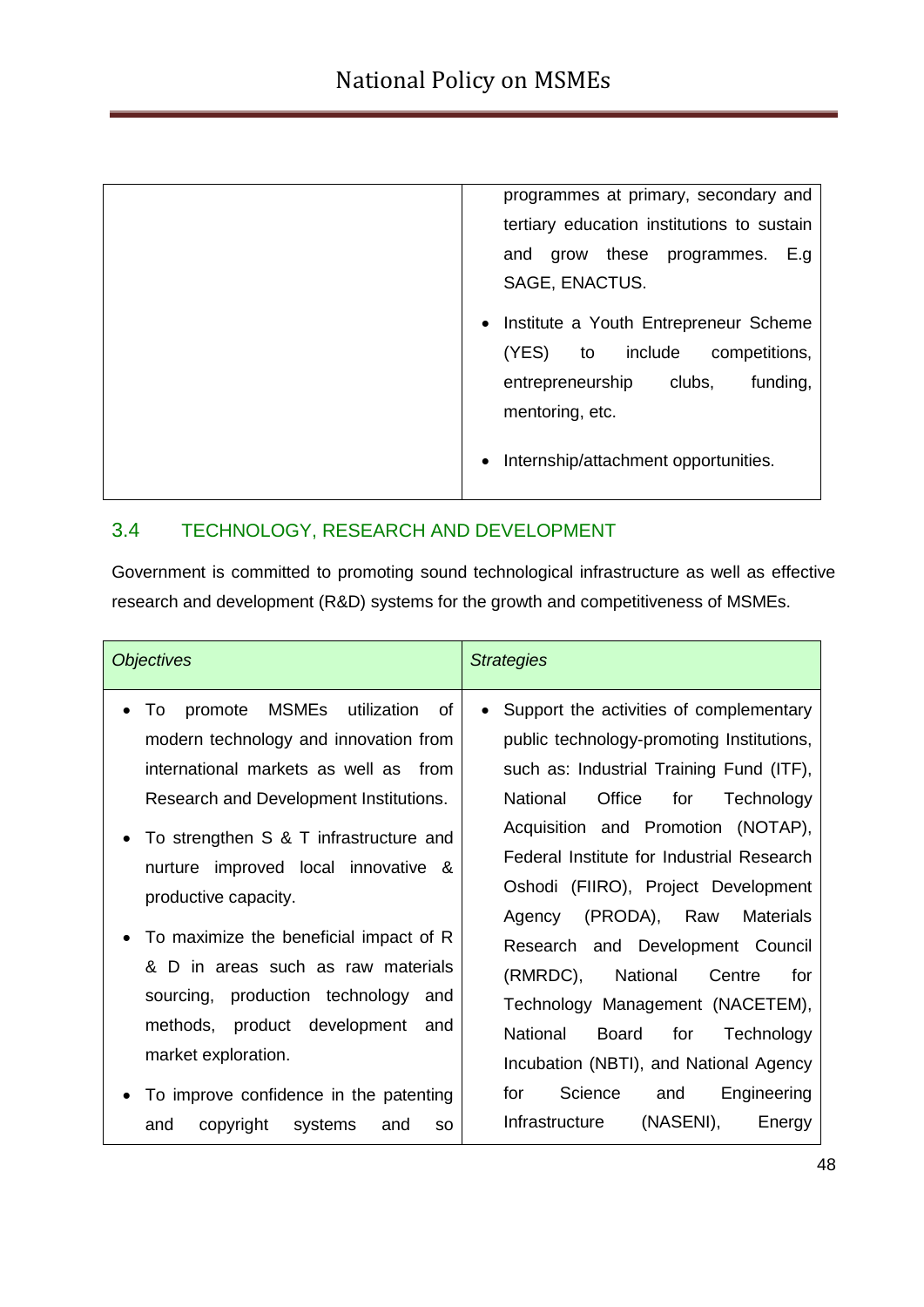| encourage private investments in R & D      | Commission,<br>Atomic<br>Energy                                                                                                                                                                                                                                                                                        |
|---------------------------------------------|------------------------------------------------------------------------------------------------------------------------------------------------------------------------------------------------------------------------------------------------------------------------------------------------------------------------|
| activities - with transparent and effective | Commission, etc.                                                                                                                                                                                                                                                                                                       |
| enforcement.                                | <b>Universities</b><br>Provide<br>Research<br>and<br>Institutes with special grants for applied<br>innovation<br>activities<br>research<br>and<br>relating to the growth and development<br>of MSMEs (a certain percentage of the<br>monetary value of imported technology<br>should be set aside to fund the grants). |
|                                             | Facilitate<br>the<br>for<br>the<br>process<br>commercialization of innovative products<br>and technologies produced by Research<br>Institutes.                                                                                                                                                                         |
|                                             | Support the production of prototypes<br>and local fabrication for more efficient<br>production by MSMEs through grants<br>and capacity building.                                                                                                                                                                       |
|                                             | Create improved access to patents and<br>benefits from intellectual property in<br>relation to MSMEs development                                                                                                                                                                                                       |
|                                             | Establish<br>technological<br>acquisition<br>windows through licensing, franchising,<br>technical<br>assistance,<br>consultancy<br>services,<br>technical<br>partnership<br>and<br>support for strategic alliances among<br>firms                                                                                      |
|                                             | Institutionalise<br>linkages<br>between<br>businesses and academia in such areas<br>as joint research, program development,<br>adoption of research products/outcomes                                                                                                                                                  |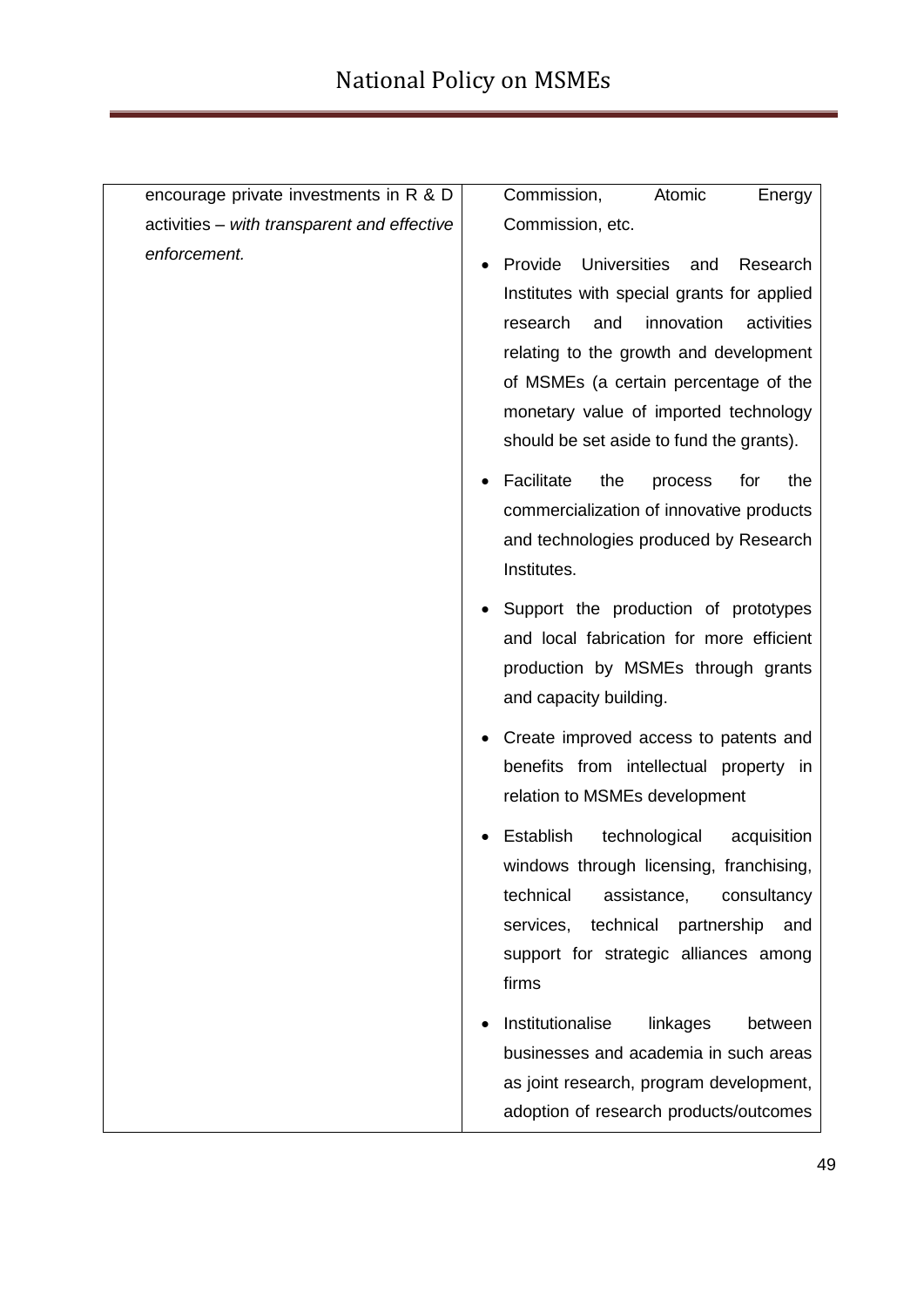| and internship arrangements at both         |
|---------------------------------------------|
| graduate and postgraduate levels.           |
| Support MSMEs to make strategic use         |
| information<br>communications<br>and<br>οf  |
| technology to maximize their efficiency     |
| and develop new business methods and        |
| market opportunities                        |
| Encourage Research Institutes to buy        |
| research results in bulk and adopt them     |
| for the Nigerian context. This could        |
| include the acquisition of expired patents  |
| (abroad) that are still relevant to Nigeria |
| engineering<br>and<br>to<br>use<br>reverse  |
| customize them                              |
|                                             |

# 3.5 EXTENSION AND SUPPORT SERVICES

The National Policy will provide the necessary framework for MSMEs to receive on-going business support services through direct private and public sector interventions.

| <b>Objectives</b>                                                                                                                                                                                                                                                                                                                         | <b>Strategies</b>                                                                                                                                                                                                                                                                                                          |
|-------------------------------------------------------------------------------------------------------------------------------------------------------------------------------------------------------------------------------------------------------------------------------------------------------------------------------------------|----------------------------------------------------------------------------------------------------------------------------------------------------------------------------------------------------------------------------------------------------------------------------------------------------------------------------|
| • To provide relevant, adequate, timely,<br>accessible and affordable extension and<br>support services to MSMEs.<br>• To establish and promote the operations<br>of specialised support services in critical<br>areas such as information resources,<br>business development services, market<br>linkages and liaison, technical support | • Compilation of comprehensive, updated<br>and accessible database (directory) on<br><b>MSMEs in Nigeria</b><br>• Encourage the formation of<br>private<br>sector business development services<br>providers in order to provide BDS to<br>MSMEs across the country<br>accreditation<br>Institute<br>processes<br>tor<br>٠ |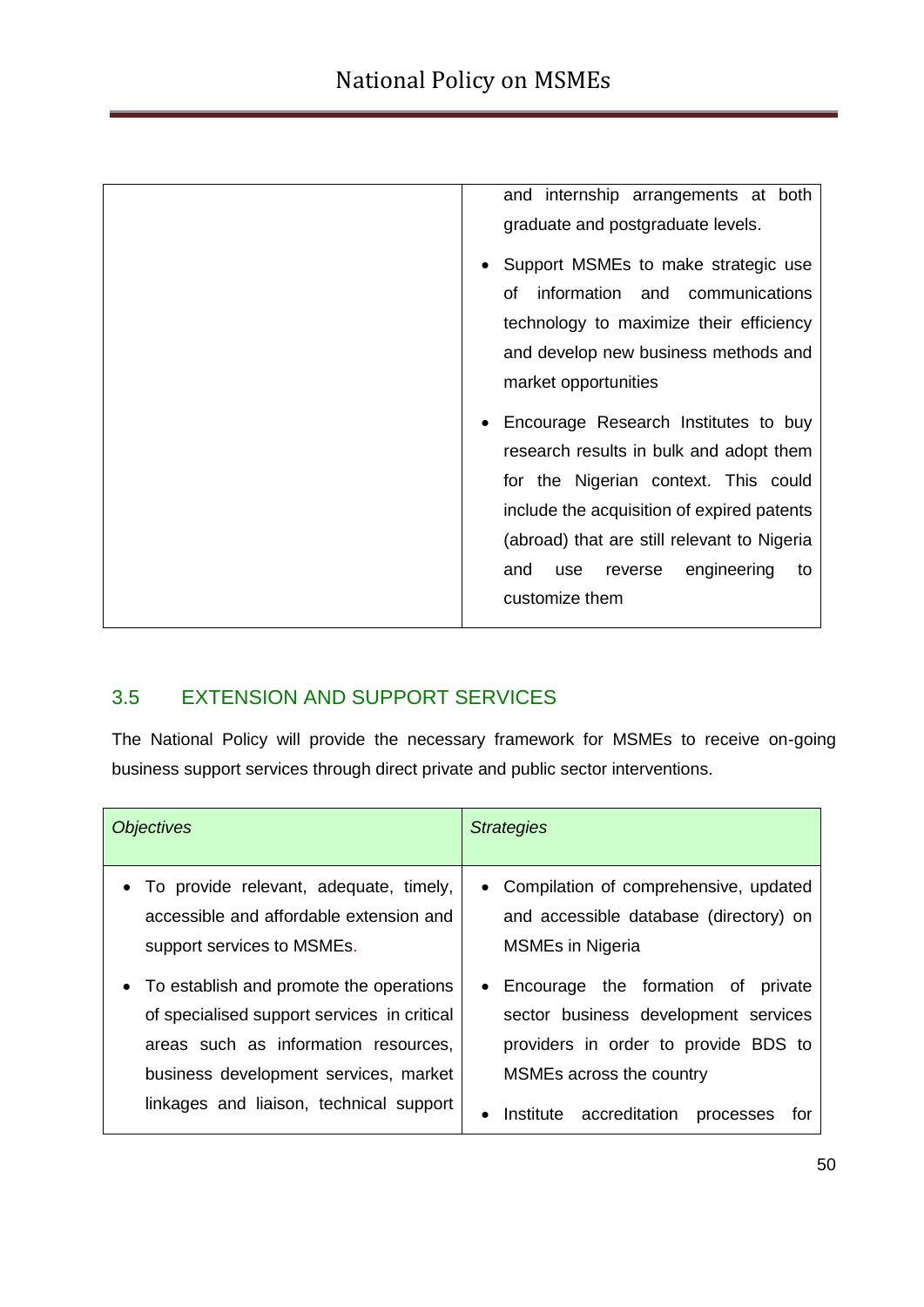| information<br>services,         | and | BDSPs to ensure data for planning and                                                                                                                                                         |
|----------------------------------|-----|-----------------------------------------------------------------------------------------------------------------------------------------------------------------------------------------------|
| communications technology (ICT). |     | quality control/standards on services<br>delivered to MSMEs.                                                                                                                                  |
|                                  |     | Institute<br>effective<br>Monitoring<br>&<br>Evaluation and Post-training BDS by<br><b>SMEDAN</b>                                                                                             |
|                                  |     | Establish a network of regularly updated<br>and accessible business information<br>centres to serve as one-stop information<br>shops for MSMEs                                                |
|                                  |     | Dedicate aspects of the SMEDAN<br>website to promote products/services of<br><b>MSMEs</b>                                                                                                     |
|                                  |     | Establish Business Support Centres<br>(BSCs) to provide training, mentoring,<br>management & technical advisory and<br>counselling to MSMEs                                                   |
|                                  |     | Provide skills enhancement (training) for<br><b>Business</b><br>Development<br>Service<br>Providers (BDSPs) to deliver affordable<br>and relevant technical and advisory<br>services to MSMEs |
|                                  |     | Forge organic relations between MSMEs<br>business<br>development<br>and<br>service<br>providers<br>to<br>ensure relevance<br>and<br>impact by SMEDAN.                                         |
|                                  |     | Set up special science, engineering and<br>technology training centres for practical<br>hands-on training for both existing and<br>aspiring<br>their<br>entrepreneurs<br>and                  |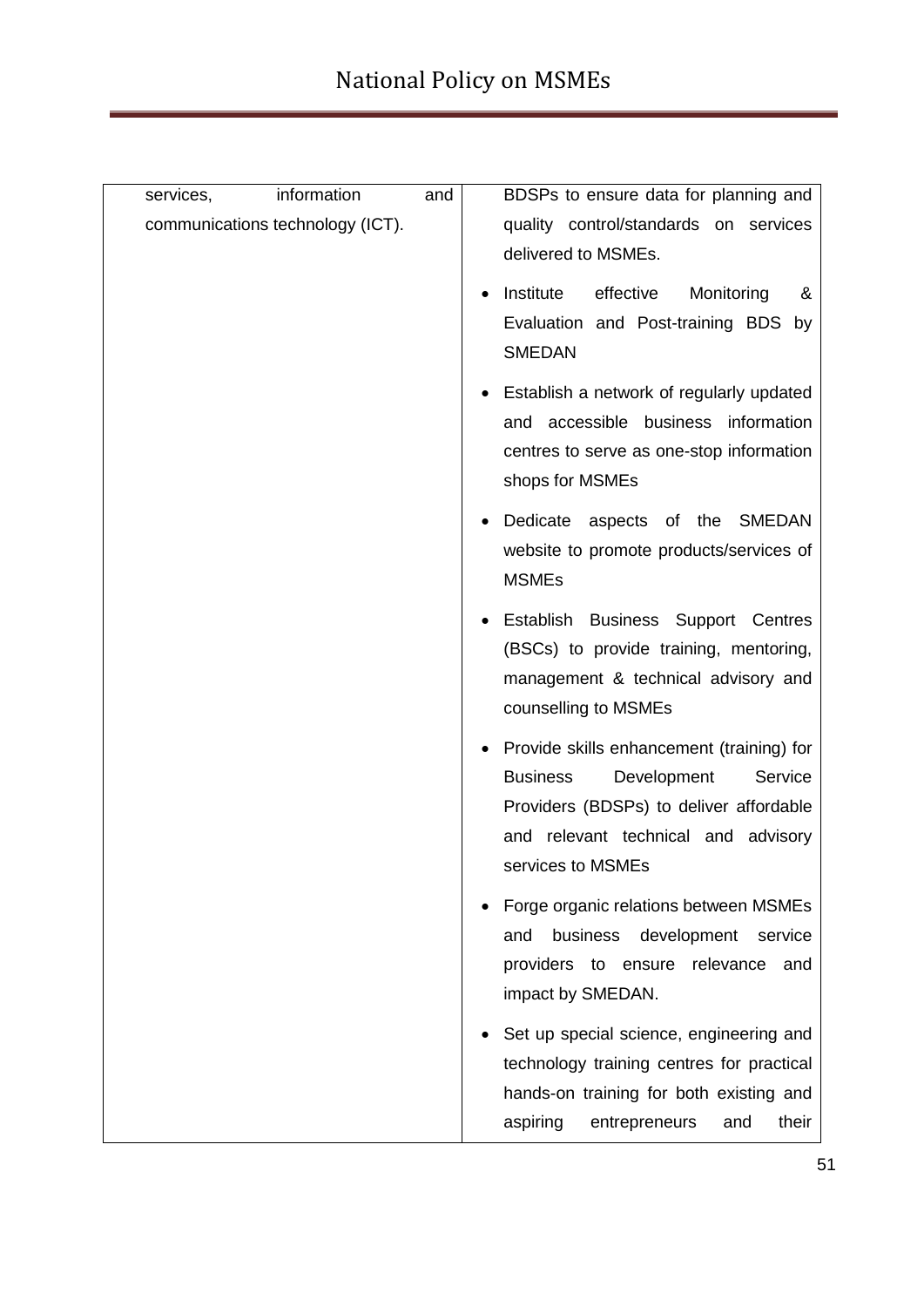| managers.                                                                       |
|---------------------------------------------------------------------------------|
| • Establish special non-formal education<br>and training courses and programmes |
| for MSME owners, managers and                                                   |
| workers                                                                         |

#### 3.6 MARKETING

Virtually, every MSME should be profit-oriented. This can only be achieved when goods and services are successfully exchanged at reasonable margins. This makes the issue of marketing very pertinent in the MSME sector in Nigeria. MSME operators have a range of products and services which need to be marketed but unfortunately are bedeviled with a lot of constraints. Government has expressed commitment to ensure that MSMEs" share of local markets is enhanced through competitive production processes, building tendering capacities, improved share of public sector procurement, strategic alliances and greater cooperation between MSMEs and the large enterprises. The broad approach is public-private-partnership (PPP) in harnessing domestic and export markets.

#### *Challenges*

- High unit costs
- Poor packaging
- Inadequate market information
- Multiple and over lapping regulatory framework which leads to high costs as well as loss of business confidence
- High cost of advertisement
- Poor infrastructure
- Low quality products
- Market identification and development
- Weak access to market
- Weak product competitiveness
- Lack of patenting and trade marks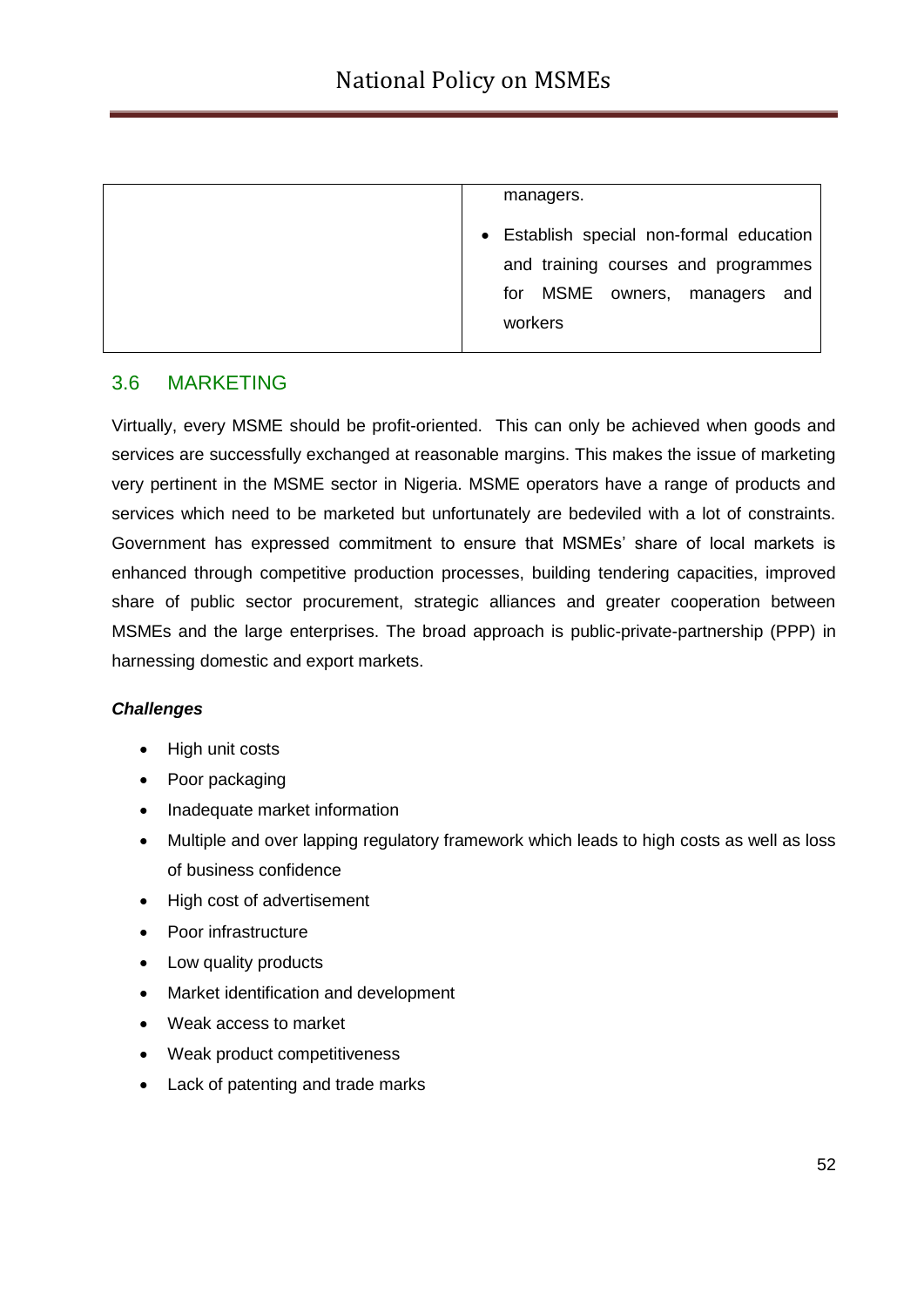| <b>Objectives</b>                                                                                                                                                                                                                                      | <b>Strategies</b>                                                                                                                                                                                                                                                                                                                                                                                                                                                                                                                                                                                                                                                                                                                                                                                                                                                                                                                                                                           |
|--------------------------------------------------------------------------------------------------------------------------------------------------------------------------------------------------------------------------------------------------------|---------------------------------------------------------------------------------------------------------------------------------------------------------------------------------------------------------------------------------------------------------------------------------------------------------------------------------------------------------------------------------------------------------------------------------------------------------------------------------------------------------------------------------------------------------------------------------------------------------------------------------------------------------------------------------------------------------------------------------------------------------------------------------------------------------------------------------------------------------------------------------------------------------------------------------------------------------------------------------------------|
| To promote production and marketing<br>of products and services that are<br>locally/ internationally competitive<br>and which meets global standards.<br>market<br>provide<br>To<br>access<br>to<br>information and available marketing<br>facilities. | Provision of improved infrastructure<br>$\bullet$<br>and marketing facilities with special<br>emphasis<br>transportation,<br>on<br>communication and electricity<br>Deliberate efforts by Government to<br>patronize MSMEs products/services.<br>SMEDAN should create a relevant<br>stakeholders forum for the creation of<br>necessary apparatus for marketing<br>research for MSMEs, the result of<br>disseminated<br>which<br>must be<br>to<br>interested MSMEs.<br>Establishment of annual competition /<br>awards<br>for<br>quality<br>and<br>competitiveness.<br>Organization of product fairs<br>for<br>quality<br>comparison<br>and<br>improvements<br>Harmonization<br>activities<br>of<br>οf<br>regulatory agencies like NAFDAC,<br>SON and CPC to eliminate multiple<br>enhance<br>charges<br>and<br>competitiveness.<br>Strengthen the operation of the Sub-<br>Contracting<br>and<br>Partnership<br>Exchange (SPX) programme.<br>Institutionalize<br>e-commerce<br>procedures. |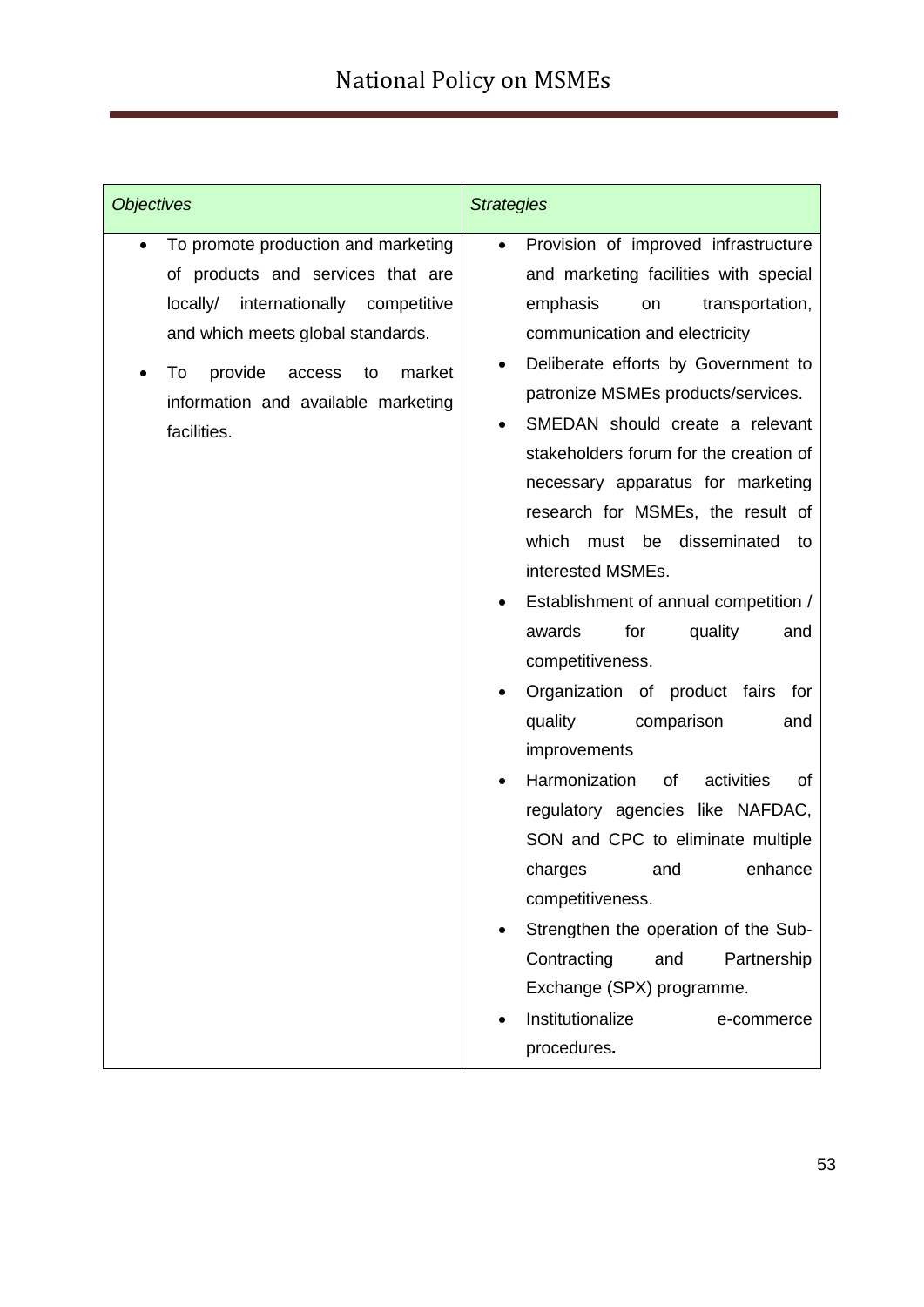# 3.7 INFRASTRUCTURE AND COST OF DOING BUSINESS

The MSMEs sub-sector is burdened by high cost of operations which reduces the profitability of many businesses and their ability to remain going concerns. Key elements contributing to the high cost of operations are infrastructural costs and levies & other administrative costs. The main infrastructural cost that MSMEs have to contend with include: power, logistics, water, sanitation and social amenities. The levies and administrative costs that pertain to MSMEs include: business registration, taxation, regulatory fees etc.

The National Policy will focus on addressing the infrastructural challenges and high cost of operations faced by MSMEs in order to improve growth and competitiveness within the MSME sector.

| <b>Objectives</b>                                                                                                                                                                                                                                                                                                                                               | <b>Strategies</b>                                                                                                                                                                                                                                                                                                                                                                                                                                                                                                                                                                                                                                                    |
|-----------------------------------------------------------------------------------------------------------------------------------------------------------------------------------------------------------------------------------------------------------------------------------------------------------------------------------------------------------------|----------------------------------------------------------------------------------------------------------------------------------------------------------------------------------------------------------------------------------------------------------------------------------------------------------------------------------------------------------------------------------------------------------------------------------------------------------------------------------------------------------------------------------------------------------------------------------------------------------------------------------------------------------------------|
| To establish a conducive environment<br>for enterprise development through the<br>maintenance<br>and<br>of<br>provision<br>infrastructural facilities and services, in<br>consultation and cooperation with the<br>private sector.<br>special<br>infrastructure<br>To<br>promote<br>provision mechanisms designed to ease<br>high production costs among MSMEs. | Provide basic infrastructural facilities<br>$\bullet$<br>such as access roads, transportation<br>facilities, power supply, water supply<br>and other utilities to qualifying MSME<br>locations and Clusters.<br>Institutionalise reduced electricity tarrif,<br>the NERC, for<br>through<br>qualifying<br><b>MSMEs and MSME clusters.</b><br>Encourage the<br>private<br>sector<br>to<br>٠<br>establish MSME cluster parks, with<br>captive power in strategic<br>sectors<br>around the country.<br>Establish<br>public-private<br>partnership<br>systems to support business estates<br>and industrial clusters with essential<br>technical facilities and services |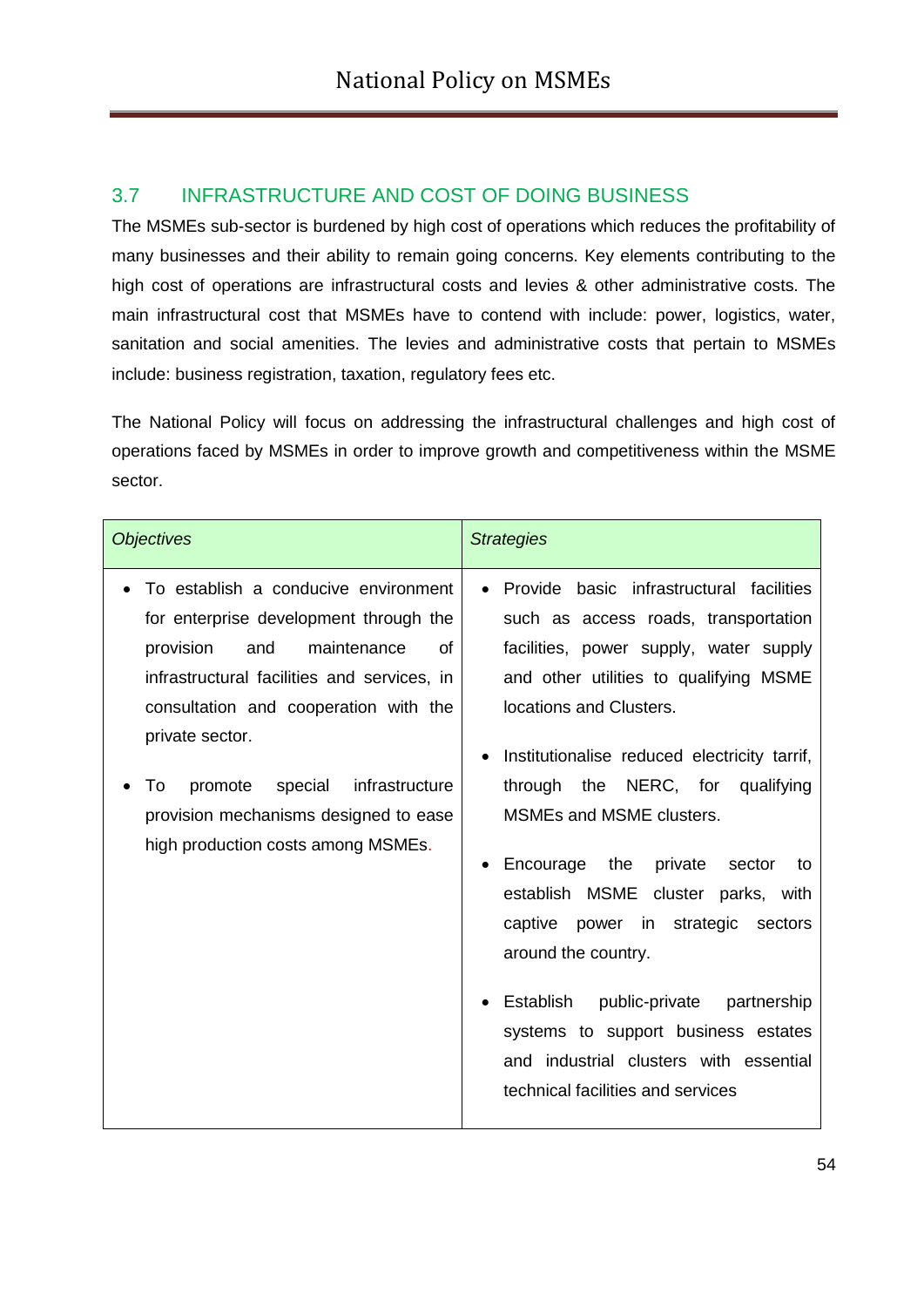| • Utilize the system of economic, industrial |
|----------------------------------------------|
| and free trade zones to promote MSMEs        |
| development. SMEDAN to partner with          |
| relevant institutions such as free trade     |
| zones, NEPZA and private<br>sector           |
| institutions to create MSME focused free     |
| trade zones.                                 |
|                                              |
| Resuscitate the Industrial Development       |
| Centres (IDCs) and convert them to           |
| MSMEs cluster parks for the provision of     |
| workspaces for MSMEs on a PPP basis.         |
| Promotion of common facilities and           |
| mobilising MSMEs to subscribe to them        |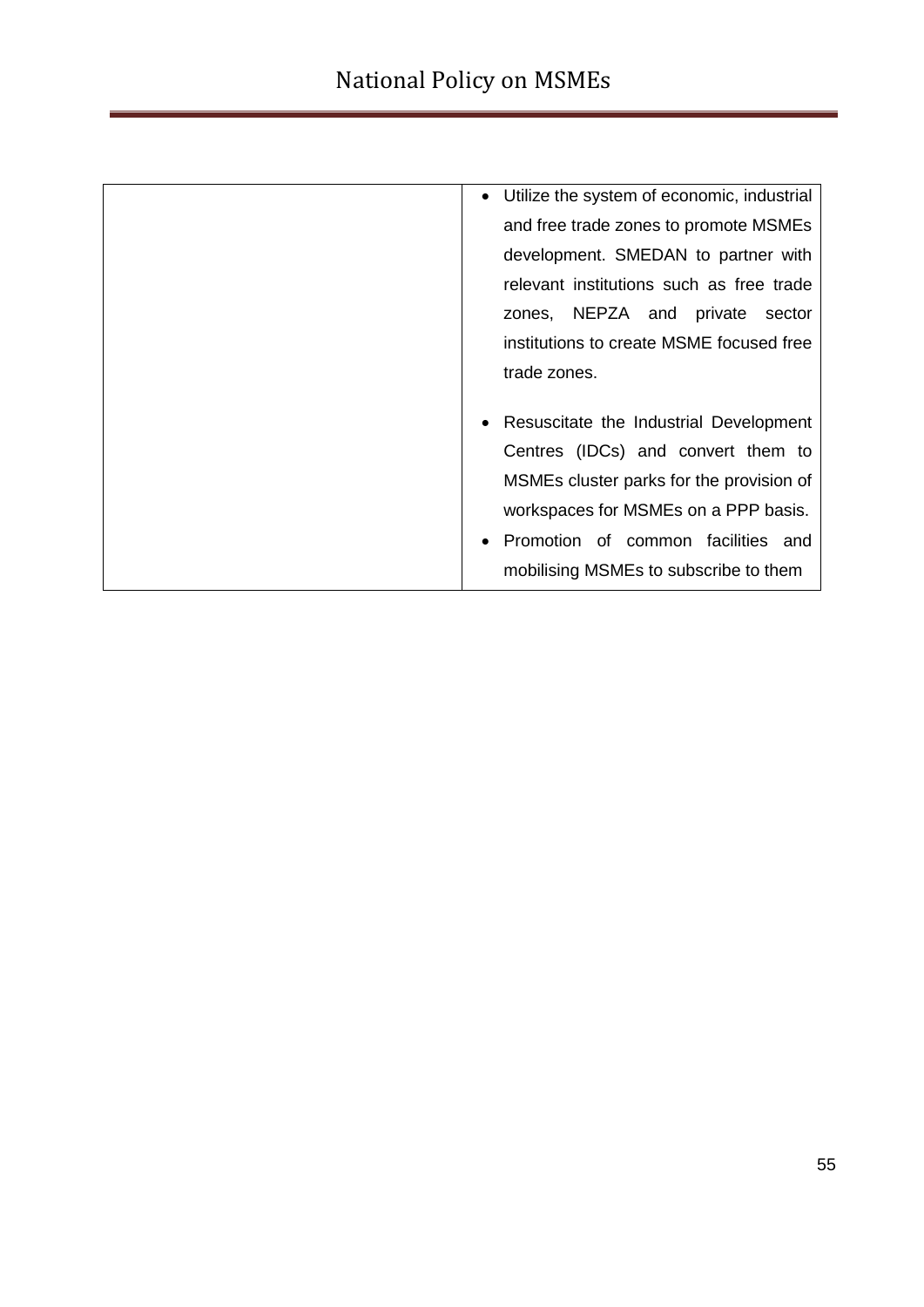## **4.0 SPECIAL TARGET ENTERPRISES**

In consideration of their size and/or significance for the promotion and growth of MSMEs and the development and productivity of the economy, specific programmes will be implemented for a number of special target areas. Within the framework of policies and initiatives defined by the National Policy on MSMEs, government will devote special attention to peculiar sub-sectors and enterprises to realize strategic social, community and economic development goals.

These areas include:

- Cottage Agro & Agro-Allied Enterprises
- Cottage Arts and Crafts
- Textiles and Clothing
- Wood Processing and Furniture
- Leather and Leather Products
- Basic Metal, Metal Fabrication and Engineering Enterprises
- Solid Mineral Enterprises
- Electronic and Information Technology Enterprises
- Building and Construction Enterprises
- Oil And Gas Related Goods and Services.
- Entertainment Enterprises
- Women-Owned Enterprises
- Youth-Owned Enterprises
- Wholesale and Retail Enterprises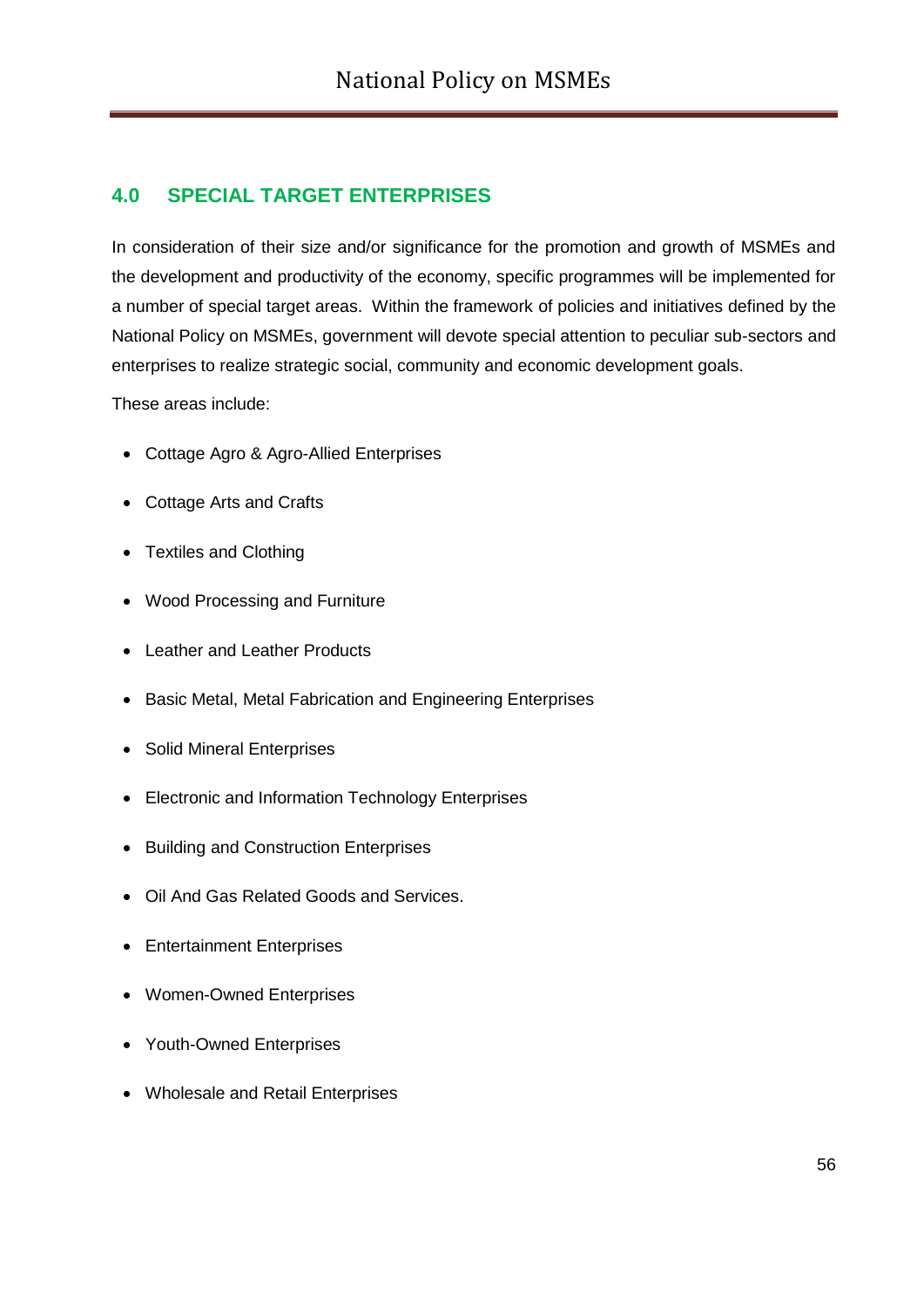- Real Estate and Rental Enterprises
- Special Enterprises for Physically Challenged People, including People Living with HIV/AIDS

### 4.1 COTTAGE AGRO & AGRO-ALLIED ENTERPRISES

Food processing enterprises are the most common and ubiquitous of micro and small enterprises. They account for about two-thirds of all micro enterprises and are found everywhere serving the basic food needs of local communities in both towns and villages. Most of the owners and operatives are women.

Agro-processing industries represent an important link in the agricultural value chain, agricultural transformation and commercialisation. Government will promote private sector-led and market driven growth of the agro-processing sub sector, in order to enhance domestic economic linkages and agricultural productivity and reap fully the potentials of agricultural sector for growth and poverty reduction. The emphasis will be on commodity value chains in order to encourage proliferation of MSMEs capable of maximizing employment, value added and commercialisation in key clusters.

### 4.2 COTTAGE ARTS AND CRAFTS

With its many cultures and traditions, Nigeria has a rich and diverse heritage of traditional arts and crafts. There is need to protect, develop and promote these arts and crafts in order not only to serve the domestic market more adequately but also to build up an external tourist and export market.

Government will identify, support and promote, through various incentives by SMEDAN, specialised groups of producers which have potential for the development of high quality, nationally and internationally traded products. Emphasis will be on promoting producer organisations and supporting them with technical and extension services for product improvement and marketing.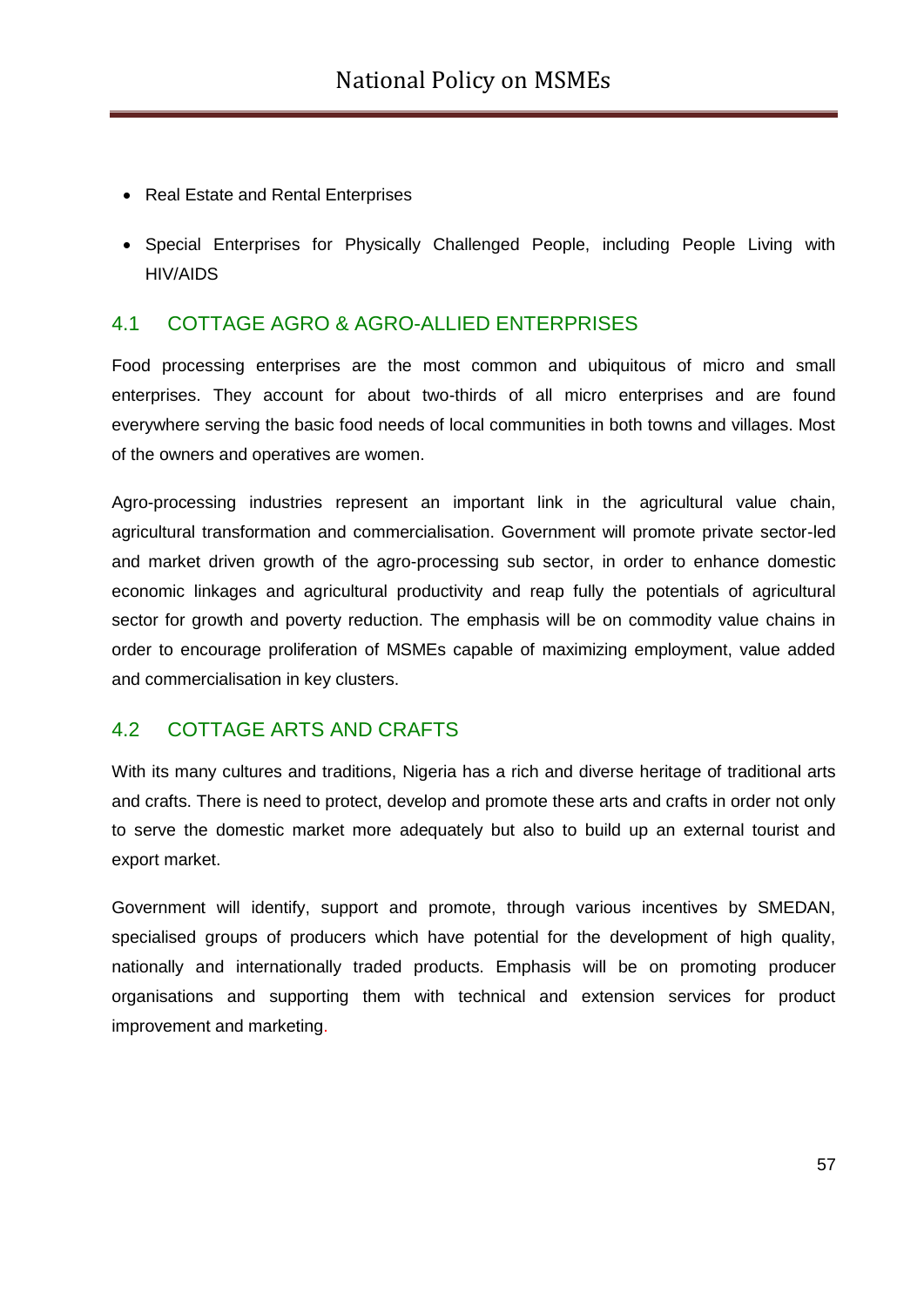## 4.3 TEXTILES AND CLOTHING

Developments in the global economy have enhanced the competitiveness of producers of textiles and clothing in developing countries. China, India and other emerging Asian economies have taken advantage of this. Under the United States AGOA programme and other donor initiatives, Nigeria and other African countries now have the opportunity to do likewise and increase the range and volume of their textile trade to the expanding markets of the high income countries.

Most of the producers of textiles and clothing in Nigeria are small-scale enterprises. For some years, the textile industry in Nigeria has suffered from foreign competition and dumping, leading to closure of factories, drop in market share and loss of jobs. The import ban on textiles has not ameliorated the situation and new, innovative safety net measures are required to save the local textile industry from total collapse. Government will promote the organisation of the producers into viable producer cooperatives and other organisations, take adequate steps to encourage standardisation and ensure quality control. Government will also facilitate the establishment of linkages with external markets.

## 4.4 WOOD-PROCESSING AND FURNITURE

According to recent surveys wood products and furniture enterprises account for about 5 percent of non-agricultural MSMEs serving the basic needs of the people for shelter. From building materials and fittings to household furniture, they are a conspicuous fixture in the business landscape of every community. The enterprises range from the simple village carpenter"s shed to the sophisticated urban furniture showroom. They also include a wide variety of traditional crafts associated with professional guilds and specialized communities in various parts of the country, some of which are finding expression in new forms adjusted to modern tastes and the emerging global market.

The development of MSMEs in wood products and furniture face many challenges. These include skills acquisition, capacity building, raw material sourcing and development, frivolous imports, deforestation, old/archaic skills of practitioners, quality control, product standardization and market development. At the micro-enterprise level, operators will be encouraged to form cooperatives for procurement of quality materials, shared access to modern machinery and equipment and the organisation of the production of standardized products for an increasingly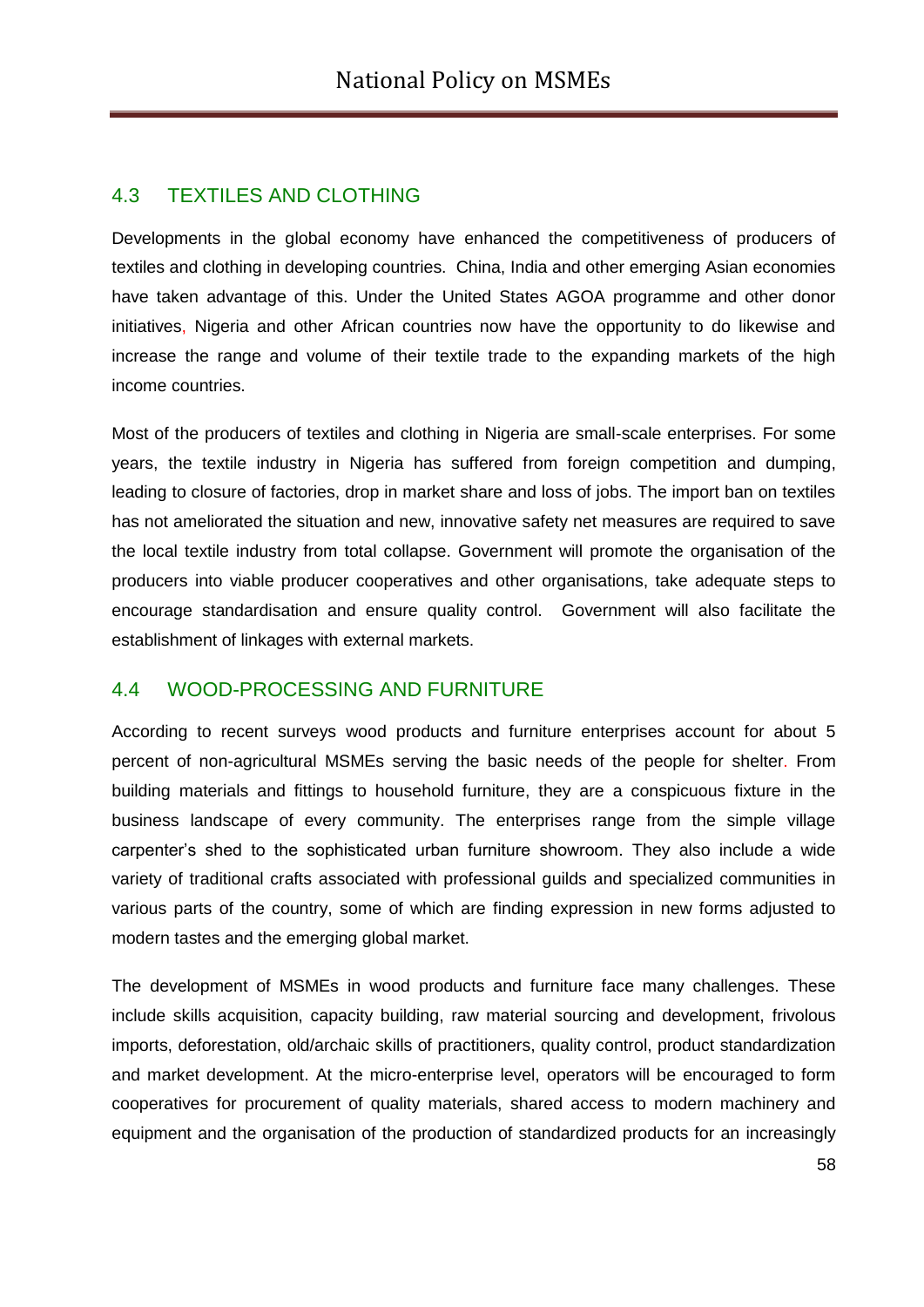quality-conscious market. Government Agencies as well as other large-scale organisations will be encouraged to procure their building material and furniture requirements from tested and certified MSME producers.

### 4.5 LEATHER AND LEATHER PRODUCTS

With its large livestock population, particularly cattle, sheep and goats, Nigeria has the raw material resources for a thriving leather and leather goods industry. Indeed in pre-colonial times, the products of the traditional leather industry of the Sudan zone were among the principal commodities of the Tran-Saharan trade, with much of the world-famed "Morocco Leather" actually coming from Kano. However, under the impact of lagging technology and more competitive imports the industry has declined. In recognition of the potential of the industry, one of the earliest research and development institutes established by the Federal Government was the Leather Research Institute, with primary focus on improved technology and product development. Government will expand its involvement in the development process by promoting the organisation of leather workers into viable cooperatives and providing training and extension services for their modernisation. Government will also promote official patronage of local leather products and the cultivation of the export market, particularly for the tourist trade.

In addition to traditional products, Nigerian enterprises have also established a significant presence in modern leather products, particularly in the shoe industry which has found a ready and growing export market. This development will be reinforced by technical training courses as well as technical support services at the major Clusters. Measures will also be taken to establish and enforce product quality standards, to encourage the establishment of reputable local brands, to take advantage of AGOA and other bilateral trade agreements and opportunities to regularise & expand the export market.

#### 4.6 BASIC METAL, METAL FABRICATION AND ENGINEERING **ENTERPRISES**

With about 5% of its GDP derived from manufacturing, against a world average of 21% and a low-income countries average of 18%, Nigeria is one of the least industrialised countries in the world. One of the major causes of this is the weakness of the basic metals, metal fabrication and engineering sub-sectors, which are needed to produce the capital goods especially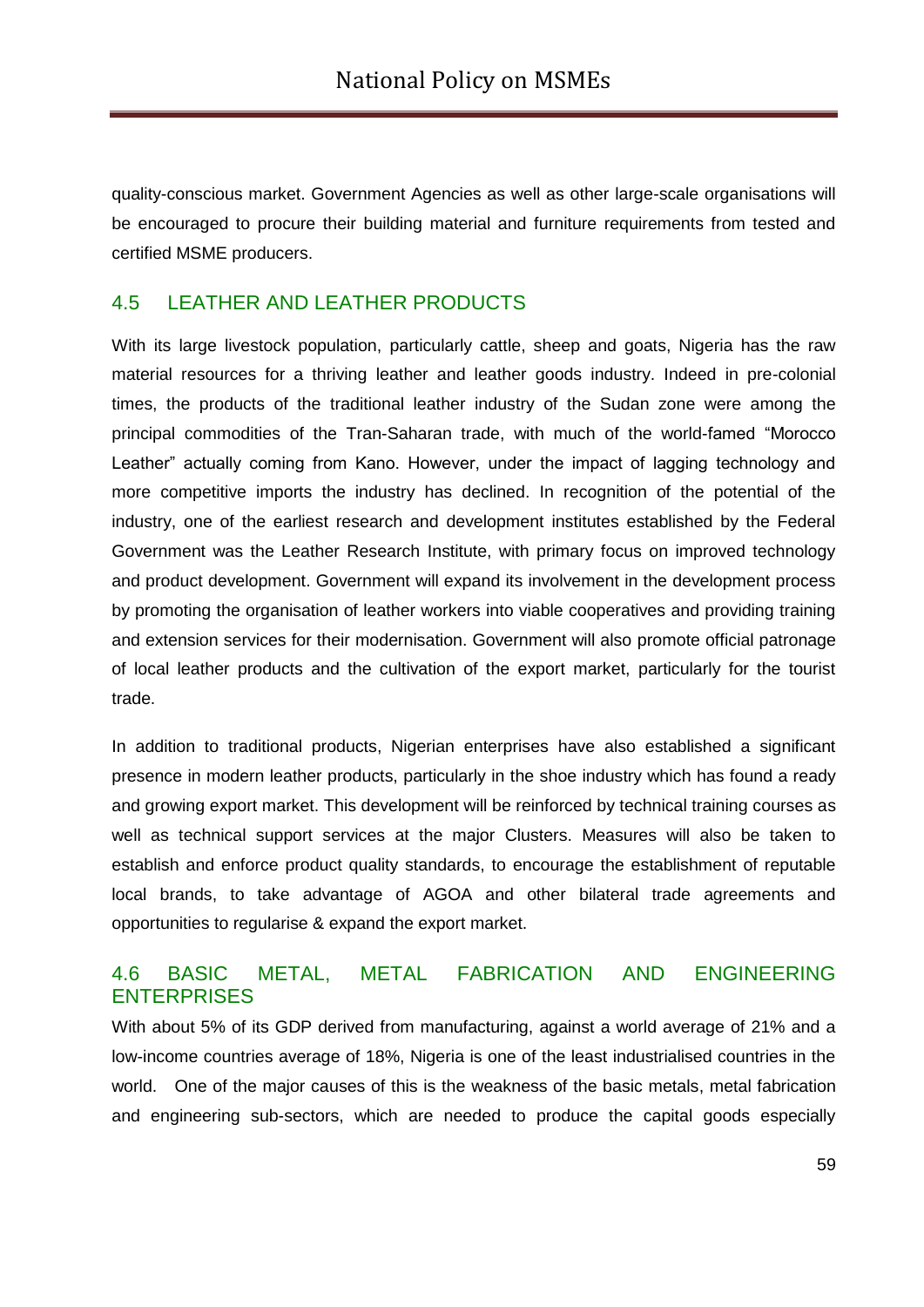machinery and equipment, fabricate the hardware, spare parts & consumables and provide the engineering services for a more integrated, more self-reliant national industrial system. The Nigerian manufacturing sector is still dominated by consumer goods output heavily dependent on imported equipment and raw materials and with very few and weak linkages with the domestic economy**.**

Government will promote and support the vibrant development of this sub-sector through special incentives to qualified enterprises. There will be special programmes for skills development and enhancement for critical target groups such as vehicle mechanics, welders, forges and machine shops.

#### 4.7 SOLID MINERAL ENTERPRISES

Nigeria is very rich in solid minerals. Official records have documented about 35 solid minerals occurring in some 450 locations across the country. But there has been no comprehensive survey and much of the known reserves remain under-developed and unexploited. Yet the high potential contribution of solid minerals to Nigeria's economic development has been recognized with a reported combined capacity to provide 5 million jobs in both upstream and downstream operations. Indeed it has been estimated that solid minerals have the potential of contributing more to the Nigerian economy than oil and gas.

Consistent with these emerging perceptions, Government has adopted a new policy for the systematic exploration, assessment, development and exploitation of solid minerals. A sevenyear strategic plan has been approved for diversifying the solid minerals industry. Critical programmes under this plan include investment promotion and the establishment of a solid minerals information system. Under the Policy, MSMEs are assigned a critical role. In addition to the about 300 registered mining establishments, most of which are MSMEs, Government has brought into official purview and framework of action the thousands of small-scale miners previously stigmatized as "illegal miners", with a view to organizing, regulating and supporting them. The new policy aims at improving the technical, environmental, health and social conditions of small-scale mining operations and communities. SMEDAN will liaise with the relevant MDAs, especially the Ministry of Mines and Steel Development (MMSD) and the Raw Materials Research & Development Council (RMRDC) in addressing the special problems of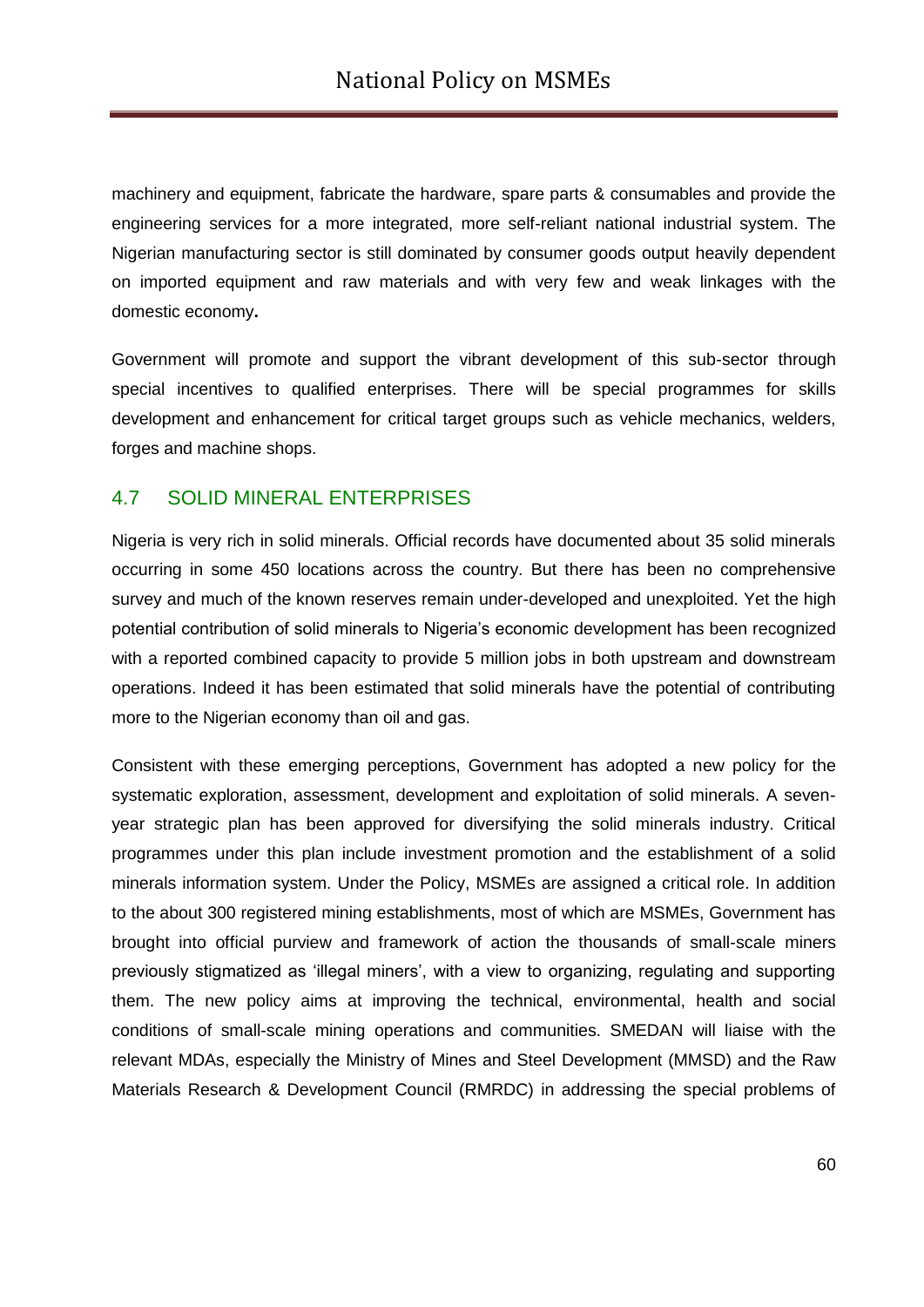MSMEs in solid minerals. The One Local Government One Mineral (OLOM) programme will be implemented to harness the enormous solid minerals potentials in the country.

#### 4.8 ELECTRONIC AND INFORMATION TECHNOLOGY ENTERPRISES

This sub-sector of MSMEs is presently small. It is however dominated by highly educated, innovative and enterprising owners & operatives willing and able to respond to expanding opportunities. Government will encourage and support its development by promoting the establishment of Technology Parks, incubation, serviced Industrial Clusters and by providing opportunities for technological capacity building.

Government will also encourage greater South-South collaboration by promoting cooperation and joint ventures with appropriate enterprises from the emerging economies. Much of the growth of this sub-sector in the emerging economies is based on out-sourcing from developed economies. Government will promote the establishment of the necessary linkages to facilitate inter-industry linkages and value chain development in Nigeria.

#### 4.9 BUILDING AND CONSTRUCTION ENTERPRISES

The building and construction industry plays a critical role in the provision and maintenance of basic infrastructure. However, in Nigeria the sub-sector is plagued by high cost and low quality of production & service delivery and over dependence on imports. Government will give priority to materials research in order to develop new and more appropriate materials (import substitutes) and technologies.

Government will establish technical standards and promote the upgrading of the skills of the operatives. Government will also promote the development of proficient small and medium construction companies and encourage them to organise as cooperatives and combines capable of handling large public and private sector projects.

### 4.10 OIL AND GAS-RELATED GOODS AND SERVICES

In spite of the heavy impact of oil and gas on foreign exchange revenues and Gross Domestic Product (GDP), the sector operates significantly as an economic enclave with very few and weak linkages to the rest of the national economy, generating little employment and using less local goods and services. To reduce the unduly high external dependence of the sector,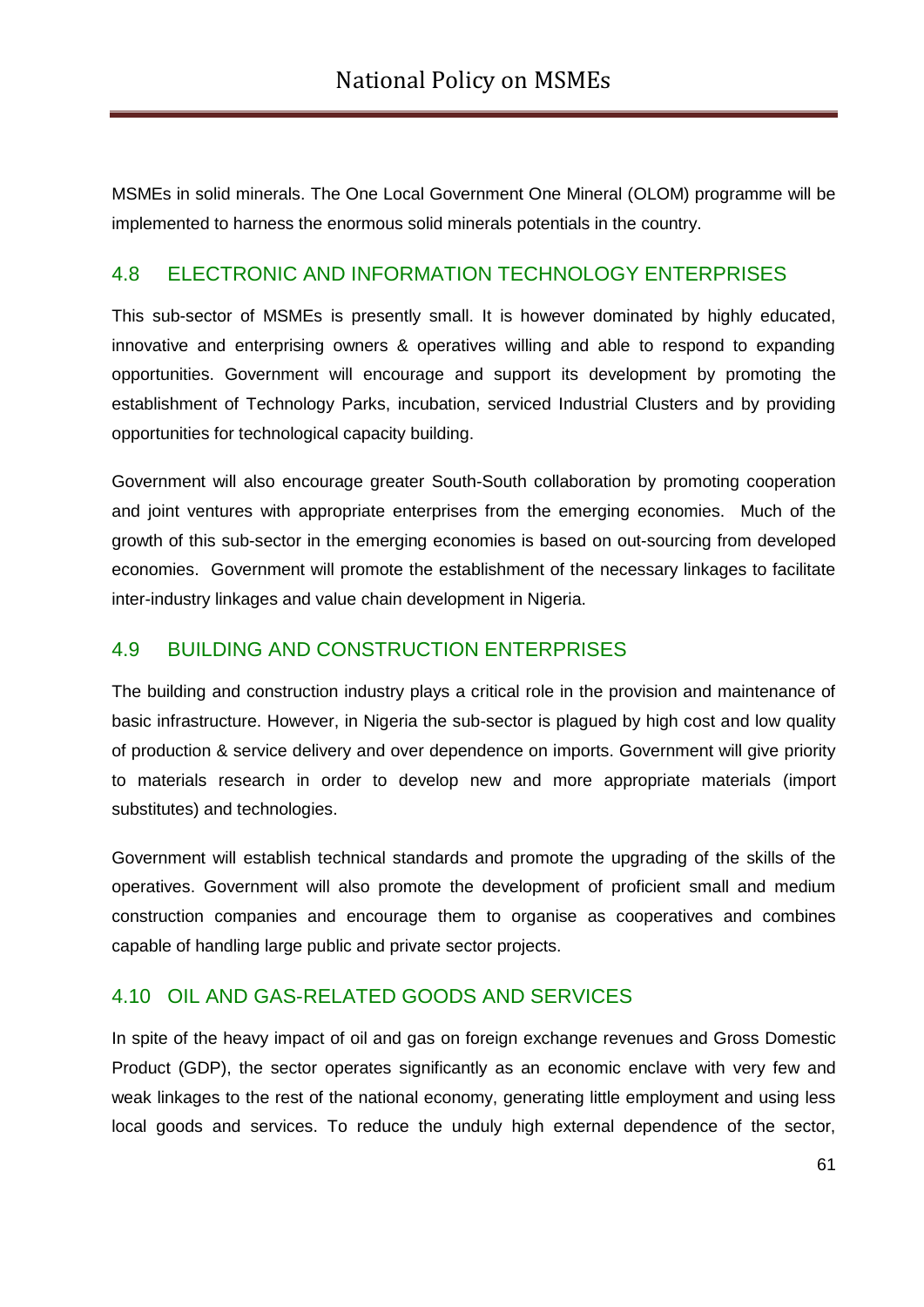government has, through the Cabotage Act and the Local Content Act sought to reserve some categories of supplies and services for domestic enterprises. MSMEs are the major beneficiaries of this development. Government recognises that legislation is not enough to bring about change. Accordingly Government will stimulate, encourage, promote and support the efforts of MSME enterprises and enable entrepreneurs to start up and grow enterprises in the relevant areas.

Recent surveys have established that opportunities abound in a large variety of areas including:

- Manufacturing
- Spare parts fabrication
- Utilisation of surplus refining capacity
- Fabrication and refurbishment of some spare parts locally
- Production of common chemicals
- Industrial /food grade solvents
- Insecticides
- Cosmetics
- Mineral oil, petroleum jelly greases
- Bitumen-based water/damp proof building materials
- Asphalt storage, packaging and blending plants
- Warehousing arrangement for continuous supply of spare parts at competitive prices and JIT (Just-In-Time) basis;
- *Services:*
	- Exploration Services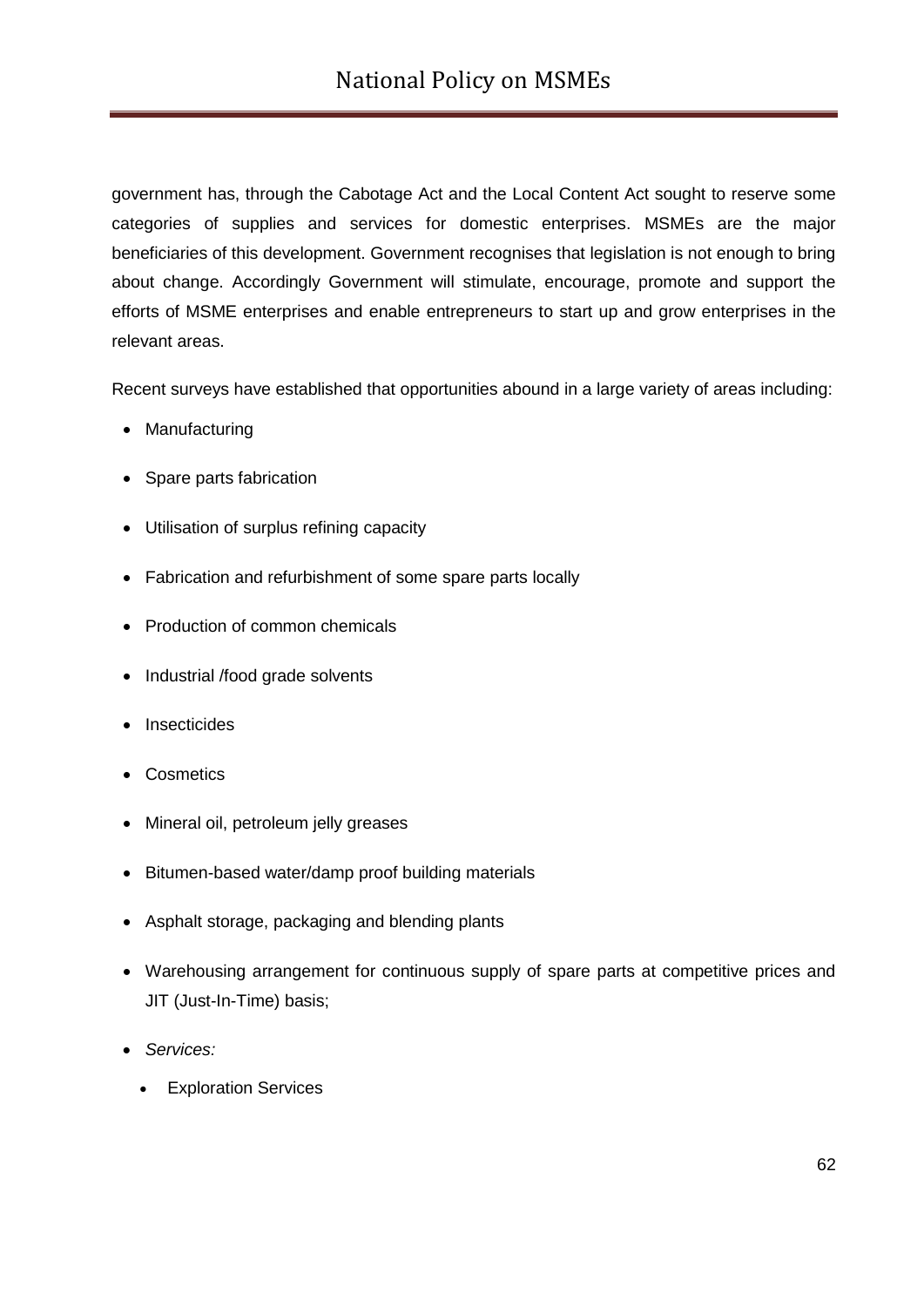# National Policy on MSMEs

- Drilling Services
- Chemicals and Allied Material Supply Services
- Construction Services
- Pipeline/Production Services
- Consultancy Services
- Laboratory Services
- Marine Survey / Cargo Superintendence Services
- Marine / Special Transportation Services
- Pressure Testing Services
- Calibration Services
- *Small scale joint venture with foreign partners, providing technical expertise on:*
	- Plant
	- Pipelines maintenance
	- Skilled manpower development; and
	- Technical services (operational back up, technical audit, etc)

Government will encourage linkages between the big oil & gas operators and existing & prospective MSMEs, leading to the establishment of full cooperation and collaboration in the development of MSMEs and the assurance of stable long-term markets for MSME goods and services.

## 4.11 ENTERTAINMENT ENTERPRISES

Nigerian home movie industry popularly known as Nollywood has been ranked  $3<sup>rd</sup>$  in the world next to Bollywood of India and Hollywood of the United States of America. This does not include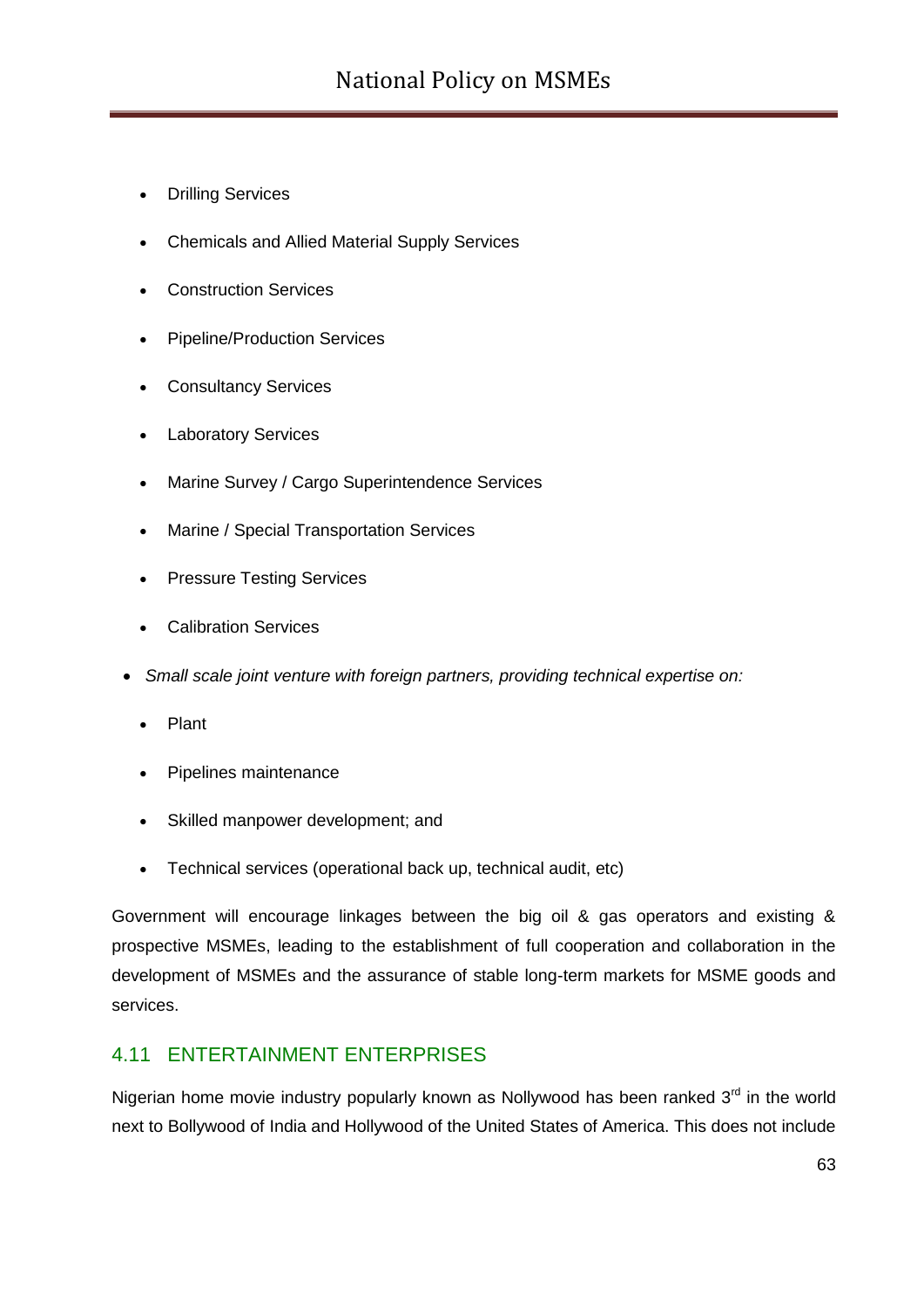the potential that abounds in the music, cultural, stage performances, stand-up comedy and other entertainment groups. Presently, most of these potential are scattered and untapped, in other words underutilized; resulting in low income and employment generation. Well managed entertainment enterprises in Nigeria will not only contribute to economic growth and development but also boost employment generation**.**

Government will establish technical standards, promote training to enhance skills improvement plus finance and help to protect intellectual property rights of operators in these enterprises. Government will also support capacity building, access to finance, facilitate the provision of film villages and procurement of state of the art technological equipment.

### 4.12 WOMEN-OWNED ENTERPRISES

The marginalisation of women-owned enterprise and its negative impact on the economy as a whole has long been recognised. In some sections of the economy, such as retail distribution, micro food processing and traditional crafts (including pottery and textiles), women are the major players. Here productivity and income tend to be very low. In other sections women are effectively excluded or have very restricted roles.

Over the years, government has introduced many policies and programmes to encourage the fuller and more productive participation of women in the economy. Such specific programmes include the programmes of Ministries of Women Affairs at both federal and state levels as well women oriented programmes in Ministries of Agriculture and Rural Development, Industry, Trade and Investment, SMEDAN and the National Directorate of Employment. There are also many non-governmental organisations and community based associations as well as international donor agencies, involved in promoting women development**.**

Many of the interventions involve the expansion and improvement of the role of women in MSMEs. Government will keep the situation under constant scrutiny and review, liaise with all the stakeholders and ensure that the various efforts are rationalised, harmonised and coordinated towards the common goal. The promotion and support of community-based organization for MSMEs development will receive special attention by promoting and encouraging the formation of association of women entrepreneurs by trade / clusters. The formation should be private sector driven.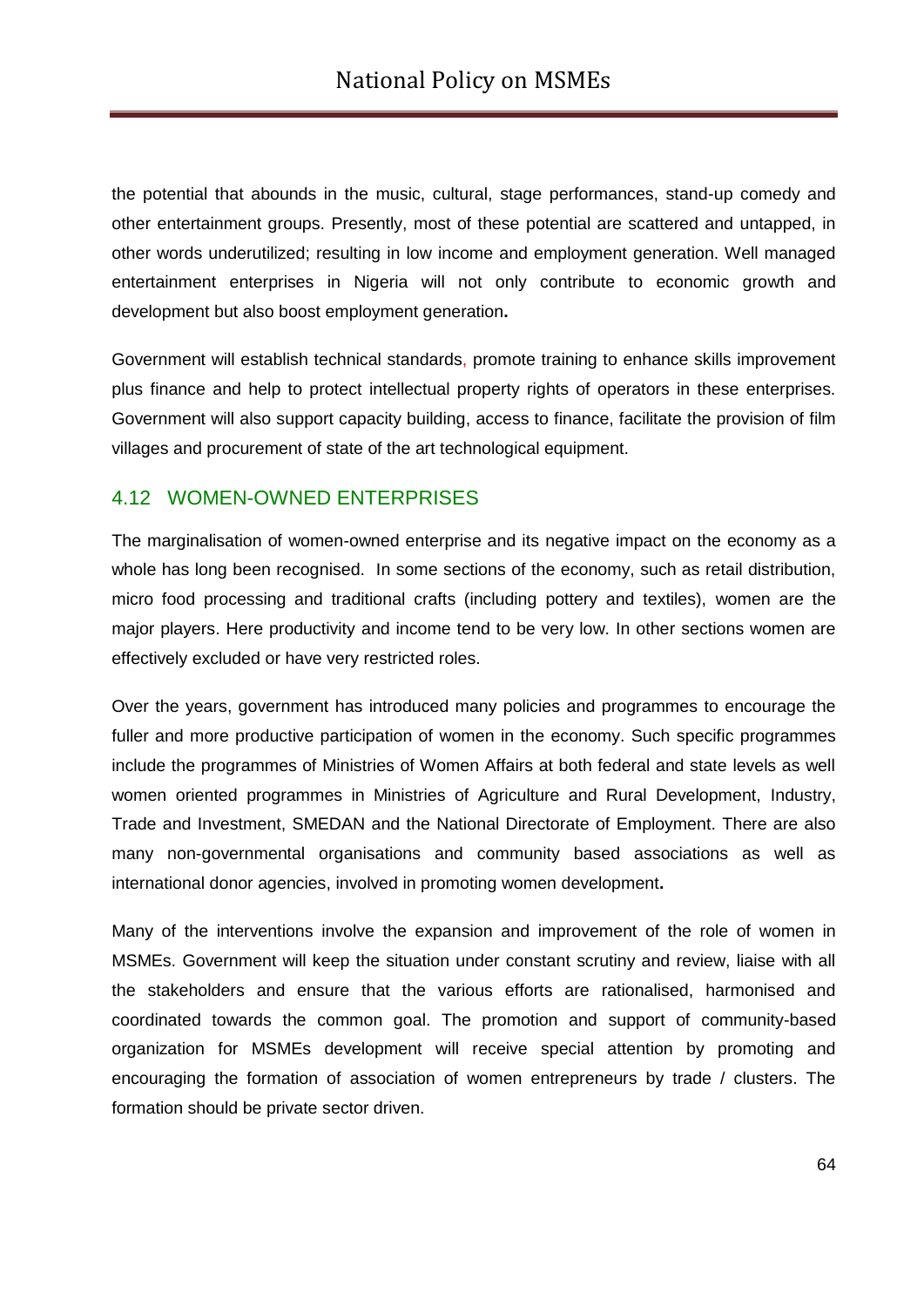## 4.13 YOUTH-OWNED ENTERPRISES

Defined as persons aged from 15 to 29 years youth account for about 27 percent of the population and 51 percent of the prime working age population (15-59years). Nigerian youths are a very marginalised and deprived segment of the population, accounting for the highest level of unemployment and more than half the prison population. Yet there is great unutilised potential in them. About 95 percent of them are literate and more than a third have secondary level education, but there are very few openings for wage employment. Most of them are forced to seek a living in the micro-enterprise informal sector as hawkers, apprentices, in the arts & crafts and minor technical enterprises.

The challenge of youth employment is to create and nurture a new cadre of youths willing and able to start and run their own enterprises by themselves or in association with others. Government policy will focus on how to promote and support this development. The burgeoning Information and Communication Technology (ICT) sector offers many opportunities for youth enterprise. Since youths typically do not have funds, collateral or business track record, the availability of high risk venture capital is essential. Government will encourage and support the establishment of appropriate funds. Communities will be encouraged to set up funds to absorb some of their local demand. Youth should also be encouraged to take full advantage of training and support opportunities generally available.

One of the reasons for high youth unemployment is the poor access to information on employment opportunities that exist. Government will establish at state and local government levels employment bureaus not only to register the unemployed but also to document and disseminate local job opportunities and match applicants to jobs. The National Youth Service Scheme is being restructured to incorporate entrepreneurship training to enable Corps Members to start and run own enterprises after the service year. Private agencies will also be encouraged and supported.

#### 4.14 WHOLESALE AND RETAIL ENTERPRISES

The formal wholesale and retail sector of the Nigerian economy is small and under-developed, but growing fast. The retail sector grew by 10% annually between 2001 and 2004 and is expected to increase by 12% through 2014. A steady growth of retail chain supermarkets in the country coupled with rising middle-class spending is expected to continue to drive this growth.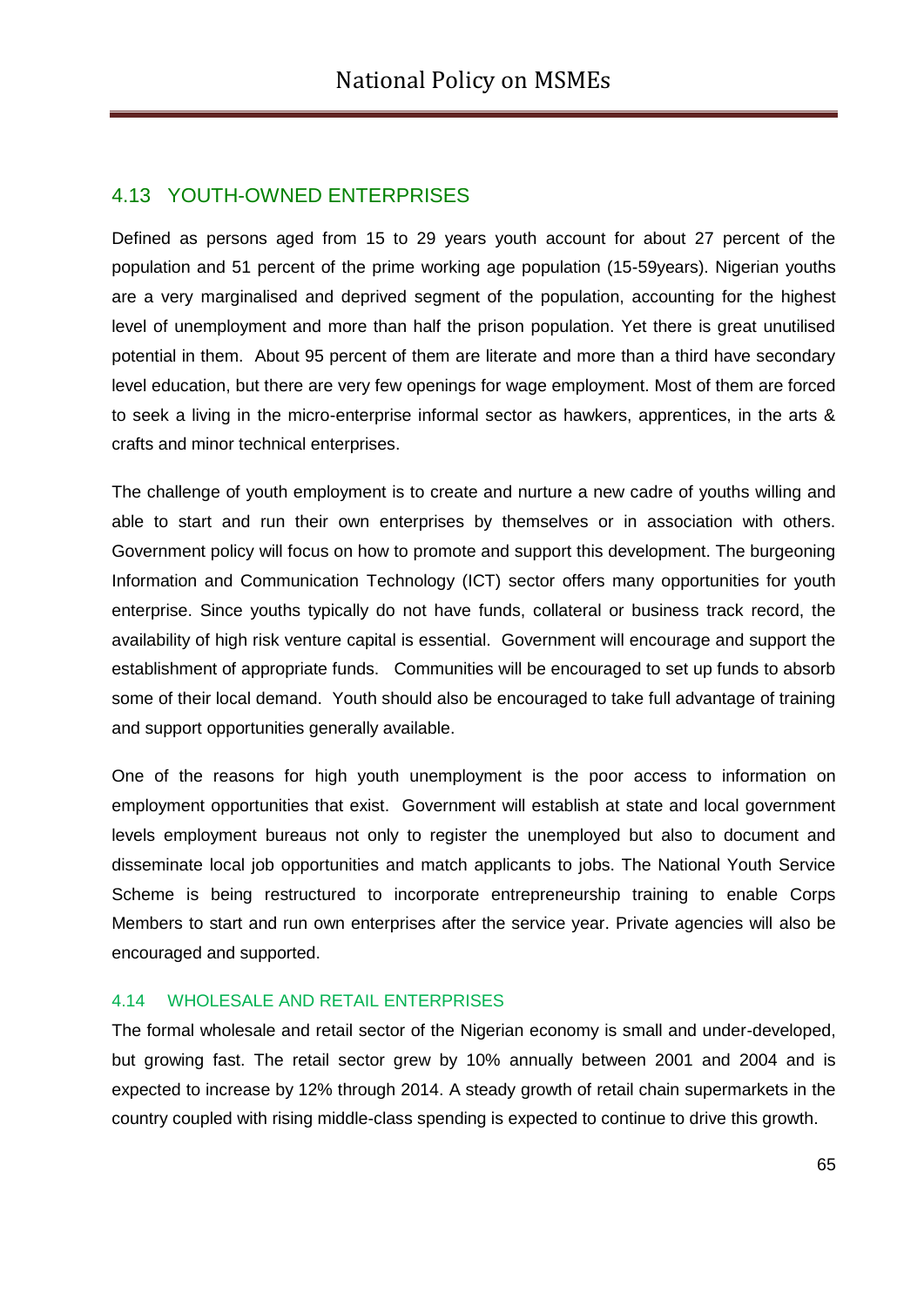#### 4.15 REAL ESTATE AND RENTAL ENTERPRISES

MSMEs account for 99.13% of the total output of the sector. With rapid urbanization and expanding towns and cities, the growth in the construction sector, rentals and purchases of landed property is expected to increase.

#### 4.16 SPECIAL ENTERPRISES FOR PHYSICALLY CHALLENGED PEOPLE, INCLUDING PEOPLE LIVING WITH HIV/AIDS

According to the World Health Organization, 15% of the world"s population have some form of disability with over 80% of them living in developing countries. In Nigeria, there are close to 20 million persons with disabilities and they continue to experience discrimination in their day to day activities. This MSME policy recognises people living with HIV/AIDS as well as other numerous physically challenged people such as the crippled, the deaf and dumb, the visually impaired and other disabled people. The Federal Government, through SMEDAN, will encourage and support their training and capacity development, create access to affordable funding and ensure the fulfilment of their dreams.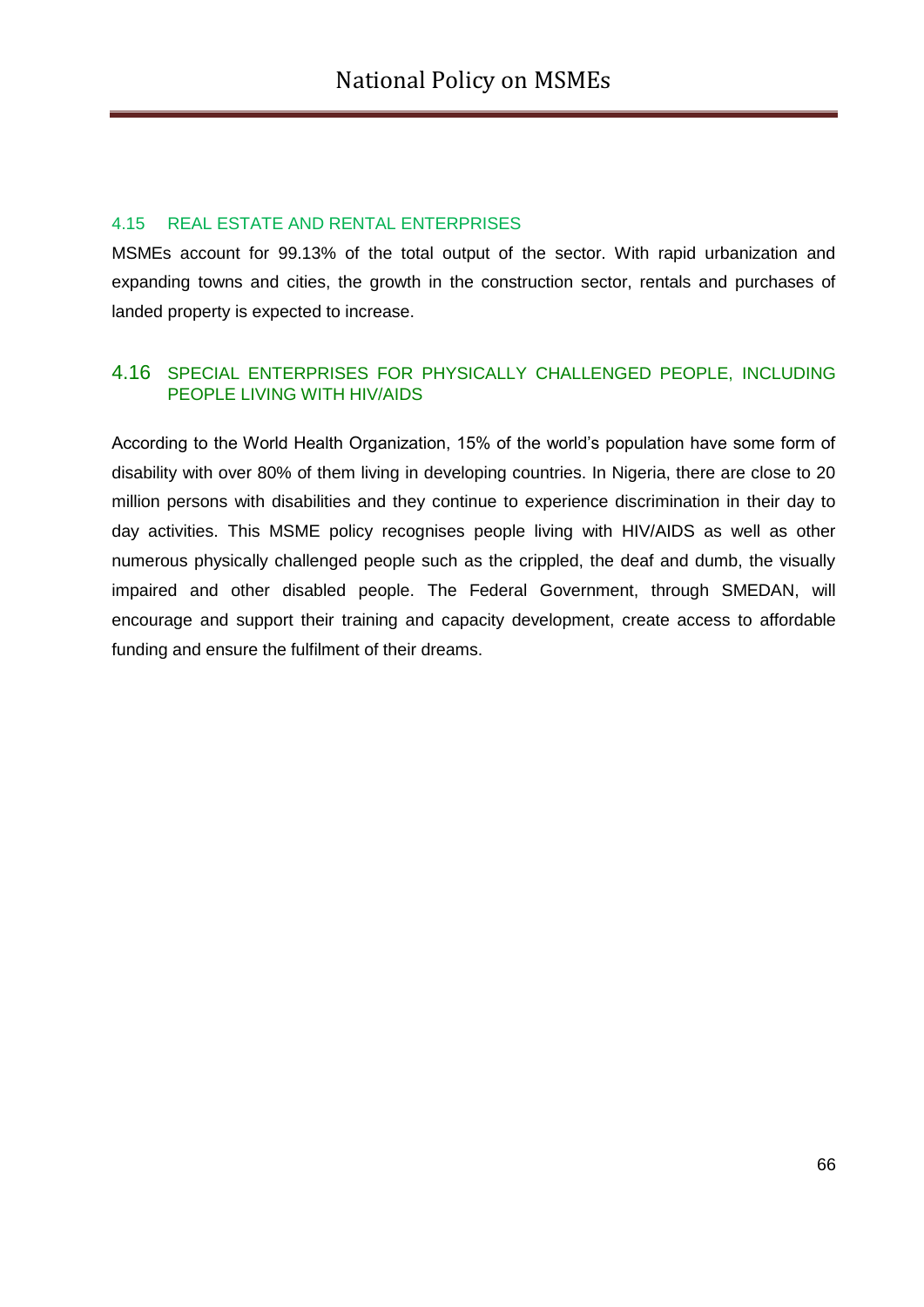## **5.0 STAKEHOLDERS IN MSMEs DEVELOPMENT**

The development of MSMEs involves a wide spectrum of institutions and organisations both public and private. These include the enterprises and their organisations, other business institutions & organisations, civil society organisations, Government organisations, international organisations & agencies, business associations and civil society organisations.

A list of institutions in MSME development is given as follows:

#### 1. FEDERAL GOVERNMENT

# The Presidency

| National Planning Commission (NPC)                                  |
|---------------------------------------------------------------------|
| National Bureau of Statistics (NBS)                                 |
| National Poverty Eradication Programme (NAPEP)                      |
| New Partnership for African Development (NEPAD) NIGERIA             |
| Nigerian Investment Promotion Commission (NIPC)                     |
| The Federal Ministry of Industry, Trade and Investment              |
| Small and Medium Enterprises Development Agency of Nigeria (SMEDAN) |
| Corporate Affairs Commission (CAC)                                  |
| Nigerian Export Promotion Council (NEPC)                            |
| Nigerian Export Processing Zones Authority (NEPZA)                  |
| <b>Commodity Associations</b>                                       |
| Standards Organisation Of Nigeria (SON)                             |
| Small and Medium Industries Department (SMID)                       |
| Bank of Industry (BOI)                                              |
| Industrial Training Fund (ITF)                                      |
| National Automotive Council (NAC)                                   |
| Centre for Automotive Design and Development (CADD)                 |
| Federal Ministry of Agriculture and Rural Development               |
| Department of Rural Development                                     |
| <b>Cooperative Colleges</b>                                         |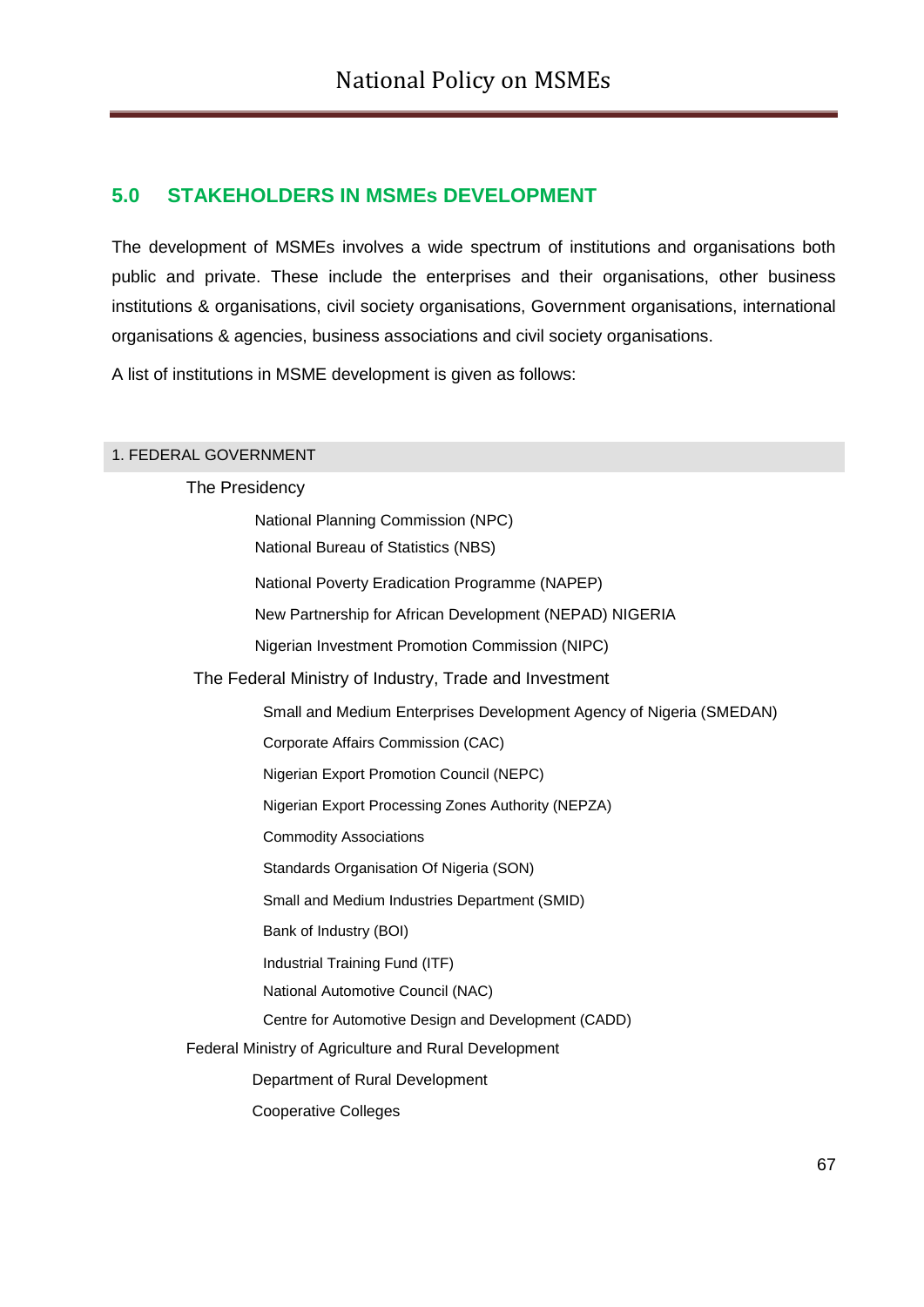| Department of Cooperatives                                          |
|---------------------------------------------------------------------|
| Bank of Agriculture (Former NACRDB)                                 |
| Federal Ministry of Science and Technology                          |
| Federal Institute for Industrial Research, Oshodi (FIIRO)           |
| National Office for Technology Acquisition and Promotion (NOTAP)    |
| Raw Materials Research and Development Council (RMRDC)              |
| National Agency for Science and Engineering Infrastructure (NASENI) |
| Project Development Agency (PRODA)                                  |
| Energy Commission of Nigeria (ECN)                                  |
| National Biotechnology Development Agency (NABDA)                   |
| National Centre for Technology Management (NACETEM)                 |
| National Information Technology Development Agency (NITDA)          |
| National Board for Technology Incubation (NBTI)                     |
| Nigeria Content Development Monitoring Board                        |
| Federal Ministry of Finance                                         |
|                                                                     |
| Central Bank of Nigeria (CBN)                                       |
| Nigerian Export-Import Bank (NEXIM)                                 |
| <b>Budget Office of the Federation</b>                              |
| Federal Inland Revenue Service (FIRS)                               |
| Federal Ministry of Labour and Productivity                         |
| National Directorate of Employment (NDE)                            |
| Entrepreneurship Development Programme (EDP)                        |
| Federal Ministry of Women Affairs                                   |
| Department of Women Affairs (DWA)                                   |
| National Centre for Women Development (NCWD)                        |
| Federal Ministry of Youth Development                               |
| National Youth Service Corps (NYSC)                                 |
| Citizenship and Leadership Training Centre (CLTC)                   |
| Federal Ministry of Health                                          |
| National Agency for Food & Drug Administration and Control (NAFDAC) |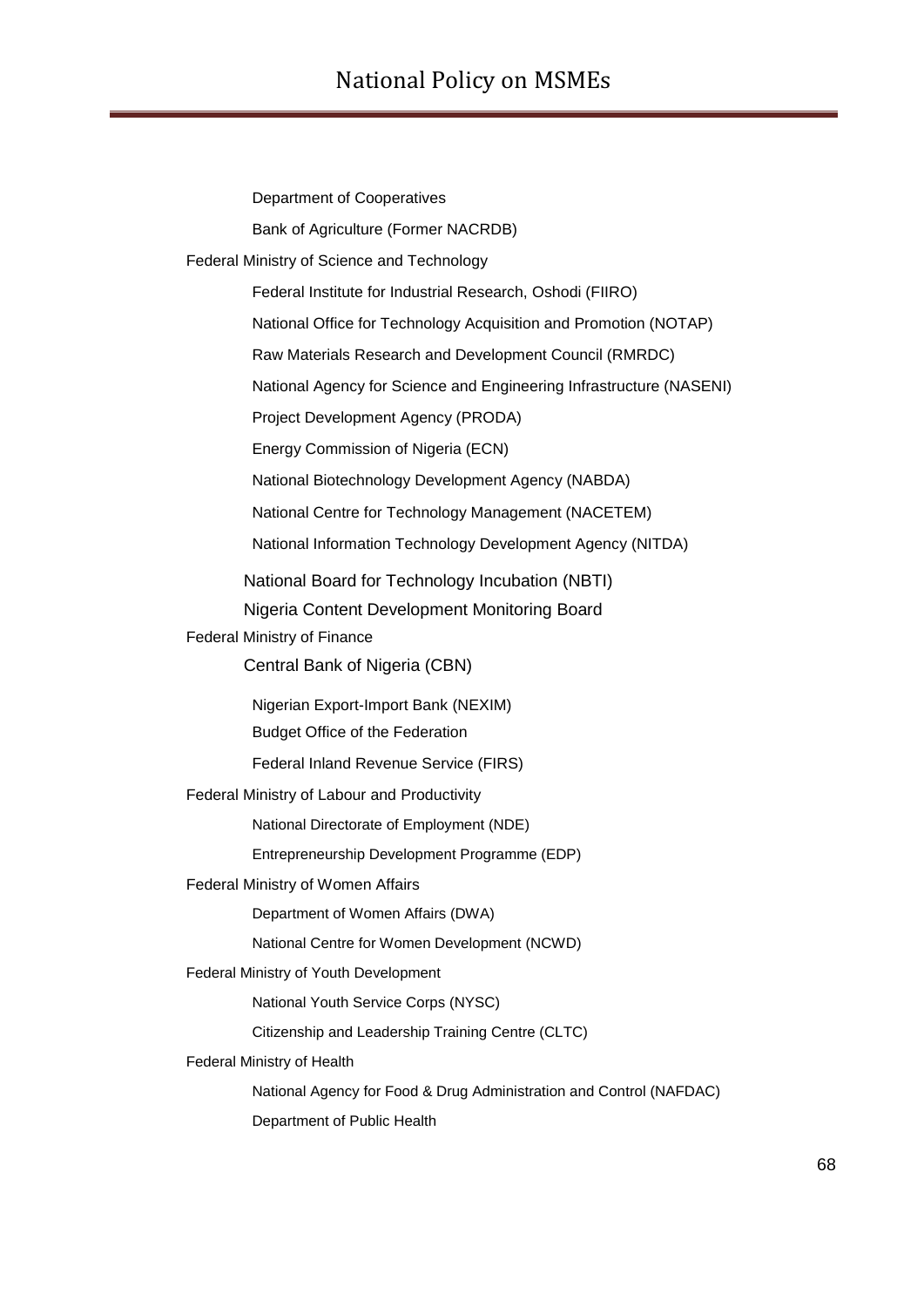2. STATE GOVERNMENT (State Ministries of Commerce, Industry and Agriculture, Tax, Land, Property/Physical Development, Investment Agencies/Departments)

#### 3. LOCAL GOVERNMENTS

#### 4. BUSINESS ASSOCIATIONS/ORGANISATIONS/EDUCATIONAL INSTITUTIONS/NGOs

African Business Roundtable (ABR)

Nigerian Economic Summit Group (NESG)

National Association of Women in Business (NAWIB)

Nigeria Association of Small and Medium Enterprises (NASME).

Nigerian Association of Chambers of Commerce, Industry, Mine and Agriculture (NACCIMA)

National Association of Small Scale Industrialists (NASSI)

Manufacturers Association of Nigeria (MAN)

National Association of Nigerian Traders (NANTS)

Nigerian Association of Women Entrepreneurs (NAWE)

Market Associations

Trade Associations

Cooperative Unions

Women in Management and Business (WIMBIZ)

NGOs

Educational Institutions

Private Companies/Foundations

#### 5. LARGE SCALE ENTERPRISES

#### 6. INTERNATIONAL DEVELOPMENT PARTNERS

German Agency for International Cooperation (GIZ)

Japan International Cooperation Agency (JICA)

United Nations International Development Organization (UNIDO)

United Nations Development Programmes (UNDP)

World Bank

African Development Bank (AfDB)

International Finance Corporation (IFC)

Department for International Development (DFID)

United States Agency for International Development (USAID)

European Union (EU)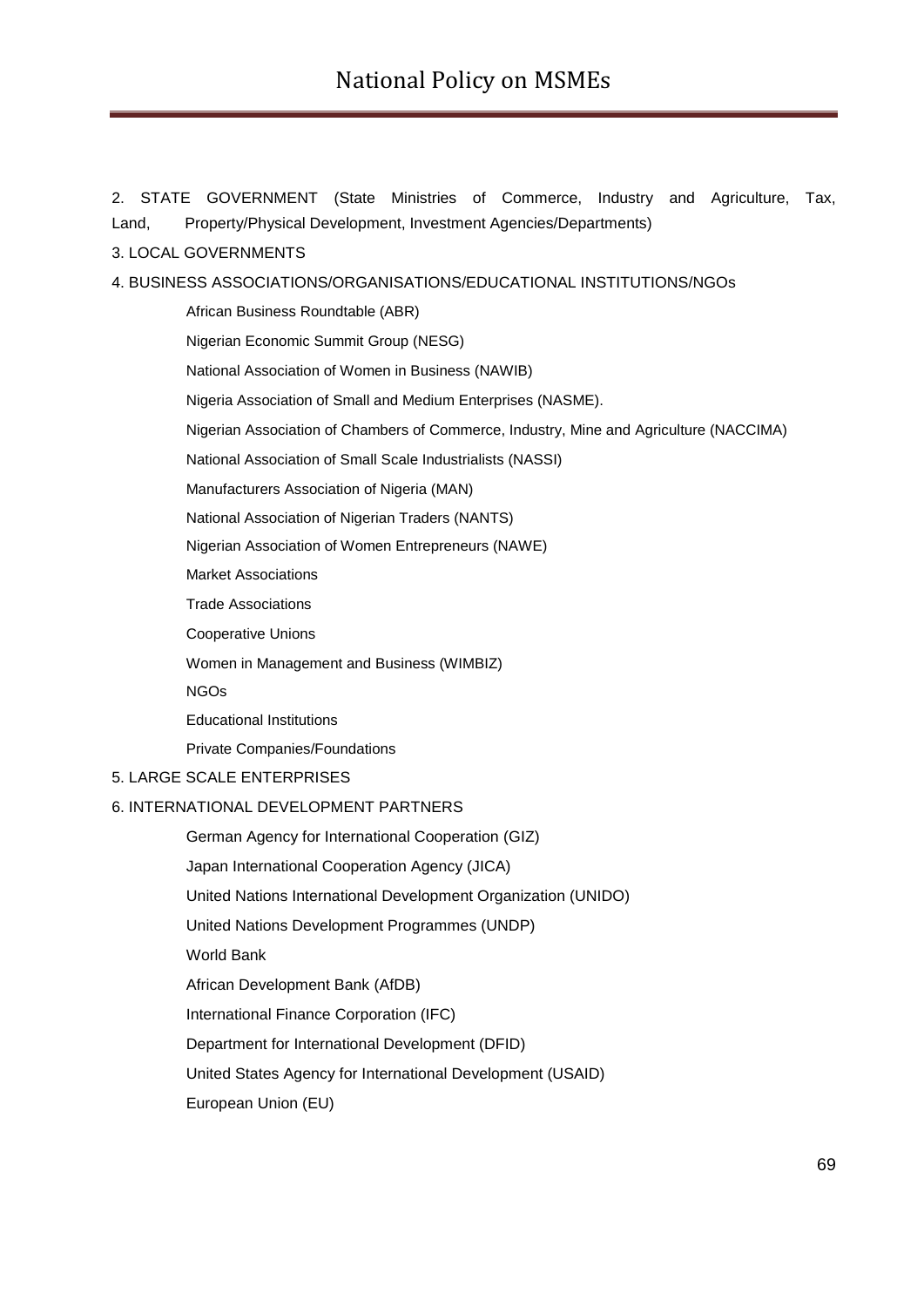Canadian International Development Agency (CIDA) New Partnership for African Development (NEPAD) International Fund for Agricultural Development (IFAD)

# 5.1 POLICY COORDINATION AND FACILITATION: THE ROLE OF SMEDAN AND THE NATIONAL COUNCIL ON MSMEs

SMEDAN has overall responsibility for coordinating the implementation of this National MSME Policy. It is the National Secretariat of the National Council on MSMEs which shall drive the overall development of the MSMEs sub-sector including, among other things, the implementation of the National Policy on MSMEs and shall publish an annual MSME Development Report. This aligns very well with current international experience, which indicates that an effective way of ensuring a well focused, and integrated approach is to establish a dedicated Agency for planning, facilitation, support and coordination of specific efforts. The focus of policy implementation is on business development and privatisation as resource allocation in MSME promotion.

Figure 1: Policy Implementation Structure

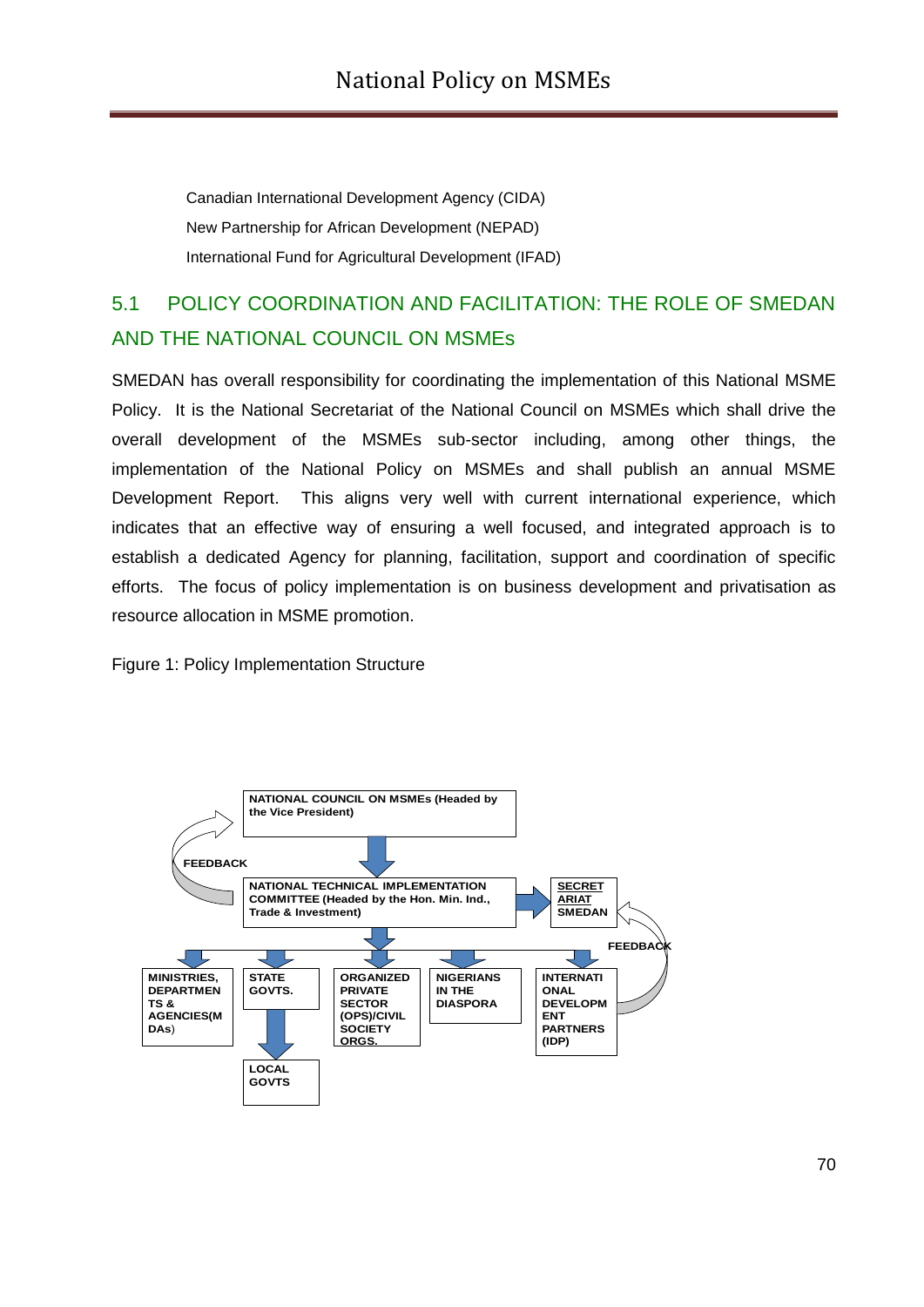### 5.2 NATIONAL COUNCIL ON MSMEs

The National Council on MSMEs, which is chaired by His Excellency the Vice-President of the Federal Republic of Nigeria, has the following responsibilities:

- a. Formulation of broad policies and strategies to drive the wholesome development of the MSMEs sub-sector in Nigeria.
- b. Coordinating the roles and responsibilities of Government Ministries, Departments and Agencies (MDAs), State and Local Governments and other stakeholders responsible for MSME development.
- c. Promotion of inter-agency synergy and cooperation in MSME development.
- d. Encouraging and strengthening Public-Private-Partnership and Public-Public-Partnership in MSME development.
- e. Ensuring the creation of an enabling environment to facilitate the development of MSME clusters, infrastructure upgrade, access to finance, MSME capacity building, etc.
- f. Fostering increased awareness and ensuring stakeholders" buy-in on MSME development programmes, initiatives and projects.
- g. Taking decisions on the schedule of importable goods to stimulate local production and value addition by MSMEs.
- h. Ensuring the institution of an effective framework for monitoring and evaluating the impact of MSME policies, programmes, projects and initiatives.
- i. Reviewing the National Policy on MSMEs as the need arises.

Members of the National Council on MSMEs will comprise the following:

- 1. Honourable Minister, Federal Ministry of Industry, Trade and Investment (Vice Chairman)
- 2. Honourable Minister, Federal Ministry of Agriculture and Rural Development
- 3. Honourable Minister, Federal Ministry of Communication Technology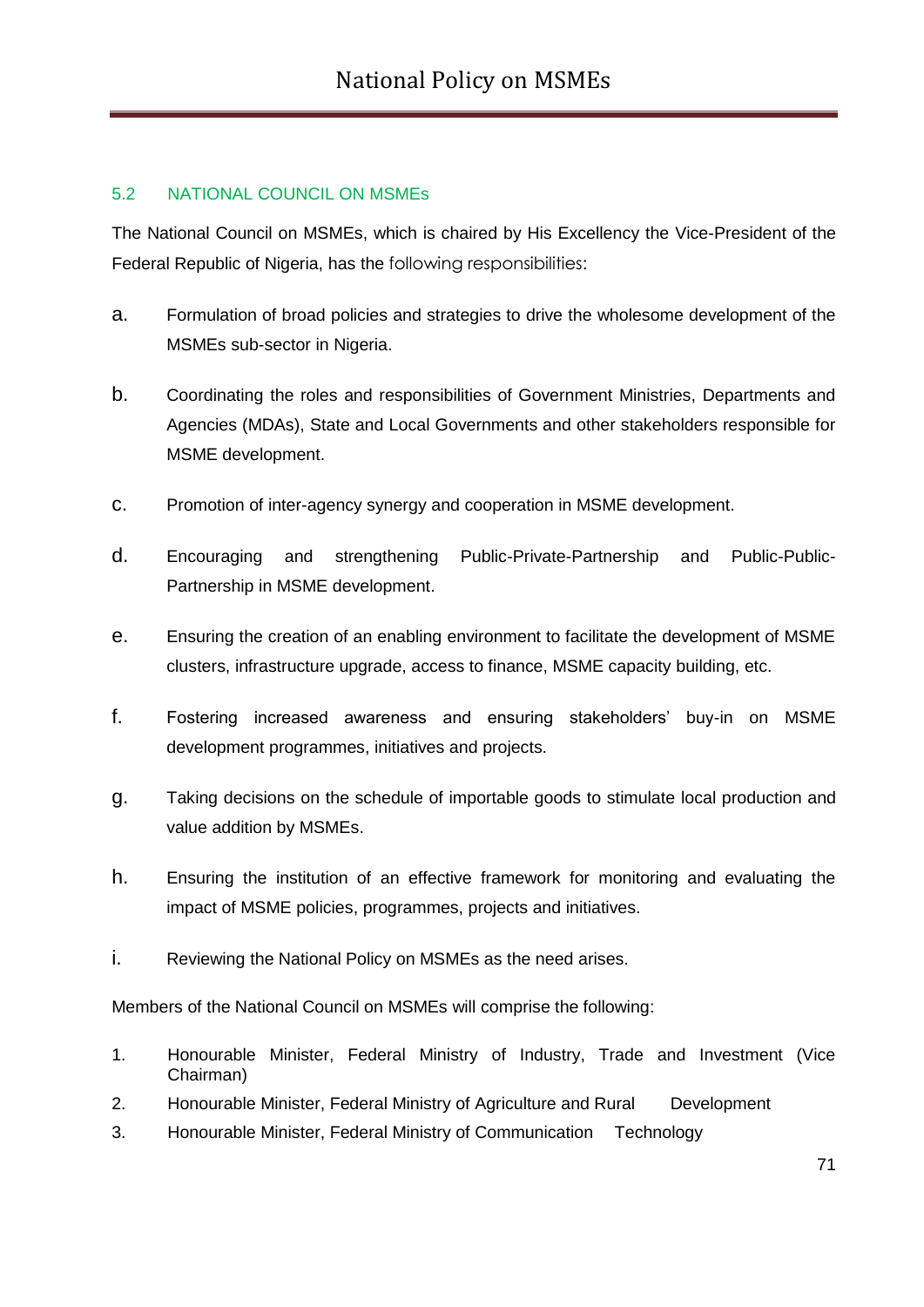- 4. Honourable Minister/CME, Federal Ministry of Finance
- 5. Honourable Minister, Federal Ministry of Power
- 6. Honourable Minister, Federal Ministry of Water Resources
- 7. Honourable Minister, Federal Ministry of Women Affairs & Social Development
- 8. Honourable Minister, Federal Ministry of Science and Technology
- 9. Honourable Minister, Ministry of Mines and Steel Development
- 10. Honourable Minister/Deputy Chairman, National Planning Commission
- 11. State Governments (**Ogun State**-South West, **Abia State**-South East, **Bayelsa** State-South South, **Kaduna** State-North West, **Gombe** State-North East, **Benue** State-North Central). States representing geo-political zones shall have a tenure of two years and shall be changed (on rotatory basis among States in each zone) on the recommendation of the secretariat and approval of the Council.
- 12. Governor, Central Bank of Nigeria
- 13. Senior Special Adviser to Mr. President on Public Affairs
- 14. Chief Economic Adviser to the President
- 15. Director General, Small and Medium Enterprises Development Agency of Nigeria
- 16. Managing Director, Bank of Industry
- 17. Director General, Industrial Training Fund
- 18. Registrar General, Corporate Affairs Commission
- 19. Chairman, Federal Inland Revenue Service
- 20. Director General, Raw Materials Research and Development Council
- 21. Director General, Nigeria Export Promotion Council
- 22. Director General, Nigerian Investment Promotion Commission
- 23. Managing Director, Bank of Agriculture
- 24. Managing Director, Infrastructure Bank
- 25. Director General, National Agency for Food & Drug Administration and Control
- 26. Director General, Federal Institute of Industrial Research, Oshodi
- 27. Director General, Standards Organization of Nigeria
- 28. President, Manufacturers Association of Nigeria
- 29. Director General, Nigeria Economic Summit Group
- 30. Director General, Nigerian Stock Exchange
- 31. President, Nigerian Association of Small and Medium Enterprises
- 32. President, National Association of Small Scale Industrialists
- 33. President, National Association of Chambers of Commerce, Industry, Mines and **Agriculture**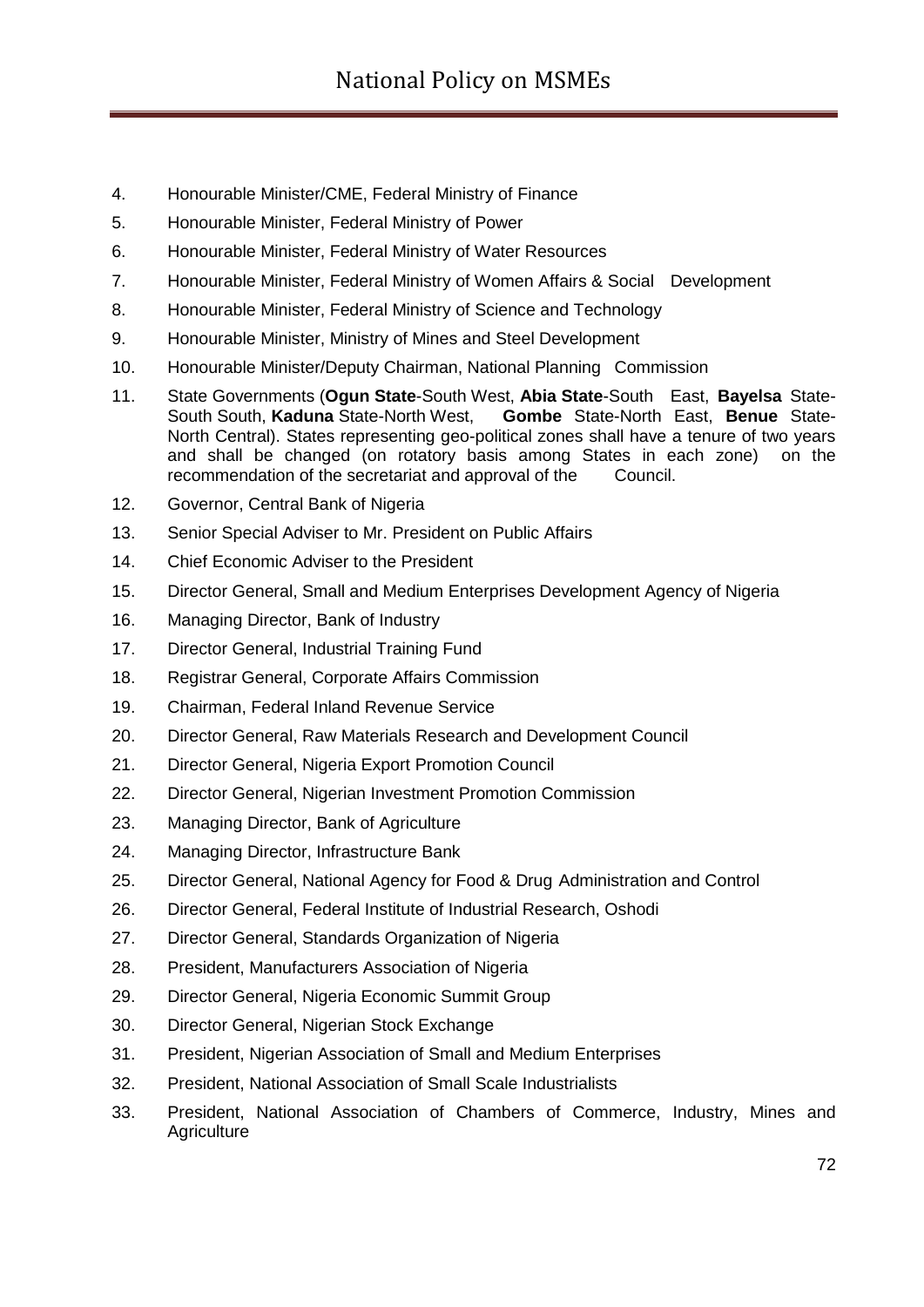- 34. President, Nigerian Society of Engineers
- 35. Statistician General, National Bureau of Statistics
- 36. President, National Association of micro finance banks
- 37. President, Association of Disabled Persons
- 38. Director, Enterprise Development Centre, Pan Atlantic University
- 39. Dr. Nicholas Okoye, CEO, Anabel Group
- 40. Managing Director, Chair Centre Group
- 41. Managing Director, Emzor Pharmaceuticals
- 42. Managing Director, Ruff n Tumble

## 5.2.1 NATIONAL TECHNICAL IMPLEMENTATION COMMITTEE FOR THE NATIONAL COUNCIL ON MSMEs

A National Technical Implementation Committee shall be established to serve the National Council on MSMEs. The Technical Committee, which shall be headed by the Honourable Minister, Federal Ministry of Industry, Trade and Investment, shall have the following responsibilities:

- 1. It shall ensure that the decisions of the Council are effectively implemented.
- 2. It shall ensure that relevant memoranda from members and other stakeholders are reviewed appropriately for onward presentation at the Council meeting.
- 3. It shall ensure that feedbacks are received from State Councils on MSMEs and reviewed appropriately for presentation at the meeting of the Council.
- 4. It shall ensure that meetings of the Council are held as at when due with adequate preparations.
- 5. It shall liaise with relevant stakeholders to ensure that an effective communications strategy is put in place for the dissemination of the activities of the Council and Technical Committee.
- 6. It shall ensure that the annual National MSMEs Conference is held to gauge the level of implementation of MSMEs programmes and projects.
- 7. It shall determine the exact date, venue, duration and time of the meetings of the Council.
- 8. It shall ensure that a broad based monitoring and evaluation system is put in place to ensure that expected results are achieved.

Members of the National Technical Implementation Committee will comprise the following:

a. Federal Minister of Finance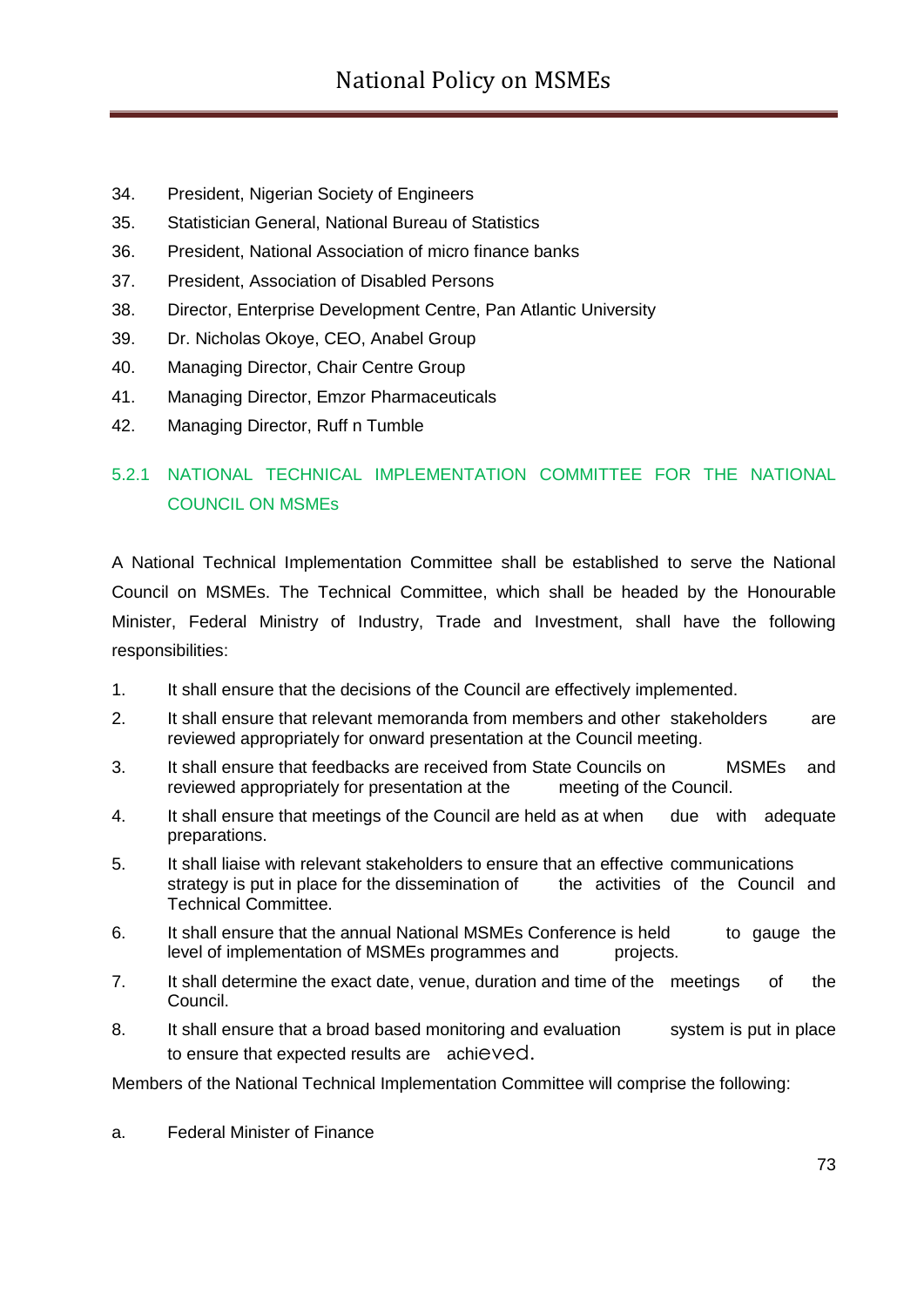- b. Federal Minister of Agriculture and Rural Development
- c. Minister/Deputy Chairman, National Planning Commission (NPC)
- d. Governor, Central Bank of Nigeria (CBN)
- e. DG, Small and Medium Enterprises Development Agency of Nigeria (SMEDAN)
- f. MD, Bank of Industry (BOI)
- g. President, Nigeria Association of Small and Medium Enterprises (NASME)
- h. President, National Association of Small Scale Industrialists (NASSI)
- i. President, Manufacturers Association of Nigeria (MAN)
- j. President, National Association of Chambers of Commerce Industry, Mines and Agriculture (NACCIMA)
- k. DG, Nigeria Economic Summit Group (NESG)
- l. Representative, Bankers" Committee
- m. Representative, Venture Capital (VC) Association and
- n. Representative, Association of Business Development Service Providers (BDSPs)

The secretariat of the committee is SMEDAN.

#### 5.3 STATE AND LOCAL GOVERNMENT COUNCILS ON MSMEs

There shall be established State and Local Government Councils on MSMEs. The functions of the State and Local Government Councils shall be similar to the National Council on MSMEs except in the areas of policy formulation. The State Council shall be headed by the Governor while the Local Government Council shall be headed by the Local Government Chairman. The Local Government Councils shall report to the State Councils while the State Councils shall report to the National Council on MSMEs.

## 5.4 SMALL AND MEDIUM ENTERPRISES DEVELOPMENT AGENCY OF NIGERIA (SMEDAN)

The Small and Medium Enterprises Development Agency of Nigeria (SMEDAN) was established by the SMIDA Act 2003 (as amended). The Vision of SMEDAN is "to establish a structured and efficient micro, small and medium enterprises sub-sector that will encourage and enhance sustainable economic development of Nigeria". The mission is "to facilitate and promote the access of MSMEs to resources required for their growth and development".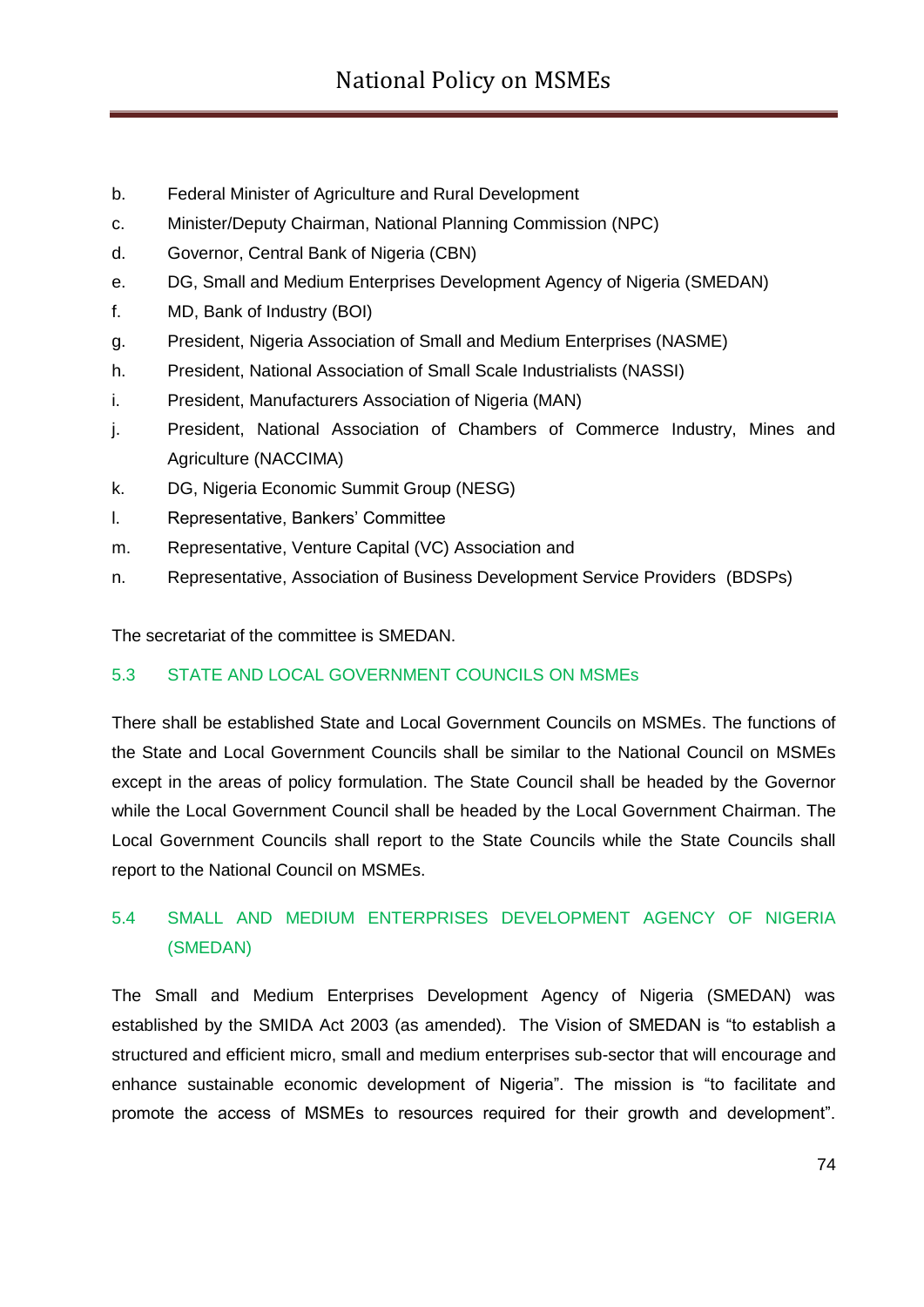SMEDAN acts in partnership with other public and private sector stakeholders and play a leadership and coordinating role to ensure cost-efficiency, effectiveness, impact and sustainability. The following are highlighted SMEDAN"s major functions:

- 1. Awareness creation/business sensitization & information provision for attitudinal changes and effective business decisions.
- 2. Business Development Service (BDS), embracing training, counseling and mentoring – providing the platform for MSMEs to see themselves as players in a globalized environment.
- 3. Promotion of enterprise networking/cluster formation stimulating economies of scale and international competitiveness (working with existing and prospective MSMEs).
- 4. Advocacy, policy development and improvement in MSMEs" operating environment.
- 5. Promotion of linkages and access of MSMEs to vital resources, especially finance and workspace

Further details about SMEDAN can be obtained from its enabling Act of 2003 (and the amendments).

### 5.5 OTHER INSTITUTIONS / AGENCIES

Government Ministries, Departments and Agencies (MDAs) implementing MSME programmes are expected to streamline their strategies and methods with the principles, guidelines and benchmarks contained in the National Policy on MSMEs. This is necessary to avoid inconsistencies in MSMEs development initiatives and to maximize complementary institutional relationships and inter-agency coordination; towards the overall vision of the National Policy on MSMEs.

Private sector stakeholders including MSME entrepreneurs, managers, workers, business membership organizations in the formal and informal MSMEs subsectors (like the National Association of Chambers of Commerce, Industry, Mines and Agriculture (NACCIMA), the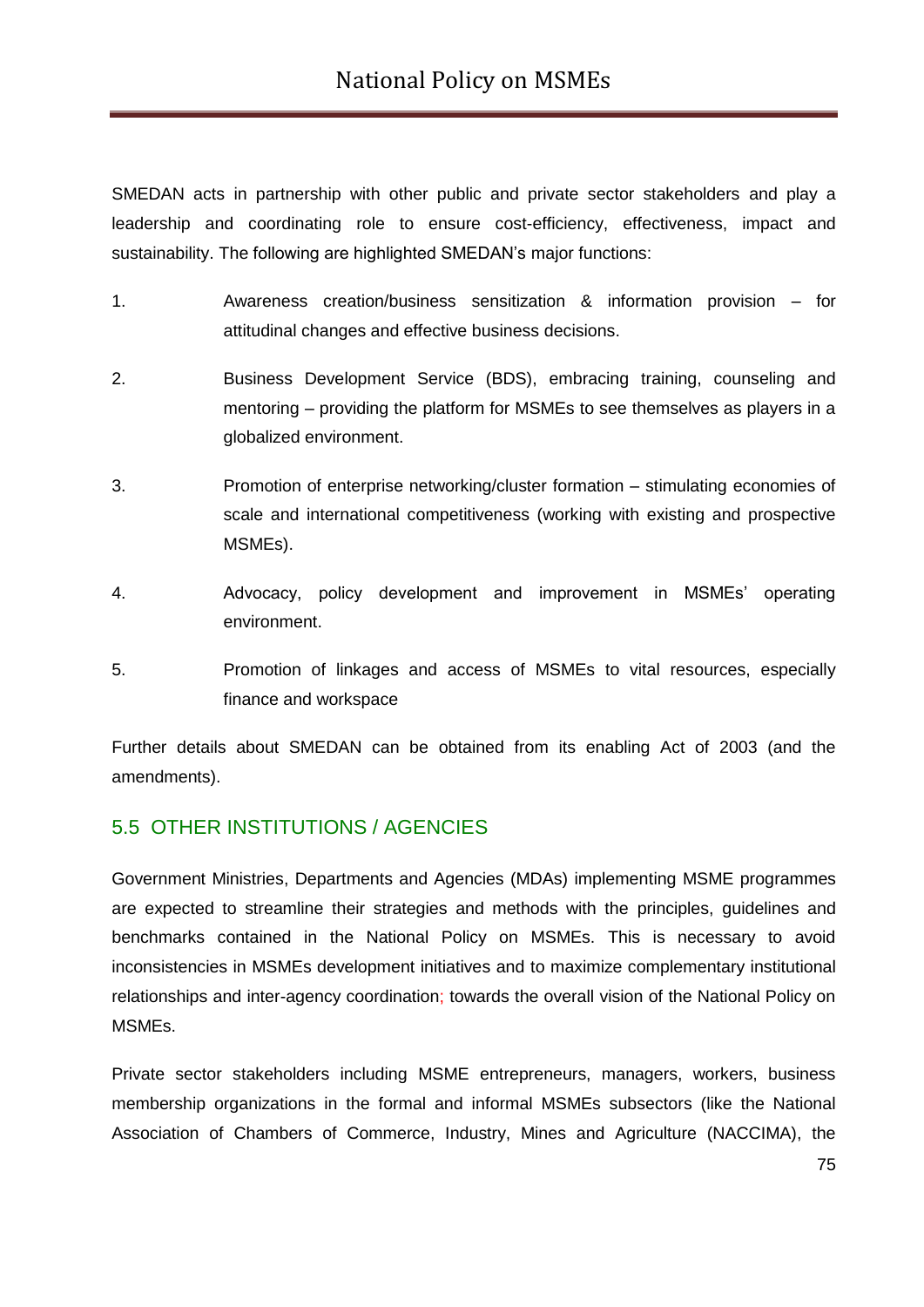Manufacturers Association of Nigeria (MAN), Nigerian Association of Small and Medium Enterprises (NASME), the National Association for Small Scale Industrialists (NASSI) as well as myriads of trade associations, guilds, cooperatives and unions at regional, local and community levels), and other MSMEs support institutions such as the financial institutions and business development service providers will rally their programmes and initiatives around the National Policy on MSMEs. The National Policy provides ample space for private sector involvement in the promotion and development of MSMEs in Nigeria. Advocacy for the National Policy on MSMEs is therefore a collective responsibility of all the partners.

#### 5.5.1 Role of International Development Partners

International development partners including the UNDP, UNIDO, World Bank, DFID, USAID, EU, CIDA, GIZ, SIDA, ECOWAS, NEPAD, AfDB, IFC, IFAD and others have been making important contributions to the development of MSMEs in Nigeria. Not only do they provide funding support for critical initiatives, they facilitate access to global best practices in the policy targeting of MSMEs. International development partners have provided a broad range of support to the three tiers of government.

Government will closely coordinate and monitor the programmes and activities of international development partners to ensure they are harmonized and aligned with the objectives and strategies of the National Policy on MSMEs. Areas where assistance will be needed from international development partners include:

- Building MSME policy and programme development capacity
- Capacity building for MSME financing
- Developing the capacity of the private sector business development services providers
- Support for process and product development
- Facilitating technology transfer
- Capacity building for business competitiveness
- Developing market development institutions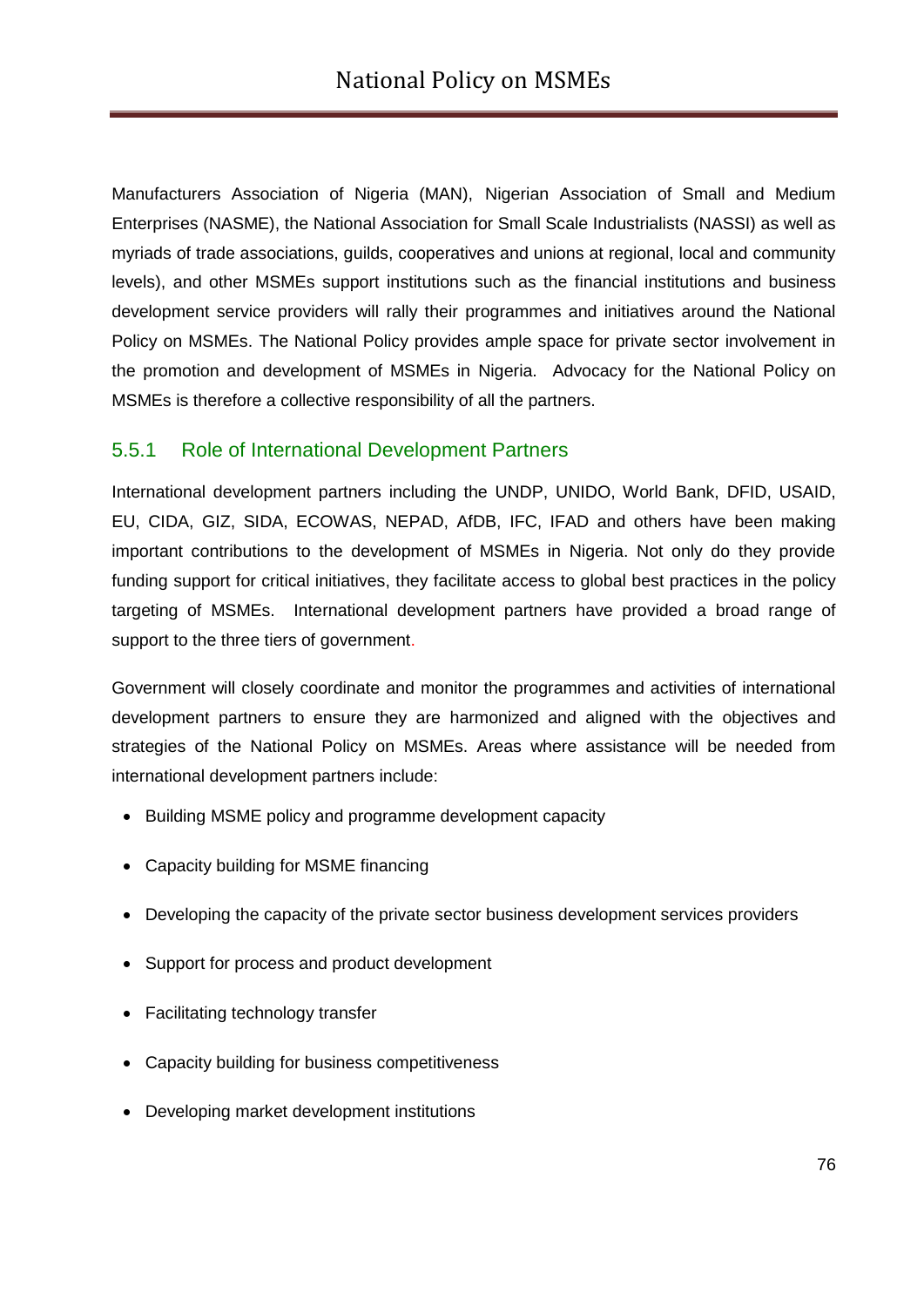Networking and organizational development of business organisations.

#### 5.5.2 Role of Nigerians in the Diaspora.

Nigerians in the diaspora have made substantial contributions to the development of MSMEs in Nigeria in the areas of funding, capacity building, effective monitoring & evaluation, etc. The Policy envisages a harmonized support from the Diaspora in the following areas:

- Capacity building for MSMEs.
- Improved access to finance.
- Developing capacity for private sector business development services provisioning.
- Support for process and product development.
- Facilitating technology transfer.
- Capacity building for business competitiveness.
- Promoting market development institutions.
- Networking and organizational development of business organisations.

#### 5.6 MONITORING, EVALUATION AND FEEDBACK

The National Council on MSMEs shall among other functions, oversee the implementation of the National Policy on MSMEs. There shall also be State & Local Government Councils on MSMEs to complement the functions of the National Council on MSMEs. The National Council on SMEs shall be the apex monitoring organ of the National Policy on MSMEs. It shall have the responsibility to initiate monitoring exercises, track progress and identify gaps and recommend remedial measures. In order to institutionalize a systematic monitoring framework, the Council will commission independent monitoring teams on regular, half-year basis. The study teams will undertake periodic assessment of the National Policy, compare achievement with benchmarks, diagnose problems/limitations and recommend possible solutions. Targets may also be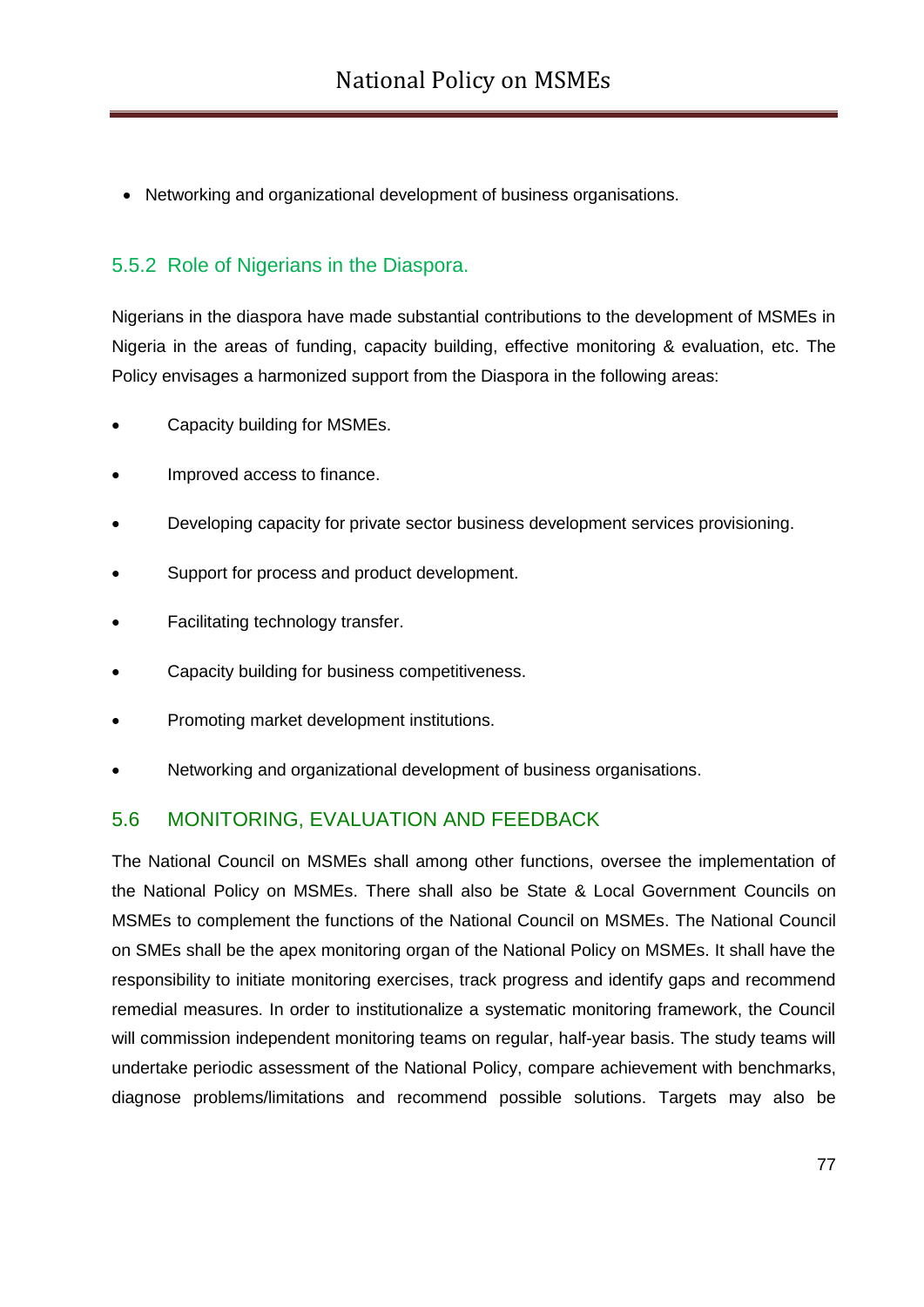adjusted to reflect current realities. The report of the expert teams will form Working Papers for the Council.

The National Council on MSMEs will undertake the documentation of baseline data and statistics for the National Policy. The baseline report will contain review of key MSMEs statistics and indicators at the commencement of the implementation of the National Policy. The baseline data and statistics will be reviewed annually through SMEDAN/NBS collaboration. The baseline documentation will then provide the platform to define benchmarks and context to evaluate the progress and impact of the National Policy, after 4 years of implementation. The Policy may be revised, from time to time, to align it to unfolding economic and social dynamics affecting MSMEs in Nigeria.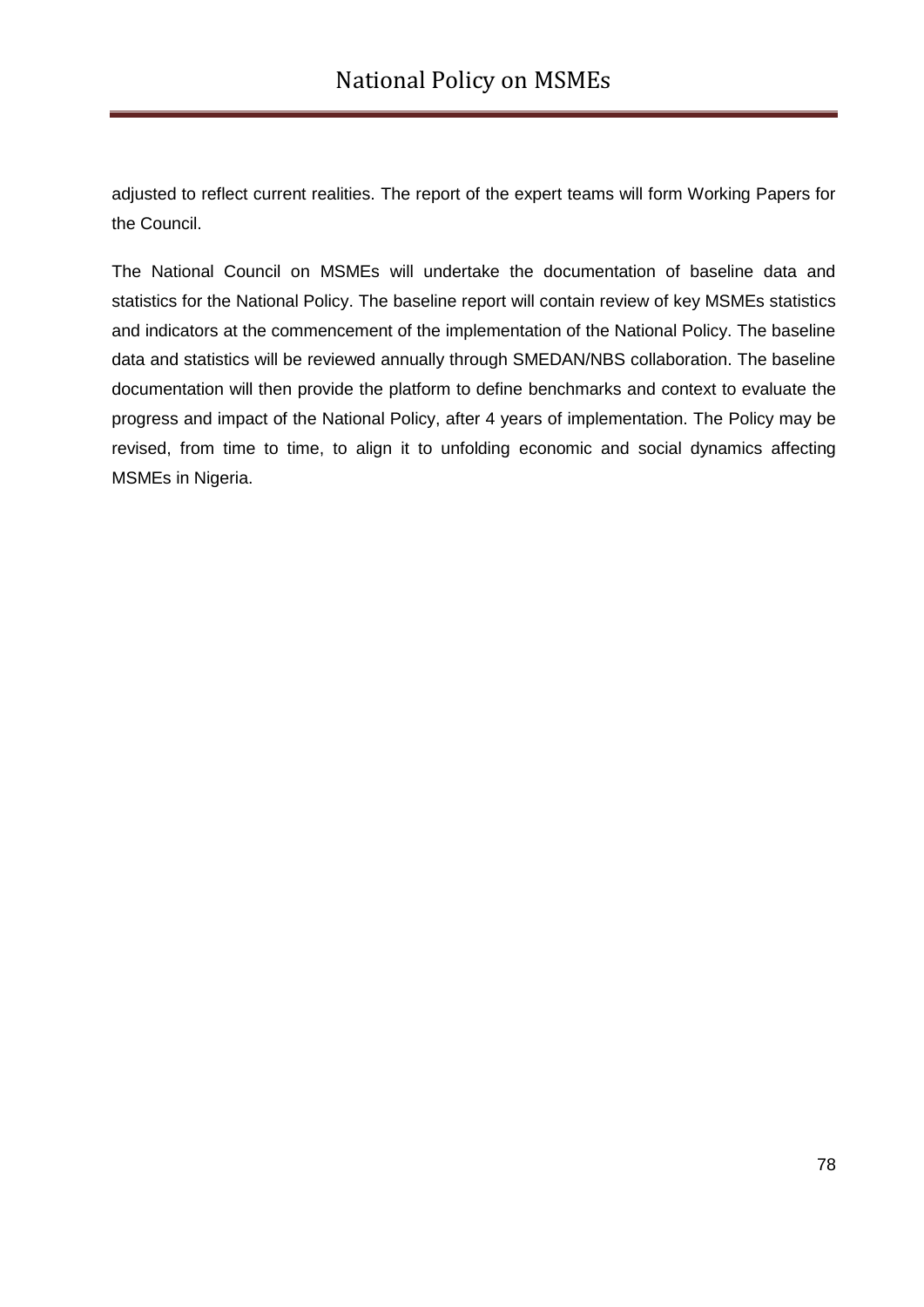## **ANNEXURE**

## **KEY POLICY OBJECTIVES, STRATEGIES AND ACTION PLAN**

#### **OVERVIEW OF THE MSME POLICY**

#### 1 PRIMARY OBJECTIVE

To facilitate and support a vibrant MSME sector that is the driver of national economic growth, development and employment. This will be accomplished by:

- i. Accelerating the profitable expansion of existing MSMEs along the chain of development, ensuring that more micro businesses become small, small become medium, and medium become large, thereby enabling them to increase their contribution to GDP and/or employment generation.
- ii. Fostering the emergence of new MSMEs in Nigeria, especially among women and youth.

The objectives will be accomplished via five priority themes:

- i. Raise broad-based awareness and appreciation for entrepreneurship and equip a new generation of entrepreneurs
- ii. Improve the regulatory environment for MSMEs
- iii. Improve access to financial support for MSMEs
- iv. Foster MSME growth and profitability by promoting clusters, facilitating business support services and creating demand for MSME"s products and services
- v. Foster the emergence of a highly skilled workforce that can effectively support the growth of the MSME sub- sector in partnership with strategic MDA"s, the private sector and civil society

#### 2 STRATEGIES AND ACTION PLAN

#### **Policy Priority I: Raise Broad-Based Awareness and Appreciation for Entrepreneurship and Equip a New Generation of Entrepreneurs**

Given the alarming rates of unemployment in Nigeria, especially among the youth, the focus of this policy priority would be to trigger an entrepreneurial culture and values, and to equip Nigerians with critical entrepreneurial skills, using information, communication and technology as a critical tool.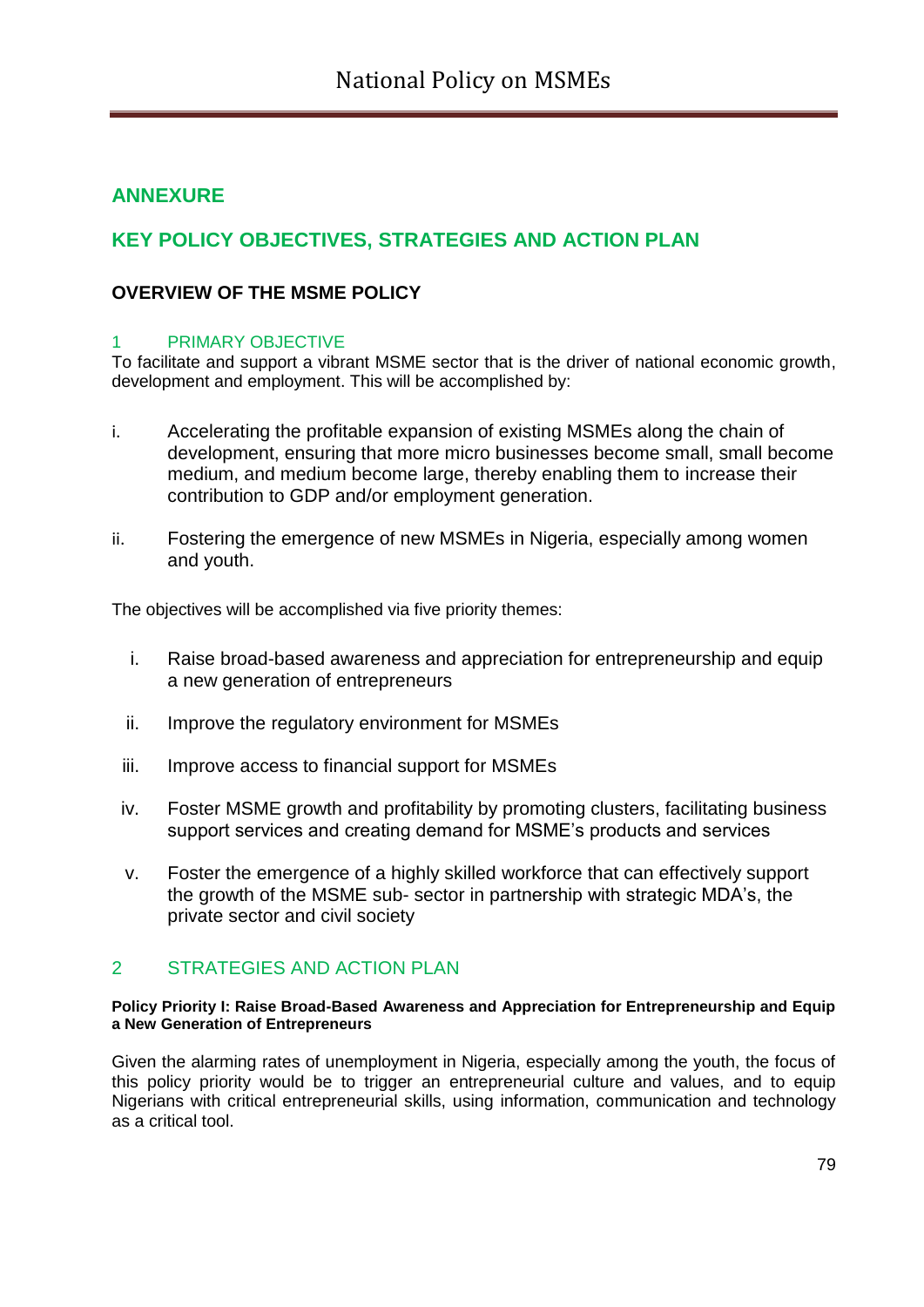SMEDAN working under the aegis of the Federal Ministry of Trade & Investment will work with relevant public, private and international development organisations to promote entrepreneurship and attract a new generation of entrepreneurs. Specific strategies and actionsteps include the following:

| <b>Key Strategies and Action</b><br>Steps                                                                                                                                                                                                                                                                                                                                                                                                                                                                                                                                                                                                                                                                                                                                                                                                                                                                                                                                       | $2015 -$<br>2017   | 2018-<br>2021      | $2022 -$<br>2025   | Key<br><b>Partners</b>                                                                                                                                                                                       |
|---------------------------------------------------------------------------------------------------------------------------------------------------------------------------------------------------------------------------------------------------------------------------------------------------------------------------------------------------------------------------------------------------------------------------------------------------------------------------------------------------------------------------------------------------------------------------------------------------------------------------------------------------------------------------------------------------------------------------------------------------------------------------------------------------------------------------------------------------------------------------------------------------------------------------------------------------------------------------------|--------------------|--------------------|--------------------|--------------------------------------------------------------------------------------------------------------------------------------------------------------------------------------------------------------|
| 1. Broad-Based Awareness and appreciation<br>Through a multi-pronged communication<br>i.<br>strategy, attract Nigerian youths especially the<br>school<br>&<br>university/polytechnic<br>leavers<br>graduates to entrepreneurship as a viable<br>alternative to paid employment<br>Create and maintain a dynamic web portal -<br>BizGROW <sup>6</sup> - that aggregates all the<br>available information about MSME's in<br>Nigeria, including resources and<br>information, links to financing sources,<br>markets, mentors, etc.<br>Create incentives that actively<br>$\circ$<br>encourage MSMEs to register<br>on the website<br>Launch a publicity campaign leveraging a<br>range of communication platforms including<br>radio, television, social media, mobile<br>phones, Internet etc to raise awareness on<br>MSME opportunities in Nigeria and new<br>programmes being launched by SMEDAN<br>and emerging programmes from the<br>implementation of policy priorities | $\star$<br>$\star$ | $\star$<br>$\star$ | $\star$<br>$\star$ | SMEDAN, FMITI,<br>SMTI <sub>s</sub> ,<br>FME,<br>NUC.<br>EDC,<br>NBTE,<br>FMCT,<br>SMCTs, NASME,<br>NASSI,<br>MAN,<br>NACCIMA, NITA,<br>NCC.<br>NIPR,<br>NOA,<br>IFC,<br>Internet Service<br>Providers, etc. |
| Launch an entrepreneurship campaign to<br>highlight local, regional and national                                                                                                                                                                                                                                                                                                                                                                                                                                                                                                                                                                                                                                                                                                                                                                                                                                                                                                |                    |                    |                    |                                                                                                                                                                                                              |

 $6$  Working title – BIZGROW – a comprehensive platform for start-ups and MSMEs

-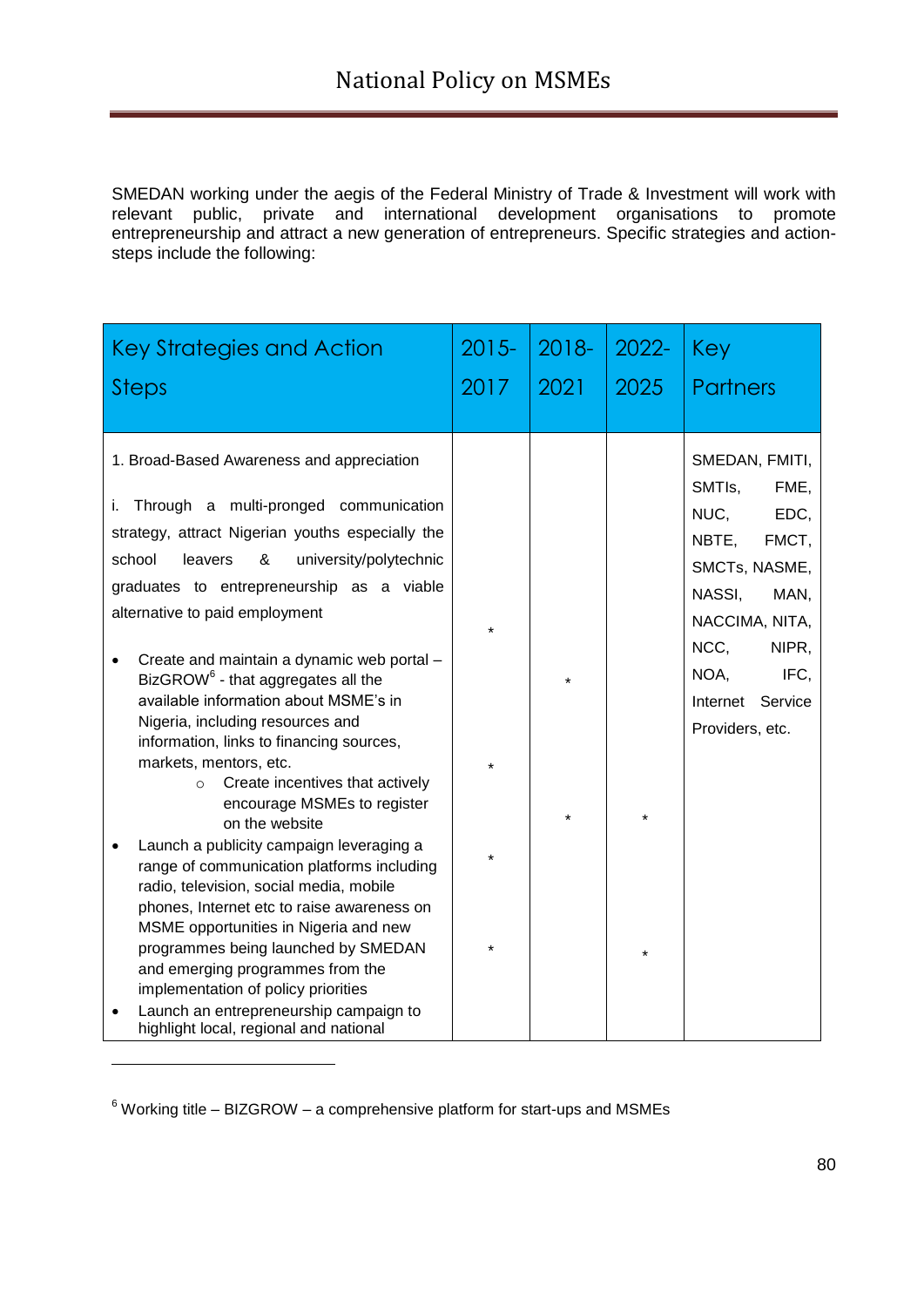| success stories                                                                                                                                                                                                                                    |         |         |         |                                                                     |
|----------------------------------------------------------------------------------------------------------------------------------------------------------------------------------------------------------------------------------------------------|---------|---------|---------|---------------------------------------------------------------------|
| ii. Equip the future generation of entrepreneurs<br>by infusing entrepreneurship and financial<br>literacy training into all aspects of formal<br>education                                                                                        | $\star$ | $\star$ |         | SMEDAN, FMITI,<br>FME, CBN, IDP,<br>NBTE,<br>NUC,<br>NBTE,<br>NERC, |
| Formalise and strengthen entrepreneurship                                                                                                                                                                                                          |         |         |         | NCE,<br>SPESB,                                                      |
| education in schools, vocational training<br>centres and technical colleges                                                                                                                                                                        |         |         |         | NGOs, etc.                                                          |
| At the primary : In partnership with the<br>$\circ$<br>FME and non-profit organizations<br>support the introduction of school<br>children to activity based learning and<br>business games aimed at inculcating an<br>interest in entrepreneurship |         |         |         |                                                                     |
| In secondary schools: Deepen and<br>$\circ$<br>broaden entrepreneurship and<br>enterprise education <sup>7</sup> through<br>entrepreneurship clubs such as<br>Students for the Advancement of Global<br>Entrepreneurship (SAGE).                   | $\star$ | $\star$ | $\star$ |                                                                     |
| At the tertiary level: Standardise and<br>$\circ$<br>strengthen entrepreneurship courses<br>(across all disciplines) and<br>programmes <sup>8</sup> and support competitions<br>such as Students In Free Enterprise<br>$(SIFE)$ .                  |         | $\star$ | $\star$ |                                                                     |
| Encourage universities and colleges to<br>$\circ$<br>establish entrepreneurship development<br>centres (EDCs) in collaboration with the<br>private sector to provide start-up<br>support to the students                                           |         |         | $\star$ |                                                                     |
| For teachers and entrepreneurship<br>$\circ$<br>educators: Promote a network of<br>teachers in entrepreneurship for quality,<br>standardization and industry demand-                                                                               |         | *       |         |                                                                     |

<sup>7</sup> 'Entrepreneurship skill' was included in the new basic education curriculum for primary and junior secondary schools launched by the federal government in November 2007 however rate of implementation is to be determined.

-

 $8$  4-year undergraduate (Bachelor of Entrepreneurship  $-$  B. Ent.), 2-year post-graduate (Masters in Entrepreneurship – M. Ent.), and a Ph.D. programme in entrepreneurship,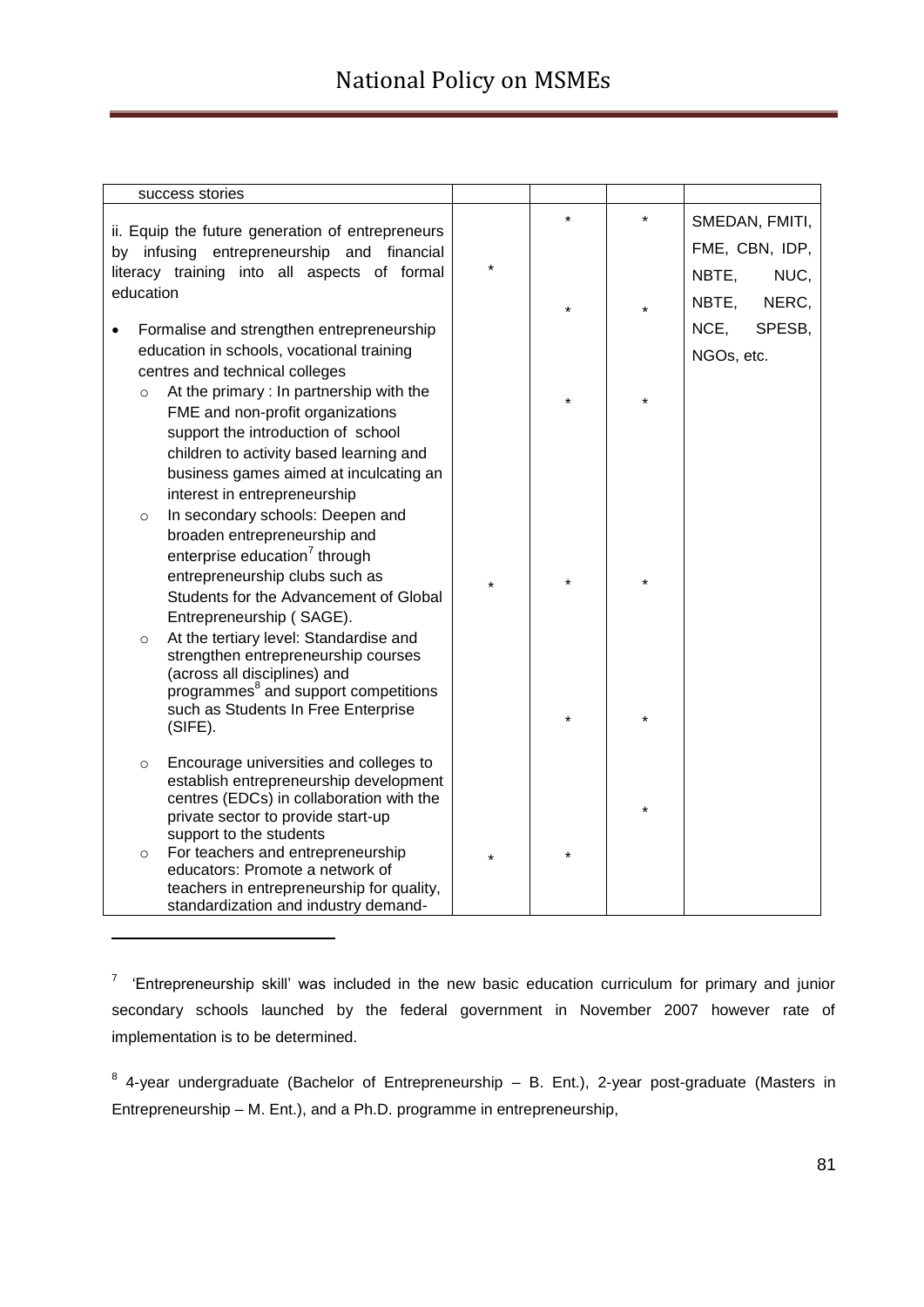| driven training delivery leveraging on<br>ICT.<br>Incorporate entrepreneurship and<br>financial literacy training into informal<br>education such as apprenticeships                                             |         | $\star$ | $\star$ |                                                  |                               |
|------------------------------------------------------------------------------------------------------------------------------------------------------------------------------------------------------------------|---------|---------|---------|--------------------------------------------------|-------------------------------|
| <b>MSMEs</b><br>iii. Invest in an annual survey on<br>disseminate an annual<br>and publish/widely<br>MSME <sub>s</sub> data<br>book.<br>The survey will build upon<br>$\bullet$<br>the SMEDAN NBS maiden Survey. | $\star$ |         |         | SMEDAN,<br>GIZ,<br>UNIDO.<br>USAID.<br>NPC, etc. | NBS.<br>IFC,<br>DFID,<br>CBN. |

#### **Policy Priority II: Enable a Regulatory Environment that Supports MSMEs**

Nigerian MSMEs, especially those managed by women and youth, deserve policies that directly address their unique needs and an enabling environment that allows them to thrive. This policy priority incorporates key strategies and actions that will provide a conducive environment for MSMEs to enter the formal economy and thrive.

| <b>Key Strategies and Action-steps</b>                                                                                                                                                                                                                                                                                                                                                                                                                                                                                                                                                                                                                                     | $2015 -$<br>2017   | $2018 -$<br>2021 | $2022 -$<br>2025 | <b>Key Partners</b>                                                                                                                                                                                                                                                      |
|----------------------------------------------------------------------------------------------------------------------------------------------------------------------------------------------------------------------------------------------------------------------------------------------------------------------------------------------------------------------------------------------------------------------------------------------------------------------------------------------------------------------------------------------------------------------------------------------------------------------------------------------------------------------------|--------------------|------------------|------------------|--------------------------------------------------------------------------------------------------------------------------------------------------------------------------------------------------------------------------------------------------------------------------|
| <b>Enabling Environment</b><br>Create a framework with incentives to<br>i.<br>MSMEs in the informal sector and to promote<br>their entry into the formal sector<br>Convene a stakeholders' forum, on a<br>regular basis, from across the public,<br>private and non-profit sectors at the<br>Federal and state level to develop a robust<br>framework that encourages MSMEs to<br>enter the formal economy. Key<br>components of the framework will include:<br>streamlining the comprehensive tax<br>$\circ$<br>obligations of MSMEs across the three<br>tiers of government<br>Collaborating with tax authorities to<br>$\circ$<br>create and institute tax brackets and | $\star$<br>$\star$ |                  |                  | FMITI,<br>SMTI,<br>SMEDAN,<br><b>DFID</b><br>GEMS, NIPC, FIRS,<br>State IRS, NAFDAC,<br>CAC, State and Local<br>Government<br><b>SON</b><br>authorities,<br>Industry<br>associations/clusters,<br>Chambers<br>Ωf<br>other<br>Commerce,<br>regulatory<br>agencies<br>etc. |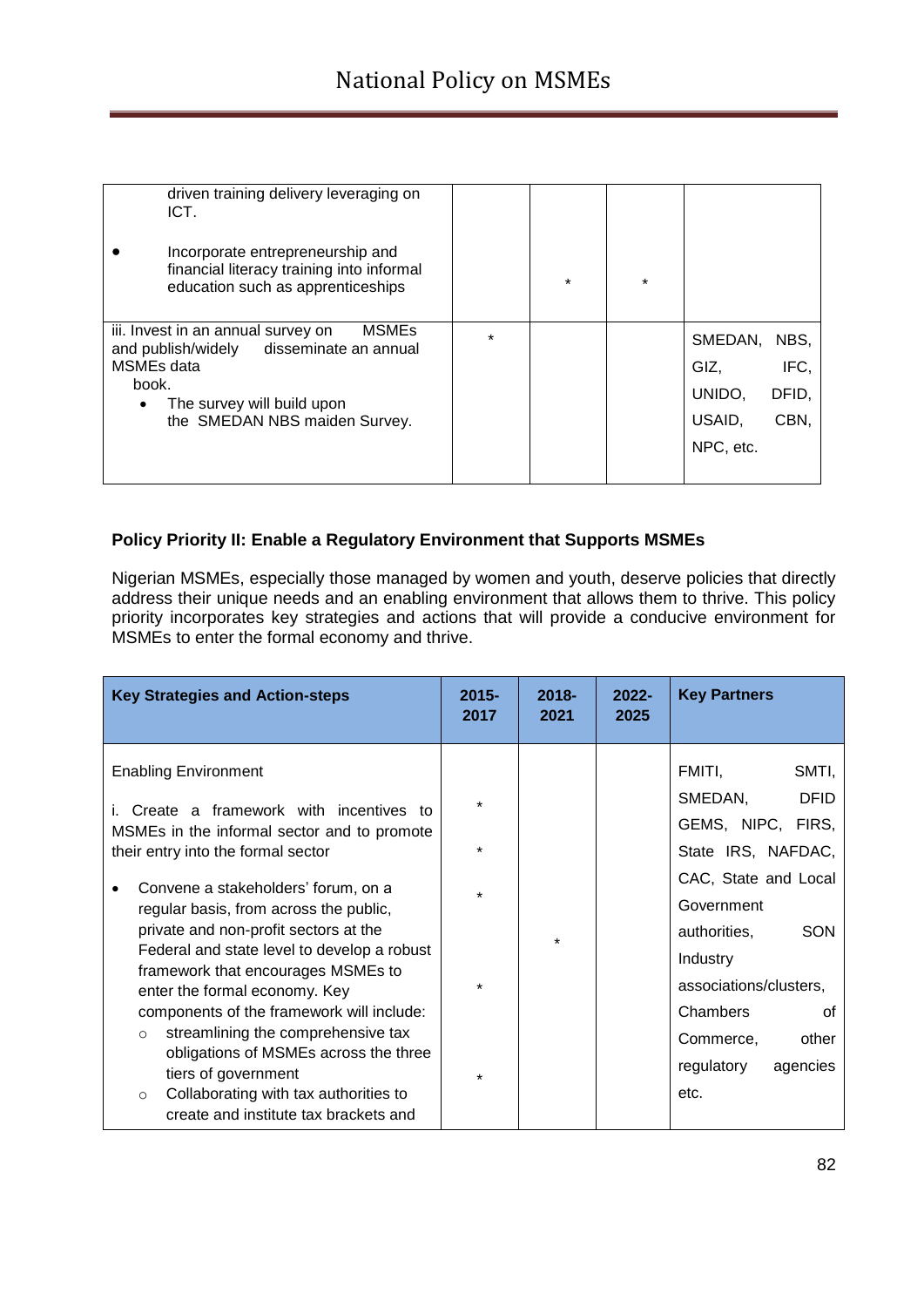| <b>Key Strategies and Action-steps</b>                                                                                                                                                                                                                                                                                                                                                                                                                                                                                                                                                                        | 2015-<br>2017 | $2018 -$<br>2021 | 2022-<br>2025      | <b>Key Partners</b>                                                                                                                                                                                                                                 |
|---------------------------------------------------------------------------------------------------------------------------------------------------------------------------------------------------------------------------------------------------------------------------------------------------------------------------------------------------------------------------------------------------------------------------------------------------------------------------------------------------------------------------------------------------------------------------------------------------------------|---------------|------------------|--------------------|-----------------------------------------------------------------------------------------------------------------------------------------------------------------------------------------------------------------------------------------------------|
| tax incentive schemes for MSMEs and<br>creating explicit incentives such as<br>$\circ$<br>cash transfers and financing<br>opportunities for MSMEs that register.                                                                                                                                                                                                                                                                                                                                                                                                                                              | $\star$       |                  |                    |                                                                                                                                                                                                                                                     |
| ii. Simplify business registration<br>Establish MSME friendly registration windows<br>SMEDAN,<br>and<br>one-stop<br>business<br>at<br>registration outposts in MSME clusters and<br>other accessible federal institutions including<br>universities and select post offices.                                                                                                                                                                                                                                                                                                                                  |               |                  |                    | CAC, SMEDAN, NUC,<br>NBTE, FMITI, SMTIs,<br>DFID GEMS, NIPC,<br>Industry<br>associations/clusters,<br>FIRS,<br><b>State</b><br>IRS,<br>FMCT, FMF, FMLH,<br>State Commissioners<br>of Lands/DGs of Land                                              |
| iii. Facilitate the establishment of necessary<br><b>MSME</b><br>judicial<br>framework<br>to<br>promote<br>development<br>Evaluate and process the strengthening of<br>alternative dispute resolution (ADR)<br>regulations and structures in support of<br><b>MSMEs</b><br>Promote and organise subsidized legal aid<br>schemes for MSMEs through the office of<br>the public defender or CSR initiatives<br>Encourage court systems to create fast-<br>$\bullet$<br>track windows for MSMEs<br>Establish training/coaching opportunities<br>٠<br>for MSMEs to learn about contract clauses<br>and compliance |               |                  | $\star$<br>$\star$ | Federal<br><b>State</b><br>and<br>Ministries of<br>Justice,<br>National<br>Judicial<br>Council,<br>NBA,<br>Industry<br>associations/clusters,<br>Chambers<br>0f<br>Commerce, SMEDAN,<br><b>DFID SPARC</b><br>SMEDAN,<br><b>BMOs</b><br><b>BDSPs</b> |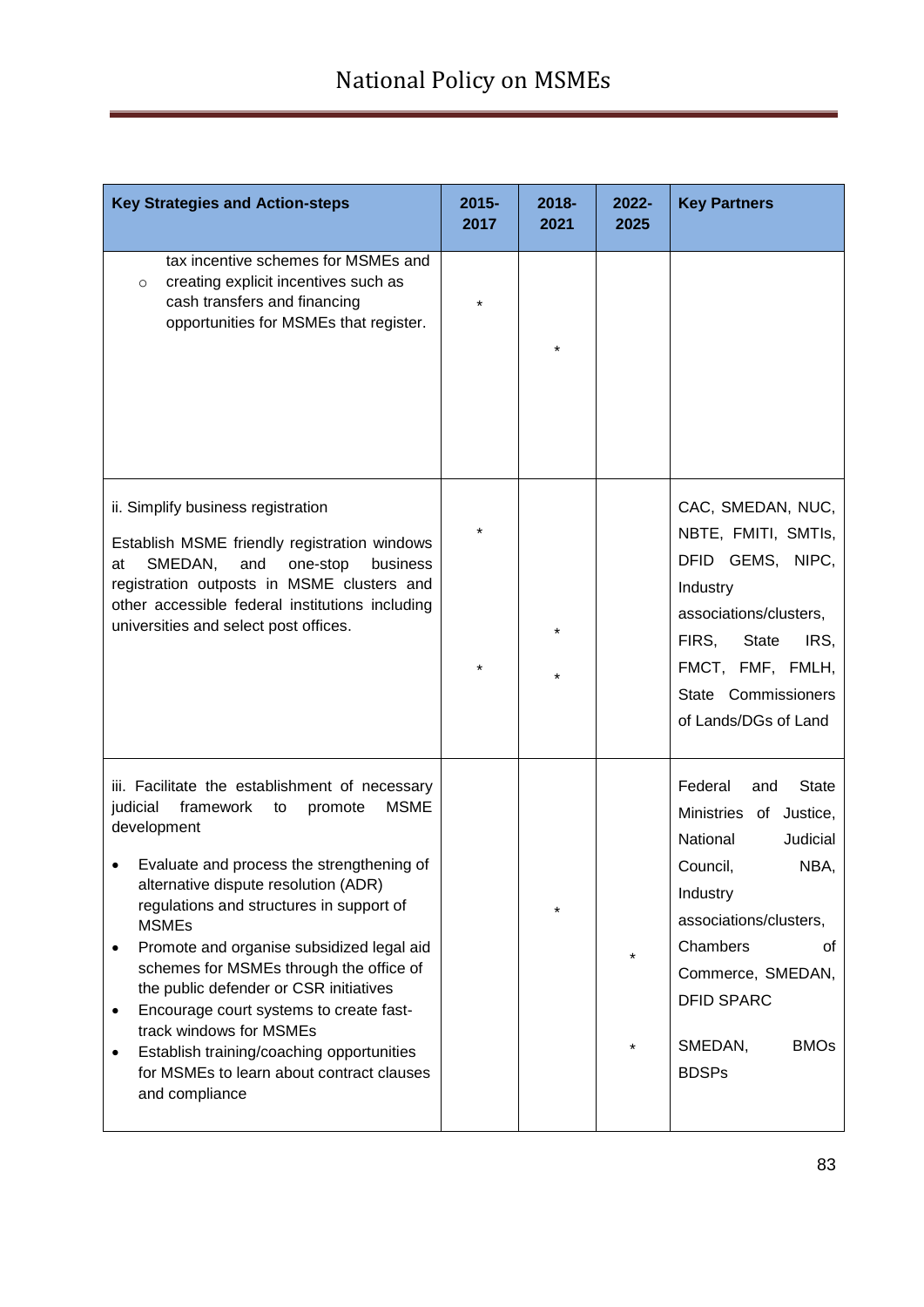| <b>Key Strategies and Action-steps</b> | $2015 -$<br>2017 | $2018 -$<br>2021 | $2022 -$<br>2025 | <b>Key Partners</b> |
|----------------------------------------|------------------|------------------|------------------|---------------------|
|                                        |                  |                  |                  |                     |

#### **Policy Priority III: Improve Access to Finance for MSMEs**

Access to finance is a critical success factor for MSME development. In order to bridge the financing gap for MSMEs, interventions have to be channelled from the demand and supply sides.

On the demand side, most MSME entrepreneurs are not financially savvy and do not keep accounting records. They lack the capacity to develop and present bankable proposals. By their nature as small businesses, they have inadequate or no collateral and limited power to negotiate interest rates and other terms offered to them by financial institutions. To address this, it is necessary to develop financial literacy among entrepreneurs and implement systems and structures that protect their interests and ensure reasonable lending terms for MSMEs such as credit guarantees and flexible collaterisation arrangements.

Similarly, on the supply side, there is an urgent need to create incentives for financial institutions to lend to and/or invest in MSMEs and to develop the capacity of financial service providers to serve MSMEs. In addition, there is a need for market infrastructure such as functional credit bureaus and payment platforms including the use of mobile money, and access to cheap funds for lending.

In addition, the dearth of data about financing for MSMEs, including the magnitude of financing, the track record of financial institutions in serving this group of entrepreneurs, and the challenges that they face, has to be tracked in order to foster information sharing, monitor progress and induce positive changes in the sector.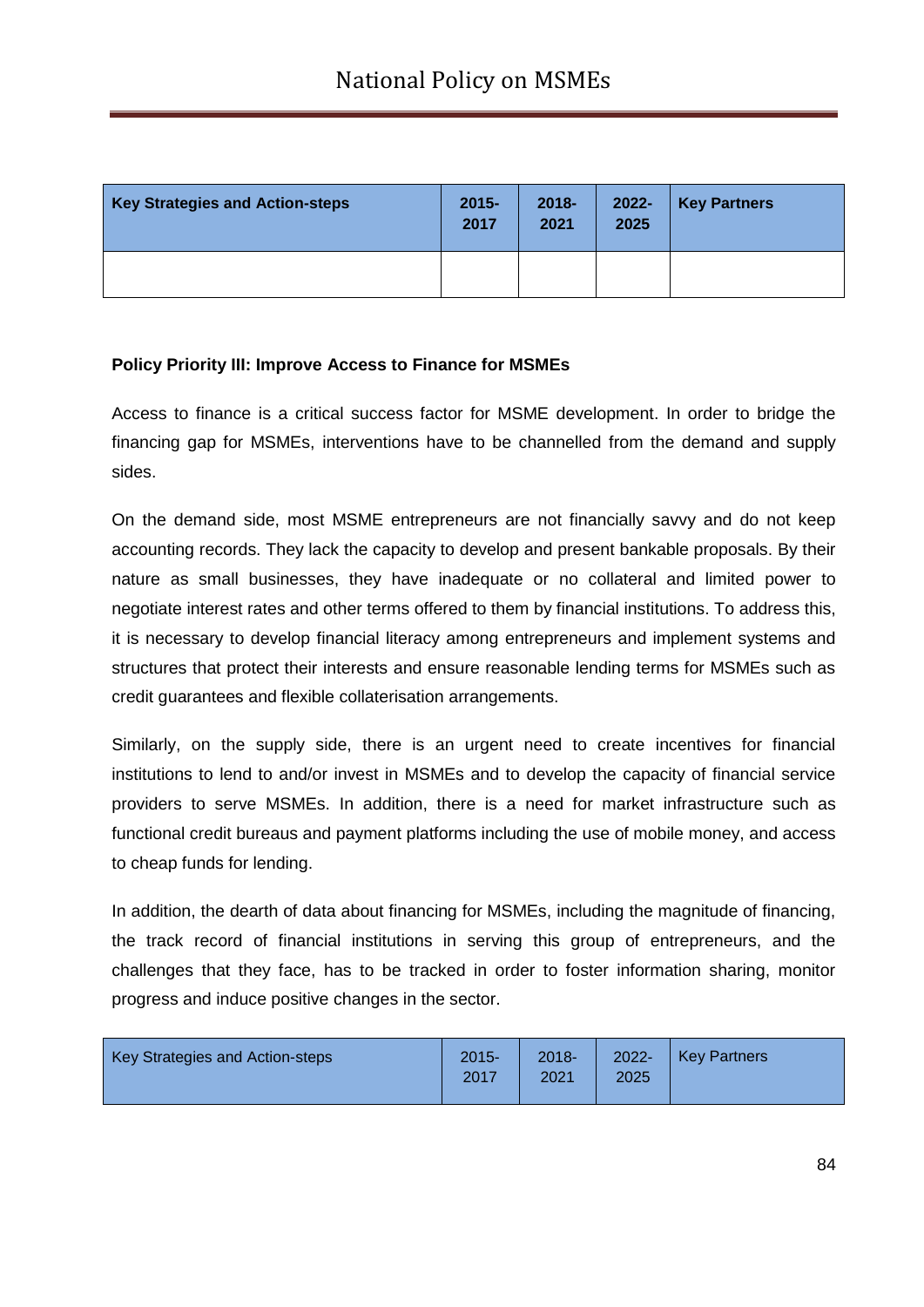| Key Strategies and Action-steps                                                                                                                                                                                                                                                                                                                                                                                                                                                                                                                                                                                                                                                                                                                                                                                                                                | $2015 -$<br>2017              | $2018 -$<br>2021 | $2022 -$<br>2025 | <b>Key Partners</b>                                                                                                                                                                                                                                               |
|----------------------------------------------------------------------------------------------------------------------------------------------------------------------------------------------------------------------------------------------------------------------------------------------------------------------------------------------------------------------------------------------------------------------------------------------------------------------------------------------------------------------------------------------------------------------------------------------------------------------------------------------------------------------------------------------------------------------------------------------------------------------------------------------------------------------------------------------------------------|-------------------------------|------------------|------------------|-------------------------------------------------------------------------------------------------------------------------------------------------------------------------------------------------------------------------------------------------------------------|
| <b>Access to Finance</b><br>i. Criteria should be designed to develop an<br>annual rating/ ranking framework for Financial<br>Institutions on MSME clientele level with full<br>consultation with stakeholders. (to be included<br>within the annual MSME data book under<br>Policy Priority I)<br>Publish profiles of MFIs and financial<br>institutions and practical lessons that can<br>be gained by other financial institutions<br>Develop tax and other incentives for<br>٠<br>financial institutions which rank highly in<br>provision of financing to MSMEs                                                                                                                                                                                                                                                                                           |                               |                  |                  | <b>CBN</b><br>in<br>partnership<br>with SMEDAN, FMITI,<br>FIRS, EDC, local and<br>international<br>rating<br>agencies,<br>Apex<br>associations of MFIs,<br>GIZ, IFC,<br>Bankers'<br>Committee,<br>National<br>Microfinance<br>Policy<br>Consultative<br>Committee |
| ii. Promote the development/multiplication of a<br>the operation of venture capital companies<br>Support the emergence of more venture<br>$\bullet$<br>capitals (VCs) and strengthen the Venture<br>Capital Association of Nigeria (VCAN) as a<br>representative of the organized venture<br>capital sector<br>Collaborate with FIRS, SIRS and relevant<br>٠<br>MDAs to develop attractive incentives for<br>venture capital operators in order to<br>address MSMEs funding needs.<br>Create awareness among entrepreneurs<br>of venture capital as a financing option<br>and encourage them to take advantage of<br>venture capital opportunities.<br>Federal Government to create challenge<br>٠<br>funds which will be channelled through<br>venture capital and private equity firms to<br>encourage equity investments in small and<br>growing businesses | $\star$<br>$\star$<br>$\star$ |                  |                  | <b>CBN</b><br><b>SEC</b><br>&<br>in.<br>with<br>partnership<br>SMEDAN, FMF, OPS,<br>VCAN, private sector<br>FIRS,<br>companies,<br><b>SIRS</b>                                                                                                                    |
| iii. Reform collateral legislation to include non                                                                                                                                                                                                                                                                                                                                                                                                                                                                                                                                                                                                                                                                                                                                                                                                              | $\star$                       | $\star$          |                  | SMEDAN, CBN, IFC,                                                                                                                                                                                                                                                 |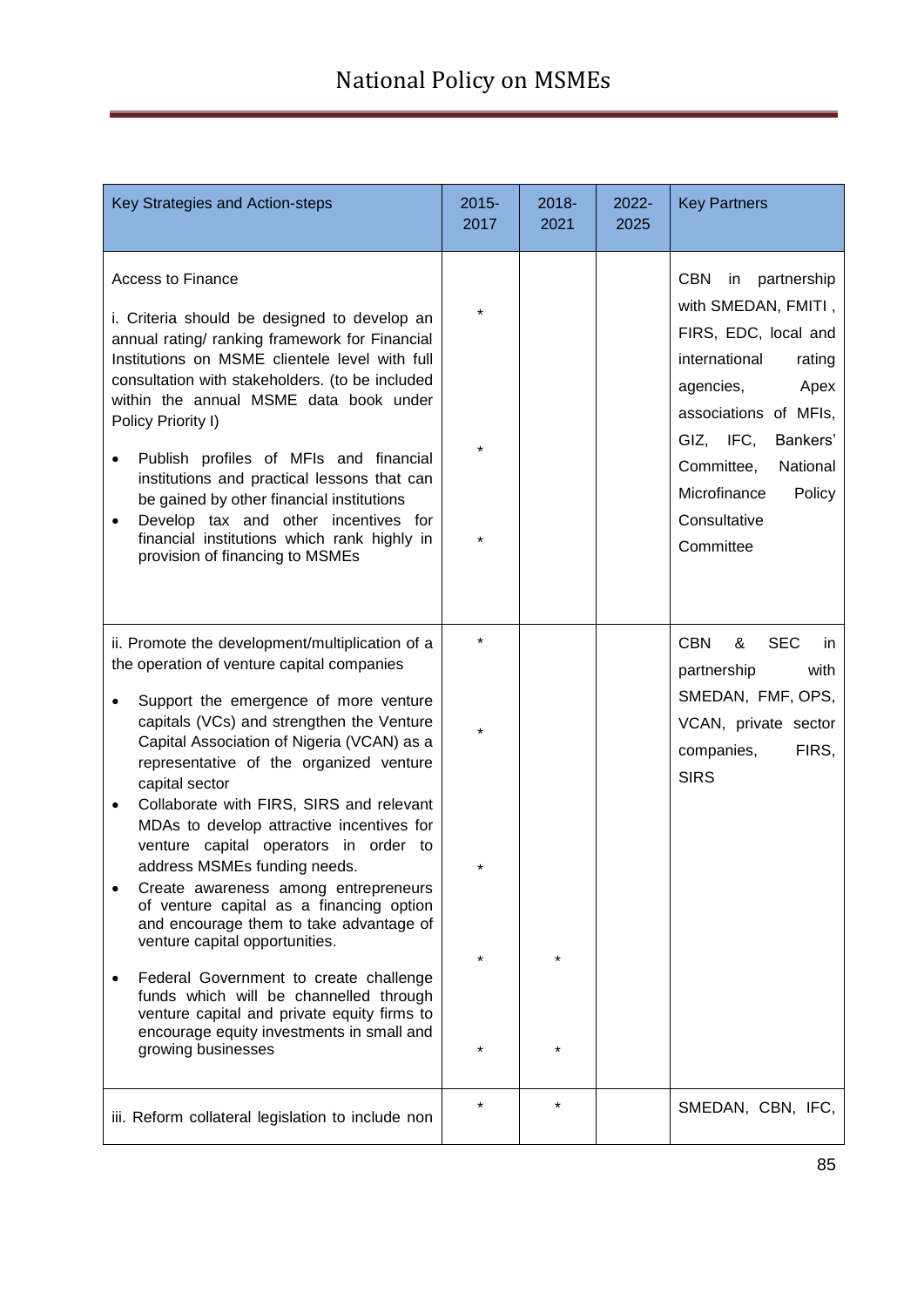| Key Strategies and Action-steps                                                                                                                                                                                          | $2015 -$<br>2017 | 2018-<br>2021 | 2022-<br>2025 | <b>Key Partners</b>                                                                                             |
|--------------------------------------------------------------------------------------------------------------------------------------------------------------------------------------------------------------------------|------------------|---------------|---------------|-----------------------------------------------------------------------------------------------------------------|
| conventional/moveable collateral as a means<br>of expanding access to finance to MSMEs.                                                                                                                                  |                  |               |               | National<br>Assembly,<br>National Microfinance<br>Policy<br>Consultative<br>Committee,<br>VCAN,<br><b>NASME</b> |
| iv. Foster access to finance for MSMEs<br>through financial institutions by:                                                                                                                                             |                  |               |               | BOI, BOA,<br>clusters,<br>SMEDAN,<br>CBN,                                                                       |
| Partnering<br>with<br><b>CBN</b><br>to<br>promote<br>specialised funds for financial institutions<br>who lend to MSMEs and cooperatives,<br>with a focus on women and youth                                              |                  |               |               | FMITI, SMTIs                                                                                                    |
| Ensure relevant capacity building for loan<br>$\bullet$<br>officers of Banks.<br>Facilitating<br>financial<br>literacy<br>training<br>$\bullet$<br>(together with entrepreneurship education                             |                  |               |               |                                                                                                                 |
| under Policy Priority I) and provide BDS<br>support on loan application to MSMEs<br>Encouraging the emergence of special<br>$\bullet$<br>MSME windows in financial institutions<br>and development banks such as BOI and |                  |               |               |                                                                                                                 |
| BOA into wholesale MSME financing<br>institutions, retailing through Microfinance<br>Banks (MFBs).<br>Stimulate financial institutions to develop<br>$\bullet$<br>and operate specialized products for                   |                  |               |               |                                                                                                                 |
| youths<br>other<br>and<br>women,<br>disadvantaged/challenged groups.                                                                                                                                                     |                  |               |               |                                                                                                                 |

#### **Policy Priority IV: Foster MSME growth and profitability by promoting clusters, facilitating business support services, and promoting demand for MSME's products and services.**

By the global best practices, clusters have been proven to be an effective and efficient strategy for MSMEs development. Clusters provide a healthy symbiotic ecosystem for small businesses, by offering networking opportunities which lead to a competitive advantage through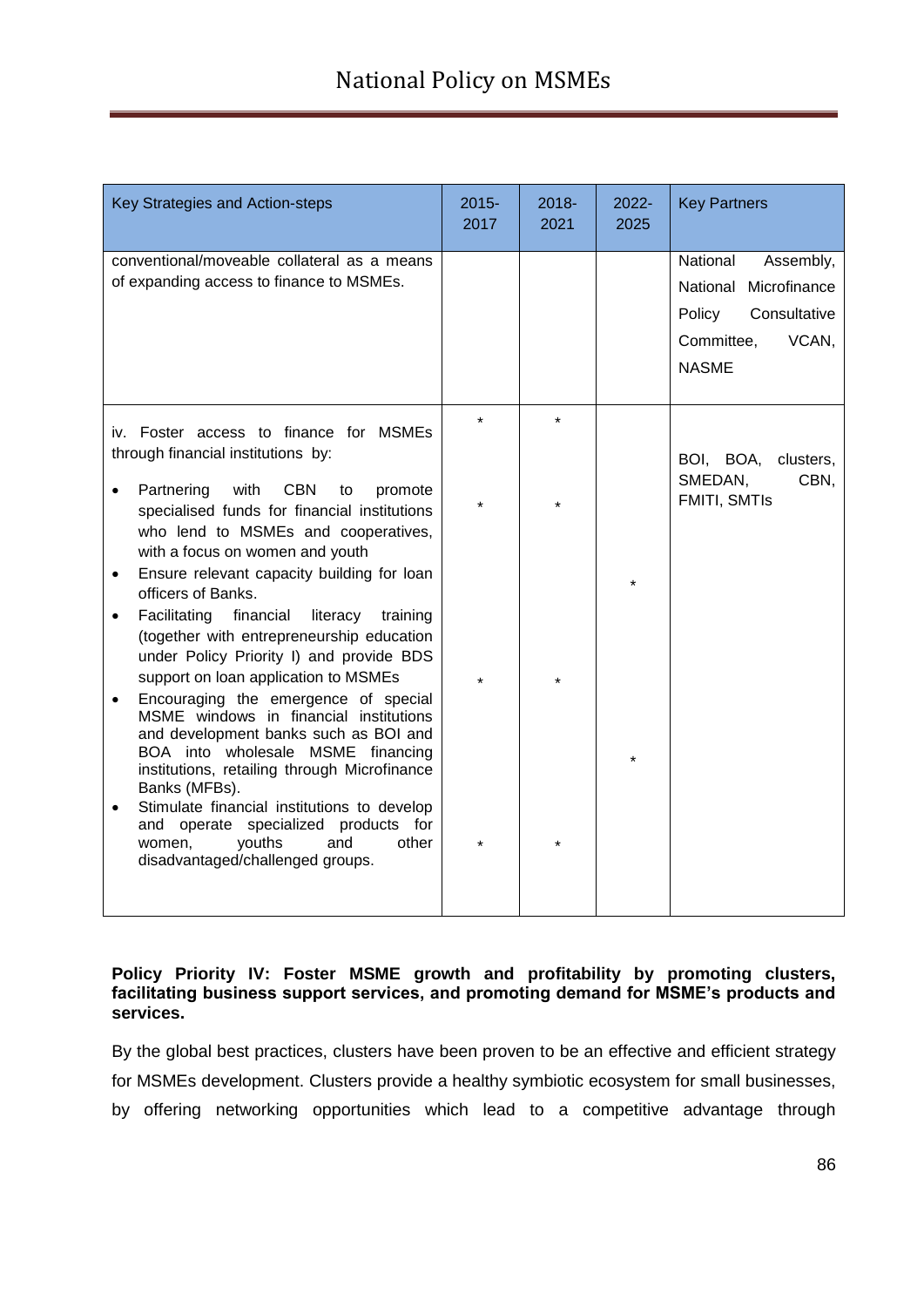specialization and scaling-up, inter-firm collaboration, common facility sharing and knowledge spill-overs.

This policy priority will focus on rolling out various MSMEs programmes implementation framework such as One Local Government, One Product (OLOP). This policy will enable State governments to foster the formation of clusters around their key resource endowments/competitive advantages. It will leverage the energy and dynamism of Nigerian youth, in addition to actively foster market linkages and promoting the demand for the MSME products and services.

|                          | Key Strategies and Action-steps                                                       | $2013 -$<br>2015 | $2016 -$<br>2020 | $2021 -$<br>2025 | <b>Key Partners</b>                                        |
|--------------------------|---------------------------------------------------------------------------------------|------------------|------------------|------------------|------------------------------------------------------------|
| <b>MSMEs</b><br>clusters | profitability<br>growth and<br>through                                                |                  |                  |                  | SMEDAN,<br>FMITI,<br>SMTIs, CBN, ICRC,<br>FMYD, SMYD, BOI, |
| i.                       | Implementation<br>shall<br>through<br>be<br>collaboration among relevant partners to: |                  |                  |                  | NERFUND,<br>BOA,                                           |
|                          |                                                                                       |                  |                  |                  | NEXIM, NYSC, NUC,                                          |
|                          | Develop and support clusters and<br>incubation centres operating in strategic         |                  |                  |                  | NBTE, FMP, MMSD,                                           |
|                          | sectors in states across Nigeria                                                      |                  |                  |                  | <b>FMARD</b><br>FMCT,                                      |
| $\circ$                  | Provide technical assistance for the                                                  |                  |                  |                  | FMST, IFC, GEMS,                                           |
|                          | identification and establishment of                                                   |                  |                  |                  | the World Bank, GIZ,                                       |
|                          | clusters in strategic sectors, with a<br>special focus on women and youth             | $\star$          |                  | $\star$          | JICA,<br>Infrastructure                                    |
| $\circ$                  | Create new free zones and upgrade                                                     |                  |                  |                  | Commission,                                                |
|                          | existing ones to international                                                        |                  |                  |                  | <b>CBN/Bankers</b>                                         |
| $\circ$                  | standards.<br><b>Convert Industrial Development</b>                                   |                  |                  |                  | committee,<br>research                                     |
|                          | Centres (IDCs) to standard cluster                                                    |                  |                  |                  | other<br>institutes<br>and                                 |
|                          | parks using PPP principles.                                                           |                  |                  |                  | financial institutions.                                    |
| $\circ$                  | Provide targeted clusters with                                                        |                  |                  |                  |                                                            |
|                          | sustainable BDS.<br>Provide financing to the clusters                                 |                  |                  |                  |                                                            |
| $\circ$<br>$\Omega$      | Partner with research institutions and                                                |                  |                  |                  |                                                            |
|                          | knowledge centres such as                                                             |                  | ÷                |                  |                                                            |
|                          | universities to catalyze<br>innovation.(knowledge transfer)                           |                  |                  |                  |                                                            |
| $\circ$                  | Promote common facilities and                                                         |                  |                  |                  |                                                            |
|                          | outsourcing to reduce unit costs of the                                               |                  |                  |                  |                                                            |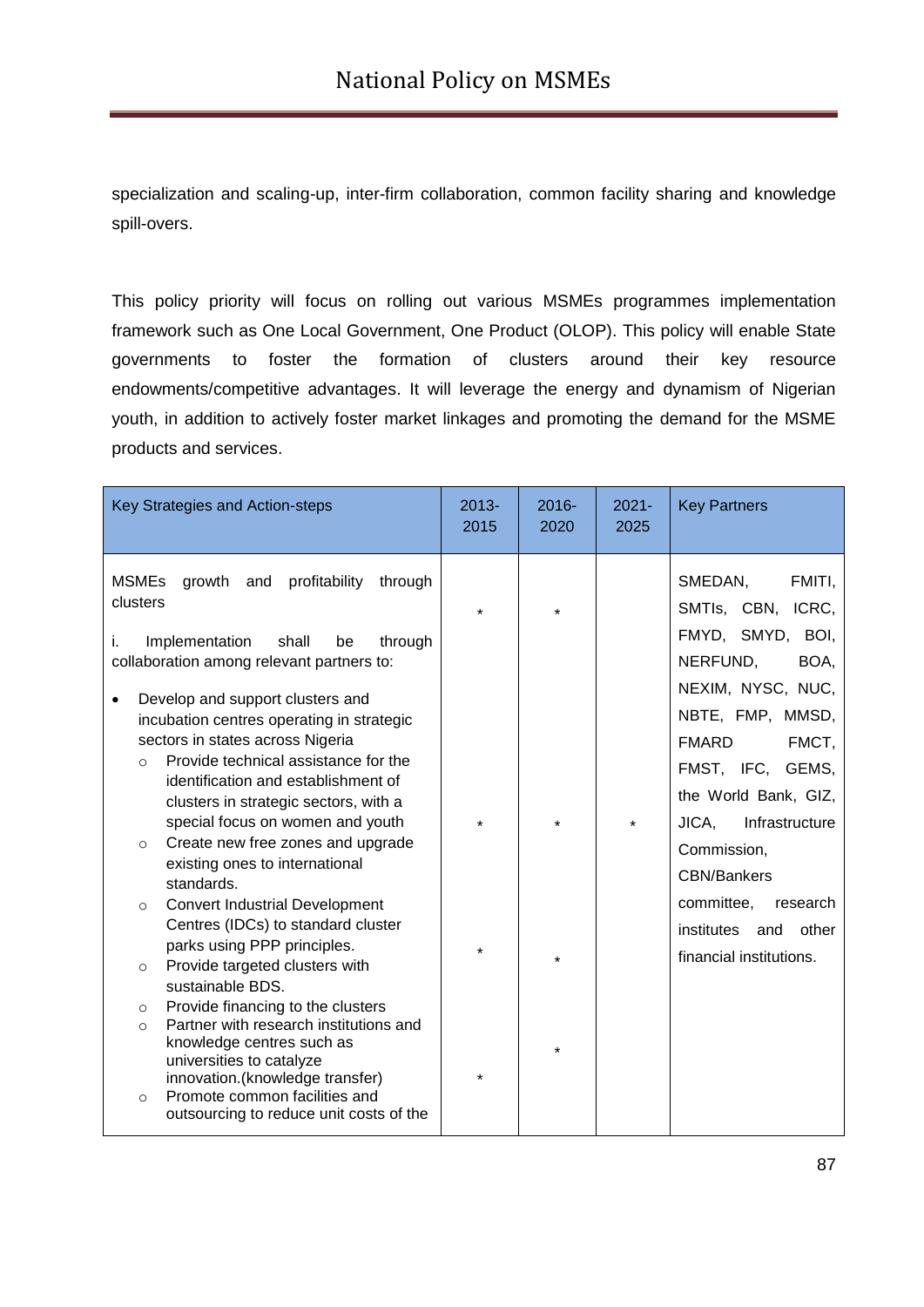# National Policy on MSMEs

| Key Strategies and Action-steps                                                                                                                                                                                                                                                                                                                                            | $2013 -$<br>2015 | $2016 -$<br>2020 | $2021 -$<br>2025 | <b>Key Partners</b>                                                                                       |
|----------------------------------------------------------------------------------------------------------------------------------------------------------------------------------------------------------------------------------------------------------------------------------------------------------------------------------------------------------------------------|------------------|------------------|------------------|-----------------------------------------------------------------------------------------------------------|
| out put.                                                                                                                                                                                                                                                                                                                                                                   |                  |                  |                  |                                                                                                           |
| ii. Foster the emergence of a high-quality and<br>dynamic BDS landscape to support MSMEs<br>across Nigeria                                                                                                                                                                                                                                                                 |                  |                  | $\star$          | FMITI,<br>SMEDAN,<br>SMTs, EDC, FATE<br>Foundation,<br>LEAP                                               |
| As articulated under Policy Priority I,<br>promote a network of entrepreneurship<br>educators and engage service providers<br>through a competitive process to develop,<br>adapt and disseminate effective training<br>methodologies incorporating ICT.<br>Establish and implement processes and<br>$\bullet$                                                              |                  |                  |                  | Africa, NUC's/ NBTE's<br>Entrepreneurship<br>NFTE, IFC,<br>team,<br><b>JICA</b>                           |
| procedures for accrediting BDSPs based<br>on best practices.<br>Benchmark and rank BDSPs nationally on<br>٠<br>a annual basis and include in the annual<br>MSME data book to be published as<br>proposed under Policy Priority $\beta$ .                                                                                                                                   |                  | $\star$          | $\star$          |                                                                                                           |
|                                                                                                                                                                                                                                                                                                                                                                            |                  |                  |                  |                                                                                                           |
| iii. Foster demand for products and services<br>provided by MSMEs                                                                                                                                                                                                                                                                                                          |                  |                  | $\star$          | FMITI,<br>SMEDAN,<br>NEPC, NOTAP, Min of                                                                  |
| Strengthen local content policy and<br>legislation across the strategic sectors<br>outlined above to promote import<br>substitution and the exportation of<br>Nigerian products and services<br>Build the capacity of entrepreneurs to<br>enable them effectively package and<br>market their products and services to local<br>and international customers, ensuring that |                  |                  | $\star$          | Communications,<br>National<br>Orientation<br>Agency, Chambers of<br>MAN,<br>Commerce,<br>NECA, AGOA, BOI |

<sup>&</sup>lt;sup>9</sup> Budget for the BDSP ranking is included in the budget for annual MSME fact book under Policy Priority I.

-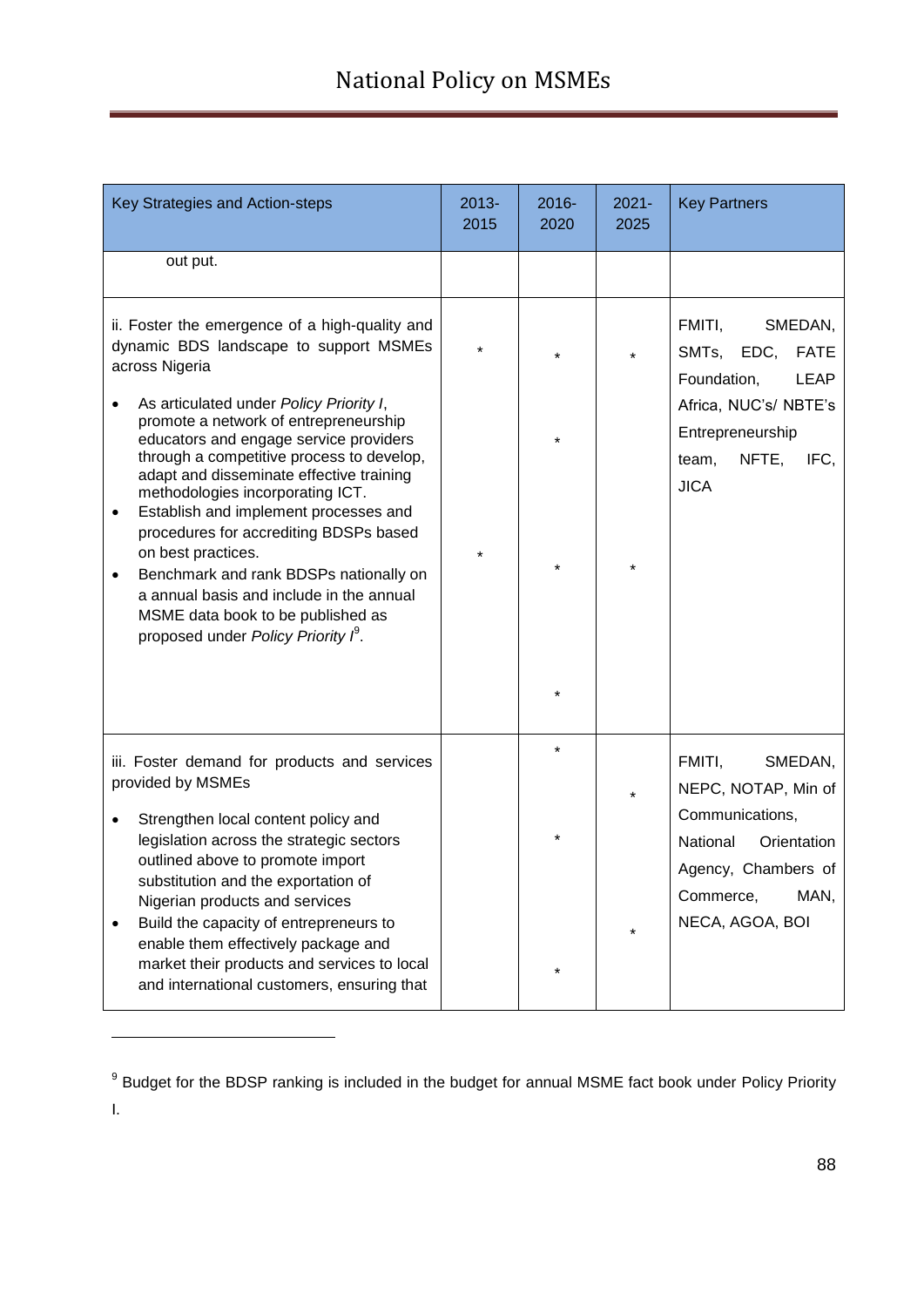| Key Strategies and Action-steps                                                                                                                                                                                                                                     | $2013 -$<br>2015 | $2016 -$<br>2020 | $2021 -$<br>2025   | <b>Key Partners</b> |
|---------------------------------------------------------------------------------------------------------------------------------------------------------------------------------------------------------------------------------------------------------------------|------------------|------------------|--------------------|---------------------|
| they can meet global standards.                                                                                                                                                                                                                                     |                  | $\star$          |                    |                     |
| Strengthen the 'Proudly Nigerian' brand<br>and raise patriotism in patronizing made-<br>in-Nigeria products and services.                                                                                                                                           |                  | $\star$          |                    |                     |
| Develop a local procurement policy which<br>gives priority to domestic MSMEs.                                                                                                                                                                                       |                  |                  |                    |                     |
| Improve the competitiveness of MSMEs.                                                                                                                                                                                                                               |                  | $\star$          |                    |                     |
| Providing tax incentives to<br>corporations/LEs which are ranked highly<br>in the sourcing of inputs locally.<br>Support MSMEs to link with corporate and<br>global value chains through selling,<br>outsourcing and joint ventures and<br>strategic relationships. |                  |                  | $\star$<br>$\star$ |                     |

## **Policy Priority V: Foster the emergence of a skilled technical/entrepreneurial workforce that can effectively support the growth of the MSME sub-sector.**

The absence of skilled workers is a serious challenge for existing MSMEs. Most MSMEs do not have the funds to invest in training their staff. Entrepreneurs who can afford worry about high attrition rates after training and prefer to poach skilled workers from other MSMEs.

SMEDAN, in collaboration with ITF and NDE will partner with the Ministry of Education at the Federal and state levels as well as the private sector, civil society and development agencies to unleash a skilled and technically competent workforce to support MSMEs. The key strategies for achieving these results are outlined below:

| Key Strategies and Action-steps | $2015 -$<br>2017 | $2018 -$<br>2021 | $2022 -$<br>2025 | Key Partners |
|---------------------------------|------------------|------------------|------------------|--------------|
|---------------------------------|------------------|------------------|------------------|--------------|